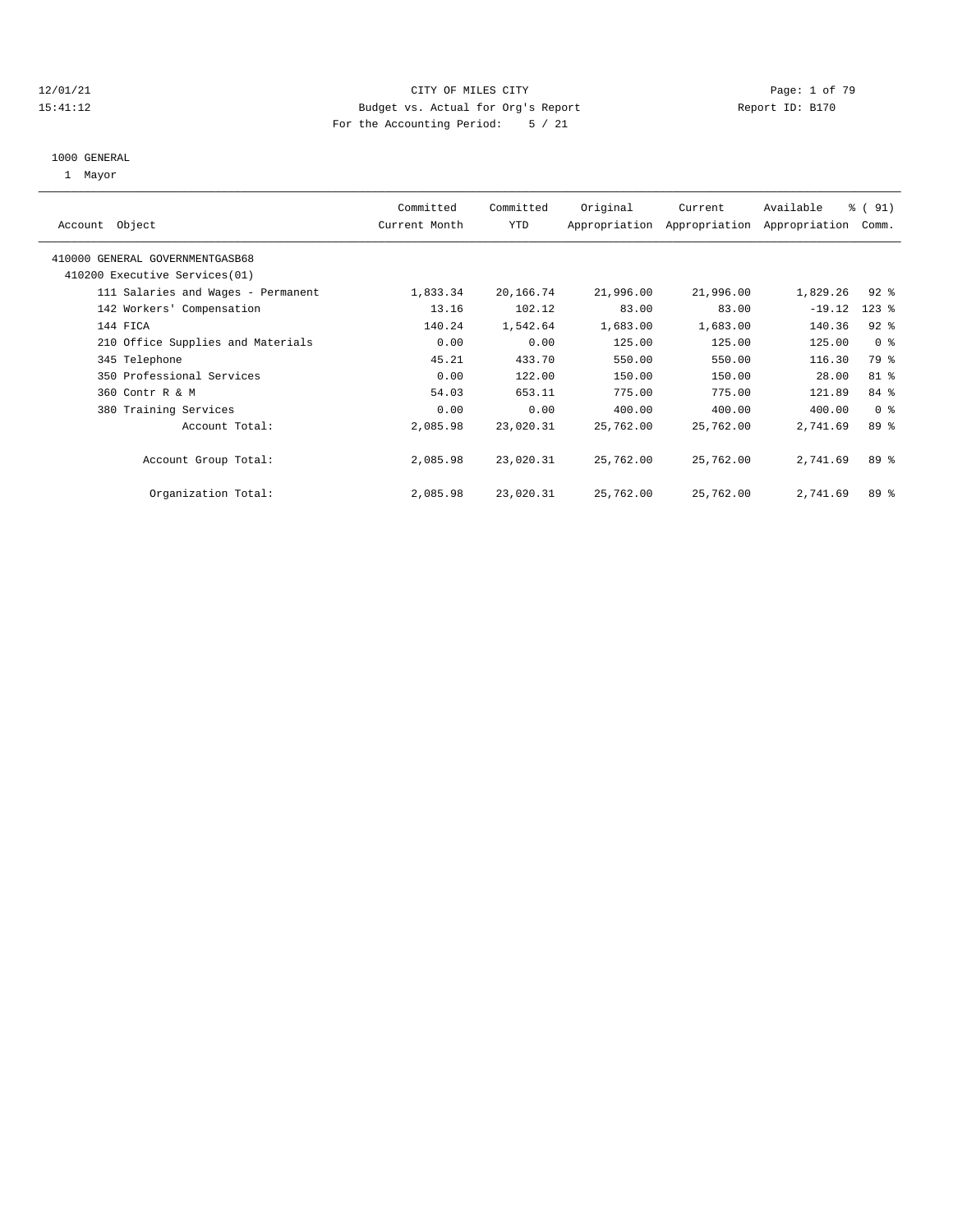#### 12/01/21 CITY OF MILES CITY Page: 2 of 79 15:41:12 Budget vs. Actual for Org's Report Report ID: B170 For the Accounting Period: 5 / 21

# 1000 GENERAL

2 City Council

| Account Object                           | Committed<br>Current Month | Committed<br><b>YTD</b> | Original  | Current<br>Appropriation Appropriation Appropriation | Available | % (91)<br>Comm. |  |
|------------------------------------------|----------------------------|-------------------------|-----------|------------------------------------------------------|-----------|-----------------|--|
| 410000 GENERAL GOVERNMENTGASB68          |                            |                         |           |                                                      |           |                 |  |
| 410100 Legislative Services(02)          |                            |                         |           |                                                      |           |                 |  |
| 111 Salaries and Wages - Permanent       | 2,333.38                   | 27,667.22               | 31,968.00 | 31,968.00                                            | 4,300.78  | 87%             |  |
| 142 Workers' Compensation                | 16.80                      | 140.69                  | 121.00    | 121.00                                               | $-19.69$  | $116$ %         |  |
| 144 FTCA                                 | 178.50                     | 2,116.50                | 2,445.00  | 2,445.00                                             | 328.50    | 87%             |  |
| 145 PERS                                 | 29.24                      | 175.44                  | 350.00    | 350.00                                               | 174.56    | 50%             |  |
| 220 Operating Expenses                   | 0.00                       | 0.00                    | 100.00    | 100.00                                               | 100.00    | 0 <sup>8</sup>  |  |
| 350 Professional Services                | $-3, 101.49$               | 0.00                    | 0.00      | 0.00                                                 | 0.00      | 0 <sup>8</sup>  |  |
| 370 Travel                               | 0.00                       | 266.94                  | 380.00    | 380.00                                               | 113.06    | 70 %            |  |
| 380 Training Services                    | 0.00                       | 0.00                    | 500.00    | 500.00                                               | 500.00    | 0 <sup>8</sup>  |  |
| Account Total:                           | $-543.57$                  | 30,366.79               | 35,864.00 | 35,864.00                                            | 5,497.21  | 85 %            |  |
| 410105 Safety Culture-Supplies           |                            |                         |           |                                                      |           |                 |  |
| 230 Repair and Maintenance Supplies      | 0.00                       | 0.00                    | 250.00    | 250.00                                               | 250.00    | 0 <sup>8</sup>  |  |
| Account Total:                           | 0.00                       | 0.00                    | 250.00    | 250.00                                               | 250.00    | 0 <sup>8</sup>  |  |
| Account Group Total:                     | $-543.57$                  | 30,366.79               | 36,114.00 | 36,114.00                                            | 5,747.21  | 84 %            |  |
| 470000 Housing and Community Development |                            |                         |           |                                                      |           |                 |  |
| 470300 Ecomonic Development              |                            |                         |           |                                                      |           |                 |  |
| 350 Professional Services                | 0.00                       | 15,330.00               | 15,330.00 | 15,330.00                                            | 0.00      | $100*$          |  |
| Account Total:                           | 0.00                       | 15,330.00               | 15,330.00 | 15,330.00                                            | 0.00      | $100*$          |  |
| Account Group Total:                     | 0.00                       | 15,330.00               | 15,330.00 | 15,330.00                                            | 0.00      | $100*$          |  |
| Organization Total:                      | $-543.57$                  | 45,696.79               | 51,444.00 | 51,444.00                                            | 5,747.21  | 89 %            |  |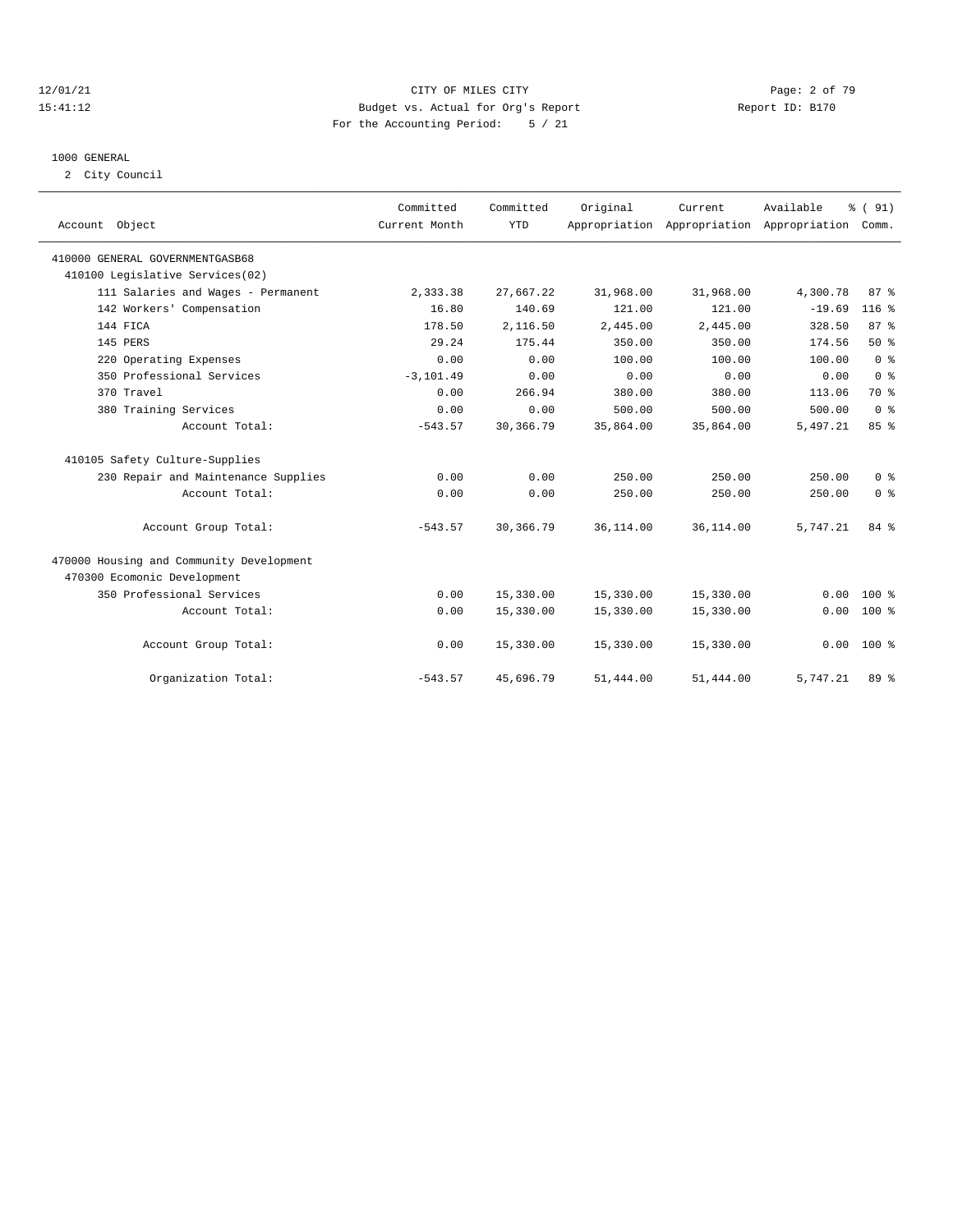#### 12/01/21 Page: 3 of 79<br>15:41:12 Budget vs. Actual for Org's Report Page: 15:41:12 15:41:12 Budget vs. Actual for Org's Report For the Accounting Period: 5 / 21

————————————————————————————————————————————————————————————————————————————————————————————————————————————————————————————————————

#### 1000 GENERAL

3 City Clerk

| Account Object                             | Committed<br>Current Month | Committed<br><b>YTD</b> | Original    | Current     | Available<br>Appropriation Appropriation Appropriation Comm. | % (91)          |
|--------------------------------------------|----------------------------|-------------------------|-------------|-------------|--------------------------------------------------------------|-----------------|
|                                            |                            |                         |             |             |                                                              |                 |
| 410000 GENERAL GOVERNMENTGASB68            |                            |                         |             |             |                                                              |                 |
| 410500 Financial Services(03)              |                            |                         |             |             |                                                              |                 |
| 111 Salaries and Wages - Permanent         | 8,748.07                   | 96,046.70               | 99,604.00   | 99,604.00   | 3,557.30                                                     | $96\degree$     |
| 121 OVERTIME-PERMANENT                     | 0.00                       | 65.55                   | 0.00        | 0.00        | $-65.55$                                                     | $***$ $_{8}$    |
| 131 VACATION                               | 551.71                     | 15,083.01               | 15,000.00   | 15,000.00   | $-83.01$                                                     | $101$ %         |
| 132 SICK LEAVE                             | 1,063.08                   | 6,306.86                | 4,100.00    | 4,100.00    | $-2, 206.86$                                                 | 154 %           |
| 133 OTHER LEAVE PAY                        | 0.00                       | 2,151.21                | 3,283.00    | 3,283.00    | 1,131.79                                                     | 66 %            |
| 141 Unemployment Insurance                 | 15.54                      | 180.11                  | 183.00      | 183.00      | 2.89                                                         | 98 %            |
| 142 Workers' Compensation                  | 72.48                      | 717.43                  | 1,957.00    | 1,957.00    | 1,239.57                                                     | 37 <sup>8</sup> |
| 143 Health Insurance                       | 2,563.75                   | 25,079.90               | 28,199.00   | 28,199.00   | 3,119.10                                                     | 89 %            |
| 144 FICA                                   | 790.40                     | 9,160.64                | 9,332.00    | 9,332.00    | 171.36                                                       | 98 %            |
| 145 PERS                                   | 908.82                     | 10,310.19               | 10,698.00   | 10,698.00   | 387.81                                                       | 96%             |
| 196 CLOTHING ALLOTMENT                     | 0.00                       | 435.00                  | 450.00      | 450.00      | 15.00                                                        | 97 <sub>8</sub> |
| 210 Office Supplies and Materials          | 0.00                       | 997.95                  | 2,200.00    | 2,200.00    | 1,202.05                                                     | 45 %            |
| 214 Small Items of Equipment               | 0.00                       | 0.00                    | 2,000.00    | 2,000.00    | 2,000.00                                                     | 0 <sup>8</sup>  |
| 220 Operating Expenses                     | 103.65                     | 3,137.38                | 5,457.00    | 5,457.00    | 2,319.62                                                     | 57%             |
| 311 Postage, Box Rent, Etc.                | $-41.27$                   | 997.50                  | 2,500.00    | 2,500.00    | 1,502.50                                                     | 40 %            |
| 320 Printing, Duplicating, Typing &        | 87.85                      | 175.70                  | 100.00      | 100.00      | $-75.70$                                                     | 176%            |
| 330 Publicity, Subscriptions & Dues        | 0.00                       | 686.40                  | 2,200.00    | 2,200.00    | 1,513.60                                                     | $31*$           |
| 331 Publication of Formal & Legal Notices  | 0.00                       | 43.33                   | 0.00        | 0.00        | $-43.33$                                                     | $***$ $8$       |
| 334 Memberships, Registrations & Dues      | 0.00                       | 3,157.68                | 3,300.00    | 3,300.00    | 142.32                                                       | 96%             |
| 345 Telephone                              | 71.40                      | 696.23                  | 650.00      | 650.00      | $-46.23$                                                     | 107 %           |
| 347 Internet                               | 8.70                       | 87.00                   | 250.00      | 250.00      | 163.00                                                       | 35 <sup>8</sup> |
| 350 Professional Services                  | 263.34                     | 32,953.24               | 20,500.00   | 20,500.00   | $-12, 453.24$                                                | $161$ %         |
| 360 Contr R & M                            | 162.09                     | 10,643.98               | 16,500.00   | 16,500.00   | 5,856.02                                                     | 65 %            |
| 370 Travel                                 | 0.00                       | 0.00                    | 2,800.00    | 2,800.00    | 2,800.00                                                     | 0 <sup>8</sup>  |
| 380 Training Services                      | 0.00                       | 175.00                  | 1,600.00    | 1,600.00    | 1,425.00                                                     | 11 <sup>8</sup> |
| 382 Books                                  | 0.00                       | 0.00                    | 350.00      | 350.00      | 350.00                                                       | 0 <sup>8</sup>  |
| 390 Other Purchased Services (Recorded     | 0.00                       | 0.00                    | 100.00      | 100.00      | 100.00                                                       | 0 <sup>8</sup>  |
| 513 Liability                              | 0.00                       | 97,748.87               | 97,749.00   | 97,749.00   | 0.13                                                         | $100$ %         |
| 521 Surety Bonds for Officials & Employees | 0.00                       | 750.00                  | 750.00      | 750.00      | 0.00                                                         | $100*$          |
| 555 Bank Service Charges                   | 36.66                      | 425.09                  | 500.00      | 500.00      | 74.91                                                        | 85%             |
| Account Total:                             | 15,406.27                  | 318, 211.95             | 332, 312.00 | 332, 312.00 | 14,100.05                                                    | 96%             |
| 411101 Labor Negotiations                  |                            |                         |             |             |                                                              |                 |
| 350 Professional Services                  | 0.00                       | 1,140.00                | 10,000.00   | 10,000.00   | 8,860.00                                                     | $11$ %          |
| Account Total:                             | 0.00                       | 1,140.00                | 10,000.00   | 10,000.00   | 8,860.00                                                     | $11$ %          |
| Account Group Total:                       | 15,406.27                  | 319, 351.95             | 342, 312.00 | 342, 312.00 | 22,960.05                                                    | 93%             |
| Organization Total:                        | 15,406.27                  | 319, 351.95             | 342, 312.00 | 342, 312.00 | 22,960.05                                                    | 93%             |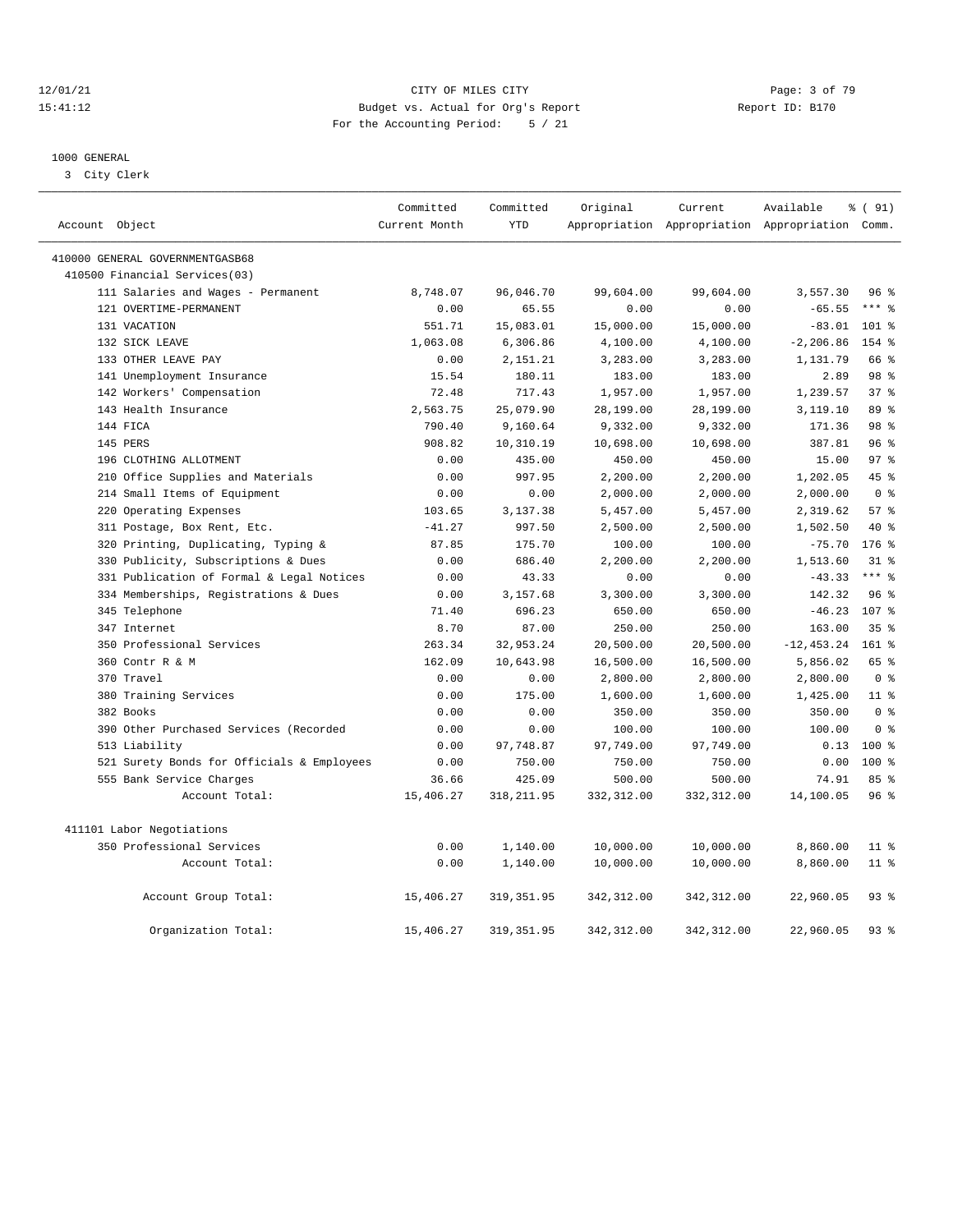#### 12/01/21 CITY OF MILES CITY Page: 4 of 79 15:41:12 Budget vs. Actual for Org's Report Report ID: B170 For the Accounting Period: 5 / 21

# 1000 GENERAL

4 Attorney

| Account Object                     | Committed<br>Current Month | Committed<br><b>YTD</b> | Original   | Current     | Available<br>Appropriation Appropriation Appropriation Comm. | % (91)         |
|------------------------------------|----------------------------|-------------------------|------------|-------------|--------------------------------------------------------------|----------------|
| 410000 GENERAL GOVERNMENTGASB68    |                            |                         |            |             |                                                              |                |
| 411100 Legal Services(04)          |                            |                         |            |             |                                                              |                |
| 111 Salaries and Wages - Permanent | 5,512.13                   | 75,961.18               | 103,880.00 | 103,880.00  | 27,918.82                                                    | 73 %           |
| 131 VACATION                       | 0.00                       | 5,636.16                | 2,700.00   | 2,700.00    | $-2,936.16$                                                  | $209$ $%$      |
| 132 SICK LEAVE                     | 176.60                     | 1,643.56                | 1,900.00   | 1,900.00    | 256.44                                                       | 87%            |
| 133 OTHER LEAVE PAY                | 0.00                       | 295.38                  | 0.00       | 0.00        | $-295.38$                                                    | $***$ 8        |
| 141 Unemployment Insurance         | 8.54                       | 125.59                  | 163.00     | 163.00      | 37.41                                                        | 77.8           |
| 142 Workers' Compensation          | 39.90                      | 509.84                  | 760.00     | 760.00      | 250.16                                                       | 67%            |
| 143 Health Insurance               | 854.70                     | 8,551.55                | 10,254.00  | 10,254.00   | 1,702.45                                                     | 83%            |
| 144 FICA                           | 427.69                     | 6,310.30                | 8,299.00   | 8,299.00    | 1,988.70                                                     | 76 %           |
| 145 PERS                           | 498.90                     | 7,220.92                | 9,514.00   | 9,514.00    | 2,293.08                                                     | 76 %           |
| 196 CLOTHING ALLOTMENT             | 0.00                       | 150.00                  | 150.00     | 150.00      | 0.00                                                         | $100*$         |
| 210 Office Supplies and Materials  | 0.00                       | 835.39                  | 1,000.00   | 1,000.00    | 164.61                                                       | 84 %           |
| 214 Small Items of Equipment       | 0.00                       | 0.00                    | 1,000.00   | 1,000.00    | 1,000.00                                                     | 0 <sup>8</sup> |
| 220 Operating Expenses             | 0.00                       | 811.43                  | 1,000.00   | 1,000.00    | 188.57                                                       | 81 %           |
| 311 Postage, Box Rent, Etc.        | 2.00                       | 153.98                  | 500.00     | 500.00      | 346.02                                                       | 31.8           |
| 345 Telephone                      | 79.77                      | 779.93                  | 100.00     | 100.00      | $-679.93$                                                    | 780 %          |
| 350 Professional Services          | 4,753.89                   | 15, 247. 74             | 4,000.00   | 4,000.00    | $-11, 247.74$                                                | 381 %          |
| 360 Contr R & M                    | 0.00                       | 0.00                    | 207.00     | 207.00      | 207.00                                                       | 0 <sup>8</sup> |
| 370 Travel                         | 0.00                       | 0.00                    | 700.00     | 700.00      | 700.00                                                       | 0 <sup>8</sup> |
| Account Total:                     | 12,354.12                  | 124,232.95              | 146,127.00 | 146, 127.00 | 21,894.05                                                    | 85%            |
| Account Group Total:               | 12,354.12                  | 124, 232.95             | 146,127.00 | 146,127.00  | 21,894.05                                                    | 85%            |
| Organization Total:                | 12,354.12                  | 124,232.95              | 146,127.00 | 146,127.00  | 21,894.05                                                    | 85%            |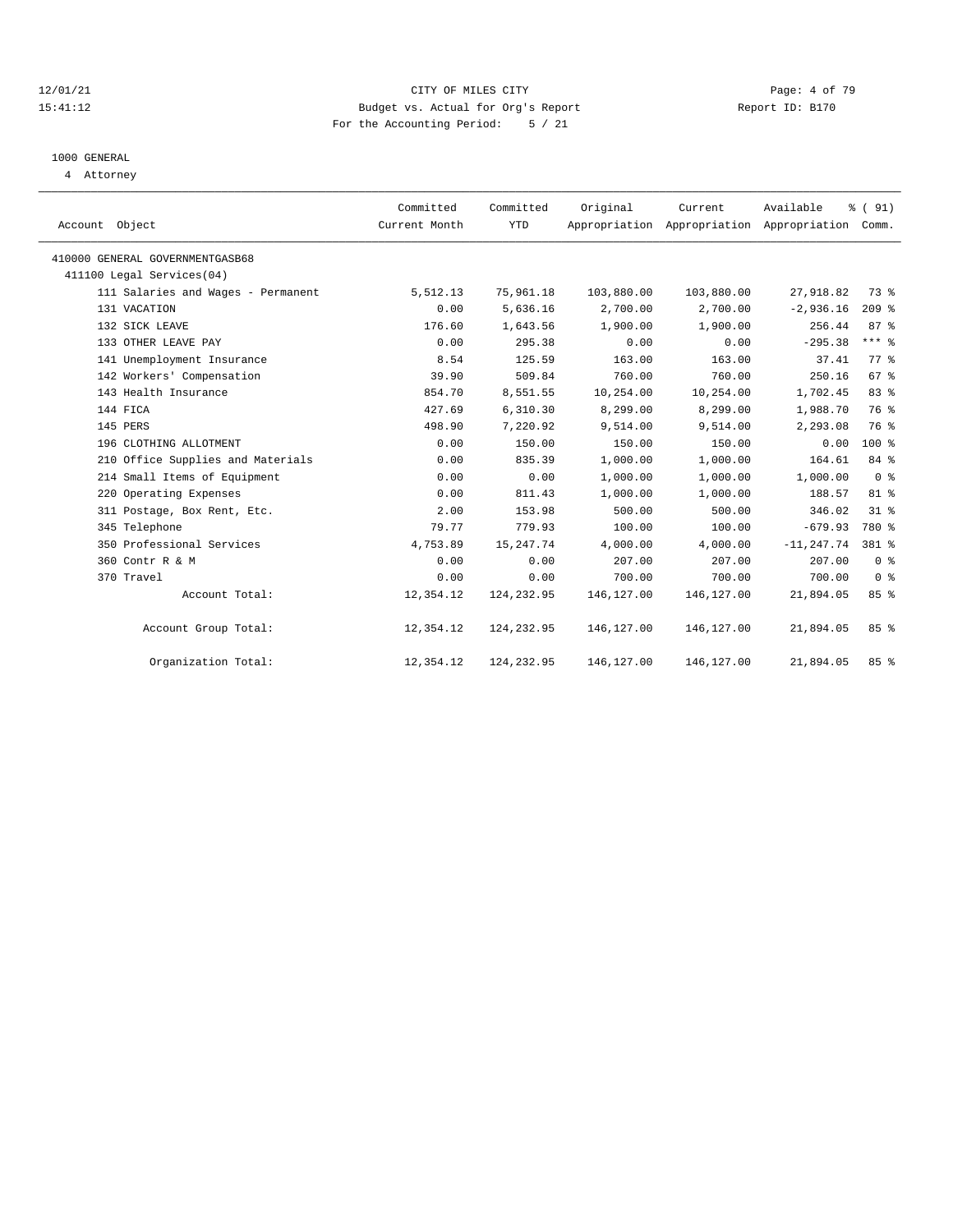#### 12/01/21 Page: 5 of 79<br>15:41:12 Budget vs. Actual for Org's Report Page: 5 of 79<br>15:41:12 Budget vs. Actual for Org's Report Physics Report ID: B170 15:41:12 Budget vs. Actual for Org's Report For the Accounting Period: 5 / 21

————————————————————————————————————————————————————————————————————————————————————————————————————————————————————————————————————

## 1000 GENERAL

5 Police

|                                            | Committed         | Committed                    | Original              | Current               | Available                                       | % ( 91)         |
|--------------------------------------------|-------------------|------------------------------|-----------------------|-----------------------|-------------------------------------------------|-----------------|
| Account Object                             | Current Month     | <b>YTD</b>                   |                       |                       | Appropriation Appropriation Appropriation Comm. |                 |
| 420000 PUBLIC SAFETY-GASB68                |                   |                              |                       |                       |                                                 |                 |
| 420140 Crime Control and Investigation(05) |                   |                              |                       |                       |                                                 |                 |
| 111 Salaries and Wages - Permanent         | 61,438.71         | 650, 174. 14                 | 722,888.00            | 722,888.00            | 72, 713.86                                      | 90%             |
| 121 OVERTIME-PERMANENT                     | 14,953.97         | 102,924.83                   | 30,000.00             | 30,000.00             | $-72,924.83$                                    | $343$ $%$       |
| 131 VACATION                               | 2,544.10          | 40,605.88                    | 51,000.00             | 51,000.00             | 10,394.12                                       | $80*$           |
| 132 SICK LEAVE                             | 395.15            | 16,086.32                    | 25,000.00             | 25,000.00             | 8,913.68                                        | 64 %            |
| 133 OTHER LEAVE PAY                        | 2,903.76          | 35,686.65                    | 31,515.00             | 31,515.00             | $-4, 171.65$                                    | $113*$          |
| 134 HOLIDAY PAY                            | 0.00              | 0.00                         | 10,100.00             | 10,100.00             | 10,100.00                                       | 0 <sup>8</sup>  |
| 141 Unemployment Insurance                 | 123.80            | 1,286.68                     | 1,306.00              | 1,306.00              | 19.32                                           | 99 %            |
| 142 Workers' Compensation                  | 2,444.63          | 31,647.33                    | 37,507.00             | 37,507.00             | 5,859.67                                        | 84 %            |
| 143 Health Insurance                       | 13,674.50         | 147,853.65                   | 158,937.00            | 158,937.00            | 11,083.35                                       | $93$ $%$        |
| 144 FICA                                   | 1,161.38          | 12,099.97                    | 12,622.00             | 12,622.00             | 522.03                                          | 96%             |
| 146 Police Pension                         | 9,545.20          | 100,569.22                   | 116,835.00            | 116,835.00            | 16,265.78                                       | 86 %            |
| 196 CLOTHING ALLOTMENT                     | 300.00            | 12,240.00                    | 0.00                  | 0.00                  | $-12, 240.00$                                   | *** 응           |
| 210 Office Supplies and Materials          | 68.24             | 4,323.17                     | 6,500.00              | 6,500.00              | 2,176.83                                        | 67%             |
| 214 Small Items of Equipment               | 776.94            | 2,327.70                     | 8,400.00              | 8,400.00              | 6,072.30                                        | $28$ %          |
| 220 Operating Expenses                     | 2,182.92          | 51,691.69                    | 45,895.00             | 45,895.00             | $-5,796.69$                                     | $113*$          |
| 226 Clothing and Uniforms                  | 0.00              | 44.94                        | 500.00                | 500.00                | 455.06                                          | 9 <sup>°</sup>  |
| 227 Firearm Supplies                       | 0.00              | 3,919.90                     | 3,800.00              | 3,800.00              | $-119.90$                                       | 103%            |
| 230 Repair and Maintenance Supplies        | 471.23            | 11,165.03                    | 9,000.00              | 9,000.00              | $-2, 165.03$                                    | 124 %           |
|                                            |                   |                              |                       |                       |                                                 | 79 %            |
| 231 Gas, Oil, Diesel Fuel, Grease, etc.    | 2,504.44<br>47.70 | 19,772.17<br>547.52          | 25,000.00<br>1,000.00 | 25,000.00<br>1,000.00 | 5,227.83<br>452.48                              | 55%             |
| 311 Postage, Box Rent, Etc.                |                   |                              |                       |                       |                                                 | $***$ $-$       |
| 330 Publicity, Subscriptions & Dues        | 0.00              | 766.75                       | 0.00                  | 0.00                  | $-766.75$                                       |                 |
| 334 Memberships, Registrations & Dues      | 100.00            | 1,530.00                     | 2,000.00              | 2,000.00              | 470.00                                          | $77$ $%$        |
| 345 Telephone                              | 301.90            | 3,001.23                     | 4,000.00              | 4,000.00              | 998.77                                          | 75 %            |
| 347 Internet                               | 57.86             | 578.60                       | 800.00                | 800.00                | 221.40                                          | 72 %<br>$226$ % |
| 350 Professional Services                  | 5,912.78          | 41,620.68                    | 18,454.00             | 18,454.00             | $-23, 166.68$                                   |                 |
| 360 Contr R & M                            | 54.00             | 364.50                       | 600.00                | 600.00                | 235.50                                          | 61 %            |
| 366 R&M Vehicles - Police/Animal Control   | 0.00              | 14,539.53                    | 16,980.00             | 16,980.00             | 2,440.47                                        | 86 %            |
| 370 Travel                                 | 1,420.98          | 6,614.43                     | 4,500.00              | 4,500.00              | $-2, 114.43$                                    | 147 %           |
| 380 Training Services                      | 599.00            | 5,569.00                     | 6,600.00              | 6,600.00              | 1,031.00                                        | 84 %            |
| 511 Insurance on Buildings                 | 0.00              | 28.00                        | 28.00                 | 28.00                 | 0.00                                            | 100 %           |
| 512 Insurance on Vehicles & Equipment      | 0.00              | 1,017.62                     | 1,018.00              | 1,018.00              | 0.38                                            | 100 %           |
| 530 Rent                                   | 0.00              | 28,042.47                    | 37,390.00             | 37,390.00             | 9,347.53                                        | 75 %            |
| 700 Grants, Contributions & Indemnities    | 0.00              | 4,000.00                     | 0.00                  | 0.00                  | $-4,000.00$                                     | $***$ $8$       |
| 790 K9 from contributions                  | 0.00              | 365.50                       | 1,000.00              | 1,000.00              | 634.50                                          | 37%             |
| 920 Buildings                              | 0.00              | 265, 314.00                  | 0.00                  | 0.00                  | $-265, 314.00$                                  | $***$ $%$       |
| Account Total:                             |                   | 123, 983. 19 1, 618, 319. 10 | 1,391,175.00          | 1,391,175.00          | $-227, 144.10$                                  | $116$ %         |
| 420144 School Resource Officer             |                   |                              |                       |                       |                                                 |                 |
| 111 Salaries and Wages - Permanent         | 0.00              | 0.00                         | 40,884.00             | 40,884.00             | 40,884.00                                       | 0 <sup>8</sup>  |
| 141 Unemployment Insurance                 | 0.00              | 0.00                         | 61.00                 | 61.00                 | 61.00                                           | 0 <sup>8</sup>  |
| 142 Workers' Compensation                  | 0.00              | 0.00                         | 1,844.00              | 1,844.00              | 1,844.00                                        | 0 <sup>8</sup>  |
| 143 Health Insurance                       | 0.00              | 0.00                         | 10,254.00             | 10,254.00             | 10,254.00                                       | 0 <sup>8</sup>  |
| 144 FICA                                   | 0.00              | 0.00                         | 593.00                | 593.00                | 593.00                                          | 0 <sup>8</sup>  |
| 146 Police Pension                         | 0.00              | 0.00                         | 5,891.00              | 5,891.00              | 5,891.00                                        | 0 <sup>8</sup>  |
| Account Total:                             | 0.00              | 0.00                         | 59,527.00             | 59,527.00             | 59,527.00                                       | 0 <sup>8</sup>  |
|                                            |                   |                              |                       |                       |                                                 |                 |
| 420160 Communications-Dispatch             |                   |                              |                       |                       |                                                 |                 |
| 111 Salaries and Wages - Permanent         | 19,985.33         | 218,131.81                   | 253,384.00            | 253,384.00            | 35, 252.19                                      | 86 %            |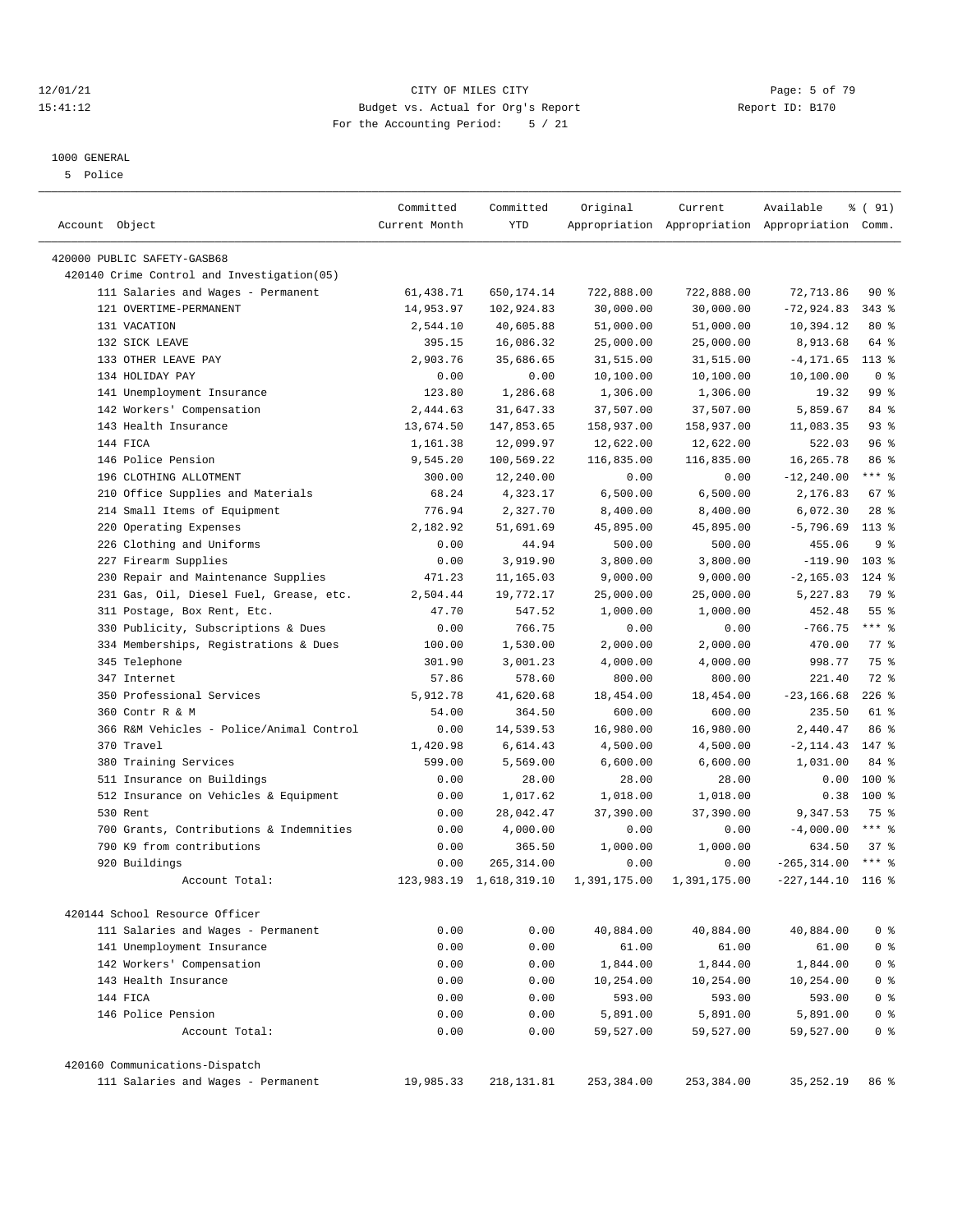#### 12/01/21 Page: 6 of 79<br>15:41:12 Budget vs. Actual for Org's Report Page: 6 Of 79<br>15:41:12 Budget vs. Actual for Org's Report Physics Report ID: B170 15:41:12 Budget vs. Actual for Org's Report For the Accounting Period: 5 / 21

#### 1000 GENERAL

5 Police

|                |                                         | Committed     | Committed                  | Original     | Current      | Available                                       | % (91)          |
|----------------|-----------------------------------------|---------------|----------------------------|--------------|--------------|-------------------------------------------------|-----------------|
| Account Object |                                         | Current Month | <b>YTD</b>                 |              |              | Appropriation Appropriation Appropriation Comm. |                 |
|                | 121 OVERTIME-PERMANENT                  | 2,778.13      | 24, 211.46                 | 24,800.00    | 24,800.00    | 588.54                                          | 98 %            |
|                | 131 VACATION                            | 3,393.26      | 15,597.07                  | 13,500.00    | 13,500.00    | $-2,097.07$                                     | $116$ %         |
|                | 132 SICK LEAVE                          | 715.03        | 6,088.86                   | 7,400.00     | 7,400.00     | 1,311.14                                        | 82 %            |
|                | 133 OTHER LEAVE PAY                     | 77.38         | 9,651.83                   | 5,272.00     | 5,272.00     | $-4, 379.83$                                    | 183 %           |
|                | 134 HOLIDAY PAY                         | 0.00          | 0.00                       | 3,400.00     | 3,400.00     | 3,400.00                                        | 0 <sup>8</sup>  |
|                | 141 Unemployment Insurance              | 40.42         | 413.16                     | 454.00       | 454.00       | 40.84                                           | $91$ $%$        |
|                | 142 Workers' Compensation               | 844.98        | 10,427.62                  | 12,372.00    | 12,372.00    | 1,944.38                                        | 84 %            |
|                | 143 Health Insurance                    | 3,423.00      | 46,196.50                  | 61,524.00    | 61,524.00    | 15, 327.50                                      | 75 %            |
| 144 FICA       |                                         | 2,012.00      | 20,524.94                  | 23,140.00    | 23,140.00    | 2,615.06                                        | 89 %            |
| 145 PERS       |                                         | 2,363.47      | 23, 345.40                 | 26,990.00    | 26,990.00    | 3,644.60                                        | 86 %            |
|                | 196 CLOTHING ALLOTMENT                  | 0.00          | 1,750.00                   | 2,000.00     | 2,000.00     | 250.00                                          | 88 %            |
|                | 210 Office Supplies and Materials       | 145.64        | 1,914.58                   | 2,500.00     | 2,500.00     | 585.42                                          | 77.8            |
|                | 214 Small Items of Equipment            | 0.00          | 2,151.50                   | 1,000.00     | 1,000.00     | $-1, 151.50$                                    | $215$ %         |
|                | 220 Operating Expenses                  | 0.00          | 0.00                       | 1,000.00     | 1,000.00     | 1,000.00                                        | 0 <sup>8</sup>  |
|                | 231 Gas, Oil, Diesel Fuel, Grease, etc. | 0.00          | 0.00                       | 600.00       | 600.00       | 600.00                                          | 0 <sup>8</sup>  |
|                | 311 Postage, Box Rent, Etc.             | 0.00          | 0.00                       | 100.00       | 100.00       | 100.00                                          | 0 <sup>8</sup>  |
|                | 320 Printing, Duplicating, Typing &     | 0.00          | 0.00                       | 200.00       | 200.00       | 200.00                                          | 0 <sup>8</sup>  |
|                | 330 Publicity, Subscriptions & Dues     | 0.00          | 0.00                       | 100.00       | 100.00       | 100.00                                          | 0 <sup>8</sup>  |
|                | 334 Memberships, Registrations & Dues   | 0.00          | 0.00                       | 100.00       | 100.00       | 100.00                                          | 0 <sup>8</sup>  |
|                | 345 Telephone                           | 163.88        | 1,621.03                   | 2,000.00     | 2,000.00     | 378.97                                          | $81$ %          |
|                | 350 Professional Services               | 0.00          | 1,490.03                   | 1,500.00     | 1,500.00     | 9.97                                            | 99 <sub>8</sub> |
| 370 Travel     |                                         | 8.50          | 1,415.68                   | 2,000.00     | 2,000.00     | 584.32                                          | 71 %            |
|                | 380 Training Services                   | 500.00        | 500.00                     | 500.00       | 500.00       | 0.00                                            | $100*$          |
|                | Account Total:                          | 36, 451.02    | 385, 431.47                | 445,836.00   | 445,836.00   | 60,404.53                                       | 86 %            |
|                | Account Group Total:                    |               | 160, 434.21 2, 003, 750.57 | 1,896,538.00 | 1,896,538.00 | $-107, 212.57$                                  | $106$ %         |
|                | Organization Total:                     |               | 160, 434.21 2, 003, 750.57 | 1,896,538.00 | 1,896,538.00 | $-107, 212.57$ 106 %                            |                 |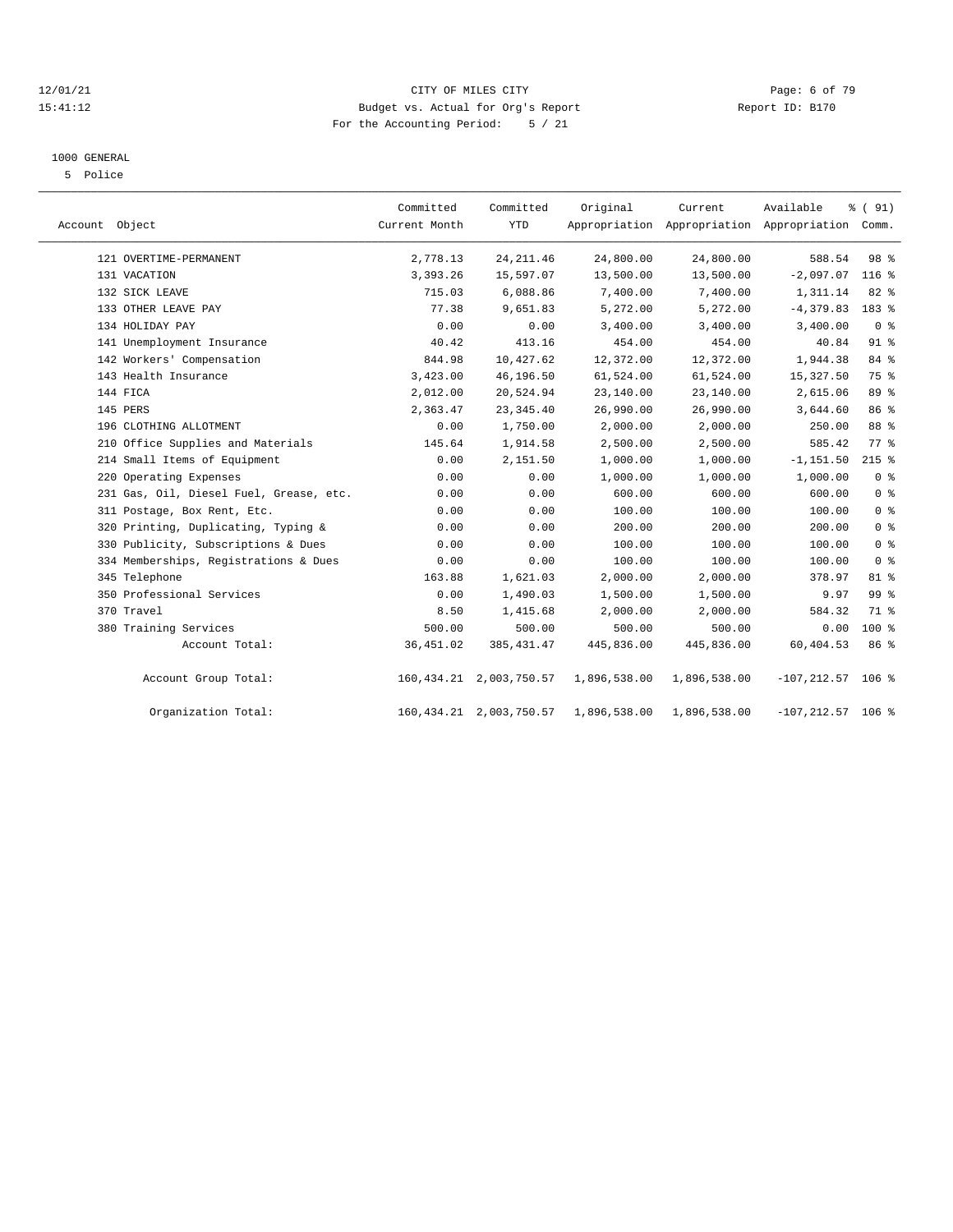#### 12/01/21 CITY OF MILES CITY Page: 7 of 79 15:41:12 Budget vs. Actual for Org's Report Report ID: B170 For the Accounting Period: 5 / 21

# 1000 GENERAL

6 Police Judge

| Account Object                        | Committed<br>Current Month | Committed<br><b>YTD</b> | Original   | Current    | Available<br>Appropriation Appropriation Appropriation Comm. | % (91)           |  |
|---------------------------------------|----------------------------|-------------------------|------------|------------|--------------------------------------------------------------|------------------|--|
| 410000 GENERAL GOVERNMENTGASB68       |                            |                         |            |            |                                                              |                  |  |
| 410300 Judicial Services(06)          |                            |                         |            |            |                                                              |                  |  |
| 111 Salaries and Wages - Permanent    | 6,694.18                   | 77,218.52               | 82,296.00  | 82,296.00  | 5,077.48                                                     | $94$ $%$         |  |
| 131 VACATION                          | 392.28                     | 2,579.87                | 4,000.00   | 4,000.00   | 1,420.13                                                     | 64 %             |  |
| 132 SICK LEAVE                        | 151.68                     | 3,108.02                | 3,500.00   | 3,500.00   | 391.98                                                       | 89 %             |  |
| 141 Unemployment Insurance            | 8.12                       | 94.67                   | 102.00     | 102.00     | 7.33                                                         | 93%              |  |
| 142 Workers' Compensation             | 48.30                      | 679.28                  | 1,201.00   | 1,201.00   | 521.72                                                       | 57%              |  |
| 143 Health Insurance                  | 1,708.70                   | 19,650.05               | 20,508.00  | 20,508.00  | 857.95                                                       | 96%              |  |
| 144 FICA                              | 553.70                     | 6,334.26                | 6,869.00   | 6,869.00   | 534.74                                                       | 92%              |  |
| 145 PERS                              | 634.78                     | 7,270.83                | 7,875.00   | 7,875.00   | 604.17                                                       | 92%              |  |
| 196 CLOTHING ALLOTMENT                | 0.00                       | 300.00                  | 300.00     | 300.00     | 0.00                                                         | 100 %            |  |
| 210 Office Supplies and Materials     | 395.08                     | 1,790.95                | 2,300.00   | 2,300.00   | 509.05                                                       | 78 %             |  |
| 220 Operating Expenses                | 0.00                       | 116.83                  | 0.00       | 0.00       | $-116.83$                                                    | $***$ $%$        |  |
| 311 Postage, Box Rent, Etc.           | 0.00                       | 485.10                  | 450.00     | 450.00     | $-35.10$                                                     | 108 <sup>8</sup> |  |
| 334 Memberships, Registrations & Dues | 250.00                     | 250.00                  | 450.00     | 450.00     | 200.00                                                       | 56%              |  |
| 345 Telephone                         | 135.86                     | 1,202.03                | 1,900.00   | 1,900.00   | 697.97                                                       | 63 %             |  |
| 347 Internet                          | 0.00                       | 241.20                  | 250.00     | 250.00     | 8.80                                                         | 96%              |  |
| 370 Travel                            | 830.59                     | 1,109.59                | 2,000.00   | 2,000.00   | 890.41                                                       | 55 %             |  |
| 380 Training Services                 | 97.50                      | 97.50                   | 850.00     | 850.00     | 752.50                                                       | $11$ %           |  |
| 382 Books                             | 0.00                       | 0.00                    | 300.00     | 300.00     | 300.00                                                       | 0 <sup>8</sup>   |  |
| 394 Jury and Witness Fees             | 0.00                       | $-201.00$               | 500.00     | 500.00     | 701.00                                                       | $-40$ %          |  |
| Account Total:                        | 11,900.77                  | 122,327.70              | 135,651.00 | 135,651.00 | 13,323.30                                                    | 90%              |  |
| Account Group Total:                  | 11,900.77                  | 122,327.70              | 135,651.00 | 135,651.00 | 13,323.30                                                    | $90*$            |  |
| Organization Total:                   | 11,900.77                  | 122,327.70              | 135,651.00 | 135,651.00 | 13, 323.30                                                   | 90%              |  |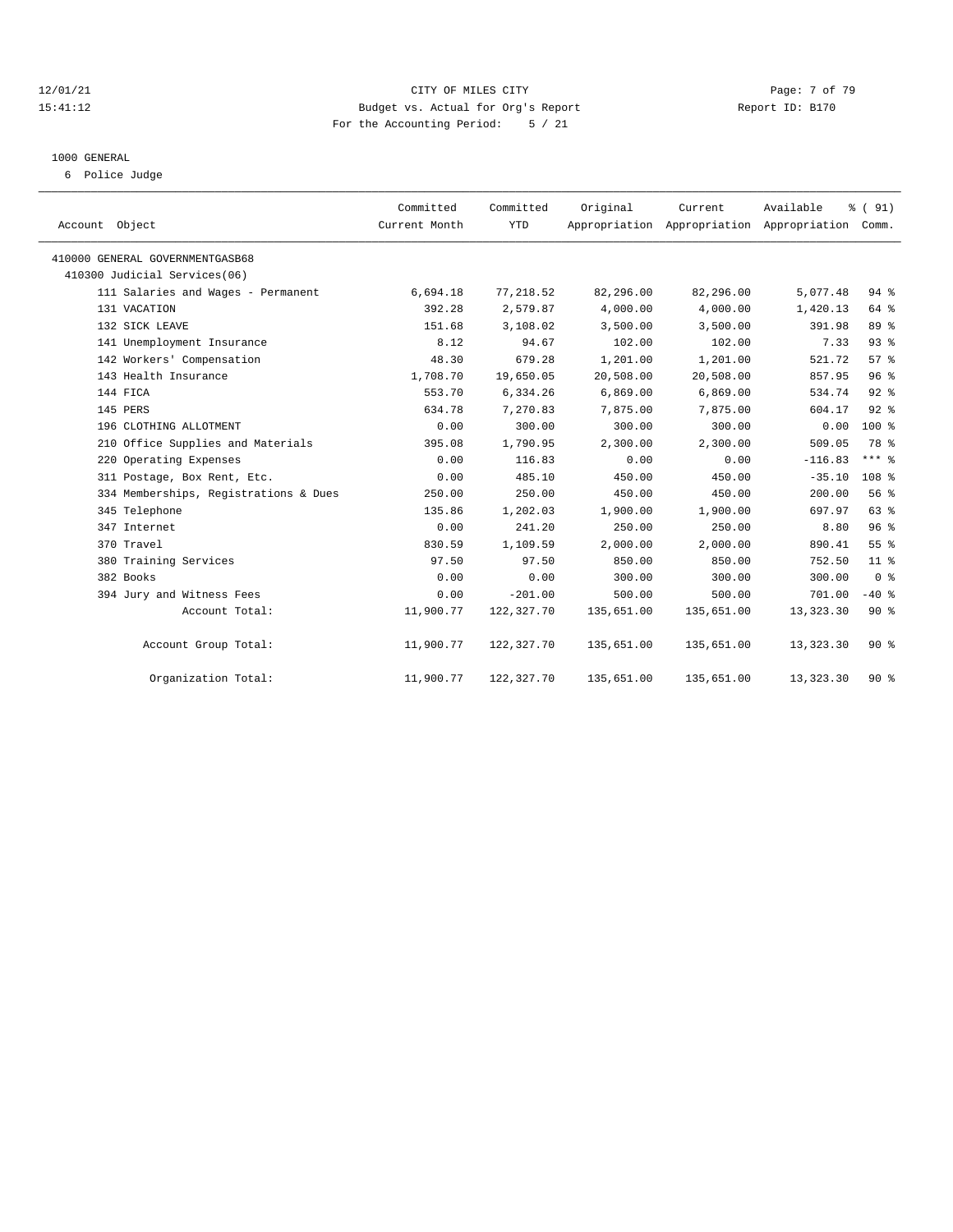#### 12/01/21 Page: 8 of 79<br>15:41:12 Budget vs. Actual for Org's Report Page: 8 Of 79<br>15:41:12 Budget vs. Actual for Org's Report Physics Report ID: B170 15:41:12 Budget vs. Actual for Org's Report For the Accounting Period: 5 / 21

————————————————————————————————————————————————————————————————————————————————————————————————————————————————————————————————————

#### 1000 GENERAL

7 Fire

|                                         | Committed     | Committed  | Original     | Current                                         | Available    | % (91)         |
|-----------------------------------------|---------------|------------|--------------|-------------------------------------------------|--------------|----------------|
| Account Object                          | Current Month | YTD        |              | Appropriation Appropriation Appropriation Comm. |              |                |
|                                         |               |            |              |                                                 |              |                |
| 420000 PUBLIC SAFETY-GASB68             |               |            |              |                                                 |              |                |
| 420460 Fire Suppression(07)             |               |            |              |                                                 |              |                |
| 111 Salaries and Wages - Permanent      | 39,669.75     | 402,998.06 | 438,580.00   | 438,580.00                                      | 35,581.94    | $92$ $%$       |
| 112 SALARIES AND WAGES - PART PAID      | 1,264.00      | 9,597.00   | 7,380.00     | 7,380.00                                        | $-2, 217.00$ | 130 %          |
| 121 OVERTIME-PERMANENT                  | 3,161.99      | 55, 356.49 | 65,000.00    | 65,000.00                                       | 9,643.51     | 85%            |
| 131 VACATION                            | 1,316.97      | 34,430.51  | 45,600.00    | 45,600.00                                       | 11,169.49    | 76 %           |
| 132 SICK LEAVE                          | 1,624.07      | 25,462.28  | 25,700.00    | 25,700.00                                       | 237.72       | 99 %           |
| 133 OTHER LEAVE PAY                     | $-292.30$     | 5,670.25   | 9,578.00     | 9,578.00                                        | 3,907.75     | 59 %           |
| 134 HOLIDAY PAY                         | 0.00          | 10,421.82  | 12,000.00    | 12,000.00                                       | 1,578.18     | 87%            |
| 141 Unemployment Insurance              | 70.16         | 828.61     | 856.00       | 856.00                                          | 27.39        | 97%            |
| 142 Workers' Compensation               | 2,686.49      | 32,552.06  | 29, 357.00   | 29,357.00                                       | $-3, 195.06$ | 111 %          |
| 143 Health Insurance                    | 7,587.89      | 80,885.43  | 87,569.00    | 87,569.00                                       | 6,683.57     | $92$ %         |
| 144 FICA                                | 753.35        | 8,577.11   | 8,274.00     | 8,274.00                                        | $-303.11$    | $104$ %        |
| 147 Firemen's Pension                   | 6,117.61      | 66,403.33  | 69,819.00    | 69,819.00                                       | 3, 415.67    | 95%            |
| 149 Firemen's 457B Match                | 574.80        | 4,910.99   | 3,081.00     | 3,081.00                                        | $-1,829.99$  | 159 %          |
| 210 Office Supplies and Materials       | 211.21        | 2,549.27   | 12,000.00    | 12,000.00                                       | 9,450.73     | $21$ %         |
| 211 Clothing Allotment                  | 0.00          | 6,914.80   | 9,600.00     | 9,600.00                                        | 2,685.20     | 72 %           |
| 214 Small Items of Equipment            | 841.16        | 6,181.24   | 15,000.00    | 15,000.00                                       | 8,818.76     | 41 %           |
| 217 Small Item Equ/Inspector            | 0.00          | 530.04     | 1,000.00     | 1,000.00                                        | 469.96       | 53%            |
| 220 Operating Expenses                  | 97.55         | 8,601.63   | 11,000.00    | 11,000.00                                       | 2,398.37     | 78 %           |
| 223 Operating Exp/Inspector             | 0.00          | 1,172.73   | 2,440.00     | 2,440.00                                        | 1,267.27     | 48 %           |
| 226 Clothing and Uniforms               | 439.90        | 6,772.97   | 16,600.00    | 16,600.00                                       | 9,827.03     | 41 %           |
| 230 Repair and Maintenance Supplies     | 23.96         | 1,088.28   | 4,000.00     | 4,000.00                                        | 2,911.72     | $27$ %         |
| 231 Gas, Oil, Diesel Fuel, Grease, etc. | 417.62        | 5,679.46   | 12,000.00    | 12,000.00                                       | 6,320.54     | 47 %           |
| 241 Consumable Tools                    | 0.00          | 196.91     | 3,000.00     | 3,000.00                                        | 2,803.09     | 7 %            |
| 311 Postage, Box Rent, Etc.             | 0.00          | 0.00       | 150.00       | 150.00                                          | 150.00       | 0 <sup>8</sup> |
| 320 Printing, Duplicating, Typing &     | 0.00          | 0.00       | 750.00       | 750.00                                          | 750.00       | 0 <sup>8</sup> |
| 330 Publicity, Subscriptions & Dues     | 0.00          | 82.72      | 300.00       | 300.00                                          | 217.28       | $28$ %         |
| 334 Memberships, Registrations & Dues   | 0.00          | 1,460.00   | 2,000.00     | 2,000.00                                        | 540.00       | 73 %           |
| 341 Electric Utility Services           | 284.57        | 5,363.85   | 5,207.00     | 5,207.00                                        | $-156.85$    | $103$ %        |
| 342 Water Utility Services              | 36.00         | 397.97     | 500.00       | 500.00                                          | 102.03       | $80*$          |
| 343 Sewer Utility Services              | 43.11         | 475.21     | 500.00       | 500.00                                          | 24.79        | 95%            |
| 344 Gas Utility Service                 | 184.64        | 2,188.08   | 2,893.00     | 2,893.00                                        | 704.92       | 76 %           |
| 345 Telephone                           | 252.98        | 2,523.39   | 3,241.00     | 3,241.00                                        | 717.61       | 78 %           |
| 346 Garbage Service                     | 0.00          | 687.58     | 1,500.00     | 1,500.00                                        | 812.42       | 46%            |
| 347 Internet                            | 50.69         | 506.90     | 1,869.00     | 1,869.00                                        | 1,362.10     | $27$ %         |
| 350 Professional Services               | 1,765.00      | 16,878.68  | 20,000.00    | 20,000.00                                       | 3,121.32     | 84 %           |
| 360 Contr R & M                         | 59.99         | 5,629.09   | 13,568.00    | 13,568.00                                       | 7,938.91     | 41 %           |
| 364 R&M Vehicles - Fire/Amb             | 563.16        | 27,097.76  | 40,000.00    | 40,000.00                                       | 12,902.24    | 68 %           |
| 370 Travel                              | 0.00          | 0.00       | 7,000.00     | 7,000.00                                        | 7,000.00     | 0 <sup>8</sup> |
| 375 Travel/Inspector                    | 0.00          | 1,058.99   | 2,600.00     | 2,600.00                                        | 1,541.01     | 41 %           |
| 380 Training Services                   | 0.00          | 3,529.79   | 11,160.00    | 11,160.00                                       | 7,630.21     | 32%            |
| 382 Books                               | 0.00          | 422.07     | 2,500.00     | 2,500.00                                        | 2,077.93     | $17*$          |
| 400 BUILDING MATERIALS                  | 215.88        | 4,938.75   | 13,500.00    | 13,500.00                                       | 8,561.25     | 37%            |
| 511 Insurance on Buildings              | 0.00          | 1,578.81   | 1,579.00     | 1,579.00                                        | 0.19         | 100 %          |
| 512 Insurance on Vehicles & Equipment   | 0.00          | 5,170.38   | 5,171.00     | 5,171.00                                        | 0.62         | 100 %          |
| 940 Machinery & Equipment               | $-425.00$     | 5,390.00   | 10,000.00    | 10,000.00                                       | 4,610.00     | 54 %           |
| Account Total:                          | 69,597.20     | 863,161.29 | 1,035,422.00 | 1,035,422.00                                    | 172,260.71   | 83 %           |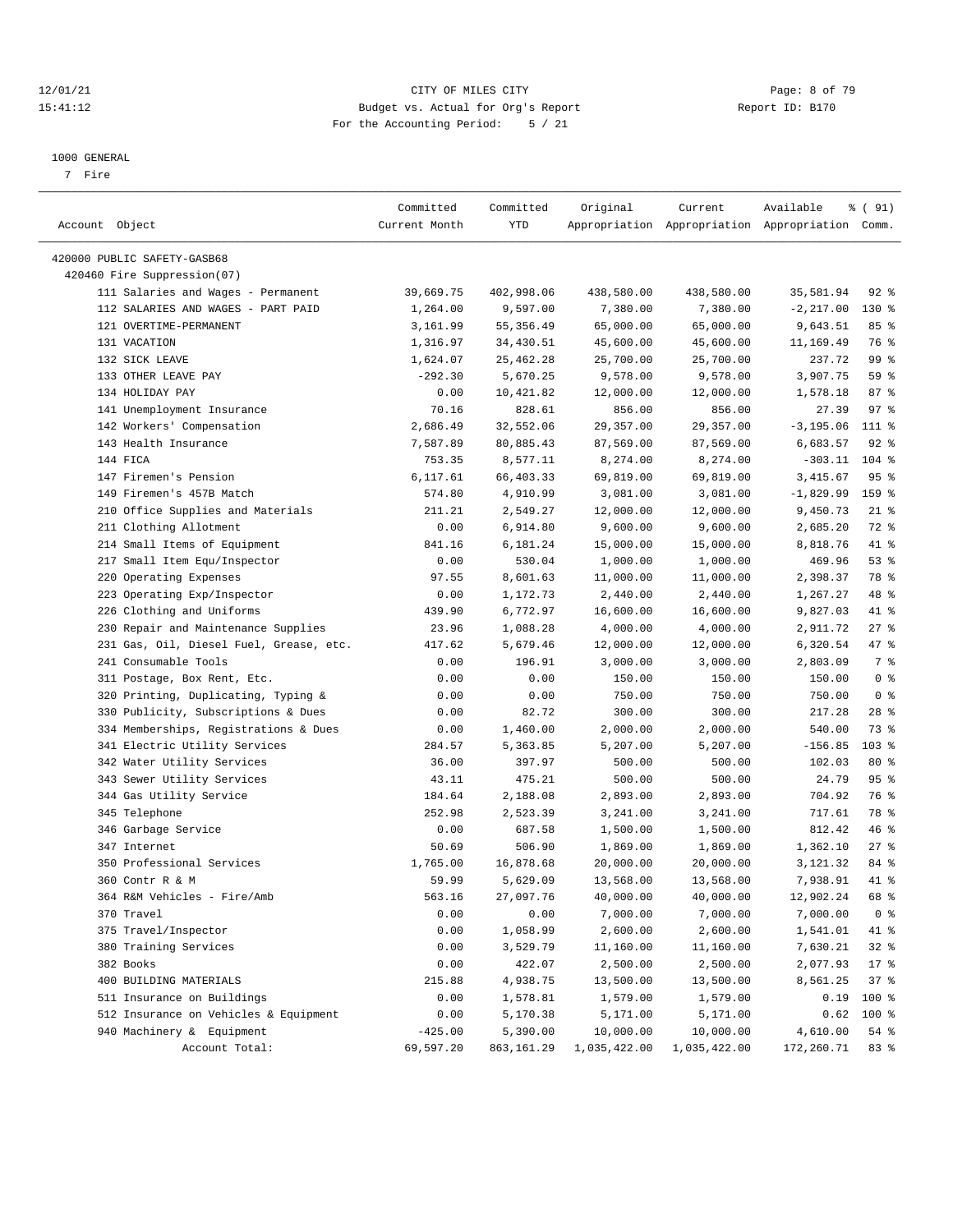#### 12/01/21 Page: 9 of 79<br>15:41:12 Budget vs. Actual for Org's Report Page: 9 Of 79<br>15:41:12 Budget vs. Actual for Org's Report Physics Report ID: B170 15:41:12 Budget vs. Actual for Org's Report For the Accounting Period: 5 / 21

### 1000 GENERAL

7 Fire

| Object<br>Account                                         | Committed<br>Current Month | Committed<br>YTD | Original<br>Appropriation | Current<br>Appropriation | Available<br>Appropriation | $\frac{1}{6}$ (91)<br>Comm. |
|-----------------------------------------------------------|----------------------------|------------------|---------------------------|--------------------------|----------------------------|-----------------------------|
| Account Group Total:                                      | 69,597.20                  | 863, 161.29      | 1,035,422.00              | 1,035,422.00             | 172,260.71                 | 83%                         |
| 490000 DEBT SERVICE<br>490500 Other Debt Service Payments |                            |                  |                           |                          |                            |                             |
| 654 Training Center- Principal                            | 553.72                     | 6,325.73         | 6,938.00                  | 6,938.00                 | 612.27                     | $91$ %                      |
| 655 Training Center- Interest                             | 609.24                     | 6,466.83         | 7,018.00                  | 7,018.00                 | 551.17                     | $92*$                       |
| Account Total:                                            | 1,162.96                   | 12,792.56        | 13,956.00                 | 13,956.00                | 1,163.44                   | $92*$                       |
| Account Group Total:                                      | 1,162.96                   | 12,792.56        | 13,956.00                 | 13,956.00                | 1,163.44                   | $92$ $%$                    |
| Organization Total:                                       | 70,760.16                  | 875,953.85       | 1,049,378.00              | 1,049,378.00             | 173,424.15                 | 83%                         |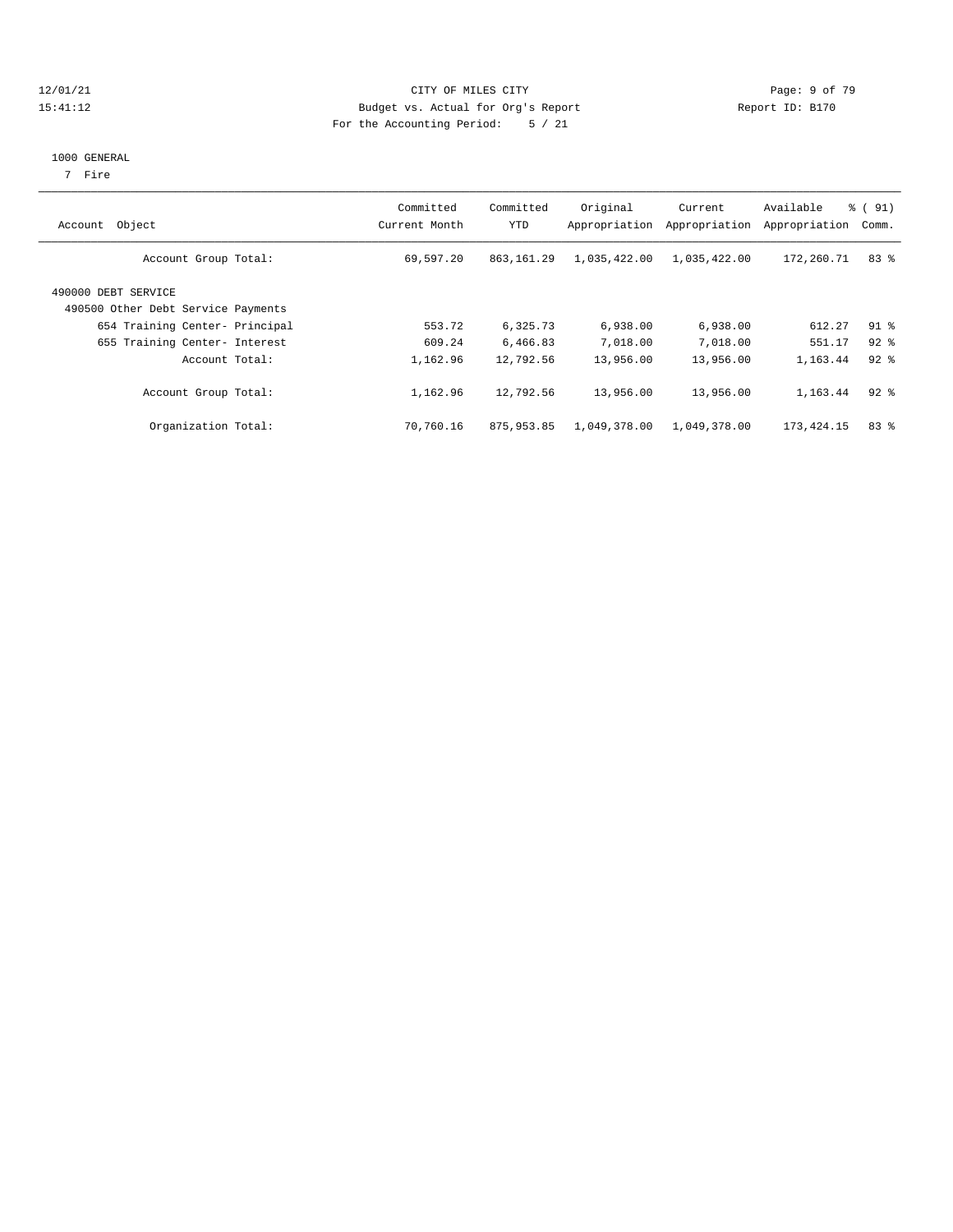#### 12/01/21 **Page: 10 of 79** CITY OF MILES CITY **CITY** Page: 10 of 79 15:41:12 Budget vs. Actual for Org's Report Report ID: B170 For the Accounting Period: 5 / 21

#### 1000 GENERAL

8 City Hall Maintenance

| Account Object                      | Committed<br>Current Month | Committed<br>YTD | Original  | Current<br>Appropriation Appropriation Appropriation | Available         | % (91)<br>Comm. |  |
|-------------------------------------|----------------------------|------------------|-----------|------------------------------------------------------|-------------------|-----------------|--|
| 410000 GENERAL GOVERNMENTGASB68     |                            |                  |           |                                                      |                   |                 |  |
| 411230 City Hall                    |                            |                  |           |                                                      |                   |                 |  |
| 214 Small Items of Equipment        | 0.00                       | 0.00             | 400.00    | 400.00                                               | 400.00            | 0 <sup>8</sup>  |  |
| 220 Operating Expenses              | 210.50                     | 3,565.08         | 2,000.00  | 2,000.00                                             | $-1, 565.08$      | 178 %           |  |
| 230 Repair and Maintenance Supplies | 0.00                       | 1,161.33         | 2,000.00  | 2,000.00                                             | 838.67            | 58 %            |  |
| 341 Electric Utility Services       | 261.45                     | 4,059.76         | 6,000.00  | 6,000.00                                             | 1,940.24          | 68 %            |  |
| 342 Water Utility Services          | 59.01                      | 648.85           | 750.00    | 750.00                                               | 101.15            | 87%             |  |
| 343 Sewer Utility Services          | 70.68                      | 774.72           | 800.00    | 800.00                                               | 25.28             | 97%             |  |
| 344 Gas Utility Service             | 180.83                     | 2,470.08         | 2,600.00  | 2,600.00                                             | 129.92            | 95%             |  |
| 346 Garbage Service                 | 0.00                       | 94.82            | 250.00    | 250.00                                               | 155.18            | 38 %            |  |
| 360 Contr R & M                     | 771.98                     | 15,308.04        | 9,000.00  | 9,000.00                                             | $-6,308.04$       | $170*$          |  |
| 511 Insurance on Buildings          | 0.00                       | 3,360.00         | 3,360.00  | 3,360.00                                             | 0.00              | 100 %           |  |
| Account Total:                      | 1,554.45                   | 31,442.68        | 27,160.00 | 27,160.00                                            | $-4.282.68$       | $116$ %         |  |
| Account Group Total:                | 1,554.45                   | 31,442.68        | 27,160.00 | 27,160.00                                            | $-4,282.68$ 116 % |                 |  |
| Organization Total:                 | 1,554.45                   | 31,442.68        | 27,160.00 | 27,160.00                                            | $-4,282.68$ 116 % |                 |  |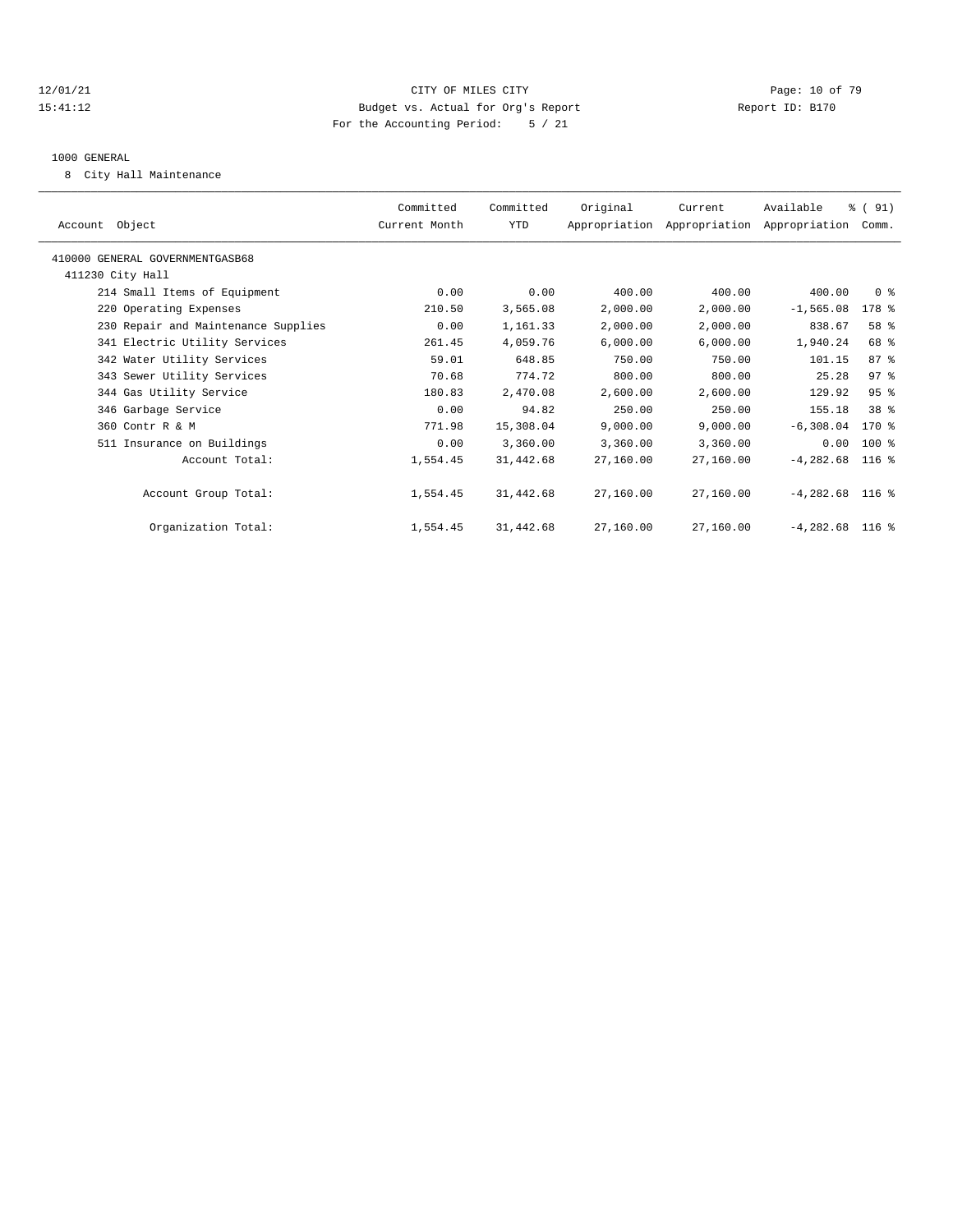#### 12/01/21 **Page: 11 of 79** CITY OF MILES CITY **CITY** Page: 11 of 79 15:41:12 Budget vs. Actual for Org's Report Report ID: B170 For the Accounting Period: 5 / 21

#### 1000 GENERAL

9 Treasurer

| Object<br>Account                  | Committed<br>Current Month | Committed<br><b>YTD</b> | Original  | Current<br>Appropriation Appropriation | Available<br>Appropriation | % (91)<br>Comm.     |  |
|------------------------------------|----------------------------|-------------------------|-----------|----------------------------------------|----------------------------|---------------------|--|
| 410000 GENERAL GOVERNMENTGASB68    |                            |                         |           |                                        |                            |                     |  |
| 410540 City Treasurer(09)          |                            |                         |           |                                        |                            |                     |  |
| 111 Salaries and Wages - Permanent | 1,833.34                   | 20,166.74               | 21,996.00 | 21,996.00                              | 1,829.26                   | $92$ $%$            |  |
| 142 Workers' Compensation          | 13.16                      | 102.12                  | 83.00     | 83.00                                  | $-19.12$                   | $123$ $%$           |  |
| 144 FICA                           | 140.24                     | 1,542.64                | 1,683.00  | 1,683.00                               | 140.36                     | $92$ $%$            |  |
| 145 PERS                           | 160.78                     | 1,768.58                | 1,929.00  | 1,929.00                               | 160.42                     | $92$ $%$            |  |
| 214 Small Items of Equipment       | 0.00                       | 199.99                  | 0.00      | 0.00                                   | $-199.99$                  | $***$ $\frac{6}{5}$ |  |
| 345 Telephone                      | 26.63                      | 248.53                  | 50.00     | 50.00                                  | $-198.53$                  | 497 %               |  |
| 350 Professional Services          | 0.00                       | 122.00                  | 550.00    | 550.00                                 | 428.00                     | $22$ $%$            |  |
| 360 Contr R & M                    | 54.03                      | 653.11                  | 1,000.00  | 1,000.00                               | 346.89                     | 65 %                |  |
| Account Total:                     | 2,228.18                   | 24,803.71               | 27,291.00 | 27,291.00                              | 2,487.29                   | $91$ $8$            |  |
| Account Group Total:               | 2,228.18                   | 24,803.71               | 27,291.00 | 27,291.00                              | 2,487.29                   | $91$ %              |  |
| Organization Total:                | 2,228.18                   | 24,803.71               | 27,291.00 | 27,291.00                              | 2,487.29                   | $91$ %              |  |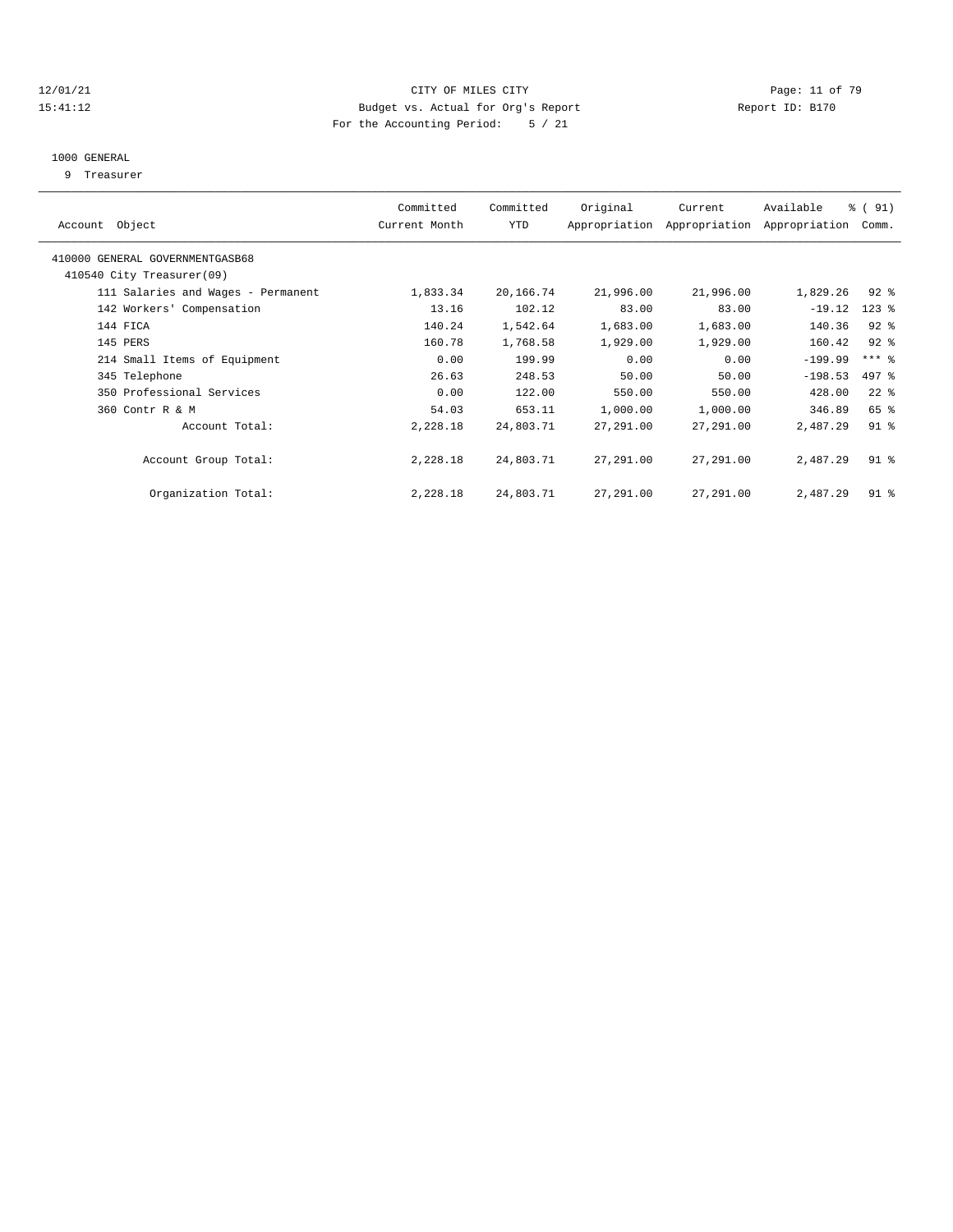#### 12/01/21 **Page: 12 of 79** CITY OF MILES CITY **CITY** CITY **Page: 12 of 79** 15:41:12 Budget vs. Actual for Org's Report Report ID: B170 For the Accounting Period: 5 / 21

#### 1000 GENERAL

11 Historic Preservation

| Account Object                                                          | Committed<br>Current Month | Committed<br>YTD | Original<br>Appropriation | Current<br>Appropriation | Available<br>Appropriation | % (91)<br>Comm. |
|-------------------------------------------------------------------------|----------------------------|------------------|---------------------------|--------------------------|----------------------------|-----------------|
| 520000 OTHER FINANCING USES<br>521000 Interfund Operating Transfers Out |                            |                  |                           |                          |                            |                 |
| 820 Transfers to Other Funds                                            | 0.00                       | 3.000.00         | 3.000.00                  | 3,000.00                 | 0.00                       | $100$ %         |
| Account Total:                                                          | 0.00                       | 3.000.00         | 3.000.00                  | 3,000.00                 |                            | $0.00$ 100 %    |
| Account Group Total:                                                    | 0.00                       | 3.000.00         | 3.000.00                  | 3,000.00                 |                            | $0.00$ 100 %    |
| Organization Total:                                                     | 0.00                       | 3.000.00         | 3.000.00                  | 3,000.00                 | 0.00                       | $100$ %         |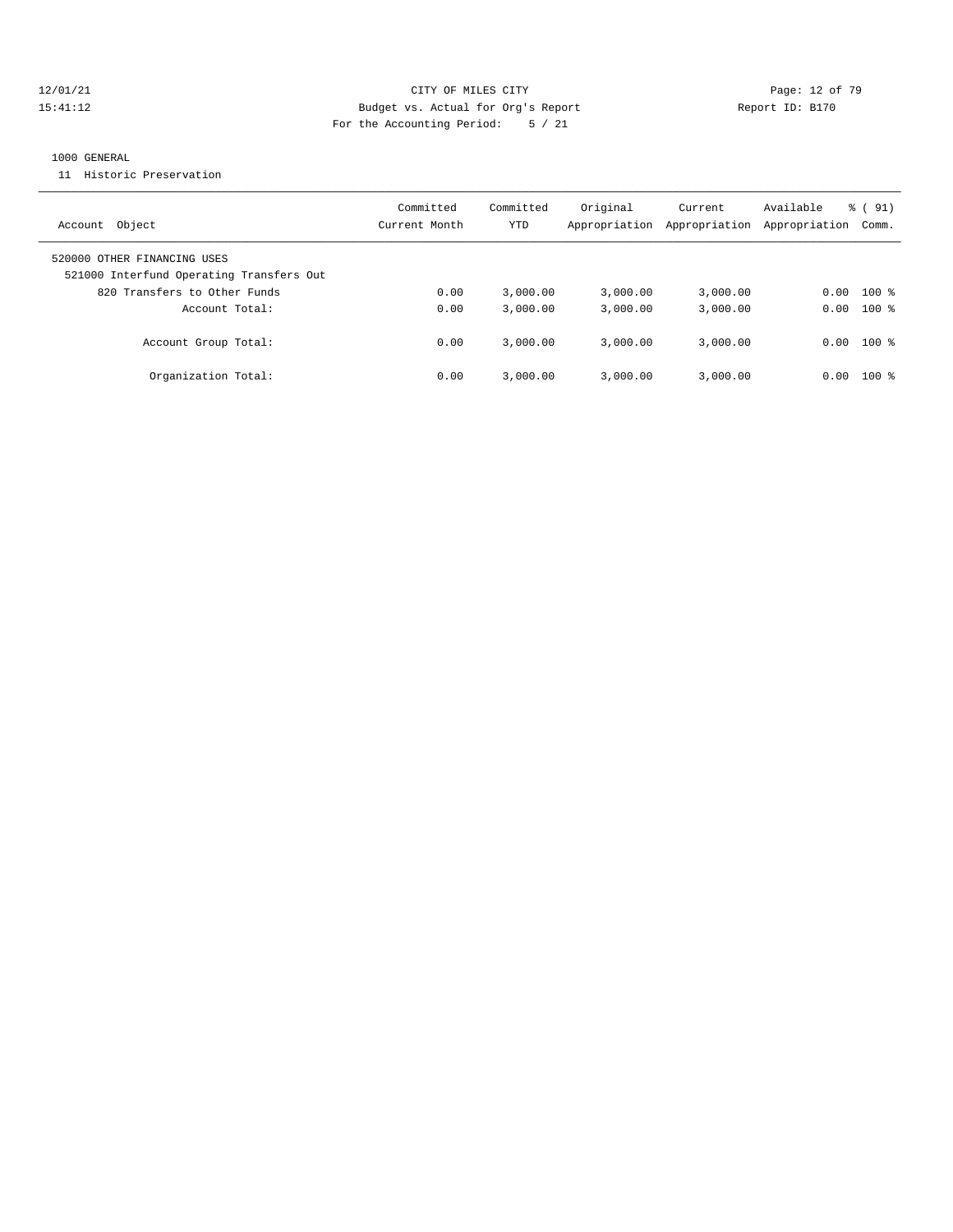#### 12/01/21 Page: 13 of 79<br>15:41:12 Pudget vs. Actual for Org's Report Page: 13 of 79<br>15:41:12 Pudget vs. Actual for Org's Report Page: 12:5170 15:41:12 Budget vs. Actual for Org's Report For the Accounting Period: 5 / 21

————————————————————————————————————————————————————————————————————————————————————————————————————————————————————————————————————

#### 1000 GENERAL

13 Park

|                                            | Committed     | Committed   | Original    | Current     | Available                                       | % (91)         |
|--------------------------------------------|---------------|-------------|-------------|-------------|-------------------------------------------------|----------------|
| Account Object                             | Current Month | <b>YTD</b>  |             |             | Appropriation Appropriation Appropriation Comm. |                |
| 460000 CULTURE AND RECREATION-GASB68       |               |             |             |             |                                                 |                |
| 460433 Park Operations(13)                 |               |             |             |             |                                                 |                |
| 111 Salaries and Wages - Permanent         | 14,644.80     | 164,622.15  | 177,916.00  | 177,916.00  | 13,293.85                                       | $93$ $%$       |
| 121 OVERTIME-PERMANENT                     | 692.34        | 2,227.41    | 7,000.00    | 7,000.00    | 4,772.59                                        | $32$ $%$       |
| 131 VACATION                               | 1,063.37      | 14,648.35   | 12,100.00   | 12,100.00   | $-2,548.35$                                     | $121$ %        |
| 132 SICK LEAVE                             | 169.36        | 7,765.99    | 9,400.00    | 9,400.00    | 1,634.01                                        | 83%            |
| 133 OTHER LEAVE PAY                        | 0.00          | 0.00        | 748.00      | 748.00      | 748.00                                          | 0 <sup>8</sup> |
| 134 HOLIDAY PAY                            | 391.24        | 1,992.36    | 5,500.00    | 5,500.00    | 3,507.64                                        | 36%            |
| 141 Unemployment Insurance                 | 25.45         | 288.34      | 323.00      | 323.00      | 34.66                                           | 89 %           |
| 142 Workers' Compensation                  | 307.31        | 6,985.49    | 10,394.00   | 10,394.00   | 3,408.51                                        | 67 %           |
| 143 Health Insurance                       | 3,581.21      | 39, 393. 17 | 42,964.00   | 42,964.00   | 3,570.83                                        | 92%            |
| 144 FICA                                   | 1,240.04      | 14,069.70   | 16,445.00   | 16,445.00   | 2,375.30                                        | 86 %           |
| 145 PERS                                   | 1,447.70      | 16,410.93   | 18,348.00   | 18,348.00   | 1,937.07                                        | 89 %           |
| 196 CLOTHING ALLOTMENT                     | 0.00          | 928.50      | 1,000.00    | 1,000.00    | 71.50                                           | 93%            |
| 210 Office Supplies and Materials          | 0.00          | 266.17      | 350.00      | 350.00      | 83.83                                           | 76 %           |
| 214 Small Items of Equipment               | 0.00          | 4,745.86    | 3,000.00    | 3,000.00    | $-1,745.86$                                     | 158 %          |
| 220 Operating Expenses                     | 0.00          | 3,653.16    | 3,500.00    | 3,500.00    | $-153.16$                                       | $104$ %        |
| 222 Chemicals, Lab & Med Supplies          | 1,937.51      | 4,022.12    | 5,000.00    | 5,000.00    | 977.88                                          | $80*$          |
| 226 Clothing and Uniforms                  | 15.99         | 574.95      | 850.00      | 850.00      | 275.05                                          | 68 %           |
| 230 Repair and Maintenance Supplies        | 2,088.51      | 12,416.55   | 15,000.00   | 15,000.00   | 2,583.45                                        | 83 %           |
| 231 Gas, Oil, Diesel Fuel, Grease, etc.    | 489.68        | 6,089.95    | 8,000.00    | 8,000.00    | 1,910.05                                        | 76 %           |
| 334 Memberships, Registrations & Dues      | 0.00          | 286.00      | 300.00      | 300.00      | 14.00                                           | 95%            |
| 341 Electric Utility Services              | 612.65        | 7,679.35    | 10,000.00   | 10,000.00   | 2,320.65                                        | 77 %           |
| 342 Water Utility Services                 | 83.47         | 5,428.75    | 17,000.00   | 17,000.00   | 11,571.25                                       | $32$ $%$       |
| 343 Sewer Utility Services                 | 46.38         | 1,177.53    | 1,700.00    | 1,700.00    | 522.47                                          | 69 %           |
| 344 Gas Utility Service                    | 200.60        | 2,542.68    | 3,000.00    | 3,000.00    | 457.32                                          | 85%            |
| 345 Telephone                              | 45.43         | 436.53      | 450.00      | 450.00      | 13.47                                           | 97%            |
| 346 Garbage Service                        | 0.00          | 474.12      | 800.00      | 800.00      | 325.88                                          | 59 %           |
| 347 Internet                               | 26.82         | 268.20      | 450.00      | 450.00      | 181.80                                          | 60 %           |
| 350 Professional Services                  | 90.00         | 9,571.75    | 9,000.00    | 9,000.00    | $-571.75$                                       | 106 %          |
| 360 Contr R & M                            | 326.87        | 7,667.46    | 8,000.00    | 8,000.00    | 332.54                                          | 96%            |
| 363 R&M Vehicles/Equip/Labor-PW            | 0.00          | 4,947.81    | 9,000.00    | 9,000.00    | 4,052.19                                        | 55 %           |
| 370 Travel                                 | 0.00          | 0.00        | 600.00      | 600.00      | 600.00                                          | 0 <sup>8</sup> |
| 380 Training Services                      | 0.00          | 0.00        | 400.00      | 400.00      | 400.00                                          | 0 <sup>8</sup> |
| 511 Insurance on Buildings                 | 0.00          | 3,728.77    | 3,729.00    | 3,729.00    | 0.23                                            | 100 %          |
| 512 Insurance on Vehicles & Equipment      | 0.00          | 630.00      | 630.00      | 630.00      | 0.00                                            | $100*$         |
| 940 Machinery & Equipment                  | 0.00          | 3,593.10    | 3,177.00    | 3,177.00    | $-416.10$                                       | $113*$         |
| Account Total:                             | 29,526.73     | 349,533.20  | 406,074.00  | 406,074.00  | 56,540.80                                       | 86 %           |
| 460439 Riverside Park Tennis Court Project |               |             |             |             |                                                 |                |
| 230 Repair and Maintenance Supplies        | 0.00          | 0.00        | 200.00      | 200.00      | 200.00                                          | 0 <sup>8</sup> |
| Account Total:                             | 0.00          | 0.00        | 200.00      | 200.00      | 200.00                                          | 0 <sup>8</sup> |
| Account Group Total:                       | 29,526.73     | 349,533.20  | 406,274.00  | 406,274.00  | 56,740.80                                       | 86 %           |
| Organization Total:                        | 29,526.73     | 349,533.20  | 406, 274.00 | 406, 274.00 | 56,740.80                                       | 86 %           |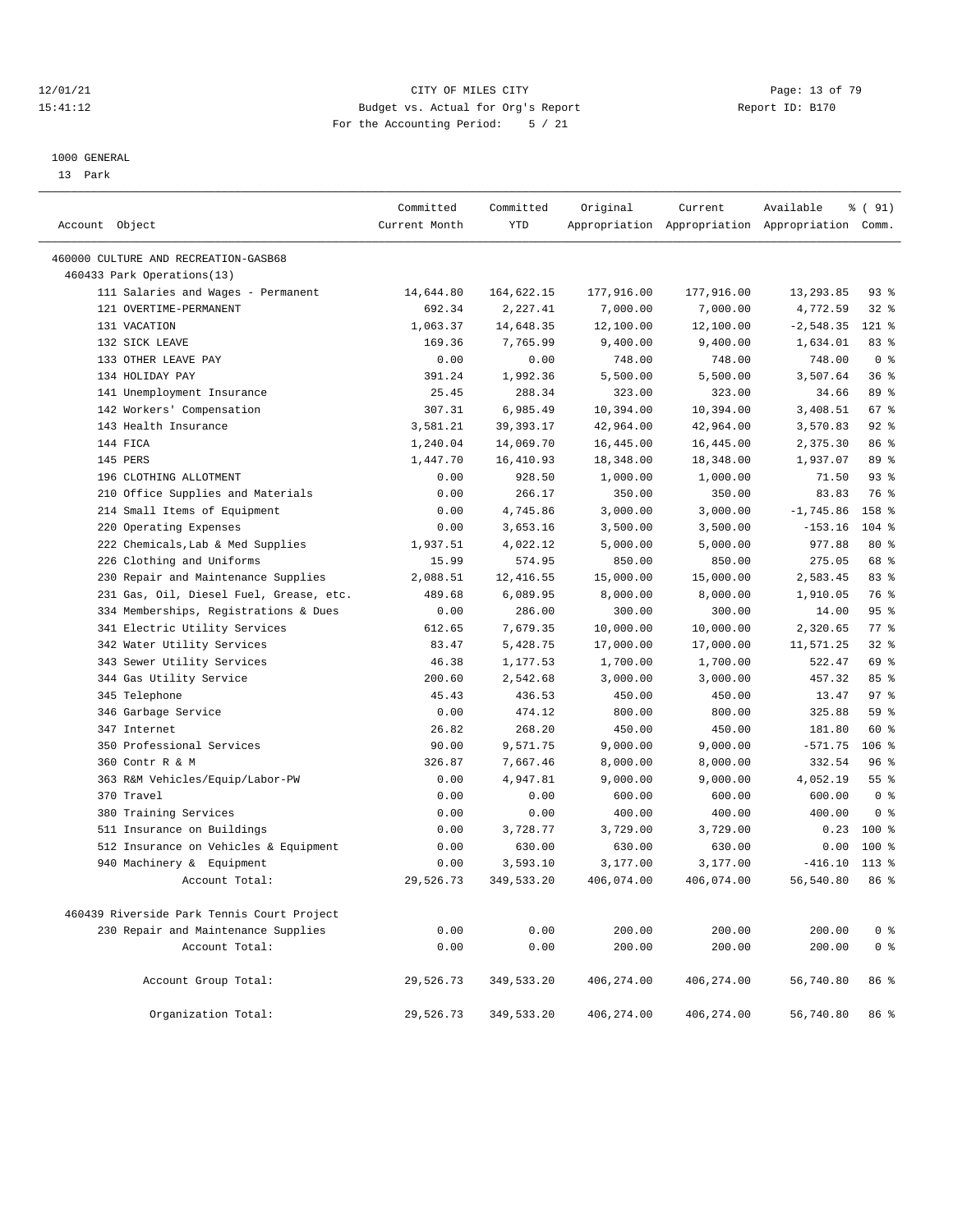#### 12/01/21 **CITY OF MILES CITY CITY CITY Page: 14 of 79** 15:41:13 Budget vs. Actual for Org's Report Report ID: B170 For the Accounting Period: 5 / 21

#### 1000 GENERAL

14 Swim Pool

| Account Object                       | Committed<br>Current Month | Committed<br><b>YTD</b> | Original  | Current   | Available<br>Appropriation Appropriation Appropriation Comm. | % (91)         |
|--------------------------------------|----------------------------|-------------------------|-----------|-----------|--------------------------------------------------------------|----------------|
| 460000 CULTURE AND RECREATION-GASB68 |                            |                         |           |           |                                                              |                |
| 460445 Swimming Pool                 |                            |                         |           |           |                                                              |                |
| 111 Salaries and Wages - Permanent   | 0.00                       | 28,730.08               | 46,224.00 | 46,224.00 | 17,493.92                                                    | 62 %           |
| 121 OVERTIME-PERMANENT               | 0.00                       | 799.17                  | 500.00    | 500.00    | $-299.17$                                                    | $160*$         |
| 141 Unemployment Insurance           | 0.00                       | 44.30                   | 70.00     | 70.00     | 25.70                                                        | 63 %           |
| 142 Workers' Compensation            | 0.00                       | 1,518.63                | 2,399.00  | 2,399.00  | 880.37                                                       | 63%            |
| 144 FICA                             | 0.00                       | 2,259.05                | 3,536.00  | 3,536.00  | 1,276.95                                                     | 64 %           |
| 145 PERS                             | 0.00                       | 444.80                  | 1,029.00  | 1,029.00  | 584.20                                                       | 43%            |
| 214 Small Items of Equipment         | 0.00                       | 648.18                  | 300.00    | 300.00    | $-348.18$                                                    | $216$ %        |
| 220 Operating Expenses               | 0.00                       | 0.00                    | 1,000.00  | 1,000.00  | 1,000.00                                                     | 0 <sup>8</sup> |
| 222 Chemicals, Lab & Med Supplies    | 2,490.00                   | 3,430.00                | 3,500.00  | 3,500.00  | 70.00                                                        | 98 %           |
| 226 Clothing and Uniforms            | 0.00                       | 0.00                    | 550.00    | 550.00    | 550.00                                                       | 0 <sup>8</sup> |
| 230 Repair and Maintenance Supplies  | 0.00                       | 0.00                    | 500.00    | 500.00    | 500.00                                                       | 0 <sup>8</sup> |
| 341 Electric Utility Services        | 280.13                     | 1,875.87                | 1,700.00  | 1,700.00  | $-175.87$                                                    | 110 %          |
| 342 Water Utility Services           | 0.00                       | 162.07                  | 300.00    | 300.00    | 137.93                                                       | 54%            |
| 343 Sewer Utility Services           | 0.00                       | 184.62                  | 200.00    | 200.00    | 15.38                                                        | 92%            |
| 345 Telephone                        | 0.00                       | 118.78                  | 150.00    | 150.00    | 31.22                                                        | 79 %           |
| 350 Professional Services            | 0.00                       | 0.00                    | 250.00    | 250.00    | 250.00                                                       | 0 <sup>8</sup> |
| 360 Contr R & M                      | 0.00                       | 0.00                    | 200.00    | 200.00    | 200.00                                                       | 0 <sup>8</sup> |
| 363 R&M Vehicles/Equip/Labor-PW      | 112.60                     | 4,056.69                | 300.00    | 300.00    | $-3,756.69$                                                  | $***$ $%$      |
| 380 Training Services                | 0.00                       | 840.00                  | 1,000.00  | 1,000.00  | 160.00                                                       | 84 %           |
| 540 Special Assessments              | 0.00                       | 1,362.50                | 700.00    | 700.00    | $-662.50$                                                    | 195 %          |
| Account Total:                       | 2,882.73                   | 46, 474.74              | 64,408.00 | 64,408.00 | 17,933.26                                                    | 72 %           |
| Account Group Total:                 | 2,882.73                   | 46, 474.74              | 64,408.00 | 64,408.00 | 17,933.26                                                    | 72 %           |
| Organization Total:                  | 2,882.73                   | 46, 474.74              | 64,408.00 | 64,408.00 | 17,933.26                                                    | $72$ $%$       |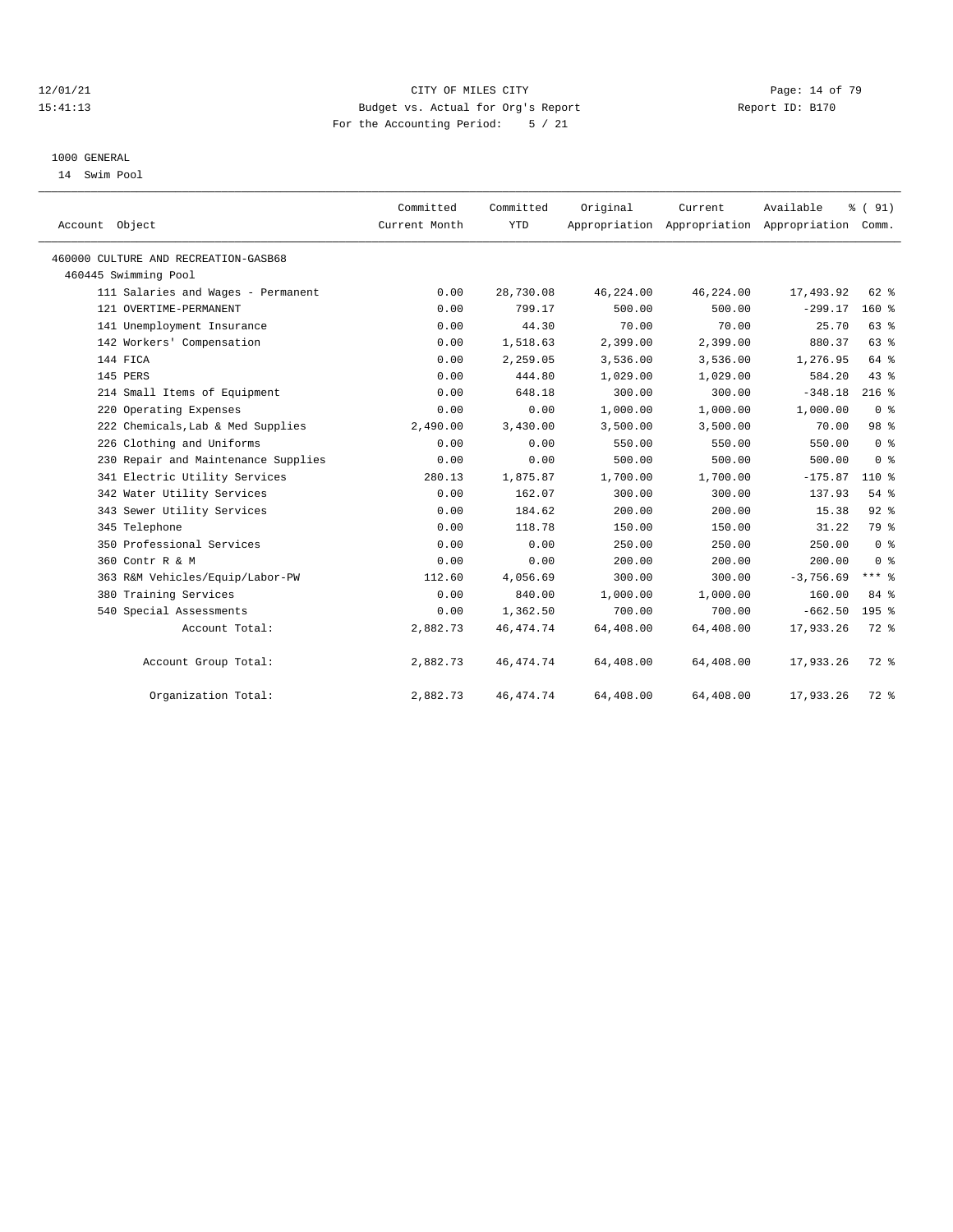#### 12/01/21 **Page: 15 of 79** CITY OF MILES CITY **CITY** CITY **Page: 15 of 79** 15:41:13 Budget vs. Actual for Org's Report Report ID: B170 For the Accounting Period: 5 / 21

## 1000 GENERAL 16 Library

| Object<br>Account                        | Committed<br>Current Month | Committed<br>YTD | Original<br>Appropriation | Current<br>Appropriation | Available<br>Appropriation Comm. | % (91)   |
|------------------------------------------|----------------------------|------------------|---------------------------|--------------------------|----------------------------------|----------|
|                                          |                            |                  |                           |                          |                                  |          |
| 520000 OTHER FINANCING USES              |                            |                  |                           |                          |                                  |          |
| 521000 Interfund Operating Transfers Out |                            |                  |                           |                          |                                  |          |
| 820 Transfers to Other Funds             | 25,829.58                  | 284, 125.38      | 309,955.00                | 309,955.00               | 25,829.62                        | $92$ %   |
| Account Total:                           | 25,829.58                  | 284, 125. 38     | 309,955.00                | 309,955.00               | 25,829.62                        | $92$ $%$ |
|                                          |                            |                  |                           |                          |                                  |          |
| Account Group Total:                     | 25,829.58                  | 284, 125. 38     | 309,955.00                | 309,955.00               | 25,829.62                        | $92$ $%$ |
|                                          |                            |                  |                           |                          |                                  |          |
| Organization Total:                      | 25,829.58                  | 284, 125. 38     | 309,955.00                | 309,955.00               | 25,829.62                        | $92*$    |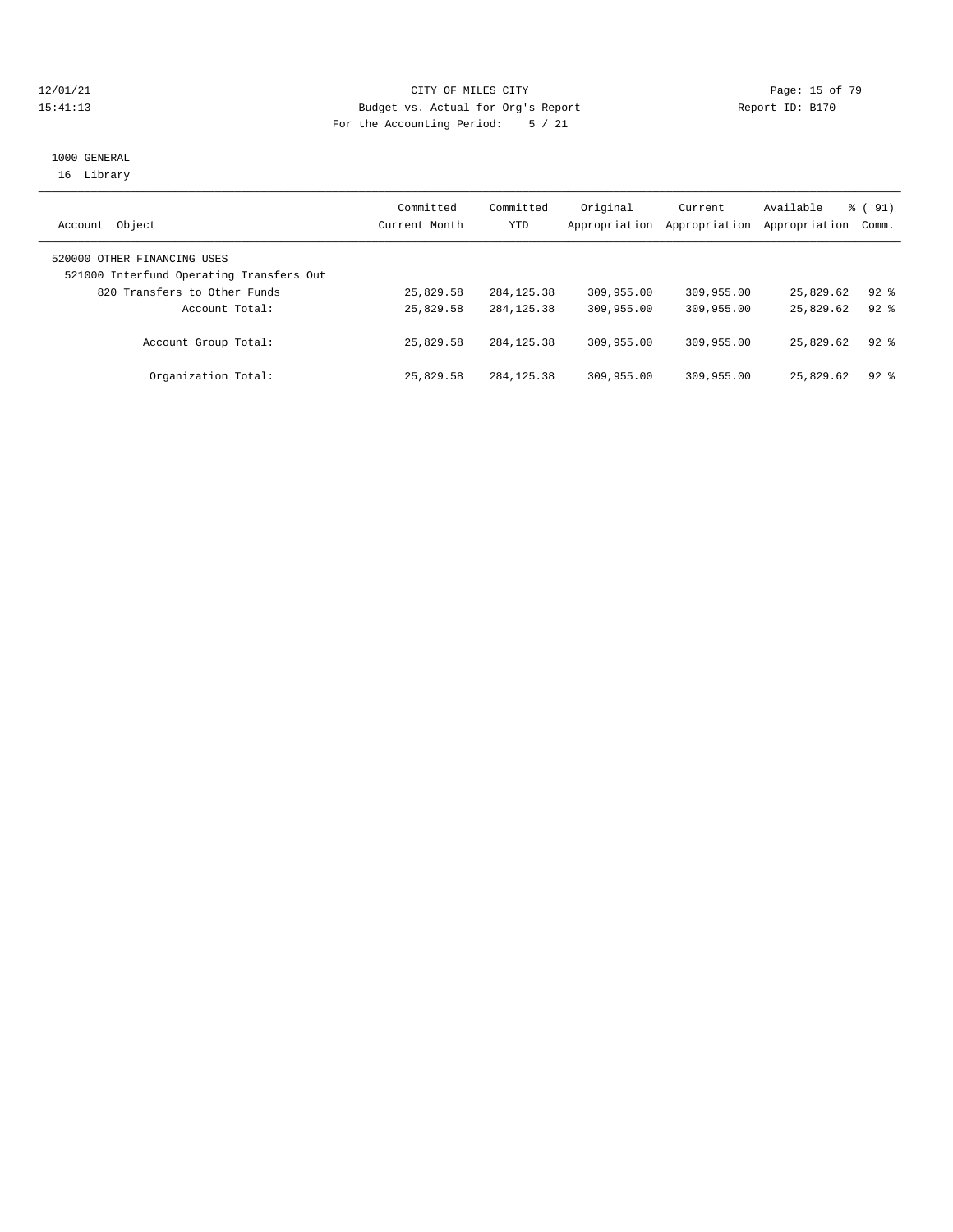#### 12/01/21 Page: 16 of 79<br>15:41:13 Pudget vs. Actual for Org's Report Report Report ID: B170 15:41:13 Budget vs. Actual for Org's Report For the Accounting Period: 5 / 21

#### 1000 GENERAL

21 Animal Control

|                |                                          | Committed     | Committed | Original  | Current   | Available                                       | % ( 91)          |
|----------------|------------------------------------------|---------------|-----------|-----------|-----------|-------------------------------------------------|------------------|
| Account Object |                                          | Current Month | YTD       |           |           | Appropriation Appropriation Appropriation Comm. |                  |
|                | 440000 PUBLIC HEALTH-GASB68              |               |           |           |           |                                                 |                  |
|                | 440600 Animal Control Services (21)      |               |           |           |           |                                                 |                  |
|                | 111 Salaries and Wages - Permanent       | 3,119.04      | 35,602.20 | 45,056.00 | 45,056.00 | 9,453.80                                        | 79 %             |
|                | 121 OVERTIME-PERMANENT                   | 0.00          | 615.60    | 500.00    | 500.00    | $-115.60$                                       | $123$ %          |
|                | 131 VACATION                             | 164.16        | 3,570.48  | 1,500.00  | 1,500.00  | $-2,070.48$                                     | $238$ %          |
|                | 132 SICK LEAVE                           | 0.00          | 0.00      | 700.00    | 700.00    | 700.00                                          | 0 <sup>8</sup>   |
|                | 133 OTHER LEAVE PAY                      | 0.00          | 164.16    | 500.00    | 500.00    | 335.84                                          | 33%              |
|                | 134 HOLIDAY PAY                          | 0.00          | 0.00      | 300.00    | 300.00    | 300.00                                          | 0 <sup>8</sup>   |
|                | 141 Unemployment Insurance               | 4.92          | 61.22     | 73.00     | 73.00     | 11.78                                           | 84%              |
|                | 142 Workers' Compensation                | 104.46        | 1,584.49  | 2,452.00  | 2,452.00  | 867.51                                          | 65 %             |
|                | 143 Health Insurance                     | 854.70        | 9,401.70  | 10,254.00 | 10,254.00 | 852.30                                          | $92$ %           |
|                | 144 FICA                                 | 251.16        | 3,122.91  | 3,715.00  | 3,715.00  | 592.09                                          | 84 %             |
|                | 145 PERS                                 | 287.94        | 3,503.88  | 3,622.00  | 3,622.00  | 118.12                                          | 97 <sub>8</sub>  |
|                | 196 CLOTHING ALLOTMENT                   | 0.00          | 870.00    | 807.00    | 807.00    | $-63.00$                                        | 108 <sub>8</sub> |
|                | 210 Office Supplies and Materials        | 0.00          | 0.00      | 150.00    | 150.00    | 150.00                                          | 0 <sup>8</sup>   |
|                | 214 Small Items of Equipment             | 0.00          | 0.00      | 400.00    | 400.00    | 400.00                                          | 0 <sup>8</sup>   |
|                | 220 Operating Expenses                   | 35.43         | 1,206.39  | 1,200.00  | 1,200.00  | $-6.39$                                         | 101 %            |
|                | 230 Repair and Maintenance Supplies      | 0.00          | 34.86     | 250.00    | 250.00    | 215.14                                          | $14*$            |
|                | 231 Gas, Oil, Diesel Fuel, Grease, etc.  | 84.06         | 1,386.55  | 1,400.00  | 1,400.00  | 13.45                                           | 99 <sub>8</sub>  |
|                | 311 Postage, Box Rent, Etc.              | 0.00          | 118.25    | 80.00     | 80.00     | $-38.25$                                        | $148$ %          |
|                | 320 Printing, Duplicating, Typing &      | 0.00          | 0.00      | 25.00     | 25.00     | 25.00                                           | 0 <sup>8</sup>   |
|                | 330 Publicity, Subscriptions & Dues      | 0.00          | 0.00      | 25.00     | 25.00     | 25.00                                           | 0 <sup>8</sup>   |
|                | 341 Electric Utility Services            | 38.01         | 641.42    | 529.00    | 529.00    | $-112.42$                                       | $121$ %          |
|                | 342 Water Utility Services               | 23.90         | 264.02    | 350.00    | 350.00    | 85.98                                           | 75 %             |
|                | 343 Sewer Utility Services               | 28.16         | 308.66    | 150.00    | 150.00    | $-158.66$                                       | $206$ %          |
|                | 344 Gas Utility Service                  | 52.92         | 528.30    | 635.00    | 635.00    | 106.70                                          | 83%              |
|                | 345 Telephone                            | 44.08         | 423.03    | 500.00    | 500.00    | 76.97                                           | 85%              |
|                | 347 Internet                             | 44.95         | 449.50    | 560.00    | 560.00    | 110.50                                          | $80*$            |
|                | 350 Professional Services                | 25.00         | 3,577.89  | 3,000.00  | 3,000.00  | $-577.89$                                       | 119.8            |
|                | 366 R&M Vehicles - Police/Animal Control | 0.00          | 0.00      | 100.00    | 100.00    | 100.00                                          | 0 <sup>8</sup>   |
|                | 370 Travel                               | 0.00          | 0.00      | 200.00    | 200.00    | 200.00                                          | 0 <sup>8</sup>   |
|                | 380 Training Services                    | 0.00          | 0.00      | 100.00    | 100.00    | 100.00                                          | 0 <sup>8</sup>   |
|                | 511 Insurance on Buildings               | 0.00          | 97.54     | 98.00     | 98.00     | 0.46                                            | $100*$           |
|                | Account Total:                           | 5,162.89      | 67,533.05 | 79,231.00 | 79,231.00 | 11,697.95                                       | 85%              |
|                | Account Group Total:                     | 5,162.89      | 67,533.05 | 79,231.00 | 79,231.00 | 11,697.95                                       | 85%              |
|                | Organization Total:                      | 5,162.89      | 67,533.05 | 79,231.00 | 79,231.00 | 11,697.95                                       | 85%              |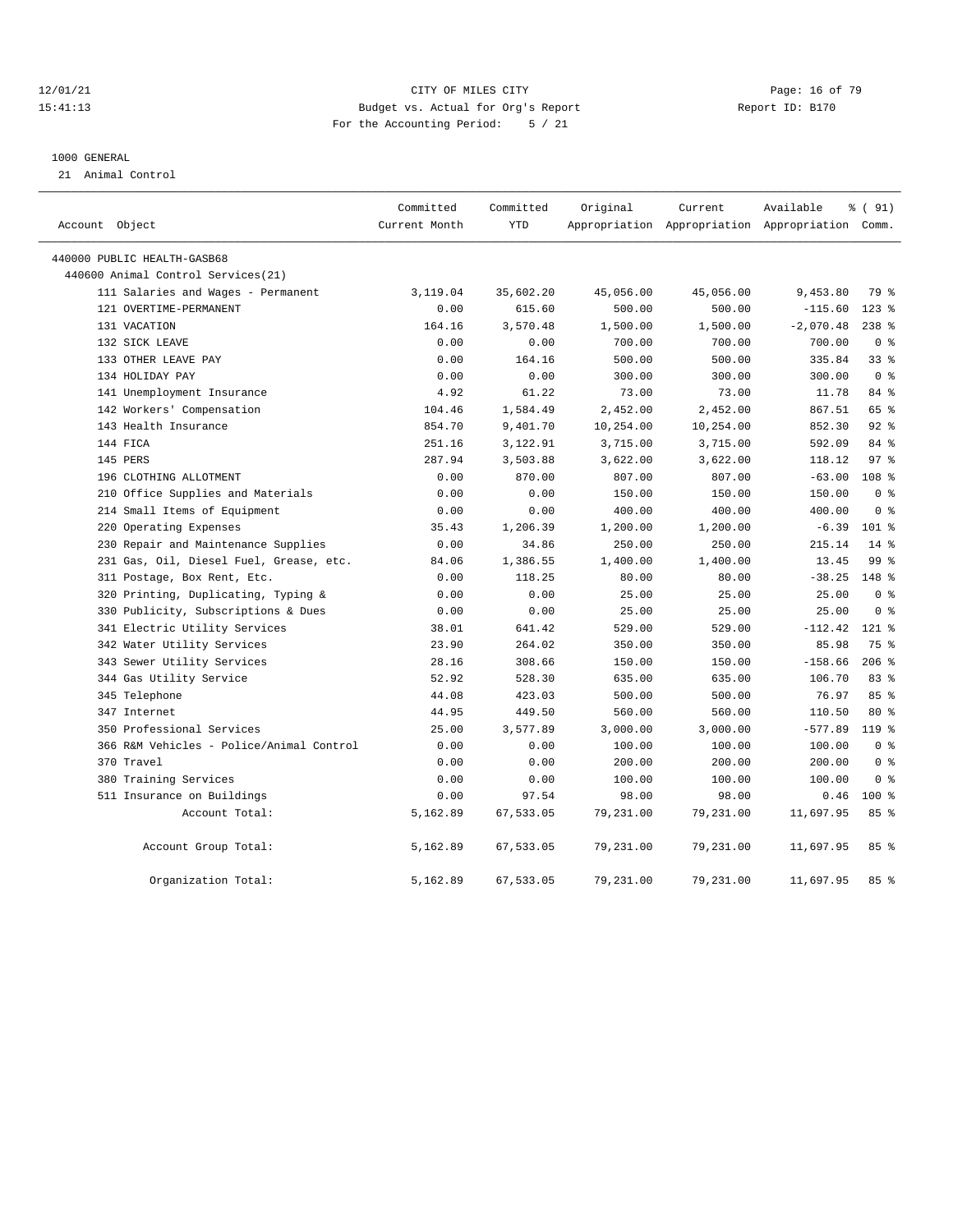#### 12/01/21 **Page: 17 of 79** CITY OF MILES CITY **Page: 17 of 79** 15:41:13 Budget vs. Actual for Org's Report Report ID: B170 For the Accounting Period: 5 / 21

#### 1000 GENERAL

36 Planning & Community Services

| Account Object                            | Committed<br>Current Month | Committed<br><b>YTD</b> | Original  | Current<br>Appropriation Appropriation Appropriation Comm. | Available         | % (91)          |
|-------------------------------------------|----------------------------|-------------------------|-----------|------------------------------------------------------------|-------------------|-----------------|
| 410000 GENERAL GOVERNMENTGASB68           |                            |                         |           |                                                            |                   |                 |
| 411020 Community Services & Planning      |                            |                         |           |                                                            |                   |                 |
| 111 Salaries and Wages - Permanent        | 766.75                     | 8,862.84                | 7,228.00  | 7,228.00                                                   | $-1,634.84$ 123 % |                 |
| 121 OVERTIME-PERMANENT                    | 0.00                       | 5.42                    | 200.00    | 200.00                                                     | 194.58            | 3 <sup>8</sup>  |
| 131 VACATION                              | 81.69                      | 405.78                  | 2,800.00  | 2,800.00                                                   | 2,394.22          | $14*$           |
| 132 SICK LEAVE                            | 54.11                      | 815.84                  | 1,300.00  | 1,300.00                                                   | 484.16            | 63 %            |
| 133 OTHER LEAVE PAY                       | 0.00                       | 70.36                   | 424.00    | 424.00                                                     | 353.64            | $17*$           |
| 141 Unemployment Insurance                | 1.37                       | 15.26                   | 18.00     | 18.00                                                      | 2.74              | 85%             |
| 142 Workers' Compensation                 | 6.28                       | 65.86                   | 95.00     | 95.00                                                      | 29.14             | 69 %            |
| 143 Health Insurance                      | 230.63                     | 2,537.54                | 2,769.00  | 2,769.00                                                   | 231.46            | $92$ $%$        |
| 144 FICA                                  | 69.06                      | 780.69                  | 914.00    | 914.00                                                     | 133.31            | 85%             |
| 145 PERS                                  | 79.19                      | 891.00                  | 1,048.00  | 1,048.00                                                   | 157.00            | 85%             |
| 196 CLOTHING ALLOTMENT                    | 0.00                       | 40.50                   | 164.00    | 164.00                                                     | 123.50            | 25%             |
| 210 Office Supplies and Materials         | 35.99                      | 283.39                  | 500.00    | 500.00                                                     | 216.61            | 57%             |
| 214 Small Items of Equipment              | 0.00                       | 465.71                  | 800.00    | 800.00                                                     | 334.29            | 58 %            |
| 220 Operating Expenses                    | 0.00                       | 20.16                   | 300.00    | 300.00                                                     | 279.84            | 7 %             |
| 231 Gas, Oil, Diesel Fuel, Grease, etc.   | 0.00                       | 0.00                    | 400.00    | 400.00                                                     | 400.00            | 0 <sup>8</sup>  |
| 311 Postage, Box Rent, Etc.               | 91.51                      | 117.37                  | 3,000.00  | 3,000.00                                                   | 2,882.63          | 4%              |
| 320 Printing, Duplicating, Typing &       | 0.00                       | 380.39                  | 1,000.00  | 1,000.00                                                   | 619.61            | 38 %            |
| 327 Map Printing                          | 0.00                       | 20.00                   | 200.00    | 200.00                                                     | 180.00            | $10*$           |
| 330 Publicity, Subscriptions & Dues       | 0.00                       | 12.96                   | 1,000.00  | 1,000.00                                                   | 987.04            | 1 <sup>8</sup>  |
| 331 Publication of Formal & Legal Notices | 331.50                     | 597.50                  | 1,000.00  | 1,000.00                                                   | 402.50            | $60*$           |
| 334 Memberships, Registrations & Dues     | 0.00                       | 913.03                  | 500.00    | 500.00                                                     | $-413.03$         | 183 %           |
| 345 Telephone                             | 11.67                      | 98.93                   | 900.00    | 900.00                                                     | 801.07            | $11$ %          |
| 347 Internet                              | 0.00                       | 0.00                    | 170.00    | 170.00                                                     | 170.00            | 0 <sup>8</sup>  |
| 350 Professional Services                 | 1,598.00                   | 22,880.94               | 30,000.00 | 30,000.00                                                  | 7,119.06          | 76 %            |
| 360 Contr R & M                           | 54.03                      | 653.11                  | 5,000.00  | 5,000.00                                                   | 4,346.89          | 13 <sup>8</sup> |
| 370 Travel                                | 0.00                       | 83.00                   | 2,000.00  | 2,000.00                                                   | 1,917.00          | 4%              |
| 380 Training Services                     | $-39.00$                   | 456.25                  | 3,000.00  | 3,000.00                                                   | 2,543.75          | 15 <sup>°</sup> |
| 382 Books                                 | 0.00                       | 0.00                    | 200.00    | 200.00                                                     | 200.00            | 0 <sup>8</sup>  |
| Account Total:                            | 3,372.78                   | 41, 473.83              | 66,930.00 | 66,930.00                                                  | 25,456.17         | 62 %            |
| Account Group Total:                      | 3,372.78                   | 41, 473.83              | 66,930.00 | 66,930.00                                                  | 25, 456.17        | 62 %            |
| Organization Total:                       | 3,372.78                   | 41, 473.83              | 66,930.00 | 66,930.00                                                  | 25, 456.17        | 62 %            |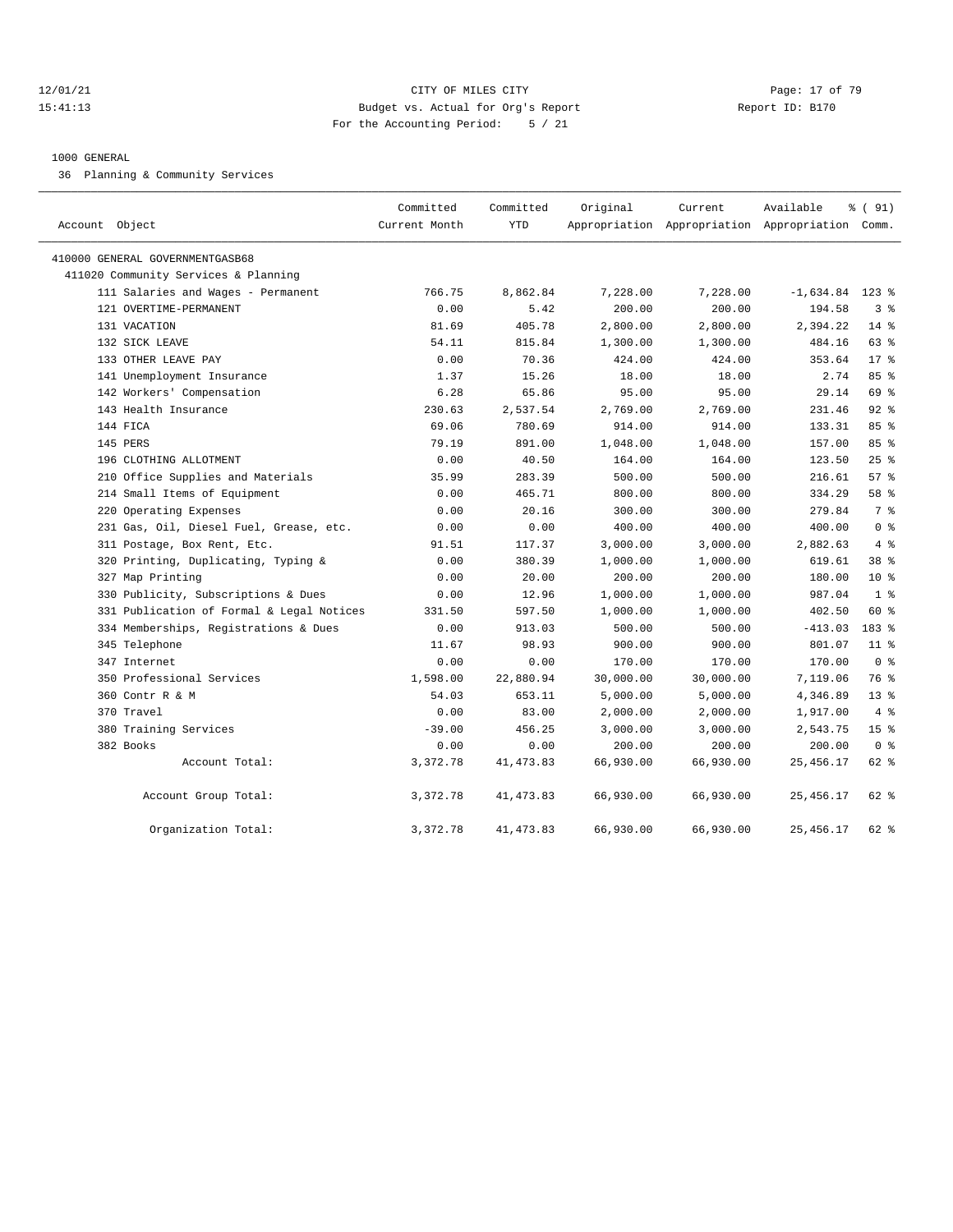#### 12/01/21 **Page: 18 of 79** CITY OF MILES CITY **CITY** CITY **Page: 18 of 79** 15:41:13 Budget vs. Actual for Org's Report Report ID: B170 For the Accounting Period: 5 / 21

# 1000 GENERAL

37 CITY HEALTH

| Object<br>Account                                                       | Committed<br>Current Month | Committed<br>YTD | Original<br>Appropriation | Current<br>Appropriation | Available<br>Appropriation | $\frac{1}{6}$ (91)<br>Comm. |
|-------------------------------------------------------------------------|----------------------------|------------------|---------------------------|--------------------------|----------------------------|-----------------------------|
| 520000 OTHER FINANCING USES<br>521000 Interfund Operating Transfers Out |                            |                  |                           |                          |                            |                             |
| 820 Transfers to Other Funds                                            | 0.00                       | 13,000.00        | 13,000.00                 | 13,000.00                | 0.00                       | $100$ %                     |
| Account Total:                                                          | 0.00                       | 13,000.00        | 13,000.00                 | 13,000.00                | 0.00                       | $100$ %                     |
| Account Group Total:                                                    | 0.00                       | 13,000.00        | 13,000.00                 | 13,000.00                |                            | $0.00$ 100 %                |
| Organization Total:                                                     | 0.00                       | 13,000.00        | 13,000.00                 | 13,000.00                | 0.00                       | $100$ %                     |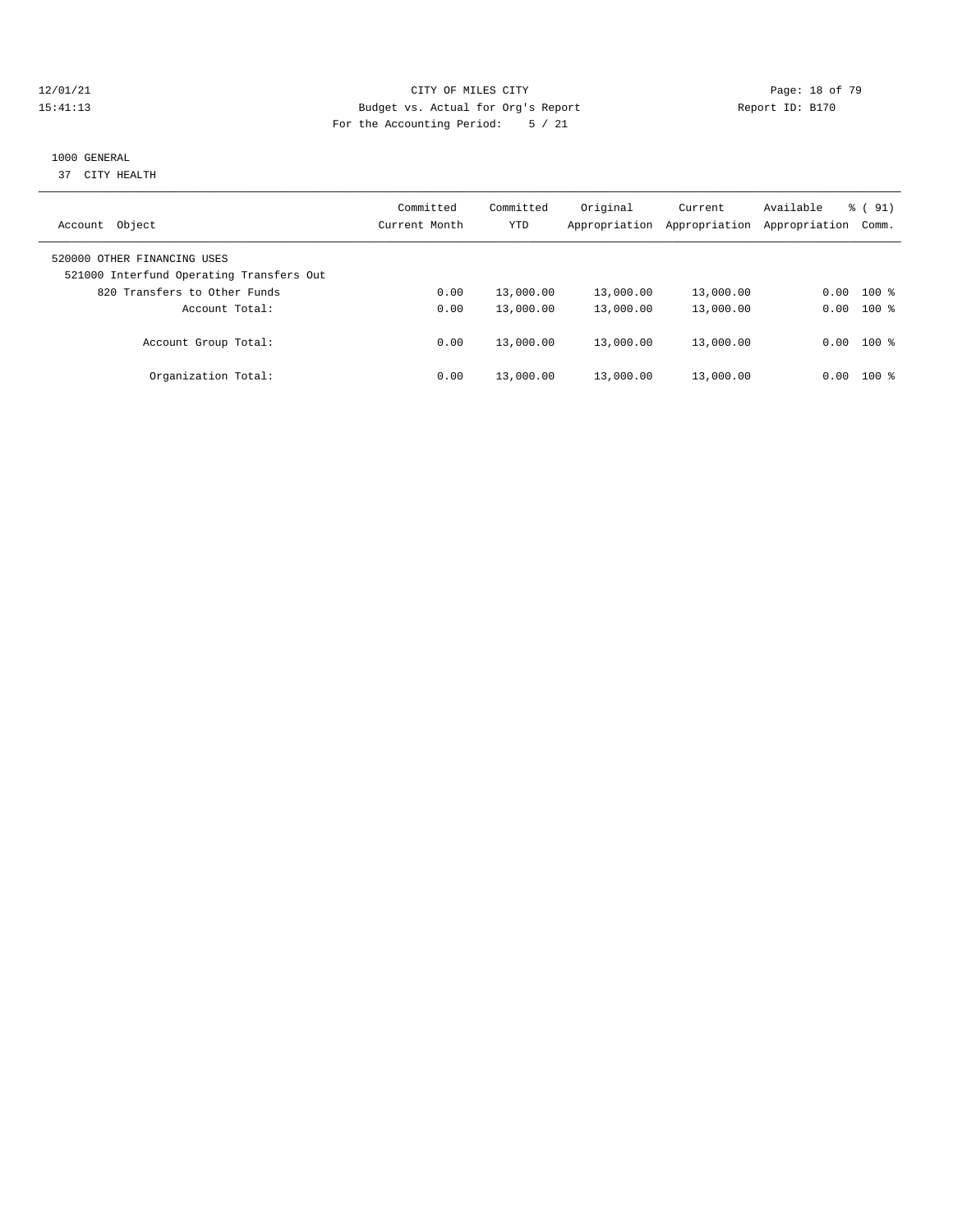#### 12/01/21 **Page: 19 of 79** CITY OF MILES CITY **CITY** Page: 19 of 79 15:41:13 Budget vs. Actual for Org's Report Report ID: B170 For the Accounting Period: 5 / 21

————————————————————————————————————————————————————————————————————————————————————————————————————————————————————————————————————

#### 1000 GENERAL

201 Flood Prevention

|                                           | Committed     | Committed  | Original   | Current    | Available                                       | % (91)          |
|-------------------------------------------|---------------|------------|------------|------------|-------------------------------------------------|-----------------|
| Account Object                            | Current Month | <b>YTD</b> |            |            | Appropriation Appropriation Appropriation Comm. |                 |
| 430000 Public Works-GASB68                |               |            |            |            |                                                 |                 |
| 431200 Flood Control                      |               |            |            |            |                                                 |                 |
| 111 Salaries and Wages - Permanent        | 1,454.12      | 15, 310.11 | 16,164.00  | 16,164.00  | 853.89                                          | 95%             |
| 131 VACATION                              | 9.39          | 581.73     | 1,000.00   | 1,000.00   | 418.27                                          | 58 %            |
| 132 SICK LEAVE                            | 26.83         | 251.27     | 500.00     | 500.00     | 248.73                                          | $50*$           |
| 133 OTHER LEAVE PAY                       | 9.39          | 332.38     | 1,019.00   | 1,019.00   | 686.62                                          | 33 <sup>8</sup> |
| 141 Unemployment Insurance                | 2.27          | 24.80      | 28.00      | 28.00      | 3.20                                            | 89 %            |
| 142 Workers' Compensation                 | 10.74         | 83.65      | 970.00     | 970.00     | 886.35                                          | 9 <sup>8</sup>  |
| 143 Health Insurance                      | 341.93        | 3,760.75   | 4,102.00   | 4,102.00   | 341.25                                          | $92$ $%$        |
| 144 FICA                                  | 113.55        | 1,251.83   | 1,429.00   | 1,429.00   | 177.17                                          | 88 %            |
| 145 PERS                                  | 131.51        | 1,444.82   | 1,638.00   | 1,638.00   | 193.18                                          | 88 %            |
| 196 CLOTHING ALLOTMENT                    | 0.00          | 60.00      | 60.00      | 60.00      | 0.00                                            | $100$ %         |
| 210 Office Supplies and Materials         | 0.00          | 750.51     | 500.00     | 500.00     | $-250.51$                                       | $150*$          |
| 214 Small Items of Equipment              | 42.50         | 275.10     | 500.00     | 500.00     | 224.90                                          | 55 <sup>8</sup> |
| 220 Operating Expenses                    | 0.00          | 20.17      | 500.00     | 500.00     | 479.83                                          | 4%              |
| 231 Gas, Oil, Diesel Fuel, Grease, etc.   | 0.00          | 0.00       | 500.00     | 500.00     | 500.00                                          | 0 <sup>8</sup>  |
| 311 Postage, Box Rent, Etc.               | 1,014.51      | 1,105.02   | 2,500.00   | 2,500.00   | 1,394.98                                        | 44 %            |
| 330 Publicity, Subscriptions & Dues       | 0.00          | 0.00       | 50.00      | 50.00      | 50.00                                           | 0 <sup>8</sup>  |
| 331 Publication of Formal & Legal Notices | 305.50        | 1,531.00   | 2,000.00   | 2,000.00   | 469.00                                          | 77 %            |
| 334 Memberships, Registrations & Dues     | 0.00          | 203.88     | 250.00     | 250.00     | 46.12                                           | 82 %            |
| 345 Telephone                             | 22.84         | 210.63     | 50.00      | 50.00      | $-160.63$                                       | 421 %           |
| 350 Professional Services                 | 0.00          | 6,839.02   | 137,520.00 | 137,520.00 | 130,680.98                                      | 5 <sup>8</sup>  |
| 370 Travel                                | 0.00          | 0.00       | 1,000.00   | 1,000.00   | 1,000.00                                        | 0 <sup>8</sup>  |
| 380 Training Services                     | 425.00        | 465.00     | 200.00     | 200.00     | $-265.00$                                       | $233$ $%$       |
| 382 Books                                 | 0.00          | 0.00       | 50.00      | 50.00      | 50.00                                           | 0 <sup>8</sup>  |
| 532 Land Rental                           | 0.00          | 0.00       | 200.00     | 200.00     | 200.00                                          | 0 <sup>8</sup>  |
| 540 Special Assessments                   | 0.00          | 0.00       | 300.00     | 300.00     | 300.00                                          | 0 <sup>8</sup>  |
| Account Total:                            | 3,910.08      | 34,501.67  | 173,030.00 | 173,030.00 | 138,528.33                                      | 20%             |
| Account Group Total:                      | 3,910.08      | 34,501.67  | 173,030.00 | 173,030.00 | 138,528.33                                      | $20*$           |
| 490000 DEBT SERVICE                       |               |            |            |            |                                                 |                 |
| 490500 Other Debt Service Payments        |               |            |            |            |                                                 |                 |
| 652 Principle- Flood Study Loan           | 0.00          | 29,522.25  | 29,523.00  | 29,523.00  | 0.75                                            | 100 %           |
| 653 Interest- Flood Study Loan            | 0.00          | 1,396.07   | 1,397.00   | 1,397.00   | 0.93                                            | 100%            |
| Account Total:                            | 0.00          | 30,918.32  | 30,920.00  | 30,920.00  | 1.68                                            | $100*$          |
|                                           |               |            |            |            |                                                 |                 |
| Account Group Total:                      | 0.00          | 30,918.32  | 30,920.00  | 30,920.00  | 1.68                                            | $100*$          |
| Organization Total:                       | 3,910.08      | 65, 419.99 | 203,950.00 | 203,950.00 | 138,530.01                                      | $32$ $%$        |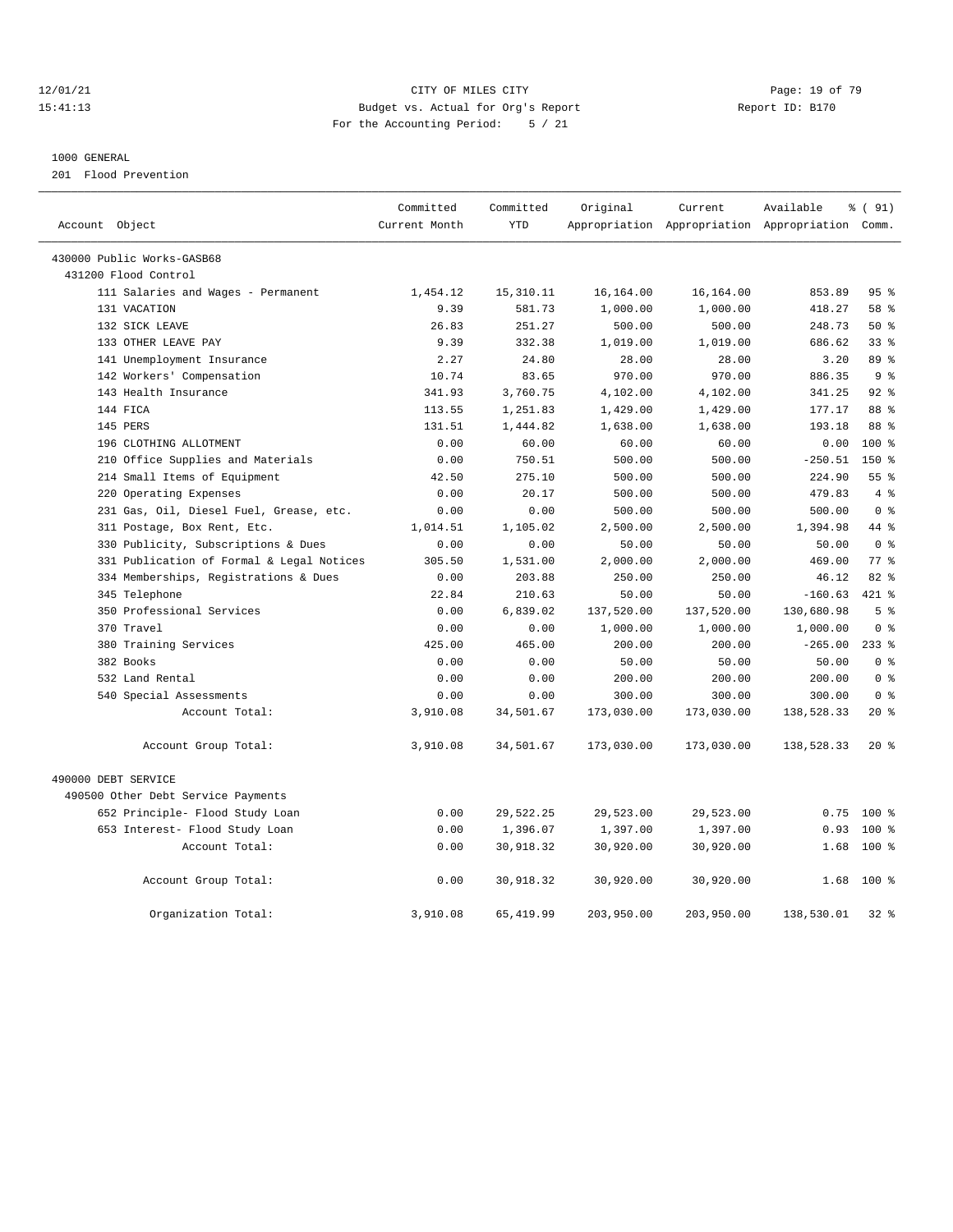#### 12/01/21 **Page: 20 of 79** CITY OF MILES CITY **CITY** CITY **Page: 20 of 79** 15:41:13 Budget vs. Actual for Org's Report Report ID: B170 For the Accounting Period: 5 / 21

# 1000 GENERAL

301 Elections

| Object<br>Account                                   | Committed<br>Current Month | Committed<br>YTD | Original<br>Appropriation | Current<br>Appropriation | Available<br>Appropriation | % (91)<br>Comm. |
|-----------------------------------------------------|----------------------------|------------------|---------------------------|--------------------------|----------------------------|-----------------|
| 410000 GENERAL GOVERNMENTGASB68<br>410600 Elections |                            |                  |                           |                          |                            |                 |
| PURCHASED SERVICES<br>300                           | 0.00                       | 0.00             | 10,000.00                 | 10,000.00                | 10,000.00                  | 0 %             |
| Account Total:                                      | 0.00                       | 0.00             | 10,000.00                 | 10,000.00                | 10,000.00                  | 0 <sup>8</sup>  |
| Account Group Total:                                | 0.00                       | 0.00             | 10,000.00                 | 10,000.00                | 10,000.00                  | 0 <sup>8</sup>  |
| Organization Total:                                 | 0.00                       | 0.00             | 10,000.00                 | 10,000.00                | 10,000.00                  | 0 %             |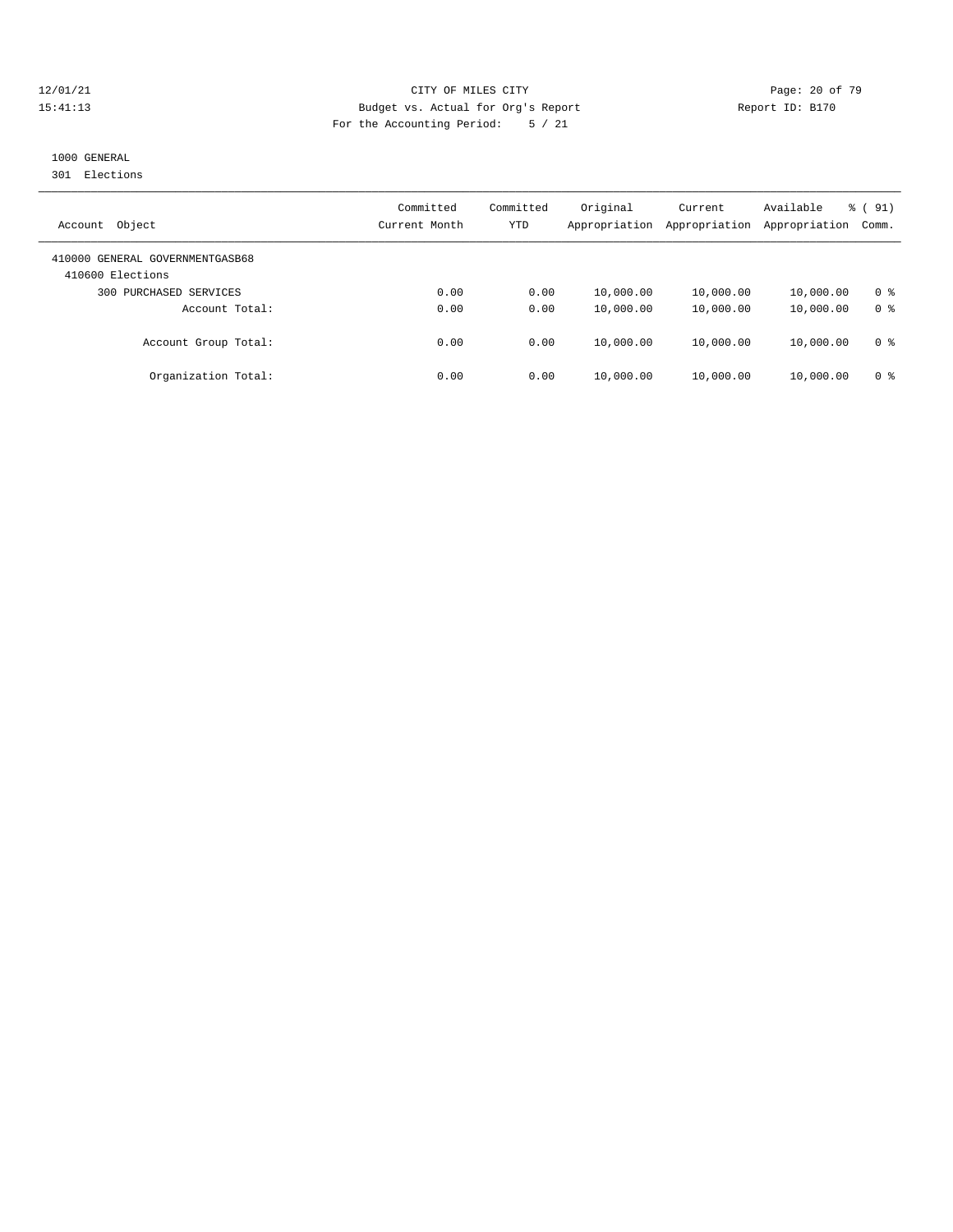#### 12/01/21 Page: 21 of 79 15:41:13 Budget vs. Actual for Org's Report Report ID: B170 For the Accounting Period: 5 / 21

#### 1000 GENERAL

402 Public Nuisance

| Account Object                 | Committed<br>Current Month | Committed<br>YTD | Original     | Current<br>Appropriation Appropriation | Available<br>Appropriation | % (91)<br>Comm. |
|--------------------------------|----------------------------|------------------|--------------|----------------------------------------|----------------------------|-----------------|
| 420000 PUBLIC SAFETY-GASB68    |                            |                  |              |                                        |                            |                 |
| 420532 Public Nuisance Cleanup |                            |                  |              |                                        |                            |                 |
| 350 Professional Services      | 0.00                       | 1,256.18         | 0.00         | 0.00                                   | $-1, 256.18$               | $***$ 8         |
| 360 Contr R & M                | 0.00                       | 9,103.15         | 8,000.00     | 8,000.00                               | $-1, 103.15$ 114 %         |                 |
| Account Total:                 | 0.00                       | 10,359.33        | 8,000.00     | 8,000.00                               | $-2,359.33$ 129 %          |                 |
| Account Group Total:           | 0.00                       | 10,359.33        | 8,000.00     | 8,000.00                               | $-2,359.33$ 129 %          |                 |
| Organization Total:            | 0.00                       | 10,359.33        | 8,000.00     | 8,000.00                               | $-2,359.33$ 129 %          |                 |
|                                |                            |                  |              |                                        |                            |                 |
| Fund Total:                    | 346,865.36                 | 4,451,500.03     | 4,866,411.00 | 4,866,411.00                           | 414,910.97                 | 91 %            |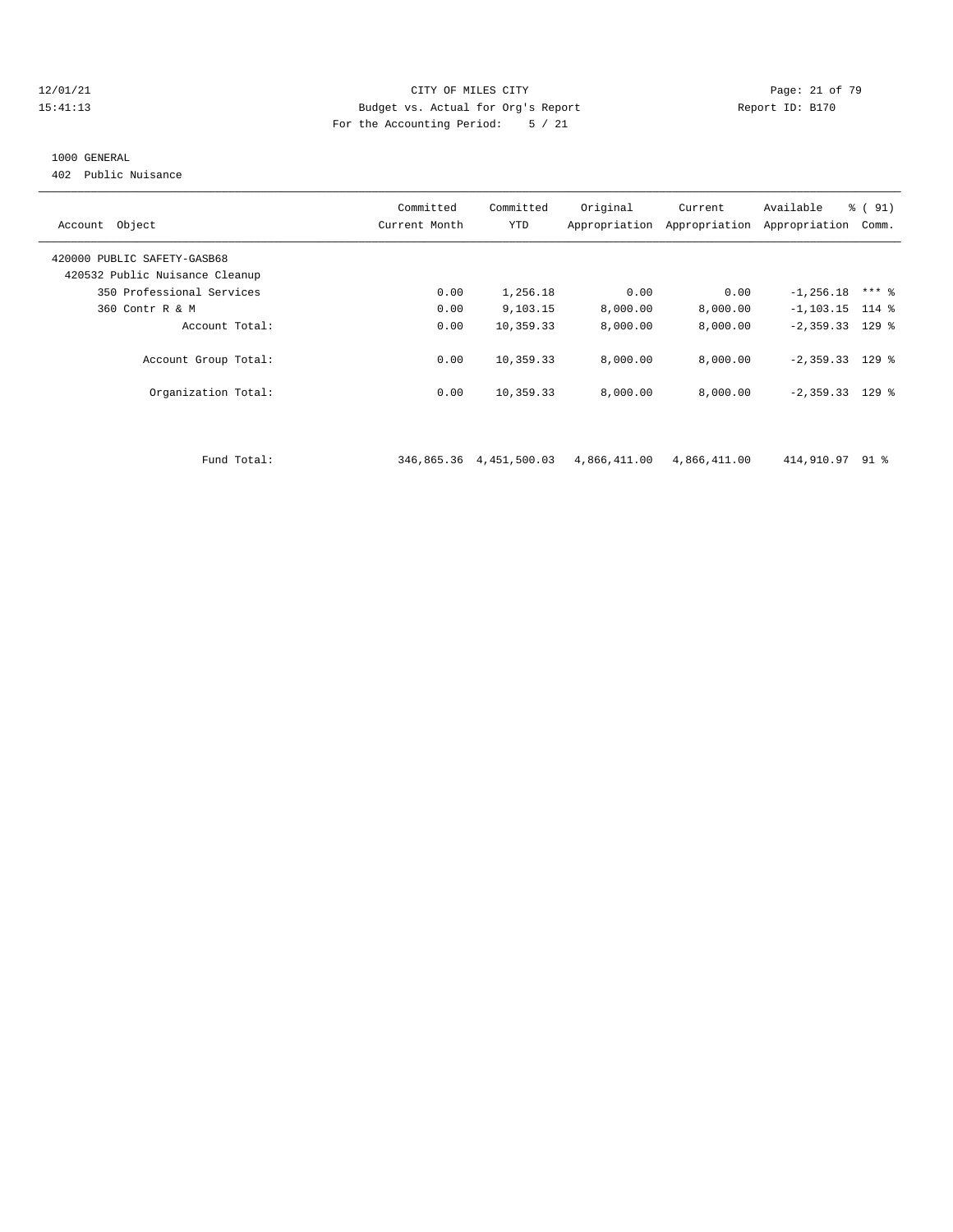#### 12/01/21 Page: 22 of 79<br>
12/01/21 Page: 22 of 79<br>
Budget vs. Actual for Org's Report Physics (Paport ID: B170 15:41:13 Budget vs. Actual for Org's Report For the Accounting Period: 5 / 21

# 2220 LIBRARY

16 Library

| Account Object                        | Committed<br>Current Month | Committed<br>YTD | Original   | Current    | Available<br>Appropriation Appropriation Appropriation Comm. | % ( 91)         |
|---------------------------------------|----------------------------|------------------|------------|------------|--------------------------------------------------------------|-----------------|
|                                       |                            |                  |            |            |                                                              |                 |
| 430000 Public Works-GASB68            |                            |                  |            |            |                                                              |                 |
| 430100 Public Works Administration    |                            |                  |            |            |                                                              |                 |
| 311 Postage, Box Rent, Etc.           | 0.00                       | 112.07           | 0.00       | 0.00       | $-112.07$                                                    | $***$ 2         |
| Account Total:                        | 0.00                       | 112.07           | 0.00       | 0.00       | $-112.07$                                                    | $***$ 2         |
|                                       |                            |                  |            |            |                                                              |                 |
| Account Group Total:                  | 0.00                       | 112.07           | 0.00       | 0.00       | $-112.07$ *** %                                              |                 |
| 460000 CULTURE AND RECREATION-GASB68  |                            |                  |            |            |                                                              |                 |
| 460100 Library Services(16)           |                            |                  |            |            |                                                              |                 |
| 111 Salaries and Wages - Permanent    | 11,482.11                  | 130,847.81       | 179,536.00 | 179,536.00 | 48,688.19                                                    | 73 %            |
| 121 OVERTIME-PERMANENT                | 0.00                       | 0.00             | 600.00     | 600.00     | 600.00                                                       | 0 <sup>8</sup>  |
| 131 VACATION                          | 219.97                     | 7,543.48         | 16,000.00  | 16,000.00  | 8,456.52                                                     | 47 %            |
| 132 SICK LEAVE                        | 300.15                     | 8,712.51         | 7,300.00   | 7,300.00   | -1,412.51                                                    | 119 %           |
| 133 OTHER LEAVE PAY                   | 0.00                       | 0.00             | 4,079.00   | 4,079.00   | 4,079.00                                                     | 0 <sup>8</sup>  |
| 141 Unemployment Insurance            | 18.01                      | 221.70           | 311.00     | 311.00     | 89.30                                                        | 71 %            |
| 142 Workers' Compensation             | 86.16                      | 744.10           | 785.00     | 785.00     | 40.90                                                        | 95%             |
| 143 Health Insurance                  | 3,418.10                   | 36,744.75        | 51,270.00  | 51,270.00  | 14,525.25                                                    | 72 %            |
| 144 FICA                              | 915.22                     | 11,266.80        | 15,875.00  | 15,875.00  | 4,608.20                                                     | 71 %            |
| 145 PERS                              | 1,052.59                   | 12,901.01        | 18,199.00  | 18,199.00  | 5,297.99                                                     | 71 %            |
| 196 CLOTHING ALLOTMENT                | 0.00                       | 600.00           | 750.00     | 750.00     | 150.00                                                       | $80*$           |
| 210 Office Supplies and Materials     | 39.62                      | 254.12           | 500.00     | 500.00     | 245.88                                                       | $51$ %          |
| 214 Small Items of Equipment          | 0.00                       | 2,403.26         | 3,300.00   | 3,300.00   | 896.74                                                       | 73 %            |
| 220 Operating Expenses                | 0.00                       | 0.00             | 500.00     | 500.00     | 500.00                                                       | 0 <sup>8</sup>  |
| 224 Janitorial Supplies               | 0.00                       | 159.00           | 1,200.00   | 1,200.00   | 1,041.00                                                     | $13*$           |
| 311 Postage, Box Rent, Etc.           | 140.90                     | 976.83           | 1,500.00   | 1,500.00   | 523.17                                                       | 65 %            |
| 320 Printing, Duplicating, Typing &   | 0.00                       | 480.30           |            | 1,500.00   | 1,019.70                                                     | $32$ $%$        |
|                                       |                            |                  | 1,500.00   |            | 250.00                                                       | 0 <sup>8</sup>  |
| 334 Memberships, Registrations & Dues | 0.00                       | 0.00             | 250.00     | 250.00     |                                                              | 73 %            |
| 341 Electric Utility Services         | 421.00                     | 6,611.42         | 9,000.00   | 9,000.00   | 2,388.58                                                     |                 |
| 342 Water Utility Services            | 23.90                      | 264.02           | 750.00     | 750.00     | 485.98                                                       | 35 <sup>8</sup> |
| 343 Sewer Utility Services            | 28.16                      | 308.66           | 500.00     | 500.00     | 191.34                                                       | 62 %            |
| 344 Gas Utility Service               | 130.36                     | 1,936.54         | 5,000.00   | 5,000.00   | 3,063.46                                                     | 39 %            |
| 345 Telephone                         | 73.02                      | 947.56           | 1,750.00   | 1,750.00   | 802.44                                                       | 54 %            |
| 346 Garbage Service                   | 231.00                     | 231.00           | 400.00     | 400.00     | 169.00                                                       | 58 %            |
| 347 Internet                          | 91.55                      | 1,219.64         | 2,500.00   | 2,500.00   | 1,280.36                                                     | 49 %            |
| 350 Professional Services             | 5,960.77                   | 7,250.98         | 8,500.00   | 8,500.00   | 1,249.02                                                     | 85%             |
| 360 Contr R & M                       | 325.00                     | 5,723.79         | 11,000.00  | 11,000.00  | 5,276.21                                                     | $52$ $%$        |
| 370 Travel                            | 0.00                       | 0.00             | 1,500.00   | 1,500.00   | 1,500.00                                                     | 0 <sup>8</sup>  |
| 380 Training Services                 | 900.00                     | 900.00           | 1,000.00   | 1,000.00   | 100.00                                                       | 90%             |
| 382 Books                             | 371.33                     | 7,617.89         | 15,000.00  | 15,000.00  | 7,382.11                                                     | $51$ %          |
| 511 Insurance on Buildings            | 0.00                       | 3,421.78         | 3,422.00   | 3,422.00   | 0.22                                                         | 100 %           |
| 513 Liability                         | 0.00                       | 3, 151. 21       | 3,152.00   | 3,152.00   | 0.79                                                         | $100$ %         |
| 920 Buildings                         | 0.00                       | 0.00             | 20,000.00  | 20,000.00  | 20,000.00                                                    | 0 <sup>8</sup>  |
| Account Total:                        | 26, 228.92                 | 253,440.16       | 386,929.00 | 386,929.00 | 133,488.84                                                   | 66 %            |
| Account Group Total:                  | 26, 228.92                 | 253,440.16       | 386,929.00 | 386,929.00 | 133,488.84                                                   | 66 %            |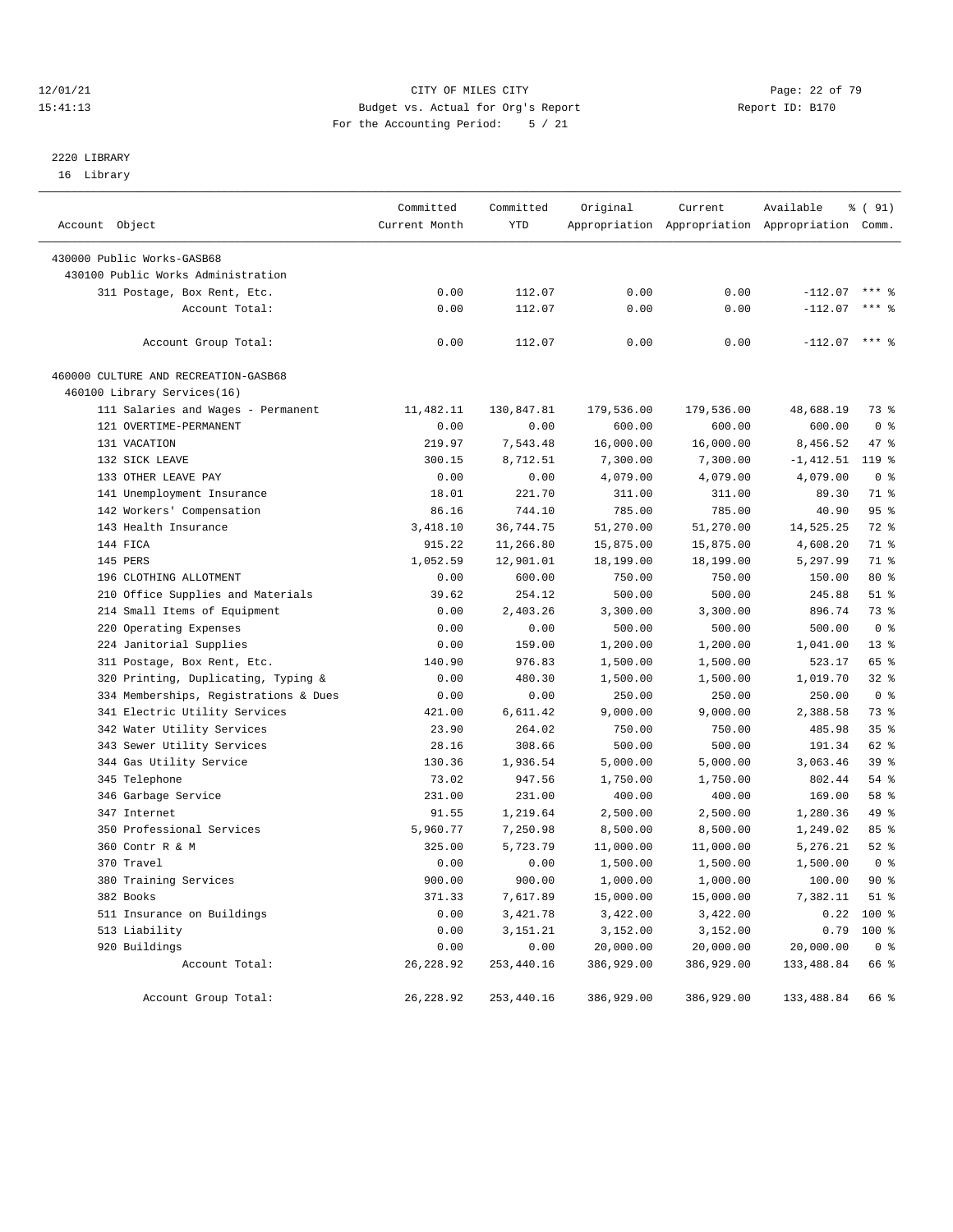#### 12/01/21 Page: 23 of 79<br>
12/01/21 Page: 23 of 79<br>
Budget vs. Actual for Org's Report Physics (Papert ID: B170 15:41:13 Budget vs. Actual for Org's Report For the Accounting Period: 5 / 21

#### 2220 LIBRARY 16 Library

| Account Object                                                          | Committed<br>Current Month | Committed<br><b>YTD</b> | Original<br>Appropriation | Current<br>Appropriation | Available<br>Appropriation | % (91)<br>Comm. |  |
|-------------------------------------------------------------------------|----------------------------|-------------------------|---------------------------|--------------------------|----------------------------|-----------------|--|
| 520000 OTHER FINANCING USES<br>521000 Interfund Operating Transfers Out |                            |                         |                           |                          |                            |                 |  |
| 820 Transfers to Other Funds                                            | 1,664.83                   | 18, 313. 13             | 19,978.00                 | 19,978.00                | 1,664.87                   | $92$ $%$        |  |
| Account Total:                                                          | 1,664.83                   | 18, 313. 13             | 19,978.00                 | 19,978.00                | 1,664.87                   | $92*$           |  |
| Account Group Total:                                                    | 1,664.83                   | 18, 313. 13             | 19,978.00                 | 19,978.00                | 1,664.87                   | $92$ $%$        |  |
| Organization Total:                                                     | 27,893.75                  | 271,865.36              | 406,907.00                | 406,907.00               | 135,041.64                 | 67%             |  |
|                                                                         |                            |                         |                           |                          |                            |                 |  |
| Fund Total:                                                             | 27,893.75                  | 271,865.36              | 406,907.00                | 406,907.00               | 135,041.64                 | 67 %            |  |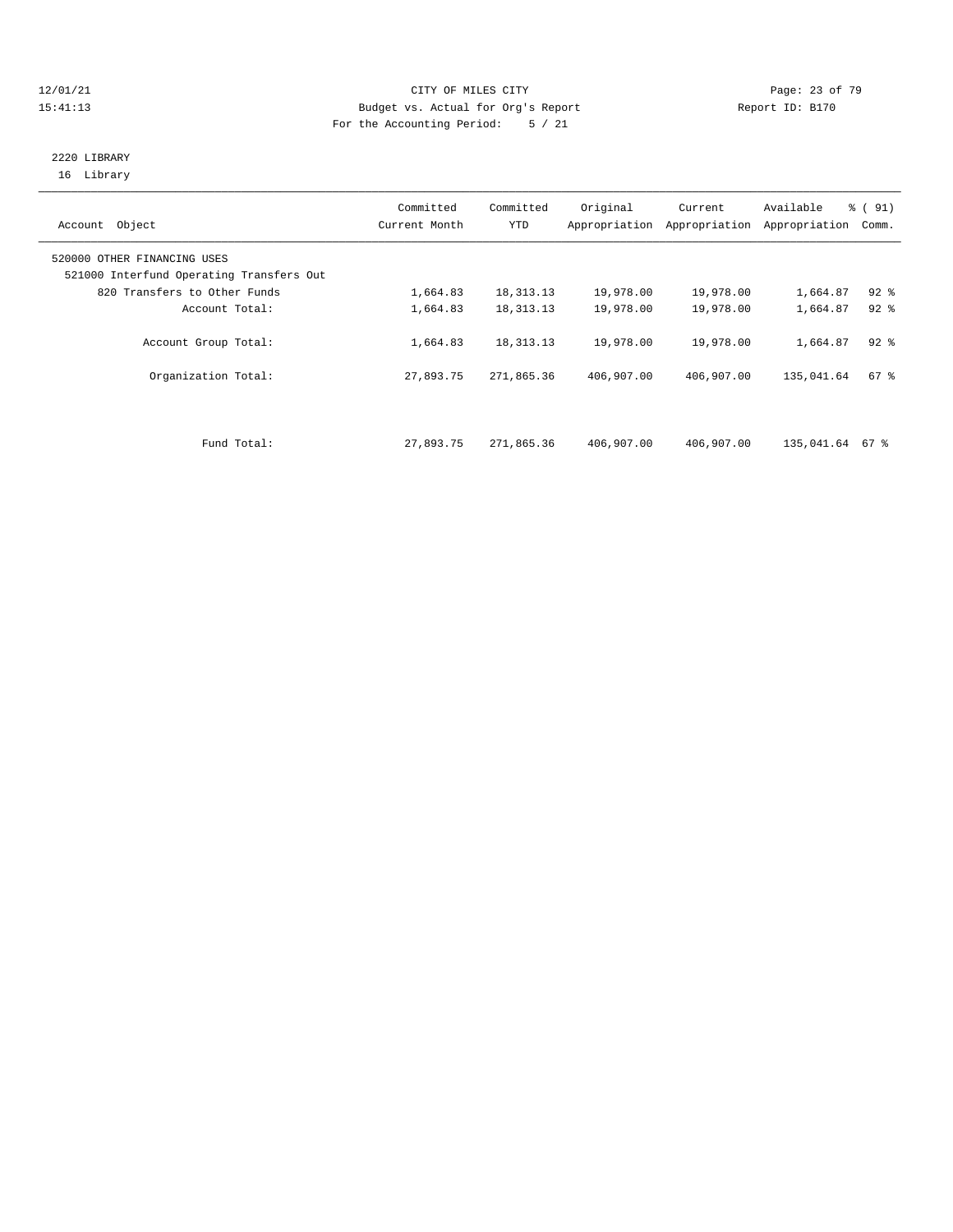#### 12/01/21 Page: 24 of 79 15:41:13 Budget vs. Actual for Org's Report Report ID: B170 For the Accounting Period: 5 / 21

# 2260 EMERGENCY DISASTER

201 Flood Prevention

| Account Object                                                          | Committed<br>Current Month | Committed<br><b>YTD</b> | Original | Current<br>Appropriation Appropriation Appropriation | Available | % (91)<br>Comm. |
|-------------------------------------------------------------------------|----------------------------|-------------------------|----------|------------------------------------------------------|-----------|-----------------|
| 520000 OTHER FINANCING USES<br>521000 Interfund Operating Transfers Out |                            |                         |          |                                                      |           |                 |
| 820 Transfers to Other Funds                                            | 0.00                       | 0.00                    | 330.00   | 330.00                                               | 330.00    | 0 <sup>8</sup>  |
| Account Total:                                                          | 0.00                       | 0.00                    | 330.00   | 330.00                                               | 330.00    | 0 <sup>8</sup>  |
| Account Group Total:                                                    | 0.00                       | 0.00                    | 330.00   | 330.00                                               | 330.00    | 0 <sup>8</sup>  |
| Organization Total:                                                     | 0.00                       | 0.00                    | 330.00   | 330.00                                               | 330.00    | 0 <sup>8</sup>  |
|                                                                         |                            |                         |          |                                                      |           |                 |
| Fund Total:                                                             | 0.00                       | 0.00                    | 330.00   | 330.00                                               | 330.00    | 0 ៖             |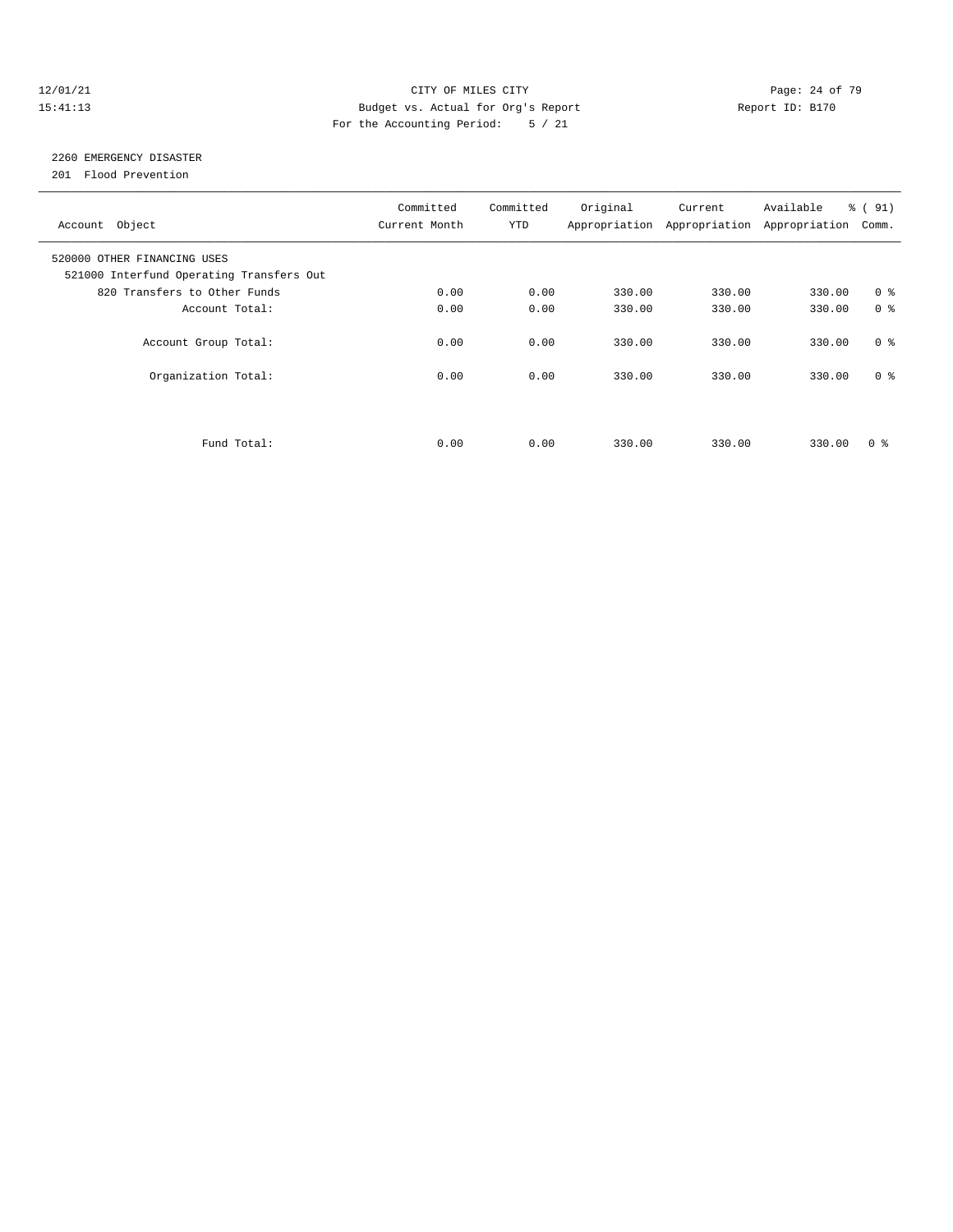#### 12/01/21 Page: 25 of 79 15:41:13 Budget vs. Actual for Org's Report Report ID: B170 For the Accounting Period: 5 / 21

#### 2270 Health 37 CITY HEALTH

| Account Object                                                    | Committed<br>Current Month | Committed<br><b>YTD</b> | Original  | Current<br>Appropriation Appropriation | Available<br>Appropriation | % (91)<br>Comm. |
|-------------------------------------------------------------------|----------------------------|-------------------------|-----------|----------------------------------------|----------------------------|-----------------|
| 440000 PUBLIC HEALTH-GASB68<br>440140 Registration and Inspection |                            |                         |           |                                        |                            |                 |
| 350 Professional Services                                         | 0.00                       | 0.00                    | 14,500.00 | 14,500.00                              | 14,500.00                  | 0 <sup>8</sup>  |
| Account Total:                                                    | 0.00                       | 0.00                    | 14,500.00 | 14,500.00                              | 14,500.00                  | 0 <sup>8</sup>  |
| Account Group Total:                                              | 0.00                       | 0.00                    | 14,500.00 | 14,500.00                              | 14,500.00                  | 0 <sup>8</sup>  |
| Organization Total:                                               | 0.00                       | 0.00                    | 14,500.00 | 14,500.00                              | 14,500.00                  | 0 <sup>8</sup>  |
| Fund Total:                                                       | 0.00                       | 0.00                    | 14,500.00 | 14,500.00                              | 14,500.00                  | 0 <sup>8</sup>  |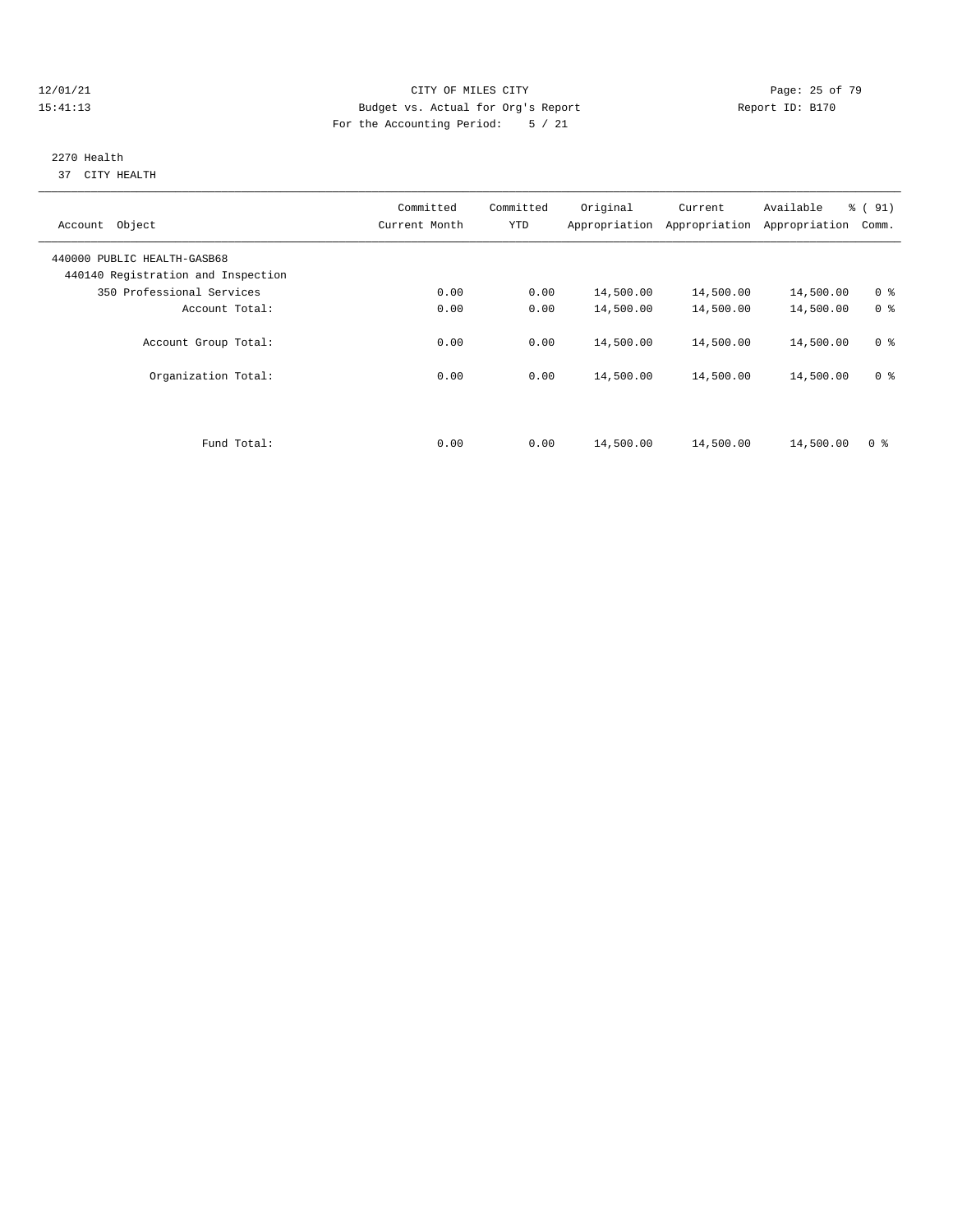#### 12/01/21 **Page: 26 of 79** CITY OF MILES CITY **CITY** CITY **Page: 26 of 79** 15:41:13 Budget vs. Actual for Org's Report Report ID: B170 For the Accounting Period: 5 / 21

# 2310 TIFD-Downtown

11 Historic Preservation

| Account Object                                | Committed<br>Current Month | Committed<br><b>YTD</b> | Original  | Current   | Available<br>Appropriation Appropriation Appropriation Comm. | % (91)          |
|-----------------------------------------------|----------------------------|-------------------------|-----------|-----------|--------------------------------------------------------------|-----------------|
|                                               |                            |                         |           |           |                                                              |                 |
| 460000 CULTURE AND RECREATION-GASB68          |                            |                         |           |           |                                                              |                 |
| 460462 Urban Renewal District                 |                            |                         |           |           |                                                              |                 |
| 111 Salaries and Wages - Permanent            | 145.13                     | 1,607.46                | 5,356.00  | 5,356.00  | 3,748.54                                                     | $30*$           |
| 131 VACATION                                  | 16.23                      | 64.08                   | 1,600.00  | 1,600.00  | 1,535.92                                                     | 4%              |
| 132 SICK LEAVE                                | 8.99                       | 178.82                  | 400.00    | 400.00    | 221.18                                                       | 45 %            |
| 133 OTHER LEAVE PAY                           | 0.00                       | 19.24                   | 424.00    | 424.00    | 404.76                                                       | 5 <sup>8</sup>  |
| 141 Unemployment Insurance                    | 0.25                       | 2.79                    | 12.00     | 12.00     | 9.21                                                         | 23%             |
| 142 Workers' Compensation                     | 1.22                       | 9.50                    | 29.00     | 29.00     | 19.50                                                        | 33 <sup>8</sup> |
| 143 Health Insurance                          | 42.77                      | 470.20                  | 1,846.00  | 1,846.00  | 1,375.80                                                     | 25%             |
| 144 FICA                                      | 13.02                      | 143.55                  | 595.00    | 595.00    | 451.45                                                       | $24$ %          |
| 145 PERS                                      | 14.94                      | 163.97                  | 682.00    | 682.00    | 518.03                                                       | $24$ %          |
| 196 CLOTHING ALLOTMENT                        | 0.00                       | 7.50                    | 0.00      | 0.00      | $-7.50$                                                      | $***$ 8         |
| 210 Office Supplies and Materials             | 0.00                       | 0.00                    | 200.00    | 200.00    | 200.00                                                       | 0 <sup>8</sup>  |
| 220 Operating Expenses                        | 0.00                       | 0.00                    | 500.00    | 500.00    | 500.00                                                       | 0 <sup>8</sup>  |
| 231 Gas, Oil, Diesel Fuel, Grease, etc.       | 0.00                       | 0.00                    | 200.00    | 200.00    | 200.00                                                       | 0 <sup>8</sup>  |
| 311 Postage, Box Rent, Etc.                   | 0.00                       | 0.00                    | 100.00    | 100.00    | 100.00                                                       | 0 <sup>8</sup>  |
| 320 Printing, Duplicating, Typing &           | 0.00                       | 0.00                    | 200.00    | 200.00    | 200.00                                                       | 0 <sup>8</sup>  |
| 330 Publicity, Subscriptions & Dues           | 0.00                       | 12.96                   | 100.00    | 100.00    | 87.04                                                        | $13*$           |
| 331 Publication of Formal & Legal Notices     | 48.00                      | 93.50                   | 200.00    | 200.00    | 106.50                                                       | 47 %            |
| 345 Telephone                                 | 11.17                      | 93.93                   | 175.00    | 175.00    | 81.07                                                        | $54$ $%$        |
| 347 Internet                                  | 0.52                       | 4.96                    | 300.00    | 300.00    | 295.04                                                       | 2 <sup>8</sup>  |
| 350 Professional Services                     | 0.00                       | 72.43                   | 400.00    | 400.00    | 327.57                                                       | 18 <sup>8</sup> |
| 360 Contr R & M                               | 54.03                      | 653.11                  | 2,000.00  | 2,000.00  | 1,346.89                                                     | 338             |
| 370 Travel                                    | 0.00                       | 0.00                    | 500.00    | 500.00    | 500.00                                                       | 0 <sup>8</sup>  |
| 380 Training Services                         | 0.00                       | 0.00                    | 200.00    | 200.00    | 200.00                                                       | 0 <sup>8</sup>  |
| 513 Liability                                 | 0.00                       | 45.04                   | 46.00     | 46.00     | 0.96                                                         | 98 %            |
| 721 Redevelopment                             | 0.00                       | 0.00                    | 25,000.00 | 25,000.00 | 25,000.00                                                    | 0 <sup>8</sup>  |
| Account Total:                                | 356.27                     | 3,643.04                | 41,065.00 | 41,065.00 | 37, 421.96                                                   | 9 %             |
| 460466 Historic Preservation- Montana Main St |                            |                         |           |           |                                                              |                 |
| 730 Grants & Donations to Other               | 0.00                       | 13,925.00               | 22,000.00 | 22,000.00 | 8,075.00                                                     | 63 %            |
| Account Total:                                | 0.00                       | 13,925.00               | 22,000.00 | 22,000.00 | 8,075.00                                                     | $63$ $%$        |
| Account Group Total:                          | 356.27                     | 17,568.04               | 63,065.00 | 63,065.00 | 45,496.96                                                    | $28$ %          |
| Organization Total:                           | 356.27                     | 17,568.04               | 63,065.00 | 63,065.00 | 45,496.96                                                    | $28$ %          |
| Fund Total:                                   | 356.27                     | 17,568.04               | 63,065.00 | 63,065.00 | 45, 496, 96 28 %                                             |                 |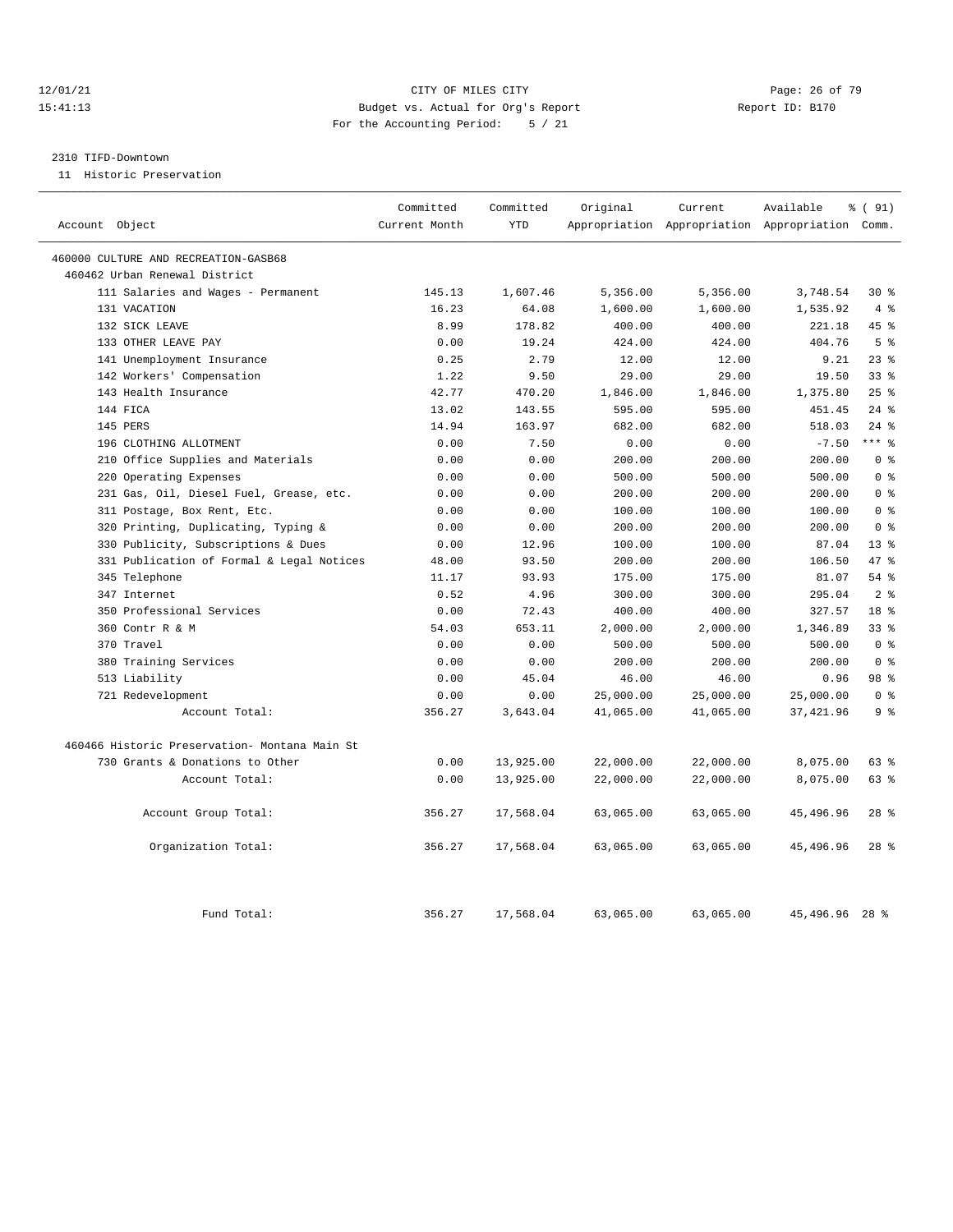#### 12/01/21 Page: 27 of 79 15:41:13 Budget vs. Actual for Org's Report Report ID: B170 For the Accounting Period: 5 / 21

2372 Permissive Medical Levy

20 Permissive Medical Levy

| Account Object                                                          | Committed<br>Current Month | Committed<br>YTD | Original   | Current<br>Appropriation Appropriation | Available<br>Appropriation | % (91)<br>Comm. |
|-------------------------------------------------------------------------|----------------------------|------------------|------------|----------------------------------------|----------------------------|-----------------|
| 520000 OTHER FINANCING USES<br>521000 Interfund Operating Transfers Out |                            |                  |            |                                        |                            |                 |
| 820 Transfers to Other Funds                                            | 0.00                       | 143,559.35       | 287,119.00 | 287,119.00                             | 143,559.65                 | $50*$           |
| Account Total:                                                          | 0.00                       | 143,559.35       | 287,119.00 | 287,119.00                             | 143,559.65                 | 50%             |
| Account Group Total:                                                    | 0.00                       | 143,559.35       | 287,119.00 | 287,119.00                             | 143,559.65                 | $50*$           |
| Organization Total:                                                     | 0.00                       | 143,559.35       | 287,119.00 | 287,119.00                             | 143,559.65                 | $50*$           |
|                                                                         |                            |                  |            |                                        |                            |                 |
| Fund Total:                                                             | 0.00                       | 143,559.35       | 287,119.00 | 287,119.00                             | 143,559.65                 | 50 %            |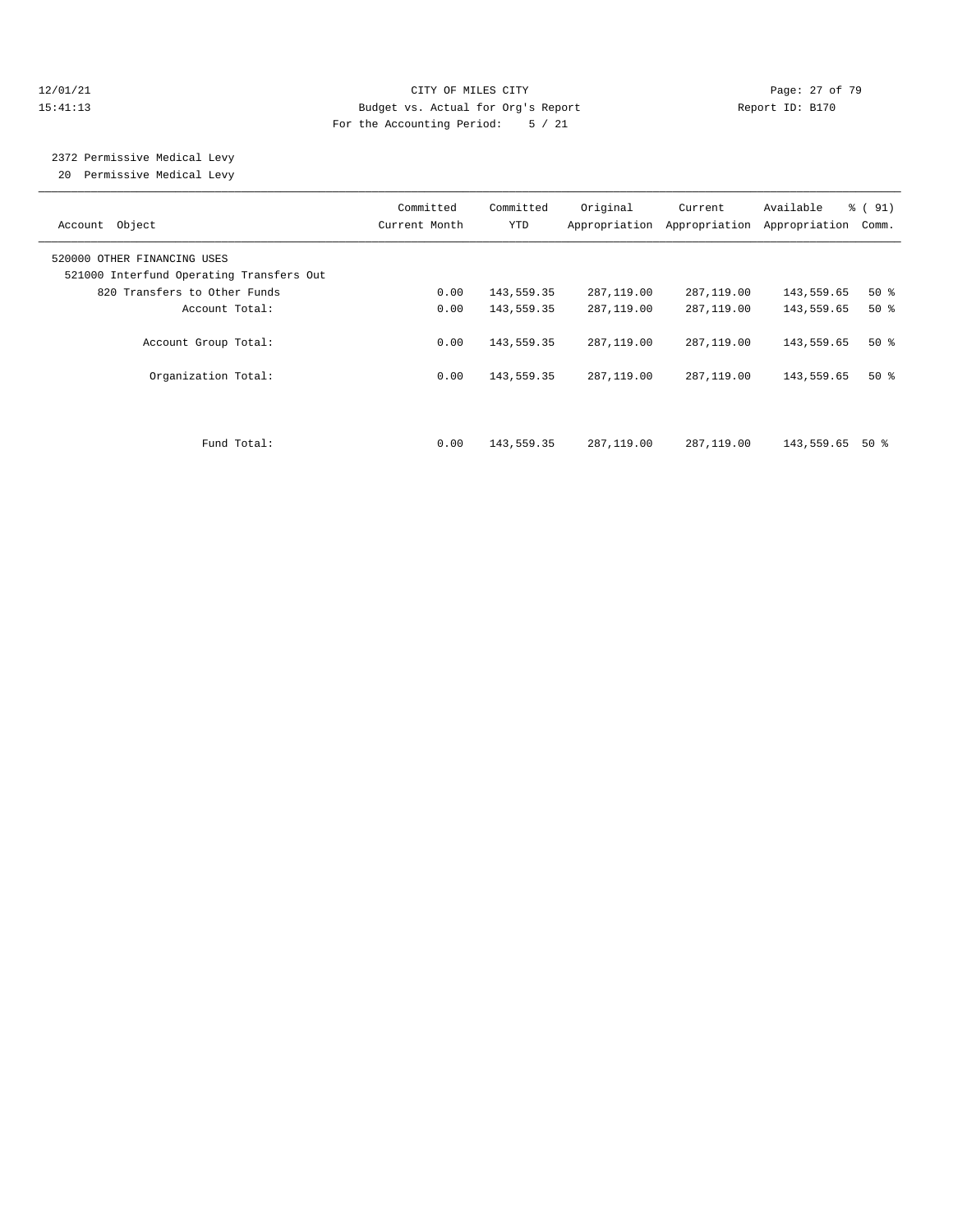#### 12/01/21 Page: 28 of 79<br>
12/01/21 Page: 28 of 79<br>
Budget vs. Actual for Org's Report Page: 28 of 79<br>
21/01/21 Page: 28 of 79 15:41:13 Budget vs. Actual for Org's Report For the Accounting Period: 5 / 21

## 2390 DRUG FORFEITURE

5 Police

| Account Object                    | Committed<br>Current Month | Committed<br>YTD | Original | Current<br>Appropriation Appropriation | Available<br>Appropriation | % (91)<br>Comm.         |
|-----------------------------------|----------------------------|------------------|----------|----------------------------------------|----------------------------|-------------------------|
| 420000 PUBLIC SAFETY-GASB68       |                            |                  |          |                                        |                            |                         |
| 420100 Law Enforcement Services   |                            |                  |          |                                        |                            |                         |
| 210 Office Supplies and Materials | 0.00                       | 0.00             | 100.00   | 100.00                                 | 100.00                     | 0 <sup>8</sup>          |
| 220 Operating Expenses            | 0.00                       | 0.00             | 500.00   | 500.00                                 | 500.00                     | 0 <sup>8</sup>          |
| 380 Training Services             | 0.00                       | 0.00             | 1,000.00 | 1,000.00                               | 1,000.00                   | 0 <sup>8</sup>          |
| 900 Capital Outlay                | 0.00                       | 0.00             | 100.00   | 100.00                                 | 100.00                     | 0 <sup>8</sup>          |
| Account Total:                    | 0.00                       | 0.00             | 1,700.00 | 1,700.00                               | 1,700.00                   | 0 <sup>8</sup>          |
| Account Group Total:              | 0.00                       | 0.00             | 1,700.00 | 1,700.00                               | 1,700.00                   | 0 <sup>8</sup>          |
| Organization Total:               | 0.00                       | 0.00             | 1,700.00 | 1,700.00                               | 1,700.00                   | 0 <sup>8</sup>          |
|                                   |                            |                  |          |                                        |                            |                         |
| Fund Total:                       | 0.00                       | 0.00             | 1,700.00 | 1,700.00                               | 1,700.00                   | $0 \text{ }$ $\text{*}$ |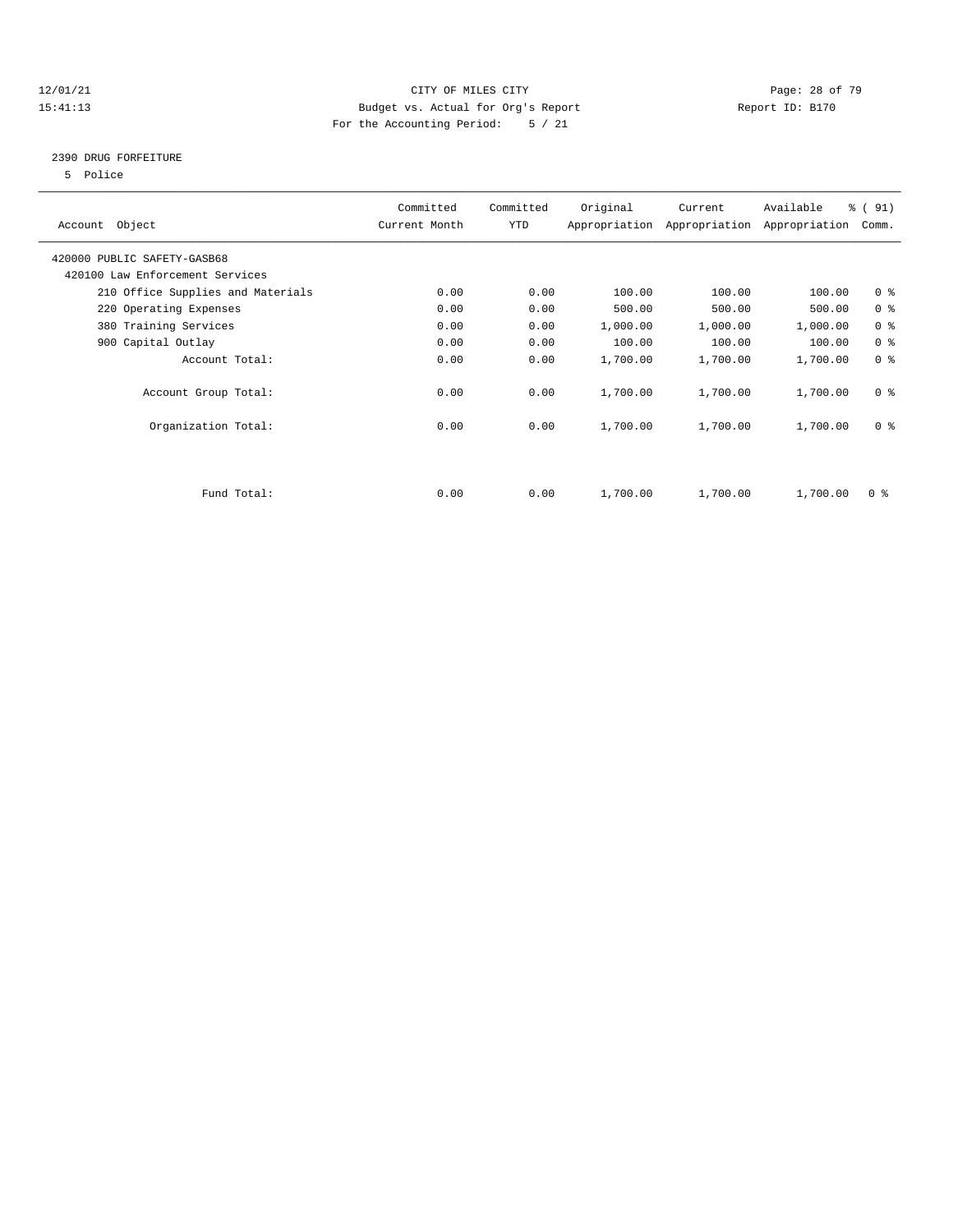#### 12/01/21 Page: 29 of 79<br>15:41:13 Budget vs. Actual for Org's Report Page: 29 of 79<br>15:41:13 Budget vs. Actual for Org's Report Page: 29 of 79 15:41:13 Budget vs. Actual for Org's Report For the Accounting Period: 5 / 21

# 2394 BUILDING CODE ENFORCEMENT

18 BUILDING INSPECTION

| Account Object                            | Committed<br>Current Month | Committed<br><b>YTD</b> | Original   | Current    | Available<br>Appropriation Appropriation Appropriation Comm. | % ( 91)        |
|-------------------------------------------|----------------------------|-------------------------|------------|------------|--------------------------------------------------------------|----------------|
|                                           |                            |                         |            |            |                                                              |                |
| 420000 PUBLIC SAFETY-GASB68               |                            |                         |            |            |                                                              |                |
| 420531 Building Inspection                |                            |                         |            |            |                                                              |                |
| 111 Salaries and Wages - Permanent        | 907.31                     | 10,661.03               | 11,648.00  | 11,648.00  | 986.97                                                       | $92$ $%$       |
| 121 OVERTIME-PERMANENT                    | 0.00                       | 12.05                   | 240.00     | 240.00     | 227.95                                                       | 5 <sup>8</sup> |
| 131 VACATION                              | 54.70                      | 533.67                  | 1,000.00   | 1,000.00   | 466.33                                                       | 53%            |
| 132 SICK LEAVE                            | 55.05                      | 447.68                  | 600.00     | 600.00     | 152.32                                                       | 75 %           |
| 133 OTHER LEAVE PAY                       | 2.34                       | 87.09                   | 255.00     | 255.00     | 167.91                                                       | $34$ $%$       |
| 141 Unemployment Insurance                | 1.53                       | 17.72                   | 21.00      | 21.00      | 3.28                                                         | 84 %           |
| 142 Workers' Compensation                 | 6.88                       | 91.89                   | 375.00     | 375.00     | 283.11                                                       | 25%            |
| 143 Health Insurance                      | 256.32                     | 2,817.19                | 3,076.00   | 3,076.00   | 258.81                                                       | 92%            |
| 144 FICA                                  | 77.68                      | 898.38                  | 1,051.00   | 1,051.00   | 152.62                                                       | 85 %           |
| 145 PERS                                  | 89.41                      | 1,029.76                | 1,205.00   | 1,205.00   | 175.24                                                       | 85%            |
| 196 CLOTHING ALLOTMENT                    | 0.00                       | 45.00                   | 45.00      | 45.00      | 0.00                                                         | $100*$         |
| 210 Office Supplies and Materials         | 0.00                       | 179.80                  | 3,000.00   | 3,000.00   | 2,820.20                                                     | 6 %            |
| 214 Small Items of Equipment              | 0.00                       | 155.72                  | 4,000.00   | 4,000.00   | 3,844.28                                                     | 4%             |
| 220 Operating Expenses                    | 0.00                       | 0.00                    | 3,000.00   | 3,000.00   | 3,000.00                                                     | 0 <sup>8</sup> |
| 311 Postage, Box Rent, Etc.               | 7.65                       | 722.23                  | 600.00     | 600.00     | $-122.23$                                                    | $120*$         |
| 320 Printing, Duplicating, Typing &       | 0.00                       | 0.00                    | 500.00     | 500.00     | 500.00                                                       | 0 <sup>8</sup> |
| 330 Publicity, Subscriptions & Dues       | 0.00                       | 0.00                    | 500.00     | 500.00     | 500.00                                                       | 0 <sup>8</sup> |
| 331 Publication of Formal & Legal Notices | 144.00                     | 573.74                  | 1,000.00   | 1,000.00   | 426.26                                                       | 57%            |
| 334 Memberships, Registrations & Dues     | 0.00                       | 247.00                  | 400.00     | 400.00     | 153.00                                                       | 62 %           |
| 345 Telephone                             | 48.89                      | 471.13                  | 500.00     | 500.00     | 28.87                                                        | $94$ $%$       |
| 347 Internet                              | 0.00                       | 0.00                    | 200.00     | 200.00     | 200.00                                                       | 0 <sup>8</sup> |
| 350 Professional Services                 | 2,837.40                   | 54,719.79               | 130,000.00 | 130,000.00 | 75,280.21                                                    | $42$ $%$       |
| 360 Contr R & M                           | 116.71                     | 3,638.70                | 15,000.00  | 15,000.00  | 11,361.30                                                    | $24$ %         |
| 380 Training Services                     | 0.00                       | 0.00                    | 6,000.00   | 6,000.00   | 6,000.00                                                     | 0 <sup>8</sup> |
| 382 Books                                 | 0.00                       | 0.00                    | 6,000.00   | 6,000.00   | 6,000.00                                                     | 0 <sup>8</sup> |
| 531 Building & Office Rental              | 200.00                     | 2,200.00                | 2,000.00   | 2,000.00   | $-200.00$                                                    | $110*$         |
| 540 Special Assessments                   | 0.00                       | 0.00                    | 800.00     | 800.00     | 800.00                                                       | 0 <sup>8</sup> |
| Account Total:                            | 4,805.87                   | 79,549.57               | 193,016.00 | 193,016.00 | 113, 466. 43                                                 | 41 %           |
| Account Group Total:                      | 4,805.87                   | 79,549.57               | 193,016.00 | 193,016.00 | 113,466.43                                                   | 41 %           |
| 510000 MISCELLANEOUS                      |                            |                         |            |            |                                                              |                |
| 510330 Comprehensive Liability Insurance  |                            |                         |            |            |                                                              |                |
| 513 Liability                             | 0.00                       | 238.00                  | 238.00     | 238.00     | 0.00                                                         | 100 %          |
| Account Total:                            | 0.00                       | 238.00                  | 238.00     | 238.00     | 0.00                                                         | $100*$         |
| Account Group Total:                      | 0.00                       | 238.00                  | 238.00     | 238.00     |                                                              | $0.00$ 100 %   |
| 520000 OTHER FINANCING USES               |                            |                         |            |            |                                                              |                |
| 521000 Interfund Operating Transfers Out  |                            |                         |            |            |                                                              |                |
| 820 Transfers to Other Funds              | 453.33                     | 4,986.63                | 5,440.00   | 5,440.00   | 453.37                                                       | $92$ %         |
| Account Total:                            | 453.33                     | 4,986.63                | 5,440.00   | 5,440.00   | 453.37                                                       | $92$ $%$       |
| Account Group Total:                      | 453.33                     | 4,986.63                | 5,440.00   | 5,440.00   | 453.37                                                       | $92$ $%$       |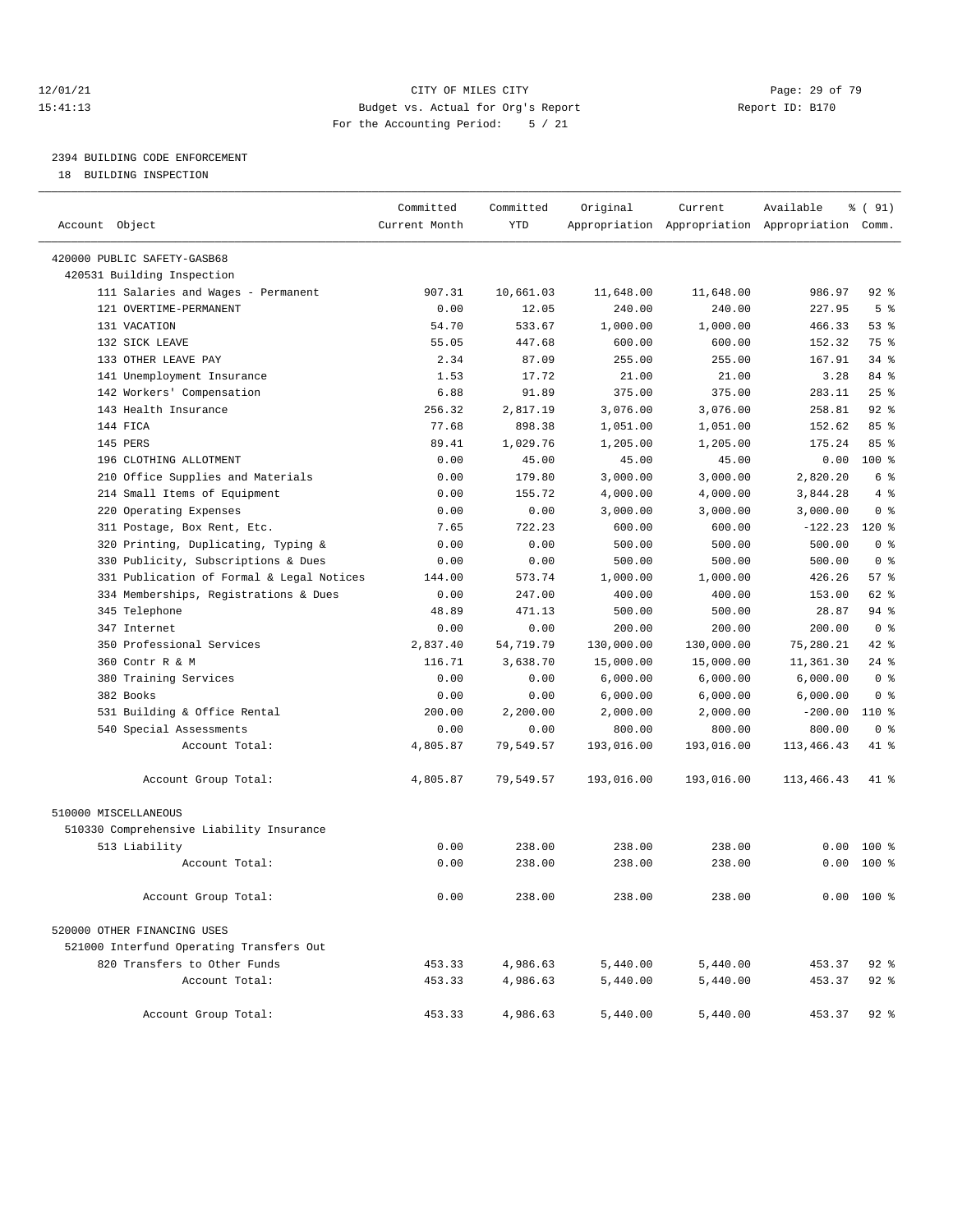#### 12/01/21 **Page: 30 of 79** CITY OF MILES CITY **CITY** Page: 30 of 79 15:41:13 Budget vs. Actual for Org's Report Report ID: B170 For the Accounting Period: 5 / 21

# 2394 BUILDING CODE ENFORCEMENT

18 BUILDING INSPECTION

| Object<br>Account   | Committed<br>Current Month | Committed<br>YTD | Original   | Current<br>Appropriation Appropriation | Available<br>Appropriation Comm. | $\frac{1}{6}$ (91) |
|---------------------|----------------------------|------------------|------------|----------------------------------------|----------------------------------|--------------------|
| Organization Total: | 5,259.20                   | 84,774.20        | 198,694.00 | 198,694.00                             | 113,919.80                       | $43$ $%$           |
| Fund Total:         | 5,259.20                   | 84,774.20        | 198,694.00 | 198,694.00                             | 113,919.80 43 %                  |                    |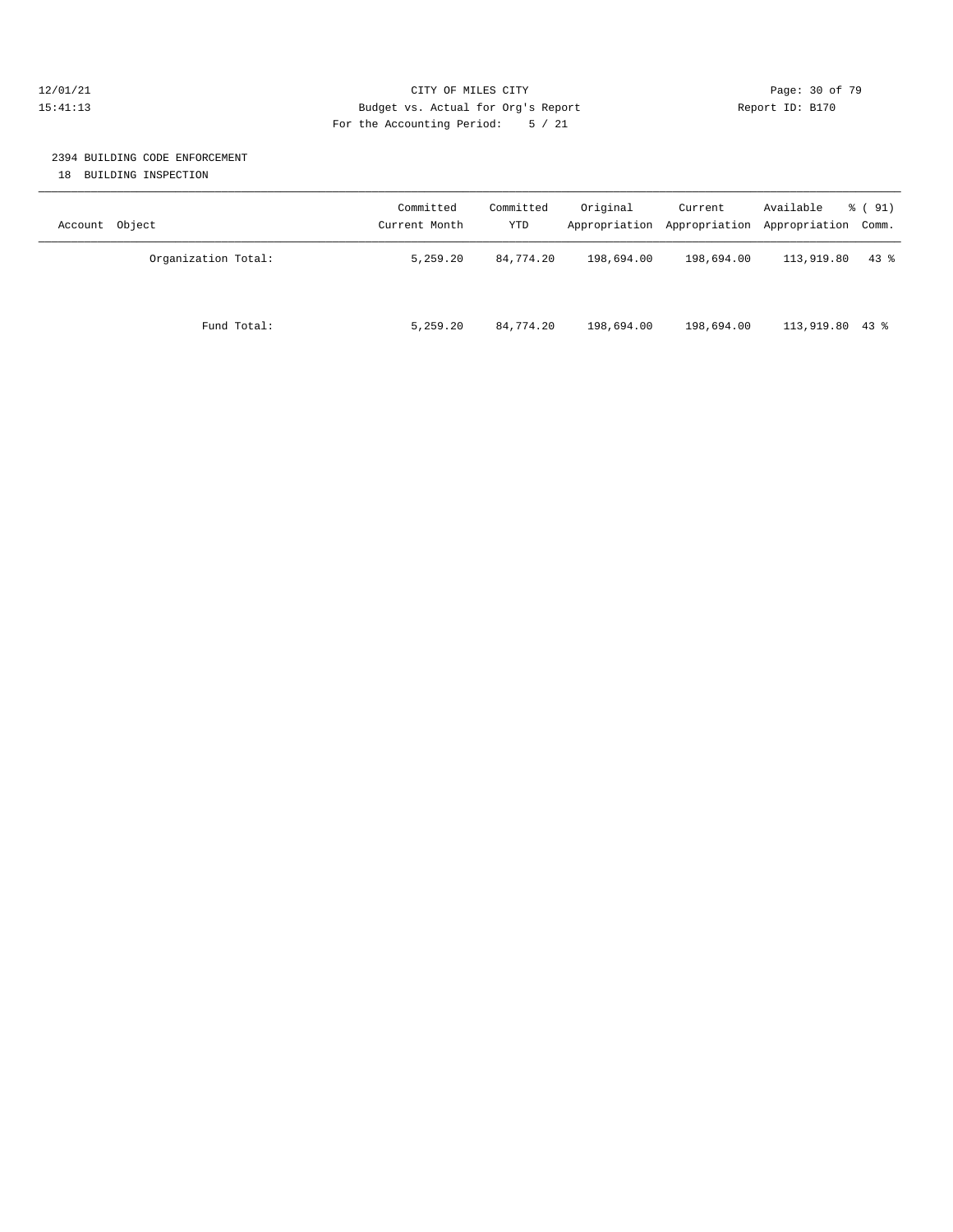#### 12/01/21 Page: 31 of 79<br>15:41:13 Budget vs. Actual for Org's Report Page: 31 of 79<br>15:41:13 Budget vs. Actual for Org's Report Page: 21 Of 79 15:41:13 Budget vs. Actual for Org's Report For the Accounting Period: 5 / 21

#### 2400 LTG M D#165-(Gen City) 46 SID #165

| Account Object                           | Committed<br>Current Month | Committed<br><b>YTD</b> | Original   | Current    | Available<br>Appropriation Appropriation Appropriation | % (91)<br>Comm. |  |
|------------------------------------------|----------------------------|-------------------------|------------|------------|--------------------------------------------------------|-----------------|--|
| 430000 Public Works-GASB68               |                            |                         |            |            |                                                        |                 |  |
| 430263 STREET LIGHTING                   |                            |                         |            |            |                                                        |                 |  |
| 341 Electric Utility Services            | 3,840.24                   | 43,947.15               | 50,000.00  | 50,000.00  | 6,052.85                                               | 88 %            |  |
| 533 Machinery and Equipment Rental       | 8,836.60                   | 97,202.60               | 120,000.00 | 120,000.00 | 22,797.40                                              | 81 %            |  |
| Account Total:                           | 12,676.84                  | 141, 149. 75            | 170,000.00 | 170,000.00 | 28,850.25                                              | 83 %            |  |
| Account Group Total:                     | 12,676.84                  | 141, 149. 75            | 170,000.00 | 170,000.00 | 28,850.25                                              | 83%             |  |
| 520000 OTHER FINANCING USES              |                            |                         |            |            |                                                        |                 |  |
| 521000 Interfund Operating Transfers Out |                            |                         |            |            |                                                        |                 |  |
| 820 Transfers to Other Funds             | 0.00                       | 1,000.00                | 1,000.00   | 1,000.00   | 0.00                                                   | $100*$          |  |
| Account Total:                           | 0.00                       | 1,000.00                | 1,000.00   | 1,000.00   | 0.00                                                   | $100$ %         |  |
| Account Group Total:                     | 0.00                       | 1,000.00                | 1,000.00   | 1,000.00   |                                                        | $0.00 100$ %    |  |
| Organization Total:                      | 12,676.84                  | 142, 149. 75            | 171,000.00 | 171,000.00 | 28,850.25                                              | 83%             |  |
| Fund Total:                              | 12,676.84                  | 142, 149. 75            | 171,000.00 | 171,000.00 | 28,850.25                                              | $83*$           |  |
|                                          |                            |                         |            |            |                                                        |                 |  |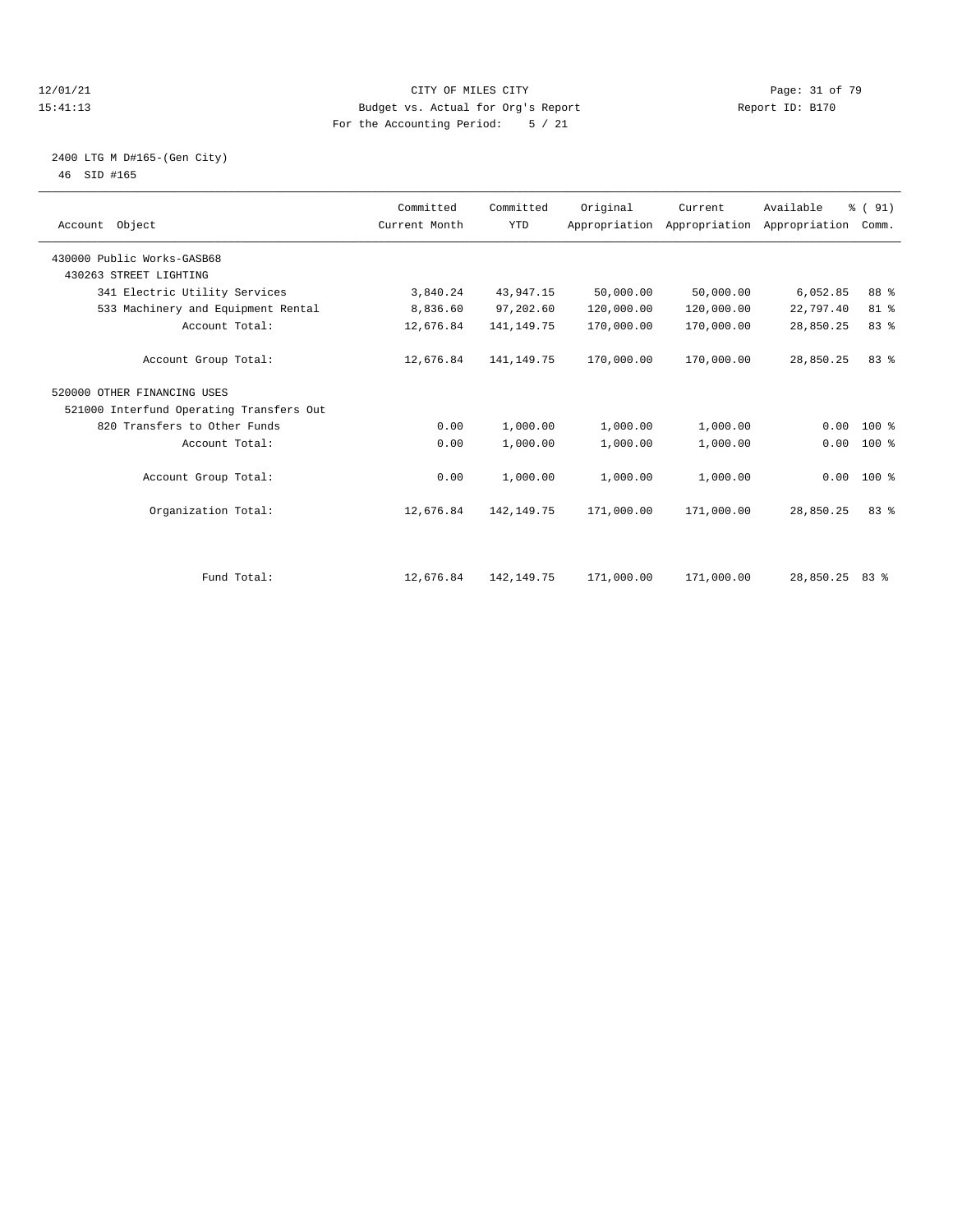#### 12/01/21 Page: 32 of 79<br>
12/01/21 Page: 32 of 79<br>
Budget vs. Actual for Org's Report Physics (Papert ID: B170 15:41:13 Budget vs. Actual for Org's Report For the Accounting Period: 5 / 21

# 2420 LTG M D#167-(MilesAddn Etc)

48 SID #167

| Account Object                           | Committed<br>Current Month | Committed<br><b>YTD</b> | Original  | Current<br>Appropriation Appropriation Appropriation | Available        | % (91)<br>Comm. |  |
|------------------------------------------|----------------------------|-------------------------|-----------|------------------------------------------------------|------------------|-----------------|--|
| 430000 Public Works-GASB68               |                            |                         |           |                                                      |                  |                 |  |
| 430263 STREET LIGHTING                   |                            |                         |           |                                                      |                  |                 |  |
| 341 Electric Utility Services            | 541.86                     | 6,201.26                | 8,000.00  | 8,000.00                                             | 1,798.74         | 78 %            |  |
| 533 Machinery and Equipment Rental       | 1,054.80                   | 11,602.80               | 16,000.00 | 16,000.00                                            | 4,397.20         | 73.8            |  |
| Account Total:                           | 1,596.66                   | 17,804.06               | 24,000.00 | 24,000.00                                            | 6,195.94         | 74 %            |  |
| Account Group Total:                     | 1,596.66                   | 17,804.06               | 24,000.00 | 24,000.00                                            | 6,195.94         | 74 %            |  |
| 520000 OTHER FINANCING USES              |                            |                         |           |                                                      |                  |                 |  |
| 521000 Interfund Operating Transfers Out |                            |                         |           |                                                      |                  |                 |  |
| 820 Transfers to Other Funds             | 0.00                       | 1,000.00                | 1,000.00  | 1,000.00                                             | 0.00             | $100*$          |  |
| Account Total:                           | 0.00                       | 1,000.00                | 1,000.00  | 1,000.00                                             | 0.00             | 100 %           |  |
| Account Group Total:                     | 0.00                       | 1,000.00                | 1,000.00  | 1,000.00                                             |                  | $0.00 100$ %    |  |
| Organization Total:                      | 1,596.66                   | 18,804.06               | 25,000.00 | 25,000.00                                            | 6, 195.94        | 75 %            |  |
|                                          |                            |                         |           |                                                      |                  |                 |  |
| Fund Total:                              | 1,596.66                   | 18,804.06               | 25,000.00 | 25,000.00                                            | $6, 195.94$ 75 % |                 |  |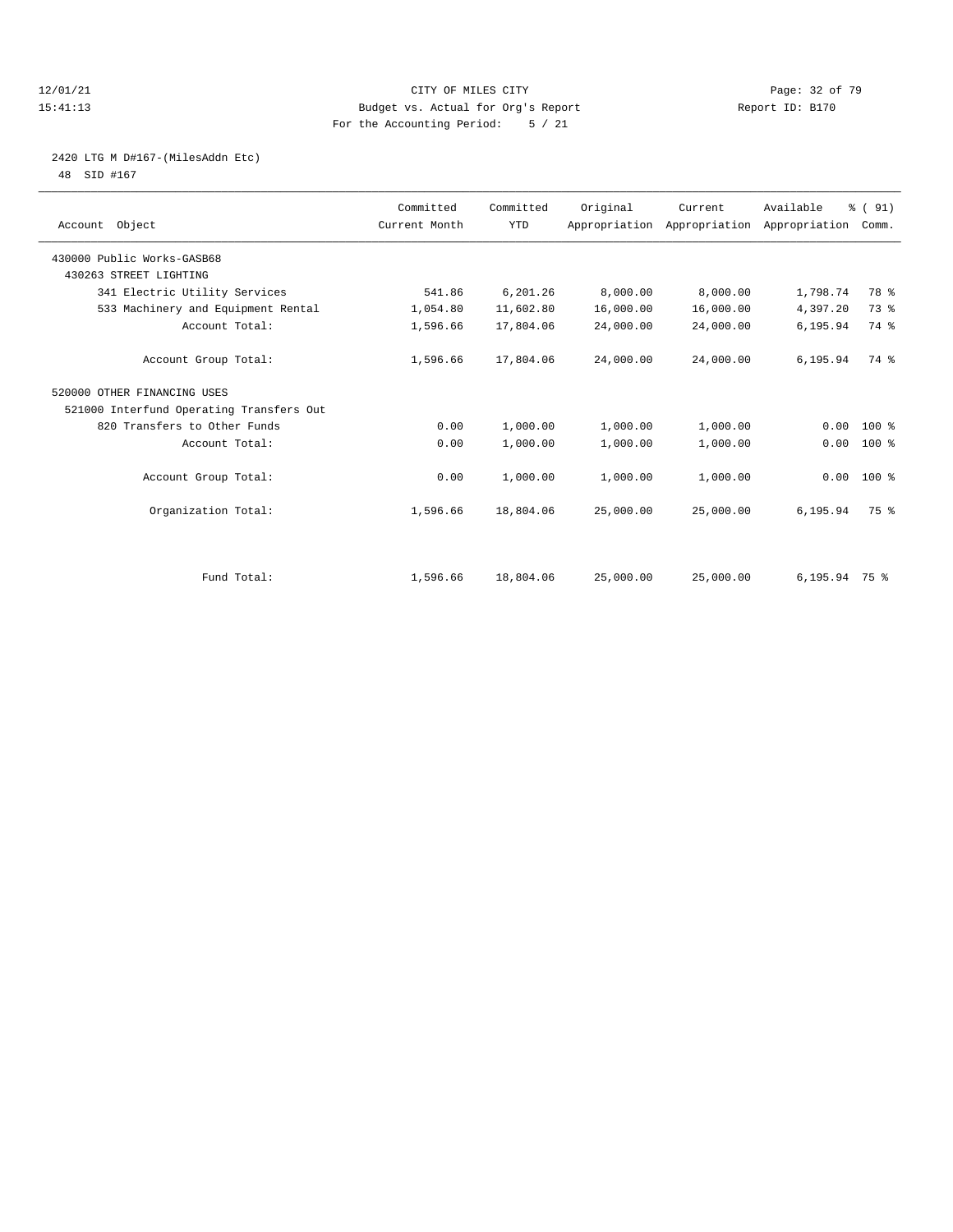#### 12/01/21 Page: 33 of 79<br>
12/01/21 Page: 33 of 79 Eudget vs. Actual for Org's Report Page: 13 Of 79 Page: 33 of 79 Eudget vs. Actual for Org's Report Page: 23 of 79 Page: 33 of 79 Eudget vs. Actual for Org's Report Page: 23 15:41:13 Budget vs. Actual for Org's Report For the Accounting Period: 5 / 21

#### 2430 LTG M D#171-(Balsam Est) 49 SID #171

| Account Object                           | Committed<br>Current Month | Committed<br><b>YTD</b> | Original | Current  | Available<br>Appropriation Appropriation Appropriation Comm. | % (91)       |
|------------------------------------------|----------------------------|-------------------------|----------|----------|--------------------------------------------------------------|--------------|
| 430000 Public Works-GASB68               |                            |                         |          |          |                                                              |              |
| 430263 STREET LIGHTING                   |                            |                         |          |          |                                                              |              |
| 230 Repair and Maintenance Supplies      | 0.00                       | 2,050.00                | 1,500.00 | 1,500.00 | $-550.00$                                                    | 137 %        |
| 341 Electric Utility Services            | 159.61                     | 2,382.43                | 2,000.00 | 2,000.00 | $-382.43$                                                    | $119*$       |
| 360 Contr R & M                          | 0.00                       | 1,753.51                | 1,500.00 | 1,500.00 | $-253.51$ 117 %                                              |              |
| Account Total:                           | 159.61                     | 6,185.94                | 5,000.00 | 5,000.00 | $-1, 185.94$ 124 %                                           |              |
| Account Group Total:                     | 159.61                     | 6,185.94                | 5,000.00 | 5,000.00 | $-1, 185.94$ 124 %                                           |              |
| 520000 OTHER FINANCING USES              |                            |                         |          |          |                                                              |              |
| 521000 Interfund Operating Transfers Out |                            |                         |          |          |                                                              |              |
| 820 Transfers to Other Funds             | 0.00                       | 1,000.00                | 1,000.00 | 1,000.00 | 0.00                                                         | $100*$       |
| Account Total:                           | 0.00                       | 1,000.00                | 1,000.00 | 1,000.00 | 0.00                                                         | $100*$       |
| Account Group Total:                     | 0.00                       | 1,000.00                | 1,000.00 | 1,000.00 |                                                              | $0.00$ 100 % |
| Organization Total:                      | 159.61                     | 7,185.94                | 6,000.00 | 6,000.00 | $-1, 185.94$ 120 %                                           |              |
|                                          |                            |                         |          |          |                                                              |              |
| Fund Total:                              | 159.61                     | 7,185.94                | 6,000.00 | 6.000.00 | $-1.185.94$ 120 %                                            |              |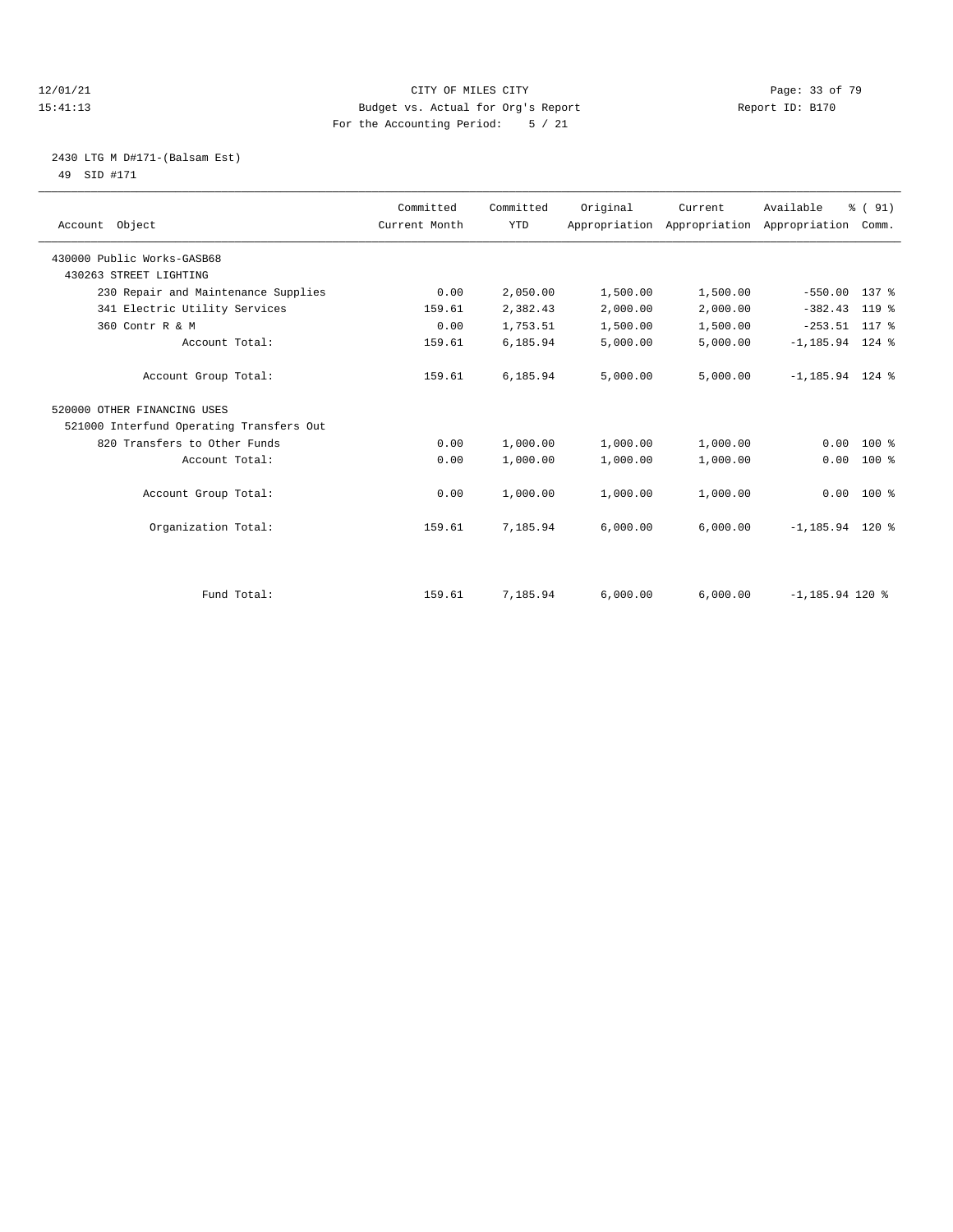#### 12/01/21 Page: 34 of 79<br>15:41:13 Budget vs. Actual for Org's Report Page: 34 of 79<br>15:41:13 Budget vs. Actual for Org's Report Page: 2170 15:41:13 Budget vs. Actual for Org's Report For the Accounting Period: 5 / 21

#### 2440 LTG M D#172-(Main Str) 50 SID #172

| Account Object                           | Committed<br>Current Month | Committed<br><b>YTD</b> | Original  | Current   | Available<br>Appropriation Appropriation Appropriation Comm. | % (91)          |  |
|------------------------------------------|----------------------------|-------------------------|-----------|-----------|--------------------------------------------------------------|-----------------|--|
| 430000 Public Works-GASB68               |                            |                         |           |           |                                                              |                 |  |
| 430263 STREET LIGHTING                   |                            |                         |           |           |                                                              |                 |  |
| 230 Repair and Maintenance Supplies      | 0.00                       | 5,443.05                | 6,000.00  | 6,000.00  | 556.95                                                       | 91 <sup>°</sup> |  |
| 341 Electric Utility Services            | 1,328.43                   | 16, 156. 36             | 20,000.00 | 20,000.00 | 3,843.64                                                     | $81$ %          |  |
| 360 Contr R & M                          | 0.00                       | 3,205.31                | 3,000.00  | 3,000.00  | $-205.31$                                                    | 107 %           |  |
| Account Total:                           | 1,328.43                   | 24,804.72               | 29,000.00 | 29,000.00 | 4,195.28                                                     | 86 %            |  |
| Account Group Total:                     | 1,328.43                   | 24,804.72               | 29,000.00 | 29,000.00 | 4,195.28                                                     | 86 %            |  |
| 520000 OTHER FINANCING USES              |                            |                         |           |           |                                                              |                 |  |
| 521000 Interfund Operating Transfers Out |                            |                         |           |           |                                                              |                 |  |
| 820 Transfers to Other Funds             | 0.00                       | 1,000.00                | 1,000.00  | 1,000.00  | 0.00                                                         | $100*$          |  |
| Account Total:                           | 0.00                       | 1,000.00                | 1,000.00  | 1,000.00  | 0.00                                                         | $100*$          |  |
| Account Group Total:                     | 0.00                       | 1,000.00                | 1,000.00  | 1,000.00  | 0.00                                                         | $100*$          |  |
| Organization Total:                      | 1,328.43                   | 25,804.72               | 30,000.00 | 30,000.00 | 4,195.28                                                     | 86 %            |  |
|                                          |                            |                         |           |           |                                                              |                 |  |
| Fund Total:                              | 1,328.43                   | 25,804.72               | 30,000.00 | 30,000.00 | 4,195.28                                                     | 86 %            |  |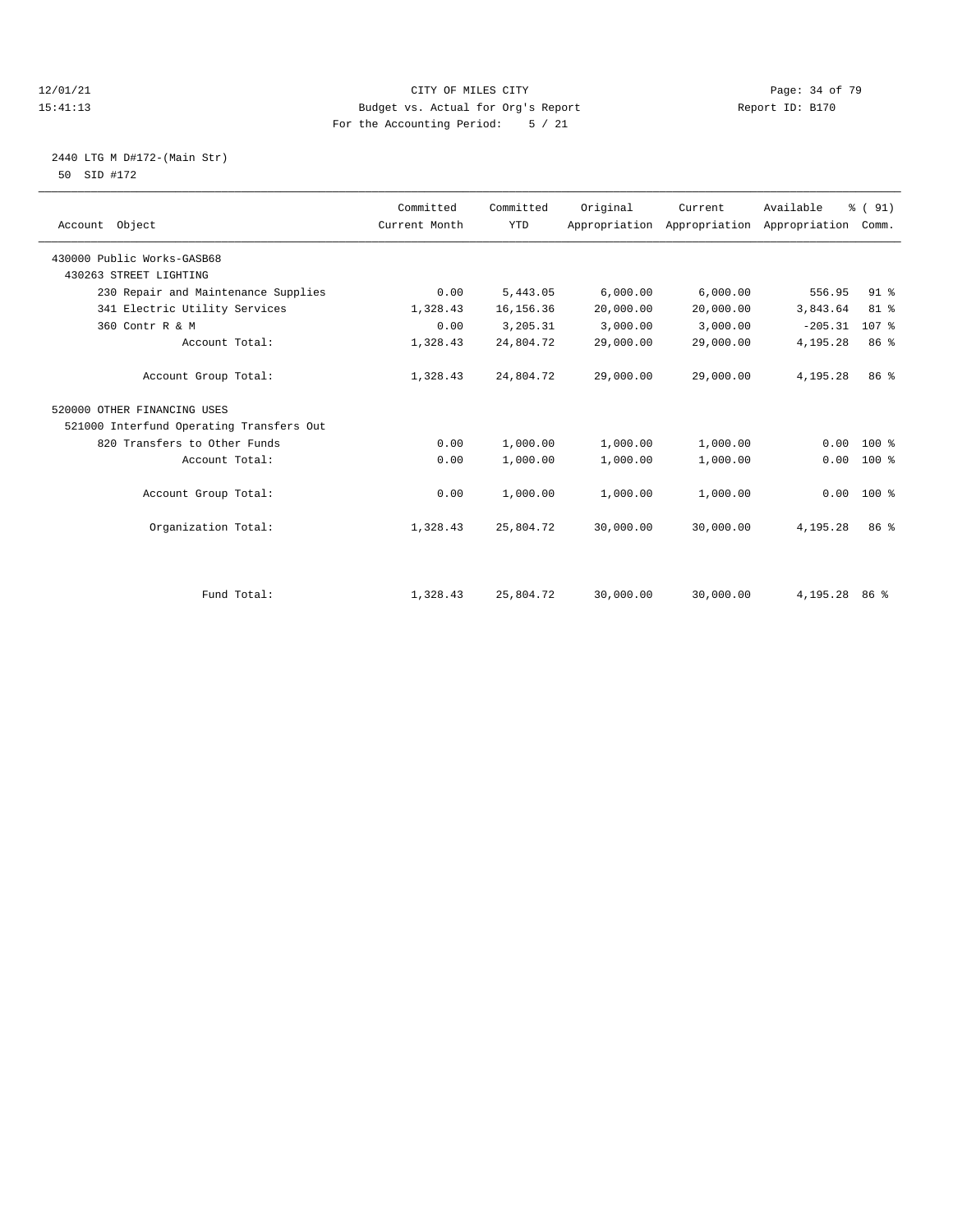#### 12/01/21 Page: 35 of 79<br>15:41:13 Budget vs. Actual for Org's Report Page: 35 of 79<br>15:41:13 Report ID: B170 15:41:13 Budget vs. Actual for Org's Report For the Accounting Period: 5 / 21

#### 2450 LTG M D#195-(SG-Trico) 51 SID #195

| Account Object                           | Committed<br>Current Month | Committed<br><b>YTD</b> | Original | Current  | Available<br>Appropriation Appropriation Appropriation Comm. | % (91) |
|------------------------------------------|----------------------------|-------------------------|----------|----------|--------------------------------------------------------------|--------|
| 430000 Public Works-GASB68               |                            |                         |          |          |                                                              |        |
| 430263 STREET LIGHTING                   |                            |                         |          |          |                                                              |        |
| 341 Electric Utility Services            | 1,057.88                   | 5,659.72                | 5,000.00 | 5,000.00 | $-659.72$ 113 %                                              |        |
| Account Total:                           | 1,057.88                   | 5,659.72                | 5,000.00 | 5,000.00 | $-659.72$ 113 %                                              |        |
| Account Group Total:                     | 1,057.88                   | 5,659.72                | 5,000.00 | 5,000.00 | $-659.72$ 113 %                                              |        |
| 520000 OTHER FINANCING USES              |                            |                         |          |          |                                                              |        |
| 521000 Interfund Operating Transfers Out |                            |                         |          |          |                                                              |        |
| 820 Transfers to Other Funds             | 0.00                       | 1,000.00                | 1,000.00 | 1,000.00 | $0.00$ 100 %                                                 |        |
| Account Total:                           | 0.00                       | 1,000.00                | 1,000.00 | 1,000.00 | 0.00                                                         | $100*$ |
|                                          |                            |                         |          |          |                                                              |        |
| Account Group Total:                     | 0.00                       | 1,000.00                | 1,000.00 | 1,000.00 | $0.00$ 100 %                                                 |        |
|                                          |                            |                         |          |          |                                                              |        |
| Organization Total:                      | 1,057.88                   | 6,659.72                | 6,000.00 | 6,000.00 | $-659.72$ 111 %                                              |        |
|                                          |                            |                         |          |          |                                                              |        |
| Fund Total:                              | 1,057.88                   | 6,659.72                | 6,000.00 | 6,000.00 | $-659.72$ 111 %                                              |        |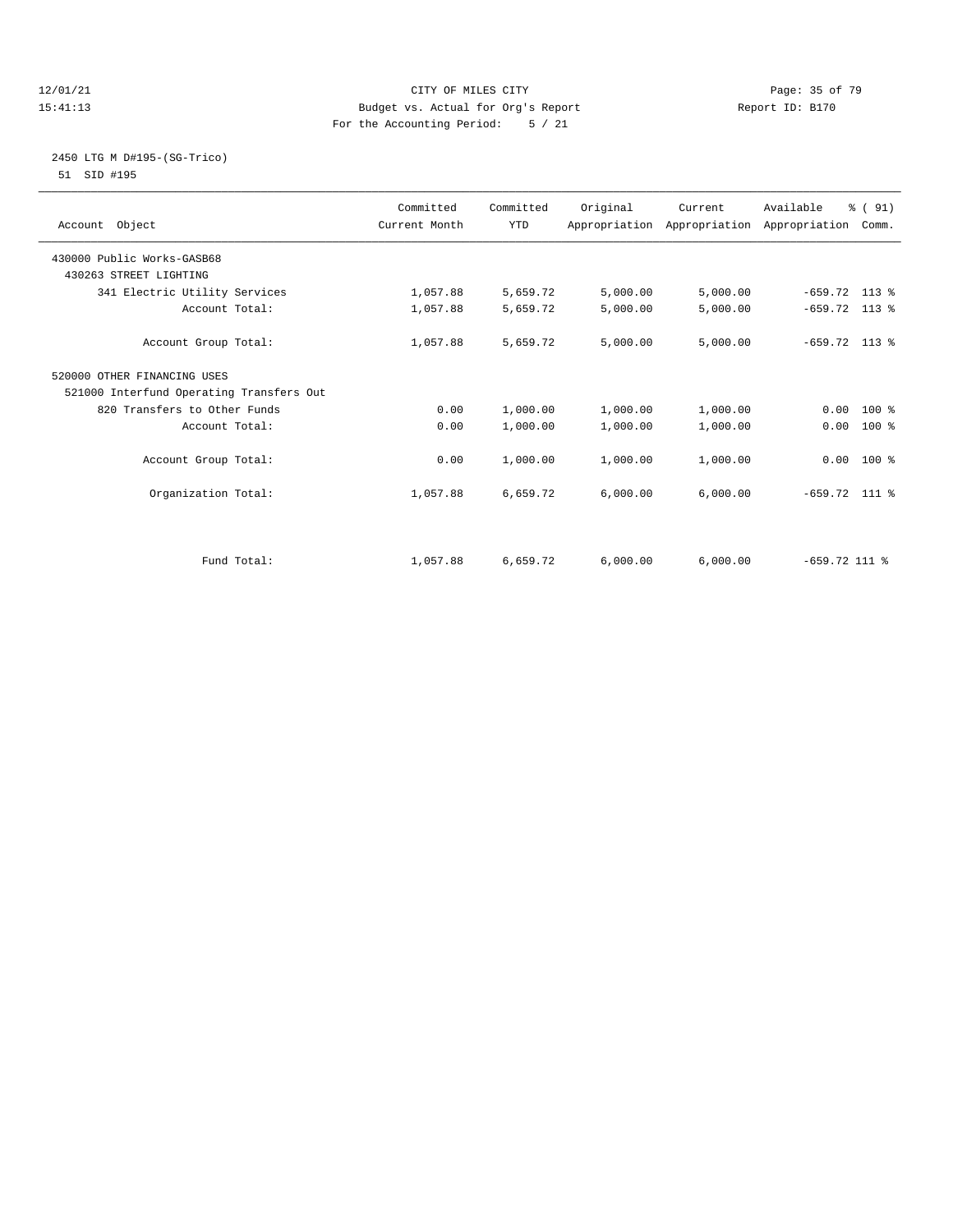#### 12/01/21 Page: 36 of 79<br>15:41:13 Budget vs. Actual for Org's Report Page: 36 of 79<br>15:41:13 Budget vs. Actual for Org's Report Page: 26 Of 79 15:41:13 Budget vs. Actual for Org's Report For the Accounting Period: 5 / 21

#### 2470 LTG M D#202-(SG-MDU&NV) 72 SID #202

| Account Object                           | Committed<br>Current Month | Committed<br><b>YTD</b> | Original | Current<br>Appropriation Appropriation Appropriation | Available | % (91)<br>Comm. |  |
|------------------------------------------|----------------------------|-------------------------|----------|------------------------------------------------------|-----------|-----------------|--|
| 430000 Public Works-GASB68               |                            |                         |          |                                                      |           |                 |  |
| 430263 STREET LIGHTING                   |                            |                         |          |                                                      |           |                 |  |
| 341 Electric Utility Services            | 112.41                     | 1,507.38                | 2,000.00 | 2,000.00                                             | 492.62    | 75 %            |  |
| 533 Machinery and Equipment Rental       | 325.90                     | 3,363.93                | 5,000.00 | 5,000.00                                             | 1,636.07  | 67 %            |  |
| Account Total:                           | 438.31                     | 4,871.31                | 7,000.00 | 7,000.00                                             | 2,128.69  | 70 %            |  |
| Account Group Total:                     | 438.31                     | 4,871.31                | 7,000.00 | 7,000.00                                             | 2,128.69  | 70 %            |  |
| 520000 OTHER FINANCING USES              |                            |                         |          |                                                      |           |                 |  |
| 521000 Interfund Operating Transfers Out |                            |                         |          |                                                      |           |                 |  |
| 820 Transfers to Other Funds             | 0.00                       | 1,000.00                | 1,000.00 | 1,000.00                                             | 0.00      | 100 %           |  |
| Account Total:                           | 0.00                       | 1,000.00                | 1,000.00 | 1,000.00                                             | 0.00      | 100 %           |  |
| Account Group Total:                     | 0.00                       | 1,000.00                | 1,000.00 | 1,000.00                                             |           | $0.00$ 100 %    |  |
| Organization Total:                      | 438.31                     | 5,871.31                | 8,000.00 | 8,000.00                                             | 2,128.69  | 73.8            |  |
|                                          |                            |                         |          |                                                      |           |                 |  |
| Fund Total:                              | 438.31                     | 5,871.31                | 8,000.00 | 8,000.00                                             | 2,128.69  | 73 %            |  |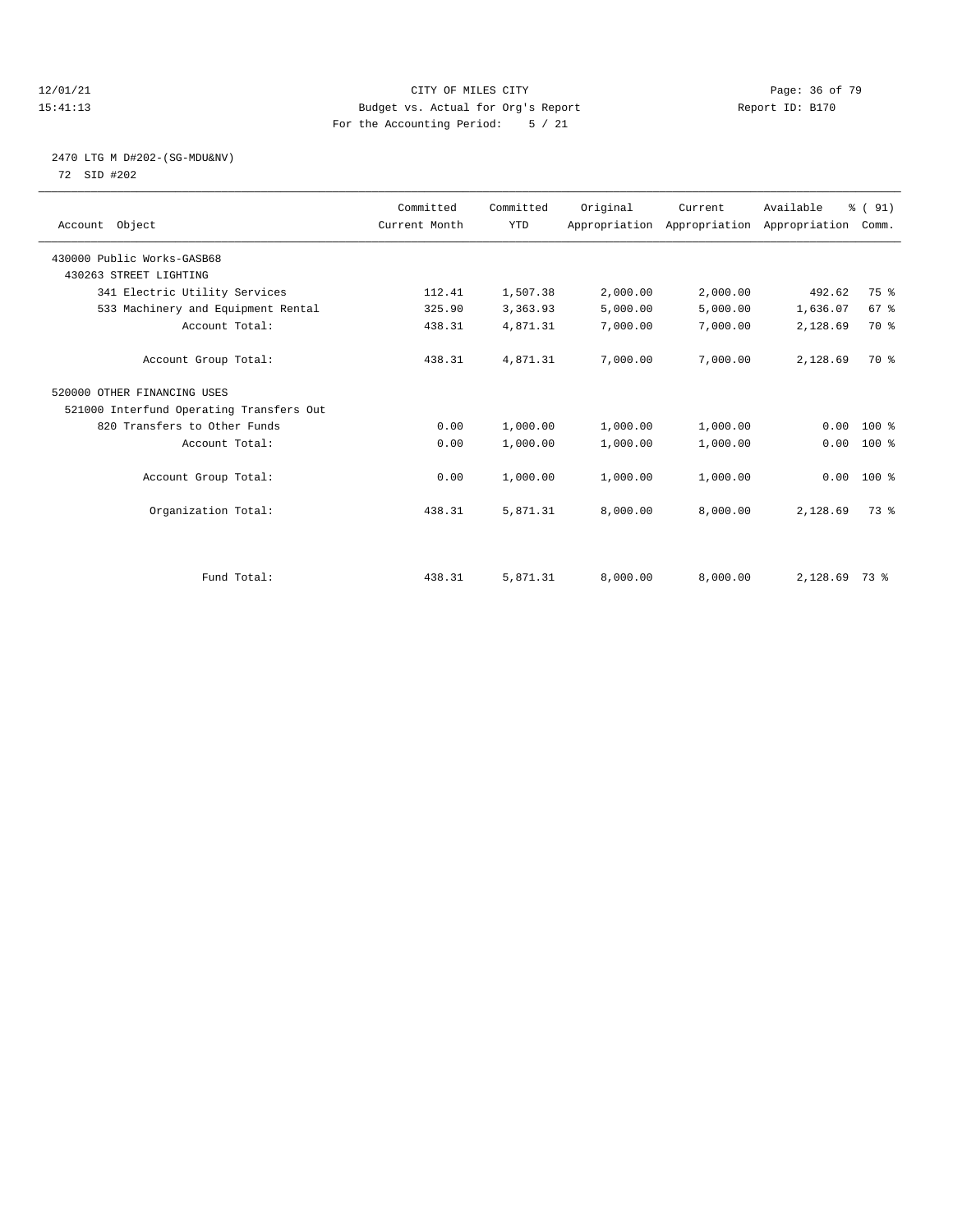#### 12/01/21 Page: 37 of 79 15:41:13 Budget vs. Actual for Org's Report Report ID: B170 For the Accounting Period: 5 / 21

#### 2480 LTG M M#173-(Milestown Estates)

47 SID #173(Ltg-Milestown)

| Account Object                           | Committed<br>Current Month | Committed<br><b>YTD</b> | Original | Current  | Available<br>Appropriation Appropriation Appropriation Comm. | % (91)       |  |
|------------------------------------------|----------------------------|-------------------------|----------|----------|--------------------------------------------------------------|--------------|--|
| 430000 Public Works-GASB68               |                            |                         |          |          |                                                              |              |  |
| 430263 STREET LIGHTING                   |                            |                         |          |          |                                                              |              |  |
| 230 Repair and Maintenance Supplies      | 0.00                       | 1,000.00                | 1,000.00 | 1,000.00 | 0.00                                                         | $100*$       |  |
| 341 Electric Utility Services            | 30.94                      | 982.52                  | 1,600.00 | 1,600.00 | 617.48                                                       | $61$ $%$     |  |
| 360 Contr R & M                          | 0.00                       | 175.00                  | 350.00   | 350.00   | 175.00                                                       | 50%          |  |
| Account Total:                           | 30.94                      | 2,157.52                | 2,950.00 | 2,950.00 | 792.48                                                       | 73.8         |  |
| Account Group Total:                     | 30.94                      | 2,157.52                | 2,950.00 | 2,950.00 | 792.48                                                       | 73.8         |  |
| 520000 OTHER FINANCING USES              |                            |                         |          |          |                                                              |              |  |
| 521000 Interfund Operating Transfers Out |                            |                         |          |          |                                                              |              |  |
| 820 Transfers to Other Funds             | 0.00                       | 250.00                  | 250.00   | 250.00   | 0.00                                                         | $100*$       |  |
| Account Total:                           | 0.00                       | 250.00                  | 250.00   | 250.00   | 0.00                                                         | $100*$       |  |
| Account Group Total:                     | 0.00                       | 250.00                  | 250.00   | 250.00   |                                                              | $0.00 100$ % |  |
| Organization Total:                      | 30.94                      | 2,407.52                | 3,200.00 | 3,200.00 | 792.48                                                       | 75 %         |  |
|                                          |                            |                         |          |          |                                                              |              |  |
| Fund Total:                              | 30.94                      | 2,407.52                | 3,200.00 | 3,200.00 | 792.48 75 %                                                  |              |  |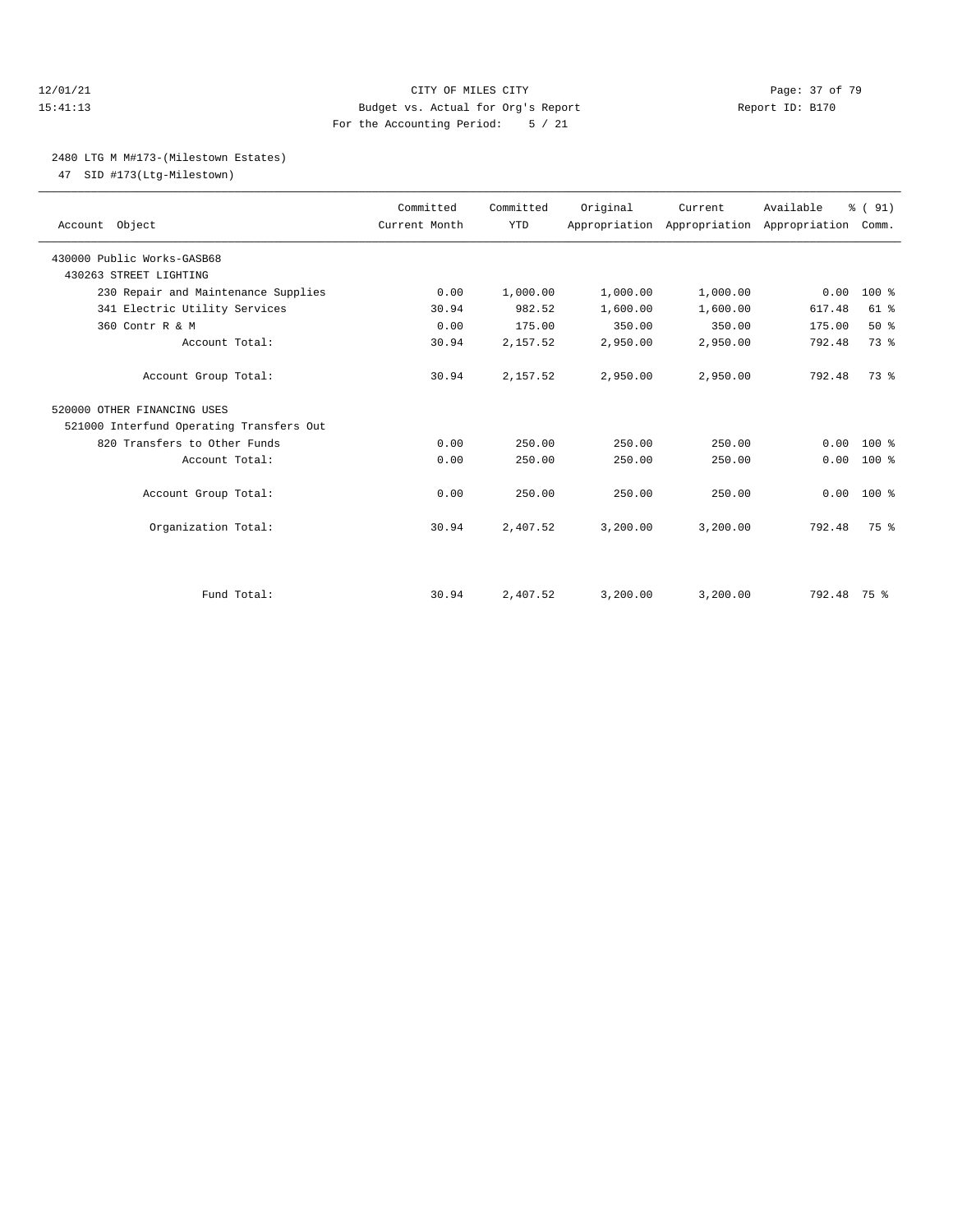#### 12/01/21 **CITY OF MILES CITY CITY CITY Page: 38 of 79** 15:41:13 Budget vs. Actual for Org's Report Report ID: B170 For the Accounting Period: 5 / 21

————————————————————————————————————————————————————————————————————————————————————————————————————————————————————————————————————

2510 STR MAINT DIST #204

107 Paved St. Maint. Dist.#204

|                                           | Committed     | Committed  | Original   | Current    | Available                                       | % ( 91)        |
|-------------------------------------------|---------------|------------|------------|------------|-------------------------------------------------|----------------|
| Account Object                            | Current Month | YTD        |            |            | Appropriation Appropriation Appropriation Comm. |                |
|                                           |               |            |            |            |                                                 |                |
| 430000 Public Works-GASB68                |               |            |            |            |                                                 |                |
| 430220 Operations                         |               |            |            |            |                                                 |                |
| 111 Salaries and Wages - Permanent        | 18,181.88     | 221,548.09 | 289,696.00 | 289,696.00 | 68,147.91                                       | 76 %           |
| 121 OVERTIME-PERMANENT                    | 550.11        | 2,145.23   | 9,100.00   | 9,100.00   | 6,954.77                                        | $24$ %         |
| 131 VACATION                              | 916.64        | 10,683.80  | 19,600.00  | 19,600.00  | 8,916.20                                        | 55%            |
| 132 SICK LEAVE                            | 598.65        | 8,389.60   | 13,000.00  | 13,000.00  | 4,610.40                                        | 65 %           |
| 133 OTHER LEAVE PAY                       | 5.63          | 313.70     | 4,921.00   | 4,921.00   | 4,607.30                                        | 6 %            |
| 134 HOLIDAY PAY                           | 81.85         | 939.99     | 3,000.00   | 3,000.00   | 2,060.01                                        | $31$ %         |
| 141 Unemployment Insurance                | 30.49         | 367.63     | 509.00     | 509.00     | 141.37                                          | 72 %           |
| 142 Workers' Compensation                 | 702.24        | 10,377.70  | 15,202.00  | 15,202.00  | 4,824.30                                        | 68 %           |
| 143 Health Insurance                      | 4,361.76      | 59,174.16  | 76,290.00  | 76,290.00  | 17, 115.84                                      | 78 %           |
| 144 FICA                                  | 1,495.13      | 18,071.97  | 25,958.00  | 25,958.00  | 7,886.03                                        | 70 %           |
| 145 PERS                                  | 1,783.35      | 21,400.73  | 29,758.00  | 29,758.00  | 8,357.27                                        | 72 %           |
| 196 CLOTHING ALLOTMENT                    | 0.00          | 907.50     | 1,000.00   | 1,000.00   | 92.50                                           | $91$ %         |
| 210 Office Supplies and Materials         | 6.59          | 3,227.11   | 3,000.00   | 3,000.00   | $-227.11$                                       | 108 %          |
| 214 Small Items of Equipment              | 0.00          | 8,631.31   | 10,000.00  | 10,000.00  | 1,368.69                                        | 86 %           |
| 220 Operating Expenses                    | 0.00          | 12,908.16  | 20,000.00  | 20,000.00  | 7,091.84                                        | 65 %           |
| 222 Chemicals, Lab & Med Supplies         | 0.00          | 292.96     | 1,500.00   | 1,500.00   | 1,207.04                                        | $20*$          |
| 226 Clothing and Uniforms                 | 49.22         | 824.18     | 1,200.00   | 1,200.00   | 375.82                                          | 69 %           |
| 230 Repair and Maintenance Supplies       | 707.37        | 4,545.85   | 10,000.00  | 10,000.00  | 5,454.15                                        | 45 %           |
| 231 Gas, Oil, Diesel Fuel, Grease, etc.   | 2,094.26      | 19,813.79  | 40,000.00  | 40,000.00  | 20,186.21                                       | 50%            |
| 242 Sign Parts and Supplies               | 151.06        | 3,040.70   | 8,000.00   | 8,000.00   | 4,959.30                                        | 38 %           |
| 311 Postage, Box Rent, Etc.               | 6.48          | 22.10      | 100.00     | 100.00     | 77.90                                           | $22$ %         |
| 320 Printing, Duplicating, Typing &       | 0.00          | 0.00       | 100.00     | 100.00     | 100.00                                          | 0 <sup>8</sup> |
| 330 Publicity, Subscriptions & Dues       | 0.00          | 105.14     | 200.00     | 200.00     | 94.86                                           | 53%            |
| 331 Publication of Formal & Legal Notices | 0.00          | 119.00     | 600.00     | 600.00     | 481.00                                          | 20%            |
| 334 Memberships, Registrations & Dues     | 0.00          | 412.39     | 300.00     | 300.00     | $-112.39$                                       | 137 %          |
| 341 Electric Utility Services             | 130.02        | 1,506.47   | 1,500.00   | 1,500.00   | $-6.47$                                         | 100 %          |
| 344 Gas Utility Service                   | 34.36         | 450.37     | 700.00     | 700.00     | 249.63                                          | 64 %           |
| 345 Telephone                             | 105.81        | 1,040.33   | 1,000.00   | 1,000.00   | $-40.33$                                        | $104$ %        |
| 346 Garbage Service                       | 0.00          | 0.00       | 175.00     | 175.00     | 175.00                                          | 0 <sup>8</sup> |
| 347 Internet                              | 0.00          | 0.00       | 200.00     | 200.00     | 200.00                                          | 0 <sup>8</sup> |
| 350 Professional Services                 | 3,773.86      | 30,598.47  | 50,000.00  | 50,000.00  | 19,401.53                                       | 61 %           |
| 360 Contr R & M                           | 76.72         | 3,065.68   | 10,000.00  | 10,000.00  | 6,934.32                                        | $31$ %         |
| 363 R&M Vehicles/Equip/Labor-PW           | 6,523.54      | 58,903.91  | 100,000.00 | 100,000.00 | 41,096.09                                       | 59 %           |
| 370 Travel                                | 138.44        | 204.84     | 1,000.00   | 1,000.00   | 795.16                                          | $20*$          |
| 380 Training Services                     | 0.00          | 0.00       | 1,000.00   | 1,000.00   | 1,000.00                                        | 0 <sup>8</sup> |
| 382 Books                                 | 0.00          | 0.00       | 100.00     | 100.00     | 100.00                                          | 0 <sup>8</sup> |
| 511 Insurance on Buildings                | 0.00          | 803.23     | 804.00     | 804.00     | 0.77                                            | $100*$         |
| 512 Insurance on Vehicles & Equipment     | 0.00          | 3,371.68   | 3,372.00   | 3,372.00   |                                                 | $0.32$ 100 %   |
| 513 Liability                             | 0.00          | 16,498.46  | 16,499.00  | 16,499.00  | 0.54                                            | 100 %          |
| 531 Building & Office Rental              | 350.00        | 3,850.00   | 4,200.00   | 4,200.00   | 350.00                                          | $92$ $%$       |
| 532 Land Rental                           | 0.00          | 0.00       | 8,000.00   | 8,000.00   | 8,000.00                                        | 0 <sup>8</sup> |
| Account Total:                            | 42,855.46     | 528,556.23 | 781,584.00 | 781,584.00 | 253,027.77                                      | 68 %           |
| 430230 Road and Street Contruction        |               |            |            |            |                                                 |                |
| 230 Repair and Maintenance Supplies       | 0.00          | 1,080.00   | 0.00       | 0.00       | $-1,080.00$                                     | $***$ $-$      |
| Account Total:                            | 0.00          | 1,080.00   | 0.00       | 0.00       | $-1,080.00$                                     | *** 응          |

430233 Roadway/Re-surfacing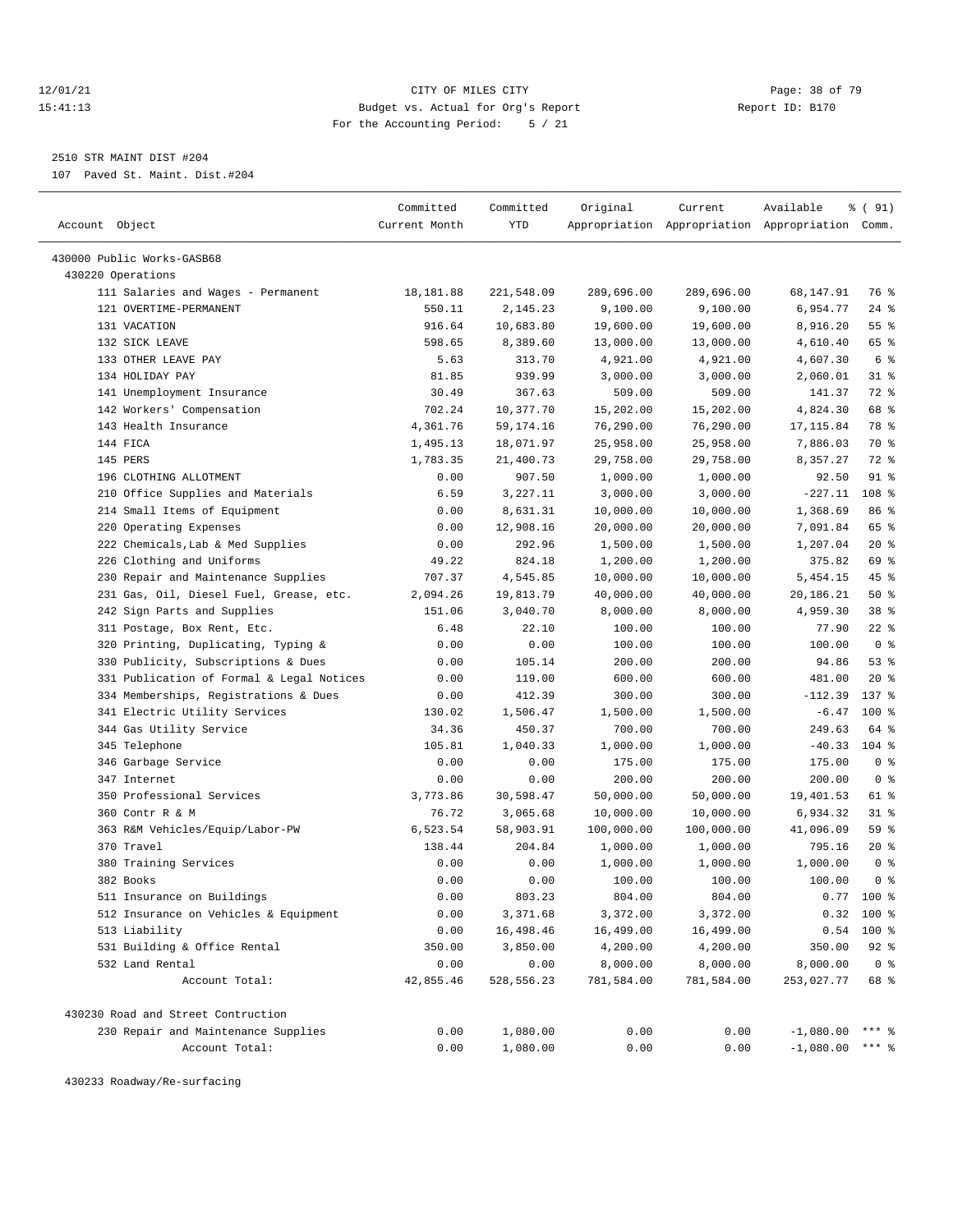#### 12/01/21 Page: 39 of 79<br>
12/01/21 Page: 39 of 79 Eudget vs. Actual for Org's Report Page: 2011<br>
211113 Pudget vs. Actual for Org's Report Page: 2012 Report ID: B170 15:41:13 Budget vs. Actual for Org's Report For the Accounting Period: 5 / 21

## 2510 STR MAINT DIST #204

107 Paved St. Maint. Dist.#204

|                                          | Committed     | Committed              | Original     | Current      | Available                                       | % (91)          |
|------------------------------------------|---------------|------------------------|--------------|--------------|-------------------------------------------------|-----------------|
| Account Object                           | Current Month | <b>YTD</b>             |              |              | Appropriation Appropriation Appropriation Comm. |                 |
| 210 Office Supplies and Materials        | 0.00          | 11.63                  | 0.00         | 0.00         | $-11.63$                                        | $***$ $%$       |
| 230 Repair and Maintenance Supplies      | 0.00          | 21,593.82              | 80,000.00    | 80,000.00    | 58,406.18                                       | $27$ %          |
| 350 Professional Services                | 0.00          | 0.00                   | 5,000.00     | 5,000.00     | 5,000.00                                        | 0 <sup>8</sup>  |
| Account Total:                           | 0.00          | 21,605.45              | 85,000.00    | 85,000.00    | 63, 394.55                                      | 25%             |
| 430234 CURB AND GUTTER                   |               |                        |              |              |                                                 |                 |
| 350 Professional Services                | 0.00          | 15,040.54              | 40,000.00    | 40,000.00    | 24,959.46                                       | $38*$           |
| Account Total:                           | 0.00          | 15,040.54              | 40,000.00    | 40,000.00    | 24,959.46                                       | 38 <sup>8</sup> |
| 430235 Storm Drain & Culvert Maintenance |               |                        |              |              |                                                 |                 |
| 220 Operating Expenses                   | 0.00          | 972.38                 | 35,000.00    | 35,000.00    | 34,027.62                                       | 3%              |
| 230 Repair and Maintenance Supplies      | 0.00          | 15,035.30              | 0.00         | 0.00         | $-15,035.30$                                    | $***$ $-$       |
| 350 Professional Services                | 0.00          | 9,272.97               | 25,000.00    | 25,000.00    | 15,727.03                                       | 37%             |
| Account Total:                           | 0.00          | 25, 280.65             | 60,000.00    | 60,000.00    | 34,719.35                                       | $42$ $%$        |
| 430236 Darling Addition Project          |               |                        |              |              |                                                 |                 |
| 220 Operating Expenses                   | 0.00          | 490,010.03             | 500,000.00   | 500,000.00   | 9,989.97                                        | 98 %            |
| 230 Repair and Maintenance Supplies      | 0.00          | 895,100.98             | 600,000.00   | 600,000.00   | $-295, 100.98$                                  | $149$ %         |
| 350 Professional Services                | 0.00          | 86, 273.35             | 200,000.00   | 200,000.00   | 113,726.65                                      | 43 %            |
| Account Total:                           | 0.00          | 1,471,384.36           | 1,300,000.00 | 1,300,000.00 | $-171, 384.36$                                  | $113*$          |
| Account Group Total:                     |               | 42,855.46 2,062,947.23 | 2,266,584.00 | 2,266,584.00 | 203,636.77                                      | $91$ %          |
| 520000 OTHER FINANCING USES              |               |                        |              |              |                                                 |                 |
| 521000 Interfund Operating Transfers Out |               |                        |              |              |                                                 |                 |
| 820 Transfers to Other Funds             | 5,807.42      | 224,489.62             | 235, 297.00  | 235, 297.00  | 10,807.38                                       | 95%             |
| Account Total:                           | 5,807.42      | 224,489.62             | 235, 297.00  | 235, 297.00  | 10,807.38                                       | 95%             |
| Account Group Total:                     | 5,807.42      | 224,489.62             | 235, 297.00  | 235, 297.00  | 10,807.38                                       | 95%             |
| Organization Total:                      |               | 48,662.88 2,287,436.85 | 2,501,881.00 | 2,501,881.00 | 214, 444. 15                                    | $91$ %          |
| Fund Total:                              |               | 48,662.88 2,287,436.85 | 2,501,881.00 | 2,501,881.00 | 214, 444. 15 91 %                               |                 |
|                                          |               |                        |              |              |                                                 |                 |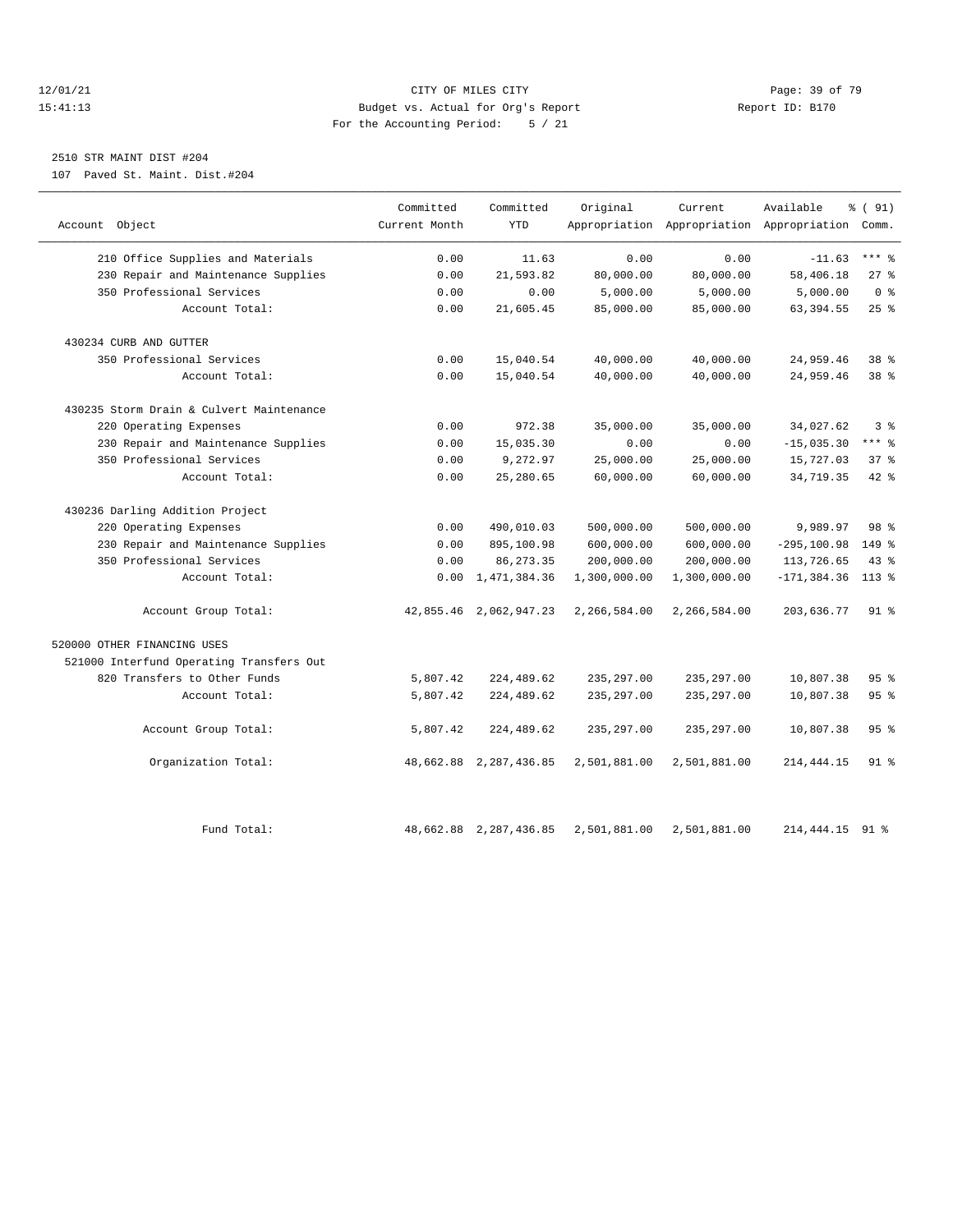#### $\begin{tabular}{c} 12/01/21 & \hspace{2.5cm} Page: 40 of 79 \\ 15:41:13 & \hspace{2.5cm} Page: 40 of 79 \\ \end{tabular}$ 15:41:13 Budget vs. Actual for Org's Report Report ID: B170 For the Accounting Period: 5 / 21

## 2520 STR MAINT DIST #205

107 Paved St. Maint. Dist.#204

| Object<br>Account                               | Committed<br>Current Month | Committed<br>YTD | Original<br>Appropriation | Current<br>Appropriation | Available<br>Appropriation | $\frac{6}{6}$ (<br>91)<br>Comm. |
|-------------------------------------------------|----------------------------|------------------|---------------------------|--------------------------|----------------------------|---------------------------------|
| 430000 Public Works-GASB68<br>430220 Operations |                            |                  |                           |                          |                            |                                 |
| 334 Memberships, Registrations & Dues           | 0.00                       | $-435.68$        | 0.00                      | 0.00                     | 435.68 *** \$              |                                 |
| 350 Professional Services                       | 0.00                       | 1.50             | 0.00                      | 0.00                     | $-1.50$                    | $***$ 2                         |
| 363 R&M Vehicles/Equip/Labor-PW                 | 0.00                       | 192.14           | 0.00                      | 0.00                     | $-192.14$                  | $***$ 2                         |
| Account Total:                                  | 0.00                       | $-242.04$        | 0.00                      | 0.00                     | $242.04$ *** \$            |                                 |
| Account Group Total:                            | 0.00                       | $-242.04$        | 0.00                      | 0.00                     | 242.04                     | $***$ 2                         |
| Organization Total:                             | 0.00                       | $-242.04$        | 0.00                      | 0.00                     | 242.04                     | $***$ 2                         |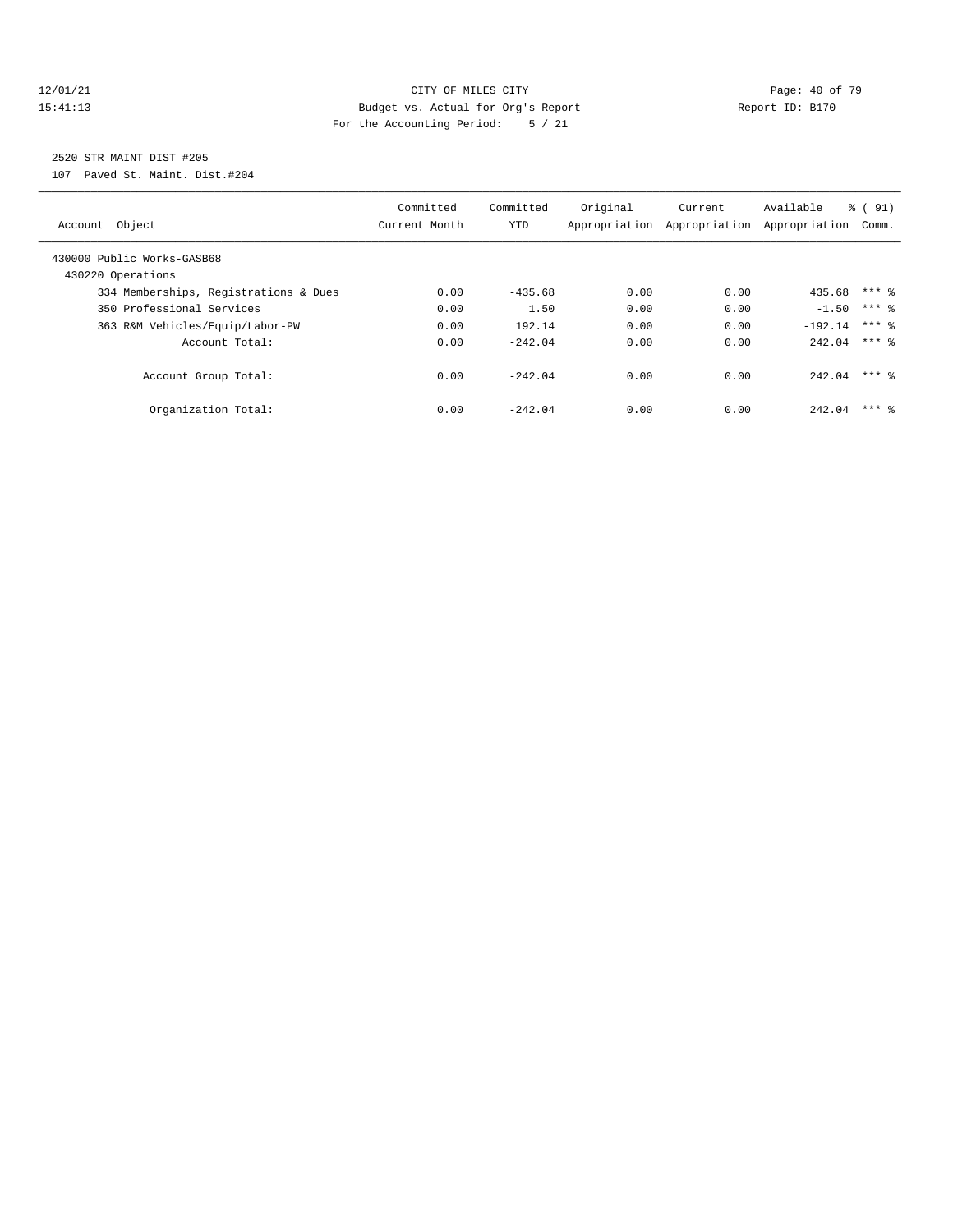#### 12/01/21 **Page: 41 of 79** CITY OF MILES CITY **CITY** Page: 41 of 79 15:41:13 Budget vs. Actual for Org's Report Report ID: B170 For the Accounting Period: 5 / 21

————————————————————————————————————————————————————————————————————————————————————————————————————————————————————————————————————

#### 2520 STR MAINT DIST #205

108 Street Maintenance (North Side)

| Account Object                            | Committed<br>Current Month | Committed<br>YTD | Original   | Current    | Available<br>Appropriation Appropriation Appropriation Comm. | % ( 91)         |
|-------------------------------------------|----------------------------|------------------|------------|------------|--------------------------------------------------------------|-----------------|
| 430000 Public Works-GASB68                |                            |                  |            |            |                                                              |                 |
| 430220 Operations                         |                            |                  |            |            |                                                              |                 |
| 111 Salaries and Wages - Permanent        | 5,269.53                   | 63,520.64        | 97,876.00  | 97,876.00  | 34, 355. 36                                                  | 65 %            |
| 121 OVERTIME-PERMANENT                    | 137.09                     | 544.48           | 2,500.00   | 2,500.00   | 1,955.52                                                     | $22$ %          |
| 131 VACATION                              | 284.79                     | 3,168.20         | 6,000.00   | 6,000.00   | 2,831.80                                                     | 53%             |
| 132 SICK LEAVE                            | 180.97                     | 2,711.82         | 3,800.00   | 3,800.00   | 1,088.18                                                     | 71 %            |
| 133 OTHER LEAVE PAY                       | 1.41                       | 80.12            | 1,717.00   | 1,717.00   | 1,636.88                                                     | 5 <sup>8</sup>  |
| 134 HOLIDAY PAY                           | 20.67                      | 237.74           | 800.00     | 800.00     | 562.26                                                       | $30*$           |
| 141 Unemployment Insurance                | 8.85                       | 105.80           | 169.00     | 169.00     | 63.20                                                        | 63 %            |
| 142 Workers' Compensation                 | 181.13                     | 2,663.36         | 5,288.00   | 5,288.00   | 2,624.64                                                     | 50%             |
| 143 Health Insurance                      | 1,452.64                   | 16, 441.27       | 25,738.00  | 25,738.00  | 9,296.73                                                     | 64 %            |
| 144 FICA                                  | 434.88                     | 5,218.05         | 8,977.00   | 8,977.00   | 3,758.95                                                     | 58 %            |
| 145 PERS                                  | 516.93                     | 6,161.97         | 9,883.00   | 9,883.00   | 3,721.03                                                     | 62 %            |
| 196 CLOTHING ALLOTMENT                    | 0.00                       | 255.00           | 300.00     | 300.00     | 45.00                                                        | 85%             |
| 210 Office Supplies and Materials         | 1.65                       | 751.24           | 1,000.00   | 1,000.00   | 248.76                                                       | 75 %            |
| 214 Small Items of Equipment              | 0.00                       | 2,165.85         | 2,000.00   | 2,000.00   | $-165.85$                                                    | 108 %           |
| 220 Operating Expenses                    | 0.00                       | 3,227.15         | 5,000.00   | 5,000.00   | 1,772.85                                                     | 65 %            |
| 222 Chemicals, Lab & Med Supplies         | 0.00                       | 73.24            | 500.00     | 500.00     | 426.76                                                       | 15 <sup>8</sup> |
| 226 Clothing and Uniforms                 | 12.30                      | 202.29           | 300.00     | 300.00     | 97.71                                                        | 67 %            |
| 230 Repair and Maintenance Supplies       | 175.34                     | 1,252.84         | 5,000.00   | 5,000.00   | 3,747.16                                                     | 25%             |
| 231 Gas, Oil, Diesel Fuel, Grease, etc.   | 523.56                     | 4,953.47         | 10,000.00  | 10,000.00  | 5,046.53                                                     | 50%             |
| 242 Sign Parts and Supplies               | 37.76                      | 709.23           | 2,500.00   | 2,500.00   | 1,790.77                                                     | $28$ %          |
| 311 Postage, Box Rent, Etc.               | 1.62                       | 8.89             | 60.00      | 60.00      | 51.11                                                        | 15 <sup>8</sup> |
| 330 Publicity, Subscriptions & Dues       | 0.00                       | 0.00             | 100.00     | 100.00     | 100.00                                                       | 0 <sup>8</sup>  |
| 331 Publication of Formal & Legal Notices | 0.00                       | 56.03            | 0.00       | 0.00       | $-56.03$                                                     | $***$ $%$       |
| 334 Memberships, Registrations & Dues     | 0.00                       | $-5.81$          | 100.00     | 100.00     | 105.81                                                       | $-6$ %          |
| 341 Electric Utility Services             | 7.73                       | 86.71            | 150.00     | 150.00     | 63.29                                                        | 58 %            |
| 344 Gas Utility Service                   | 8.59                       | 112.60           | 300.00     | 300.00     | 187.40                                                       | 38 <sup>8</sup> |
| 345 Telephone                             | 47.93                      | 461.53           | 400.00     | 400.00     | $-61.53$                                                     | 115 %           |
| 350 Professional Services                 | 90.93                      | 1,510.63         | 10,000.00  | 10,000.00  | 8,489.37                                                     | 15 <sup>8</sup> |
| 360 Contr R & M                           | 41.06                      | 748.31           | 1,500.00   | 1,500.00   | 751.69                                                       | 50%             |
| 363 R&M Vehicles/Equip/Labor-PW           | 1,630.89                   | 26, 165. 35      | 35,000.00  | 35,000.00  | 8,834.65                                                     | 75 %            |
| 370 Travel                                | 34.61                      | 51.21            | 250.00     | 250.00     | 198.79                                                       | $20*$           |
| 380 Training Services                     | 149.00                     | 149.00           | 200.00     | 200.00     | 51.00                                                        | 75 %            |
| 382 Books                                 | 0.00                       | 0.00             | 100.00     | 100.00     | 100.00                                                       | 0 <sup>8</sup>  |
| 511 Insurance on Buildings                | 0.00                       | 200.81           | 201.00     | 201.00     | 0.19                                                         | 100 %           |
| 512 Insurance on Vehicles & Equipment     | 0.00                       | 842.92           | 843.00     | 843.00     | 0.08                                                         | 100 %           |
| 513 Liability                             | 0.00                       | 4,321.63         | 4,322.00   | 4,322.00   | 0.37                                                         | $100*$          |
| 531 Building & Office Rental              | 166.66                     | 1,833.26         | 2,000.00   | 2,000.00   | 166.74                                                       | $92$ $%$        |
| Account Total:                            | 11, 418.52                 | 150,986.83       | 244,874.00 | 244,874.00 | 93,887.17                                                    | 62 %            |
| 430233 Roadway/Re-surfacing               |                            |                  |            |            |                                                              |                 |
| 210 Office Supplies and Materials         | 0.00                       | 2.91             | 0.00       | 0.00       | $-2.91$                                                      | $***$ $%$       |
| 230 Repair and Maintenance Supplies       | 0.00                       | 659.60           | 0.00       | 0.00       | $-659.60$                                                    | $***$ $-$       |
| 350 Professional Services                 | 0.00                       | 4,989.68         | 50,000.00  | 50,000.00  | 45,010.32                                                    | $10*$           |
| Account Total:                            | 0.00                       | 5,652.19         | 50,000.00  | 50,000.00  | 44, 347.81                                                   | $11$ %          |
| 430235 Storm Drain & Culvert Maintenance  |                            |                  |            |            |                                                              |                 |
| 230 Repair and Maintenance Supplies       | 0.00                       | 226.34           | 5,000.00   | 5,000.00   | 4,773.66                                                     | 5 <sup>8</sup>  |
| 350 Professional Services                 | 0.00                       | 0.00             | 5,500.00   | 5,500.00   | 5,500.00                                                     | 0 <sup>8</sup>  |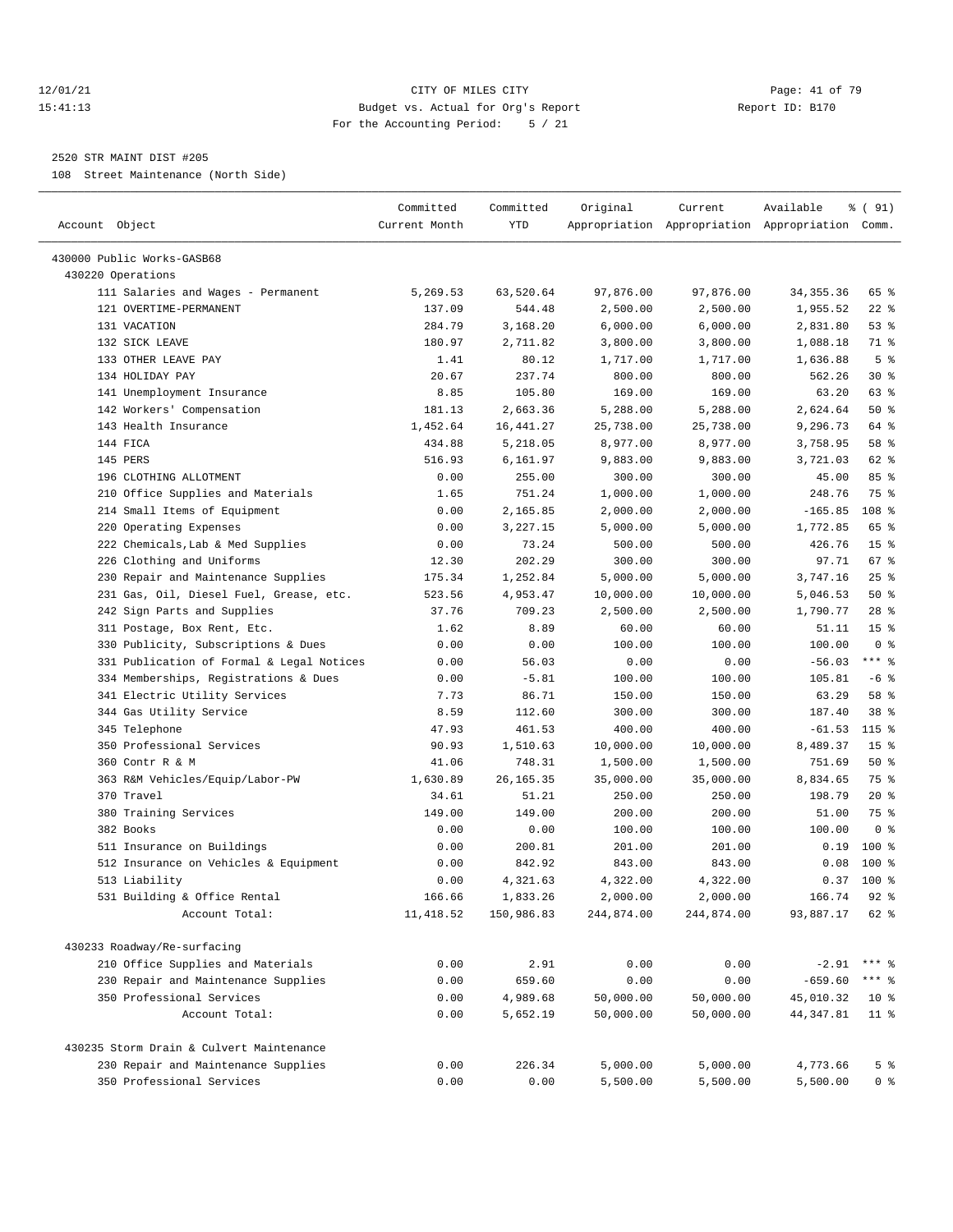#### 12/01/21 **Page: 42 of 79 CITY OF MILES CITY CITY Page: 42 of 79** 15:41:13 Budget vs. Actual for Org's Report Report ID: B170 For the Accounting Period: 5 / 21

#### 2520 STR MAINT DIST #205

108 Street Maintenance (North Side)

| Account Object                                                                                                            | Committed<br>Current Month | Committed<br><b>YTD</b>  | Original               | Current<br>Appropriation Appropriation | Available<br>Appropriation | % (91)<br>Comm. |
|---------------------------------------------------------------------------------------------------------------------------|----------------------------|--------------------------|------------------------|----------------------------------------|----------------------------|-----------------|
| Account Total:                                                                                                            | 0.00                       | 226.34                   | 10,500.00              | 10,500.00                              | 10,273.66                  | 2 <sup>8</sup>  |
| Account Group Total:                                                                                                      | 11,418.52                  | 156,865.36               | 305, 374.00            | 305, 374.00                            | 148,508.64                 | $51$ %          |
| 520000 OTHER FINANCING USES<br>521000 Interfund Operating Transfers Out<br>820 Transfers to Other Funds<br>Account Total: | 1,725.08<br>1,725.08       | 34, 127.88<br>34, 127.88 | 35,853.00<br>35,853.00 | 35,853.00<br>35,853.00                 | 1,725.12<br>1,725.12       | 95%<br>95%      |
| Account Group Total:                                                                                                      | 1,725.08                   | 34, 127.88               | 35,853.00              | 35,853.00                              | 1,725.12                   | 95 <sup>8</sup> |
| Organization Total:                                                                                                       | 13,143.60                  | 190,993.24               | 341,227.00             | 341,227.00                             | 150,233.76                 | $56$ $%$        |
|                                                                                                                           |                            |                          |                        |                                        |                            |                 |
| Fund Total:                                                                                                               | 13, 143.60                 | 190,751.20               | 341,227.00             | 341,227.00                             | 150,475.80                 | 56 %            |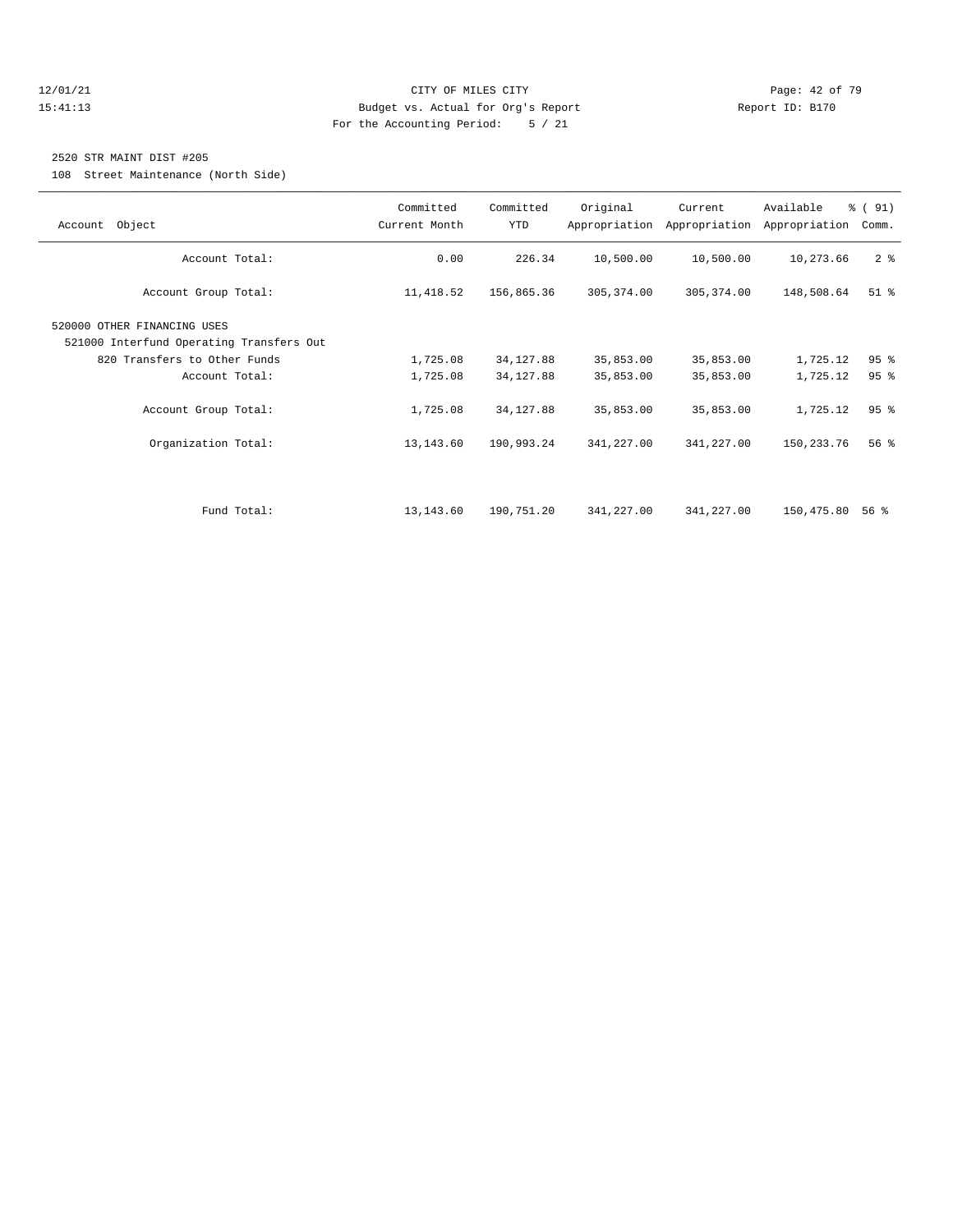#### 12/01/21 **Page: 43 of 79** CITY OF MILES CITY **CITY** CITY **Page: 43 of 79** 15:41:13 Budget vs. Actual for Org's Report Report ID: B170 For the Accounting Period: 5 / 21

#### 2540 STR MAINT DIST#207-(MILESTOWN ESTATES)

109 Milestown Estates Maintenance Dist.

| Account Object                           | Committed<br>Current Month | Committed<br><b>YTD</b> | Original | Current<br>Appropriation Appropriation Appropriation Comm. | Available     | % (91)          |
|------------------------------------------|----------------------------|-------------------------|----------|------------------------------------------------------------|---------------|-----------------|
| 430000 Public Works-GASB68               |                            |                         |          |                                                            |               |                 |
| 430220 Operations                        |                            |                         |          |                                                            |               |                 |
| 111 Salaries and Wages - Permanent       | 243.46                     | 2,981.30                | 3,496.00 | 3,496.00                                                   | 514.70        | 85%             |
| 121 OVERTIME-PERMANENT                   | 6.67                       | 26.05                   | 100.00   | 100.00                                                     | 73.95         | 26%             |
| 131 VACATION                             | 13.15                      | 151.11                  | 300.00   | 300.00                                                     | 148.89        | 50%             |
| 132 SICK LEAVE                           | 8.59                       | 119.18                  | 200.00   | 200.00                                                     | 80.82         | 60 %            |
| 133 OTHER LEAVE PAY                      | 0.00                       | 0.20                    | 39.00    | 39.00                                                      | 38.80         | 1 <sup>8</sup>  |
| 134 HOLIDAY PAY                          | 0.83                       | 10.92                   | 40.00    | 40.00                                                      | 29.08         | $27$ $%$        |
| 141 Unemployment Insurance               | 0.38                       | 4.64                    | 6.00     | 6.00                                                       | 1.36          | 77.8            |
| 142 Workers' Compensation                | 9.01                       | 133.63                  | 194.00   | 194.00                                                     | 60.37         | 69 %            |
| 143 Health Insurance                     | 68.34                      | 777.07                  | 820.00   | 820.00                                                     | 42.93         | 95%             |
| 144 FICA                                 | 20.13                      | 243.97                  | 319.00   | 319.00                                                     | 75.03         | 76 %            |
| 145 PERS                                 | 23.89                      | 288.36                  | 366.00   | 366.00                                                     | 77.64         | 79 %            |
| 196 CLOTHING ALLOTMENT                   | 0.00                       | 12.00                   | 20.00    | 20.00                                                      | 8.00          | 60%             |
| 350 Professional Services                | 1.06                       | 2.60                    | 1,000.00 | 1,000.00                                                   | 997.40        | 0 <sup>8</sup>  |
| Account Total:                           | 395.51                     | 4,751.03                | 6,900.00 | 6,900.00                                                   | 2,148.97      | 69 %            |
| Account Group Total:                     | 395.51                     | 4,751.03                | 6,900.00 | 6,900.00                                                   | 2,148.97      | 69 %            |
| 510000 MISCELLANEOUS                     |                            |                         |          |                                                            |               |                 |
| 510330 Comprehensive Liability Insurance |                            |                         |          |                                                            |               |                 |
| 513 Liability                            | 0.00                       | 63.16                   | 64.00    | 64.00                                                      | 0.84          | 99 <sub>8</sub> |
| Account Total:                           | 0.00                       | 63.16                   | 64.00    | 64.00                                                      | 0.84          | 99 %            |
| Account Group Total:                     | 0.00                       | 63.16                   | 64.00    | 64.00                                                      | 0.84          | 99 <sub>8</sub> |
| Organization Total:                      | 395.51                     | 4,814.19                | 6,964.00 | 6,964.00                                                   | 2,149.81      | 69 %            |
| Fund Total:                              | 395.51                     | 4,814.19                | 6,964.00 | 6,964.00                                                   | 2,149.81 69 % |                 |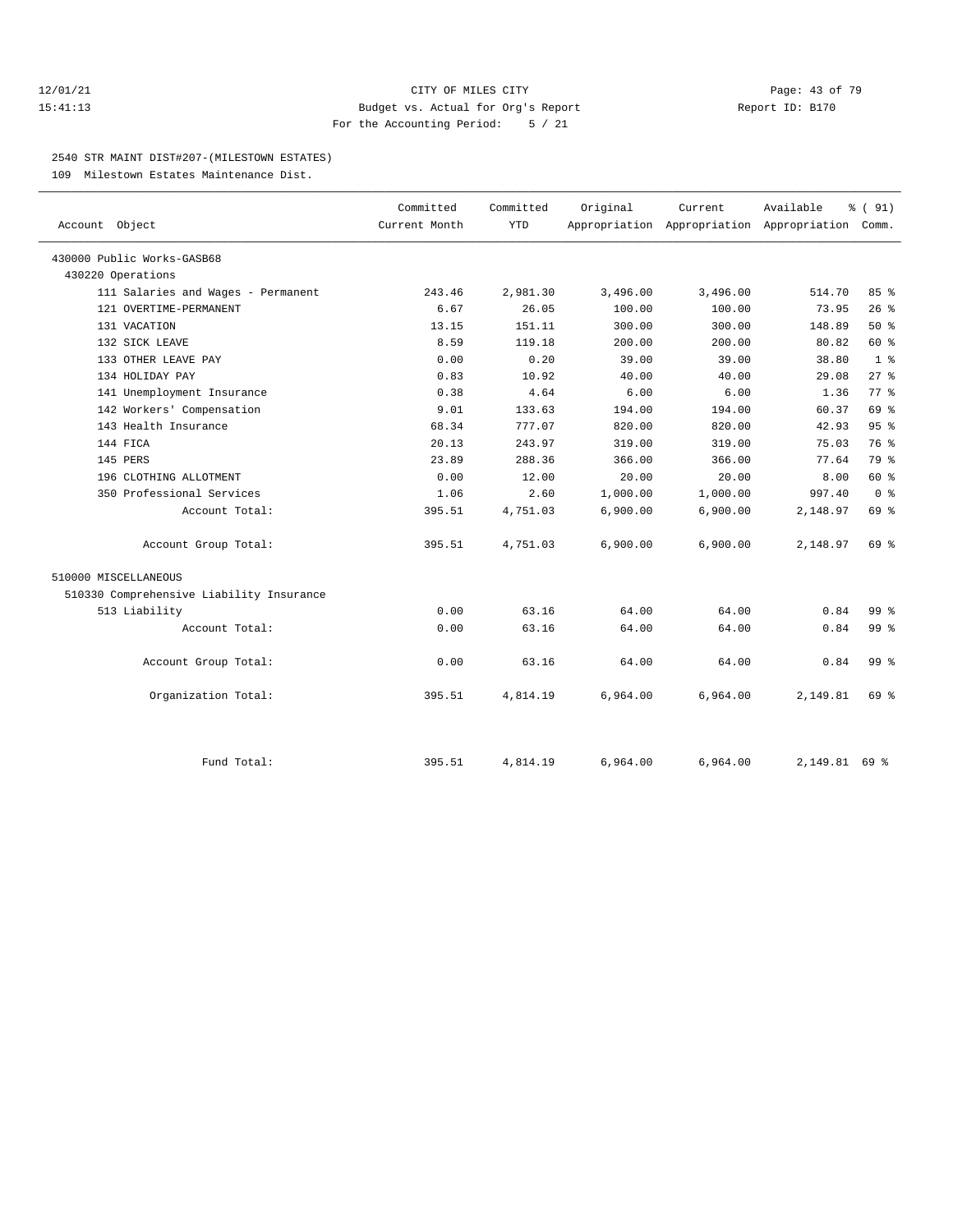#### 12/01/21 Page: 44 of 79 15:41:13 Budget vs. Actual for Org's Report Report ID: B170 For the Accounting Period: 5 / 21

#### 2701 Fire Grants

7 Fire

| Account Object                                                               | Committed<br>Current Month | Committed<br><b>YTD</b> | Original   | Current<br>Appropriation Appropriation | Available<br>Appropriation | $\frac{1}{6}$ (91)<br>Comm. |
|------------------------------------------------------------------------------|----------------------------|-------------------------|------------|----------------------------------------|----------------------------|-----------------------------|
| 420000 PUBLIC SAFETY-GASB68<br>420464 Fire-Turnouts/Accountability Sys Grant |                            |                         |            |                                        |                            |                             |
| 226 Clothing and Uniforms                                                    | 0.00                       | 0.00                    | 325,087.00 | 325,087.00                             | 325,087.00                 | 0 <sup>8</sup>              |
| Account Total:                                                               | 0.00                       | 0.00                    | 325,087.00 | 325,087.00                             | 325,087.00                 | 0 <sup>8</sup>              |
| Account Group Total:                                                         | 0.00                       | 0.00                    | 325,087.00 | 325,087.00                             | 325,087.00                 | 0 <sup>8</sup>              |
| Organization Total:                                                          | 0.00                       | 0.00                    | 325,087.00 | 325,087.00                             | 325,087.00                 | 0 <sup>8</sup>              |
| Fund Total:                                                                  | 0.00                       | 0.00                    | 325,087.00 | 325,087.00                             | 325,087.00                 | 0 <sup>8</sup>              |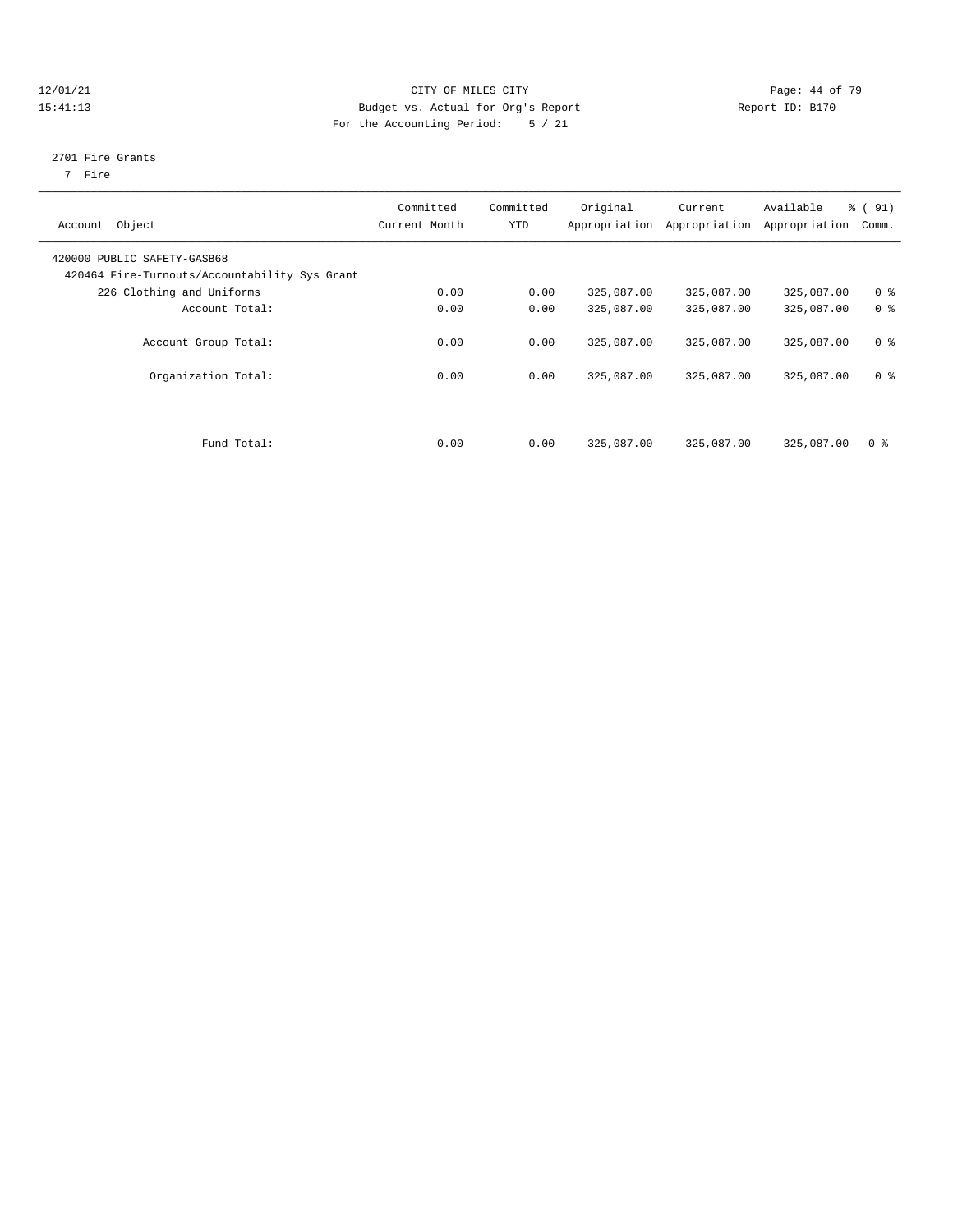#### 12/01/21 Page: 45 of 79<br>
12/01/21 Page: 45 of 79<br>
Budget vs. Actual for Org's Report Page: 45 of 79<br>
Report ID: Bl70 15:41:13 Budget vs. Actual for Org's Report For the Accounting Period: 5 / 21

 2820 GAS TAX 34 Gas Tax

| Account Object                           | Committed<br>Current Month | Committed<br><b>YTD</b> | Original   | Current    | Available<br>Appropriation Appropriation Appropriation Comm. | % (91)   |  |
|------------------------------------------|----------------------------|-------------------------|------------|------------|--------------------------------------------------------------|----------|--|
| 520000 OTHER FINANCING USES              |                            |                         |            |            |                                                              |          |  |
| 521000 Interfund Operating Transfers Out |                            |                         |            |            |                                                              |          |  |
| 820 Transfers to Other Funds             | 204.33                     | 2,247.63                | 2,452.00   | 2,452.00   | 204.37                                                       | $92$ $%$ |  |
| Account Total:                           | 204.33                     | 2,247.63                | 2,452.00   | 2,452.00   | 204.37                                                       | $92$ $%$ |  |
| 521204 TRANSFER: SID 204                 |                            |                         |            |            |                                                              |          |  |
| 820 Transfers to Other Funds             | 0.00                       | 100,163.61              | 83,878.00  | 83,878.00  | $-16, 285.61$ 119 %                                          |          |  |
| Account Total:                           | 0.00                       | 100,163.61              | 83,878.00  | 83,878.00  | $-16, 285.61$ 119 %                                          |          |  |
| 521205 TRANSFER:<br>SID 205              |                            |                         |            |            |                                                              |          |  |
| 820 Transfers to Other Funds             | 0.00                       | 25,040.90               | 83,878.00  | 83,878.00  | 58,837.10                                                    | $30*$    |  |
| Account Total:                           | 0.00                       | 25,040.90               | 83,878.00  | 83,878.00  | 58,837.10                                                    | $30*$    |  |
| Account Group Total:                     | 204.33                     | 127, 452.14             | 170,208.00 | 170,208.00 | 42,755.86                                                    | 75 %     |  |
| Organization Total:                      | 204.33                     | 127, 452.14             | 170,208.00 | 170,208.00 | 42,755.86                                                    | 75 %     |  |
|                                          |                            |                         |            |            |                                                              |          |  |
| Fund Total:                              | 204.33                     | 127, 452.14             | 170,208.00 | 170,208.00 | 42,755.86 75 %                                               |          |  |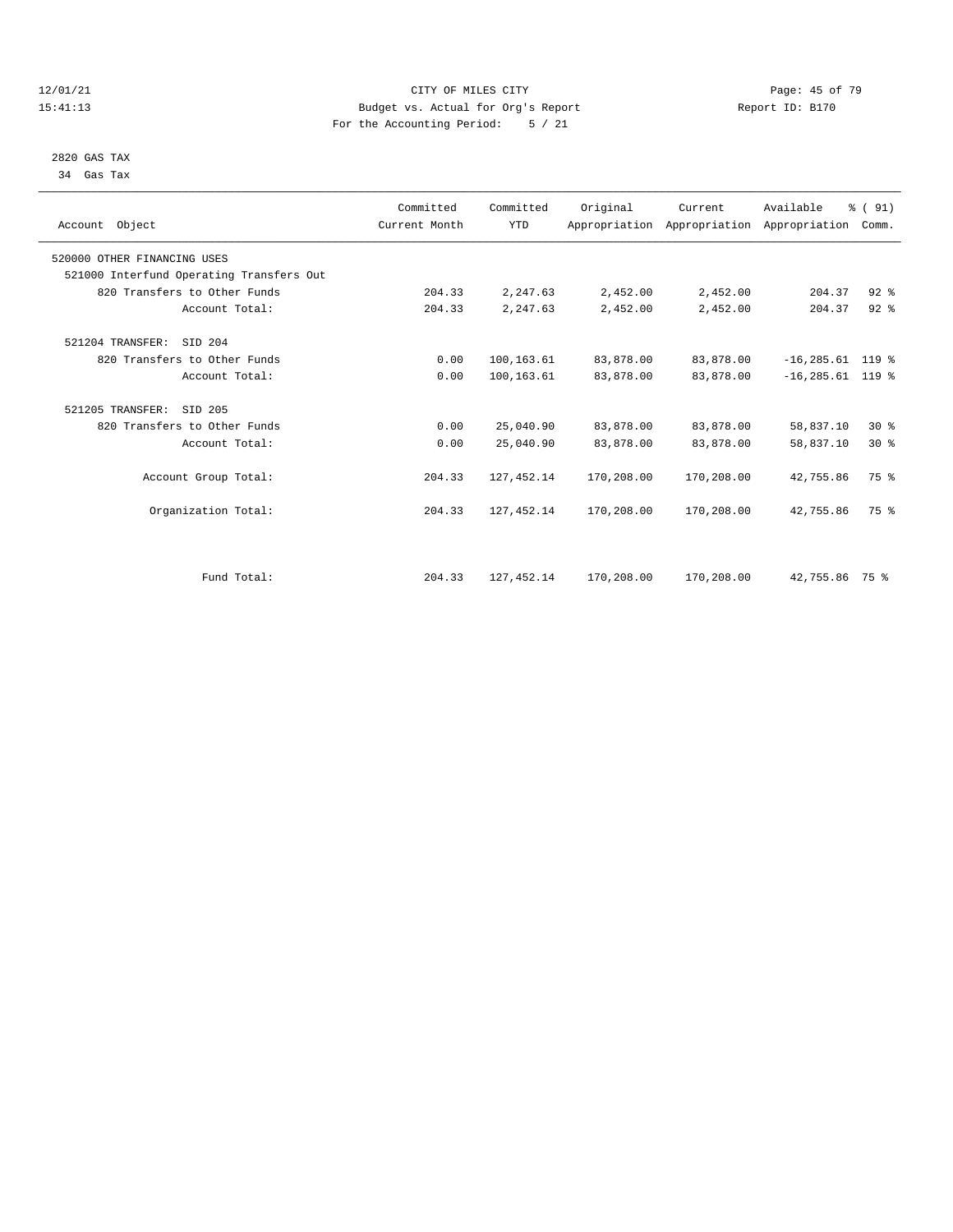#### $\begin{tabular}{c} 12/01/21 & \hspace{2.5cm} Page: 46 of 79 \\ 15:41:13 & \hspace{2.5cm} Page: 46 of 79 \\ \end{tabular}$ 15:41:13 Budget vs. Actual for Org's Report Report ID: B170 For the Accounting Period: 5 / 21

#### 2821 HB473- Fuel Tax 95 HB473

|                             | Committed     | Committed | Original      | Current       | Available     | % (91)         |
|-----------------------------|---------------|-----------|---------------|---------------|---------------|----------------|
| Object<br>Account           | Current Month | YTD       | Appropriation | Appropriation | Appropriation | Comm.          |
| 430000 Public Works-GASB68  |               |           |               |               |               |                |
| 430233 Roadway/Re-surfacing |               |           |               |               |               |                |
| 935 HB473 Tax Match Program | 0.00          | 0.00      | 105,000.00    | 105,000.00    | 105,000.00    | 0 <sup>8</sup> |
| Account Total:              | 0.00          | 0.00      | 105,000.00    | 105,000.00    | 105,000.00    | 0 <sup>8</sup> |
|                             |               |           |               |               |               |                |
| Account Group Total:        | 0.00          | 0.00      | 105,000.00    | 105,000.00    | 105,000.00    | 0 <sup>8</sup> |
|                             |               |           |               |               |               |                |
| Organization Total:         | 0.00          | 0.00      | 105,000.00    | 105,000.00    | 105,000.00    | 0 <sup>8</sup> |
|                             |               |           |               |               |               |                |
|                             |               |           |               |               |               |                |
|                             |               |           |               |               |               |                |
| Fund Total:                 | 0.00          | 0.00      | 105,000.00    | 105,000.00    | 105,000.00    | 0 <sup>8</sup> |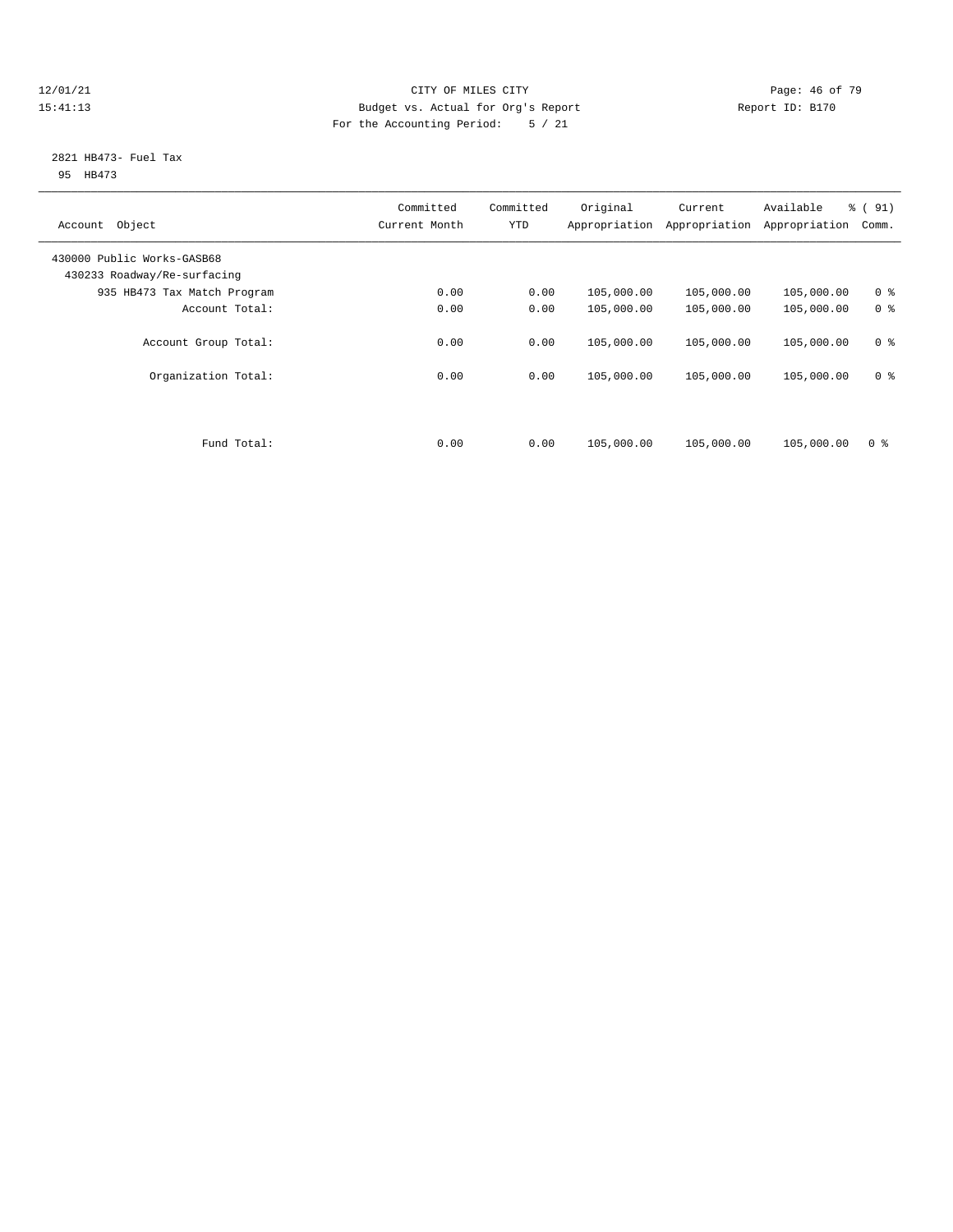#### 12/01/21 **Page: 47 of 79 CITY OF MILES CITY CITY Page: 47 of 79** 15:41:13 Budget vs. Actual for Org's Report Report ID: B170 For the Accounting Period: 5 / 21

2850 Southeastern Montana Dispatch-911

105 Enhanced 911

| Account Object                             | Committed<br>Current Month | Committed<br><b>YTD</b> | Original   | Current<br>Appropriation Appropriation Appropriation Comm. | Available           | % (91)                             |
|--------------------------------------------|----------------------------|-------------------------|------------|------------------------------------------------------------|---------------------|------------------------------------|
| 420000 PUBLIC SAFETY-GASB68                |                            |                         |            |                                                            |                     |                                    |
| 420140 Crime Control and Investigation(05) |                            |                         |            |                                                            |                     |                                    |
| 210 Office Supplies and Materials          | 0.00                       | 0.00                    | 1,500.00   | 1,500.00                                                   | 1,500.00            | $0 \text{ }$ $\text{ }$ $\text{ }$ |
| 214 Small Items of Equipment               | 0.00                       | 1,148.92                | 2,000.00   | 2,000.00                                                   | 851.08              | 57%                                |
| 220 Operating Expenses                     | 0.00                       | 0.00                    | 2,000.00   | 2,000.00                                                   | 2.000.00            | 0 <sup>8</sup>                     |
| 311 Postage, Box Rent, Etc.                | 0.00                       | 0.00                    | 150.00     | 150.00                                                     | 150.00              | 0 <sup>8</sup>                     |
| 320 Printing, Duplicating, Typing &        | 0.00                       | 0.00                    | 100.00     | 100.00                                                     | 100.00              | 0 <sup>8</sup>                     |
| 334 Memberships, Registrations & Dues      | 0.00                       | 0.00                    | 100.00     | 100.00                                                     | 100.00              | 0 <sup>8</sup>                     |
| 341 Electric Utility Services              | 98.77                      | 544.77                  | 650.00     | 650.00                                                     | 105.23              | 84 %                               |
| 345 Telephone                              | 2,333.97                   | 23,088.99               | 30,000.00  | 30,000.00                                                  | 6,911.01            | 77.8                               |
| 350 Professional Services                  | 8,052.66                   | 43, 132. 37             | 70,000.00  | 70,000.00                                                  | 26,867.63           | 62 %                               |
| 370 Travel                                 | 0.00                       | 0.00                    | 3,000.00   | 3,000.00                                                   | 3,000.00            | 0 <sup>8</sup>                     |
| 380 Training Services                      | 0.00                       | 1,200.00                | 1,500.00   | 1,500.00                                                   | 300.00              | $80*$                              |
| 512 Insurance on Vehicles & Equipment      | 0.00                       | 280.00                  | 280.00     | 280.00                                                     | 0.00                | $100*$                             |
| 940 Machinery & Equipment                  | 0.00                       | 0.00                    | 30,000.00  | 30,000.00                                                  | 30,000.00           | $0 \text{ }$ $\text{ }$ $\text{ }$ |
| 941 911 Eq & Software (2/01)               | 0.00                       | 137,019.10              | 30,000.00  | 30,000.00                                                  | $-107,019.10$       | 457 %                              |
| Account Total:                             | 10,485.40                  | 206, 414.15             | 171,280.00 | 171,280.00                                                 | $-35, 134.15$       | $121$ %                            |
| Account Group Total:                       | 10,485.40                  | 206, 414.15             | 171,280.00 | 171,280.00                                                 | $-35, 134.15$ 121 % |                                    |
| 520000 OTHER FINANCING USES                |                            |                         |            |                                                            |                     |                                    |
| 521000 Interfund Operating Transfers Out   |                            |                         |            |                                                            |                     |                                    |
| 820 Transfers to Other Funds               | 0.00                       | 12,957.41               | 59,693.00  | 59,693.00                                                  | 46,735.59           | $22$ %                             |
| Account Total:                             | 0.00                       | 12,957.41               | 59,693.00  | 59,693.00                                                  | 46,735.59           | $22$ $%$                           |
| Account Group Total:                       | 0.00                       | 12,957.41               | 59,693.00  | 59,693.00                                                  | 46,735.59           | $22$ %                             |
| Organization Total:                        | 10,485.40                  | 219, 371.56             | 230,973.00 | 230,973.00                                                 | 11,601.44           | 95%                                |
| Fund Total:                                | 10,485.40                  | 219, 371.56             | 230,973.00 | 230,973.00                                                 | 11,601.44 95 %      |                                    |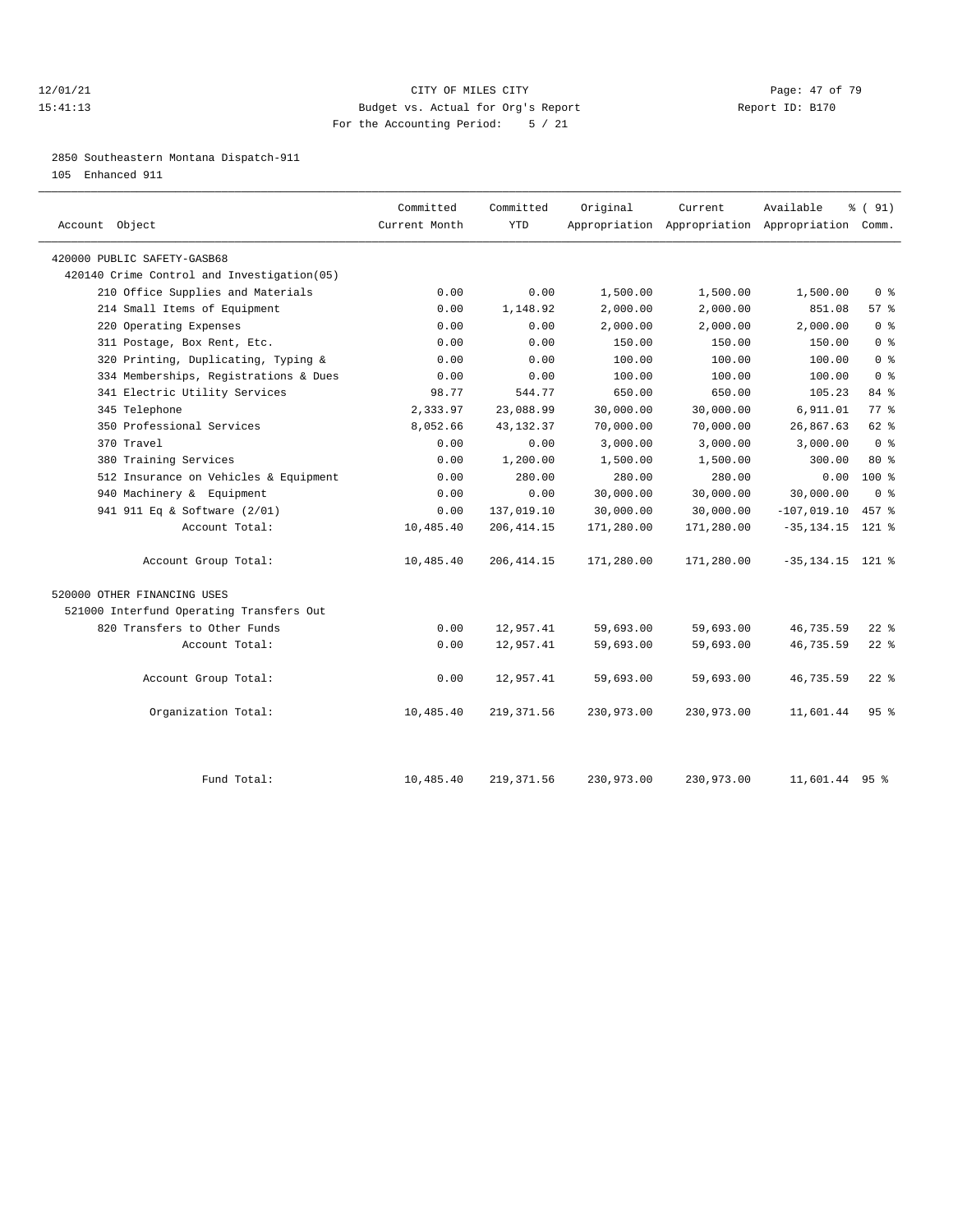#### 12/01/21 **Page: 48 of 79** CITY OF MILES CITY **CITY** CITY **Page: 48 of 79** 15:41:13 Budget vs. Actual for Org's Report Report ID: B170 For the Accounting Period: 5 / 21

# 2880 LIBRARY GRANTS

39 Partners Program

| Account Object                                                      | Committed<br>Current Month | Committed<br>YTD | Original<br>Appropriation | Current<br>Appropriation | Available<br>Appropriation | % (91)<br>Comm. |
|---------------------------------------------------------------------|----------------------------|------------------|---------------------------|--------------------------|----------------------------|-----------------|
| 460000 CULTURE AND RECREATION-GASB68<br>460100 Library Services(16) |                            |                  |                           |                          |                            |                 |
| 311 Postage, Box Rent, Etc.                                         | 234.00                     | 2,677.56         | 4,900.00                  | 4,900.00                 | 2,222.44                   | 55 <sup>8</sup> |
| 382 Books                                                           | 0.00                       | 0.00             | 100.00                    | 100.00                   | 100.00                     | 0 %             |
| Account Total:                                                      | 234.00                     | 2,677.56         | 5,000.00                  | 5.000.00                 | 2,322.44                   | $54$ $%$        |
| Account Group Total:                                                | 234.00                     | 2,677.56         | 5,000.00                  | 5,000.00                 | 2,322.44                   | $54$ $%$        |
| Organization Total:                                                 | 234.00                     | 2,677.56         | 5,000.00                  | 5.000.00                 | 2,322.44                   | $54$ $%$        |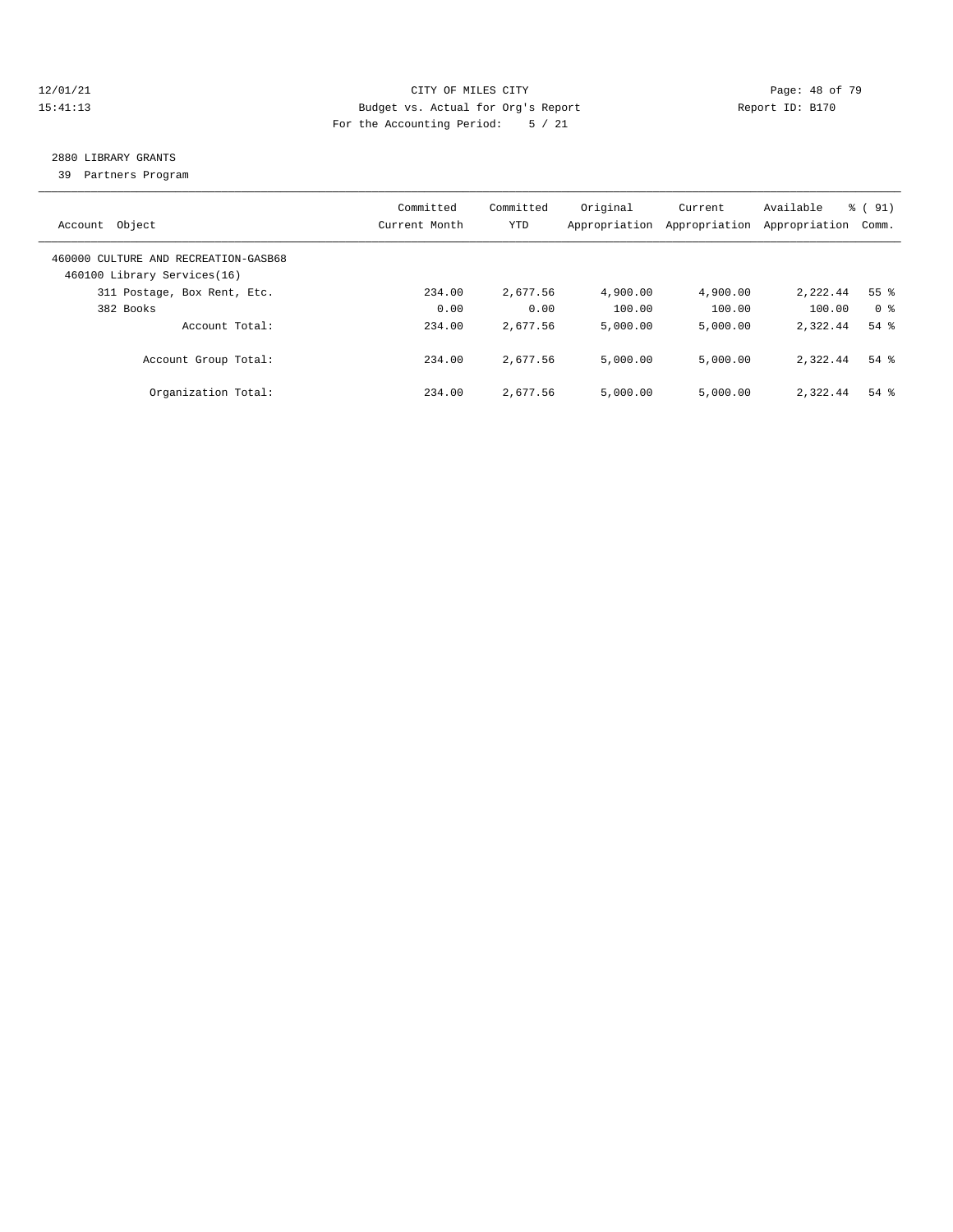#### 12/01/21 **Page: 49 of 79** CITY OF MILES CITY **CITY** Page: 49 of 79 15:41:13 Budget vs. Actual for Org's Report Report ID: B170 For the Accounting Period: 5 / 21

#### 2880 LIBRARY GRANTS

41 Sagebrush Fed/Coal Sev Tax

| Object<br>Account                                                   | Committed<br>Current Month | Committed<br>YTD | Original<br>Appropriation | Current<br>Appropriation | Available<br>Appropriation | % (91)<br>Comm. |
|---------------------------------------------------------------------|----------------------------|------------------|---------------------------|--------------------------|----------------------------|-----------------|
| 460000 CULTURE AND RECREATION-GASB68<br>460100 Library Services(16) |                            |                  |                           |                          |                            |                 |
| 210 Office Supplies and Materials                                   | 0.00                       | 0.00             | 1,056.00                  | 1,056.00                 | 1,056.00                   | 0 <sup>8</sup>  |
| 214 Small Items of Equipment                                        | 0.00                       | 0.00             | 2,500.00                  | 2,500.00                 | 2,500.00                   | 0 <sup>8</sup>  |
| 350 Professional Services                                           | 0.00                       | 1,932.00         | 8,900.00                  | 8,900.00                 | 6,968.00                   | $22$ %          |
| 370 Travel                                                          | 0.00                       | 0.00             | 5,600.00                  | 5,600.00                 | 5,600.00                   | 0 <sup>8</sup>  |
| 380 Training Services                                               | 0.00                       | 0.00             | 2,700.00                  | 2,700.00                 | 2,700.00                   | 0 <sup>8</sup>  |
| Account Total:                                                      | 0.00                       | 1,932.00         | 20,756.00                 | 20,756.00                | 18,824.00                  | 9 <sup>8</sup>  |
| Account Group Total:                                                | 0.00                       | 1,932.00         | 20,756.00                 | 20,756.00                | 18,824.00                  | 9 %             |
| Organization Total:                                                 | 0.00                       | 1,932.00         | 20,756.00                 | 20,756.00                | 18,824.00                  | 9 %             |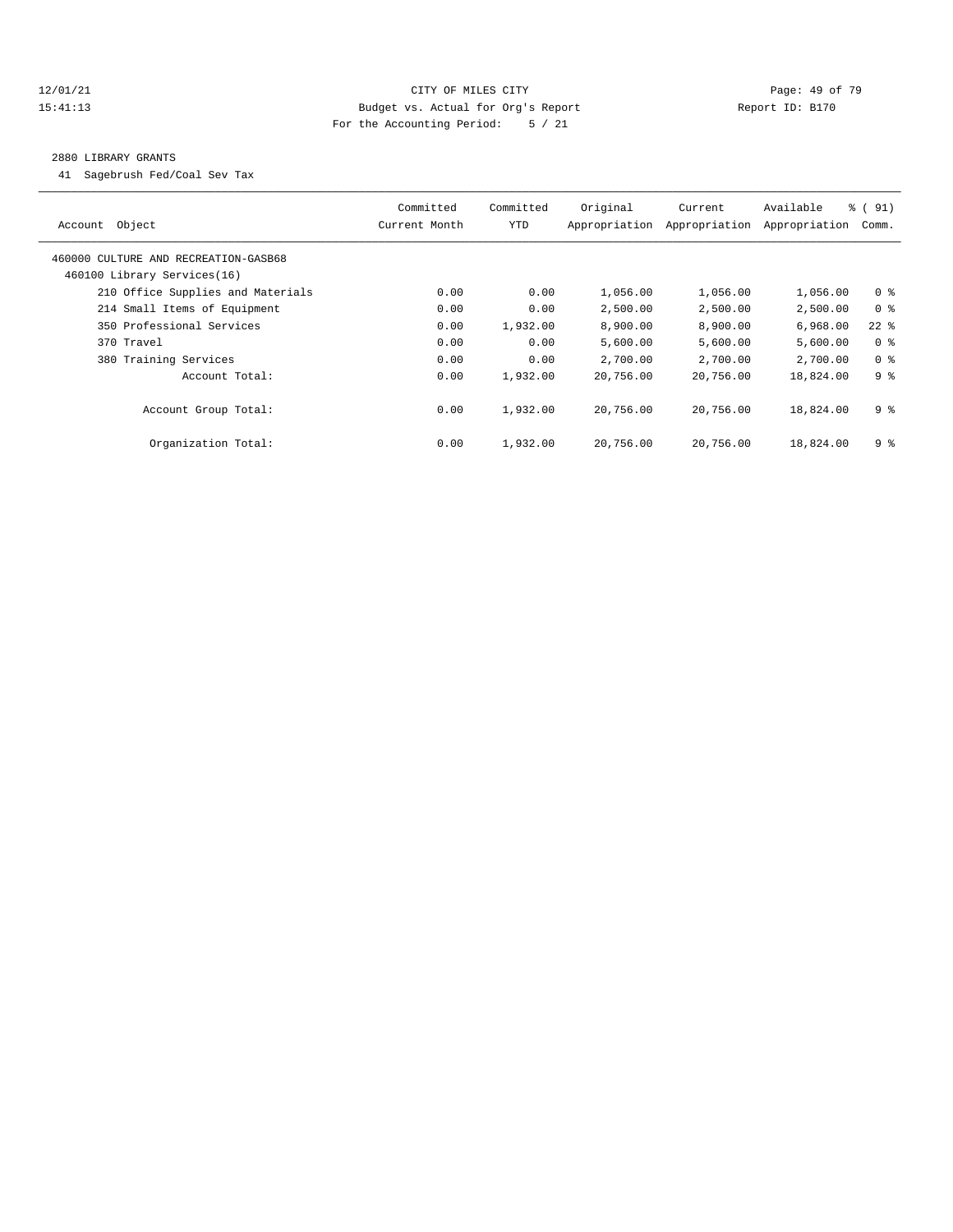#### 12/01/21 **Page: 50 of 79** CITY OF MILES CITY **CITY Page: 50 of 79** 15:41:13 Budget vs. Actual for Org's Report Report ID: B170 For the Accounting Period: 5 / 21

#### 2880 LIBRARY GRANTS

43 State Aid Per Capita-Tech Serv

| Object<br>Account                                                   | Committed<br>Current Month | Committed<br>YTD | Original<br>Appropriation | Current<br>Appropriation | Available<br>Appropriation | $\frac{1}{6}$ (91)<br>Comm. |
|---------------------------------------------------------------------|----------------------------|------------------|---------------------------|--------------------------|----------------------------|-----------------------------|
| 460000 CULTURE AND RECREATION-GASB68<br>460100 Library Services(16) |                            |                  |                           |                          |                            |                             |
| 210 Office Supplies and Materials                                   | 0.00                       | 0.00             | 1,000.00                  | 1,000.00                 | 1,000.00                   | 0 <sup>8</sup>              |
| 214 Small Items of Equipment                                        | 0.00                       | 1,598.00         | 5,399.00                  | 5,399.00                 | 3,801.00                   | $30*$                       |
| 350 Professional Services                                           | 0.00                       | 2,004.89         | 15,284.00                 | 15,284.00                | 13,279.11                  | $13*$                       |
| 370 Travel                                                          | 0.00                       | 0.00             | 5,000.00                  | 5,000.00                 | 5,000.00                   | 0 %                         |
| Account Total:                                                      | 0.00                       | 3,602.89         | 26,683.00                 | 26,683.00                | 23,080.11                  | $14*$                       |
| Account Group Total:                                                | 0.00                       | 3,602.89         | 26,683.00                 | 26,683.00                | 23,080.11                  | $14*$                       |
| Organization Total:                                                 | 0.00                       | 3,602.89         | 26,683.00                 | 26,683.00                | 23,080.11                  | $14*$                       |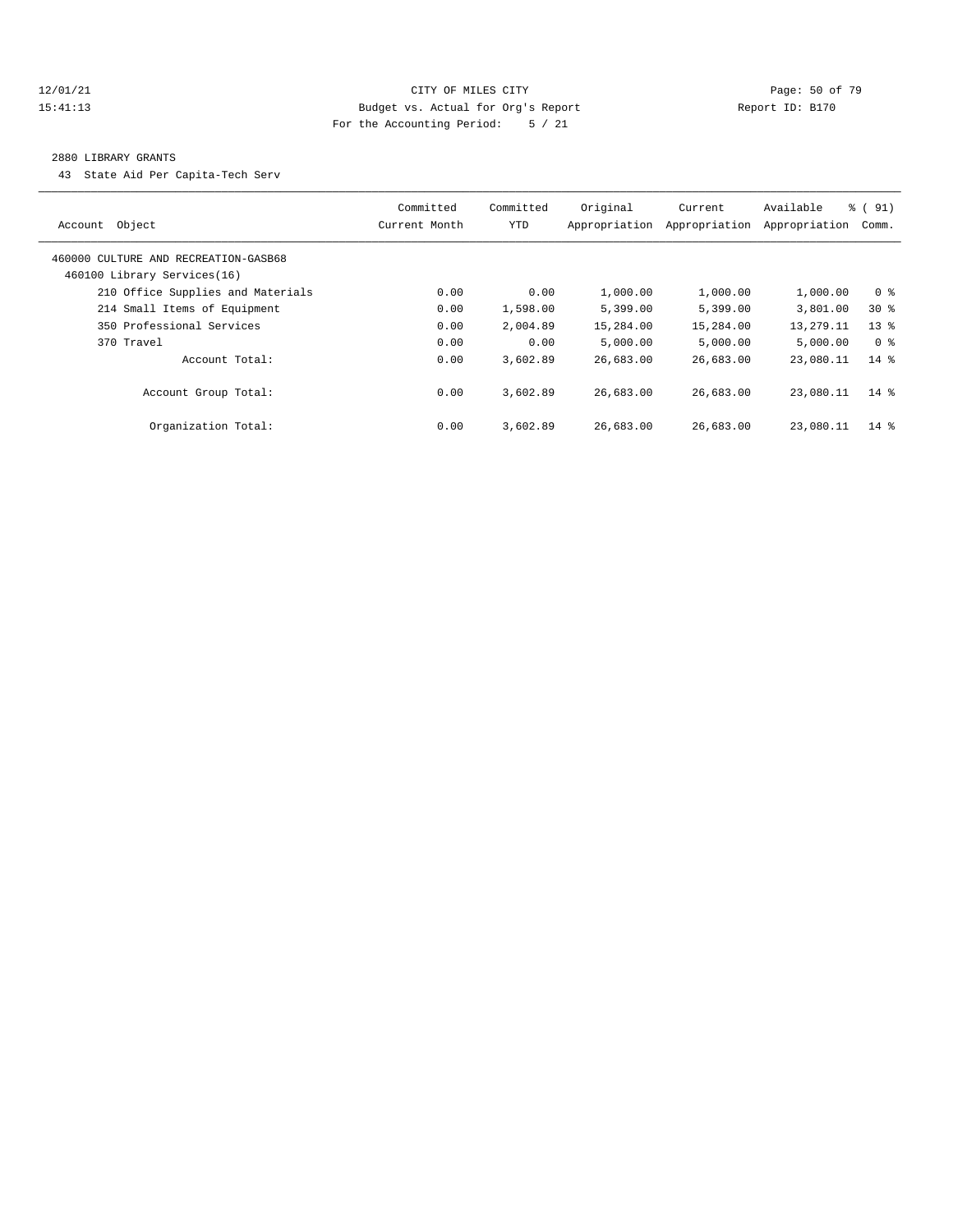#### 12/01/21 **Page: 51 of 79** CITY OF MILES CITY **CITY** CITY **Page: 51 of 79** 15:41:13 Budget vs. Actual for Org's Report Report ID: B170 For the Accounting Period: 5 / 21

#### 2880 LIBRARY GRANTS

111 One Time Endowments-Library

| Account Object                                                      | Committed<br>Current Month | Committed<br>YTD | Original<br>Appropriation | Current<br>Appropriation | Available<br>Appropriation | % (91)<br>Comm. |
|---------------------------------------------------------------------|----------------------------|------------------|---------------------------|--------------------------|----------------------------|-----------------|
| 460000 CULTURE AND RECREATION-GASB68<br>460100 Library Services(16) |                            |                  |                           |                          |                            |                 |
| 214 Small Items of Equipment                                        | 0.00                       | 0.00             | 1,785.00                  | 1,785.00                 | 1,785.00                   | 0 <sup>8</sup>  |
| Account Total:                                                      | 0.00                       | 0.00             | 1,785.00                  | 1,785.00                 | 1,785.00                   | 0 <sup>8</sup>  |
| Account Group Total:                                                | 0.00                       | 0.00             | 1,785.00                  | 1,785.00                 | 1,785.00                   | 0 %             |
| Organization Total:                                                 | 0.00                       | 0.00             | 1,785.00                  | 1,785.00                 | 1,785.00                   | 0 %             |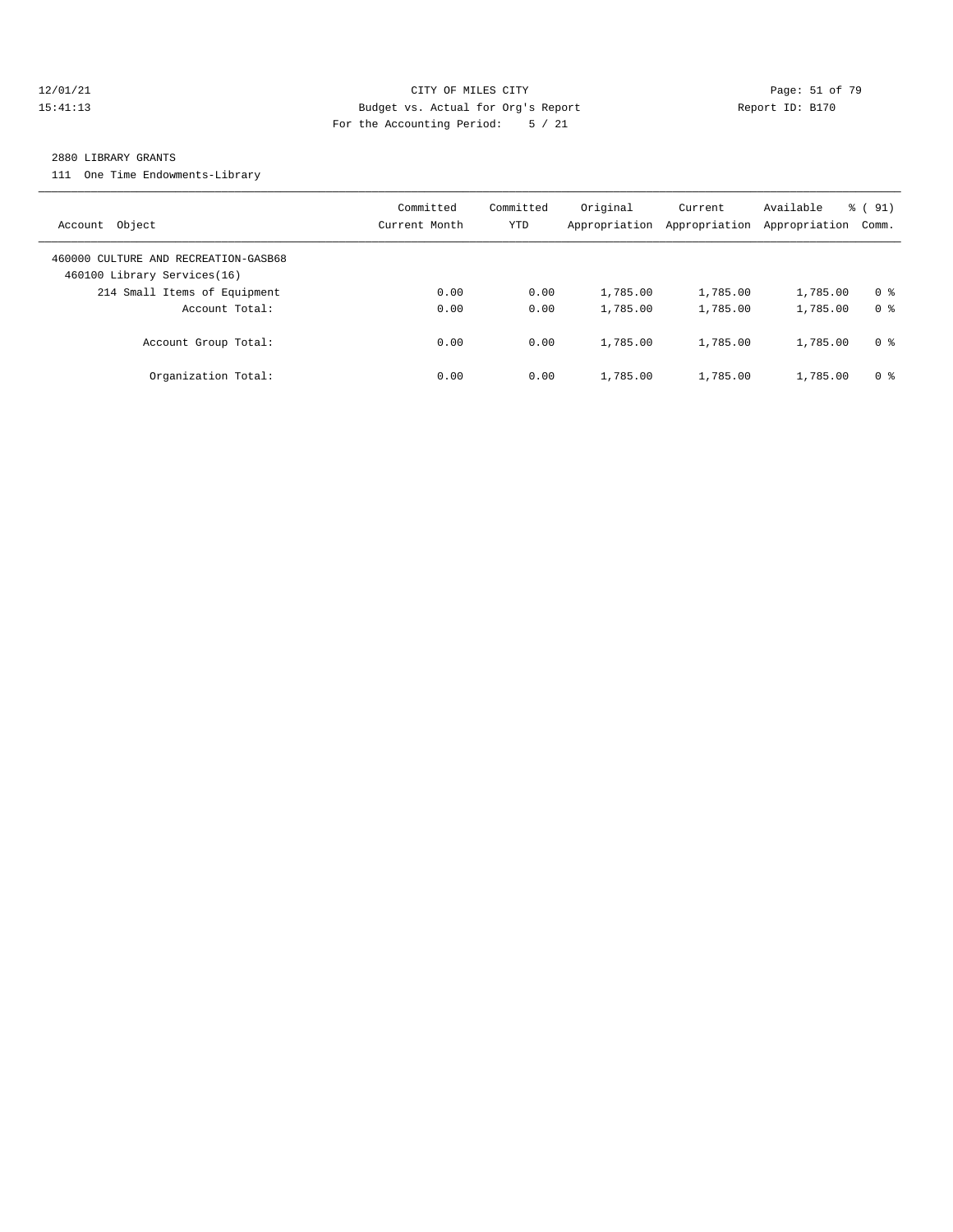#### 12/01/21 **Page: 52 of 79** CITY OF MILES CITY **CITY Page: 52 of 79** 15:41:13 Budget vs. Actual for Org's Report Report ID: B170 For the Accounting Period: 5 / 21

#### 2880 LIBRARY GRANTS

112 Library Board of Trustees-Library

| Object<br>Account                                                   | Committed<br>Current Month | Committed<br>YTD | Original<br>Appropriation | Current<br>Appropriation | Available<br>Appropriation | $\frac{1}{6}$ (91)<br>Comm. |
|---------------------------------------------------------------------|----------------------------|------------------|---------------------------|--------------------------|----------------------------|-----------------------------|
| 460000 CULTURE AND RECREATION-GASB68<br>460100 Library Services(16) |                            |                  |                           |                          |                            |                             |
| 350 Professional Services                                           | 0.00                       | 0.00             | 10,000.00                 | 10,000.00                | 10,000.00                  | 0 <sup>8</sup>              |
| 360 Contr R & M                                                     | 0.00                       | 0.00             | 40,000.00                 | 40,000.00                | 40,000.00                  | 0 <sup>8</sup>              |
| 382 Books                                                           | 0.00                       | 0.00             | 10,000.00                 | 10,000.00                | 10,000.00                  | 0 <sup>8</sup>              |
| Account Total:                                                      | 0.00                       | 0.00             | 60,000.00                 | 60,000.00                | 60,000.00                  | 0 <sup>8</sup>              |
| Account Group Total:                                                | 0.00                       | 0.00             | 60,000.00                 | 60,000.00                | 60,000.00                  | 0 <sup>8</sup>              |
| Organization Total:                                                 | 0.00                       | 0.00             | 60,000.00                 | 60,000.00                | 60,000.00                  | 0 <sup>8</sup>              |
|                                                                     |                            |                  |                           |                          |                            |                             |
| Fund Total:                                                         | 234.00                     | 8,212.45         | 114,224.00                | 114,224.00               | 106,011.55                 | 7 %                         |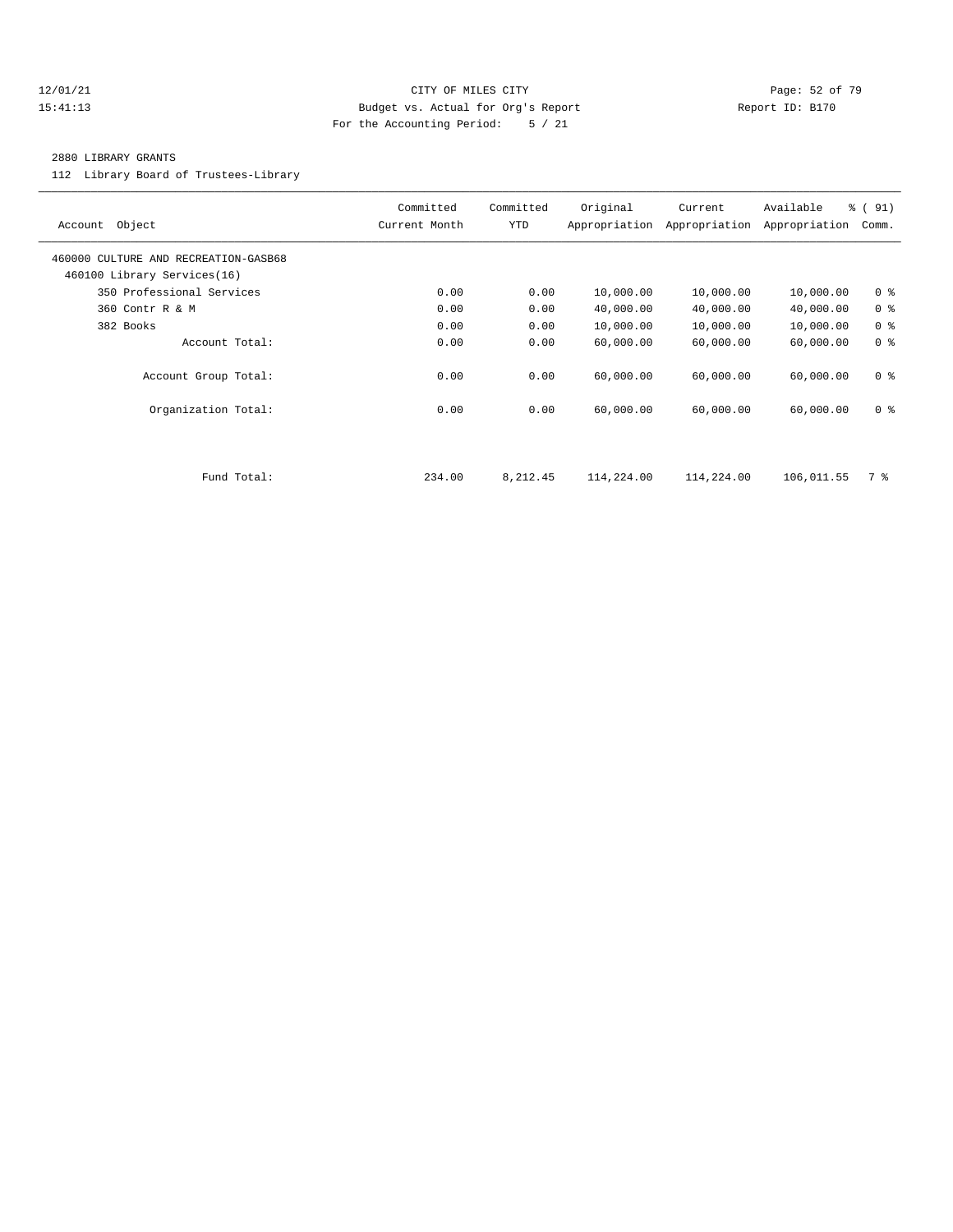#### 12/01/21 Page: 53 of 79<br>15:41:13 Budget vs. Actual for Org's Report Page: 53 of 79<br>15:41:13 Budget vs. Actual for Org's Report Page: 15:170 15:41:13 Budget vs. Actual for Org's Report For the Accounting Period: 5 / 21

# 2935 Historic Preservation

11 Historic Preservation

| Account Object                              | Committed<br>Current Month | Committed<br><b>YTD</b> | Original  | Current   | Available<br>Appropriation Appropriation Appropriation Comm. | % (91)          |
|---------------------------------------------|----------------------------|-------------------------|-----------|-----------|--------------------------------------------------------------|-----------------|
|                                             |                            |                         |           |           |                                                              |                 |
| 460000 CULTURE AND RECREATION-GASB68        |                            |                         |           |           |                                                              |                 |
| 460461 Historic Preservation-Administration |                            |                         |           |           |                                                              |                 |
| 111 Salaries and Wages - Permanent          | 145.13                     | 1,607.48                | 7,236.00  | 7,236.00  | 5,628.52                                                     | $22$ %          |
| 131 VACATION                                | 16.24                      | 64.11                   | 60.00     | 60.00     | $-4.11$                                                      | 107 %           |
| 132 SICK LEAVE                              | 8.99                       | 178.82                  | 60.00     | 60.00     | $-118.82$                                                    | $298$ %         |
| 133 OTHER LEAVE PAY                         | 0.00                       | 19.22                   | 424.00    | 424.00    | 404.78                                                       | 5 <sup>8</sup>  |
| 141 Unemployment Insurance                  | 0.25                       | 2.79                    | 12.00     | 12.00     | 9.21                                                         | $23$ $%$        |
| 142 Workers' Compensation                   | 1.22                       | 9.50                    | 29.00     | 29.00     | 19.50                                                        | 33 <sup>8</sup> |
| 143 Health Insurance                        | 42.78                      | 470.22                  | 1,846.00  | 1,846.00  | 1,375.78                                                     | 25%             |
| 144 FICA                                    | 13.02                      | 143.54                  | 595.00    | 595.00    | 451.46                                                       | $24$ %          |
| 145 PERS                                    | 14.94                      | 163.96                  | 682.00    | 682.00    | 518.04                                                       | $24$ %          |
| 196 CLOTHING ALLOTMENT                      | 0.00                       | 7.50                    | 0.00      | 0.00      | $-7.50$                                                      | $***$ $%$       |
| 210 Office Supplies and Materials           | 0.00                       | 0.00                    | 500.00    | 500.00    | 500.00                                                       | 0 <sup>8</sup>  |
| 220 Operating Expenses                      | 0.00                       | 0.00                    | 500.00    | 500.00    | 500.00                                                       | 0 <sup>8</sup>  |
| 231 Gas, Oil, Diesel Fuel, Grease, etc.     | 0.00                       | 0.00                    | 200.00    | 200.00    | 200.00                                                       | 0 <sup>8</sup>  |
| 311 Postage, Box Rent, Etc.                 | 0.00                       | 0.00                    | 100.00    | 100.00    | 100.00                                                       | 0 <sup>8</sup>  |
| 320 Printing, Duplicating, Typing &         | 0.00                       | 0.00                    | 500.00    | 500.00    | 500.00                                                       | 0 <sup>8</sup>  |
| 330 Publicity, Subscriptions & Dues         | 0.00                       | 0.00                    | 100.00    | 100.00    | 100.00                                                       | 0 <sup>8</sup>  |
| 331 Publication of Formal & Legal Notices   | 0.00                       | 7.00                    | 100.00    | 100.00    | 93.00                                                        | 7 <sup>8</sup>  |
| 334 Memberships, Registrations & Dues       | 0.00                       | 89.29                   | 100.00    | 100.00    | 10.71                                                        | 89 %            |
| 345 Telephone                               | 0.00                       | 0.00                    | 50.00     | 50.00     | 50.00                                                        | 0 <sup>8</sup>  |
| 347 Internet                                | 0.00                       | 0.24                    | 50.00     | 50.00     | 49.76                                                        | 0 <sup>8</sup>  |
| 350 Professional Services                   | 0.00                       | 6.10                    | 1,000.00  | 1,000.00  | 993.90                                                       | 1 <sup>8</sup>  |
| 370 Travel                                  | 0.00                       | 0.00                    | 300.00    | 300.00    | 300.00                                                       | 0 <sup>8</sup>  |
| 380 Training Services                       | 0.00                       | 0.00                    | 300.00    | 300.00    | 300.00                                                       | 0 <sup>8</sup>  |
| 513 Liability                               | 0.00                       | 45.04                   | 46.00     | 46.00     | 0.96                                                         | 98 <sup>8</sup> |
| Account Total:                              | 242.57                     | 2,814.81                | 14,790.00 | 14,790.00 | 11,975.19                                                    | 19 <sup>8</sup> |
| Account Group Total:                        | 242.57                     | 2,814.81                | 14,790.00 | 14,790.00 | 11,975.19                                                    | 19 <sup>°</sup> |
| 520000 OTHER FINANCING USES                 |                            |                         |           |           |                                                              |                 |
| 521000 Interfund Operating Transfers Out    |                            |                         |           |           |                                                              |                 |
| 820 Transfers to Other Funds                | 0.00                       | 0.00                    | 2,000.00  | 2,000.00  | 2,000.00                                                     | 0 <sup>8</sup>  |
| Account Total:                              | 0.00                       | 0.00                    | 2,000.00  | 2,000.00  | 2,000.00                                                     | 0 <sup>8</sup>  |
| Account Group Total:                        | 0.00                       | 0.00                    | 2,000.00  | 2,000.00  | 2,000.00                                                     | 0 <sup>8</sup>  |
| Organization Total:                         | 242.57                     | 2,814.81                | 16,790.00 | 16,790.00 | 13,975.19                                                    | $17*$           |
| Fund Total:                                 | 242.57                     | 2,814.81                | 16,790.00 | 16,790.00 | 13,975.19 17 %                                               |                 |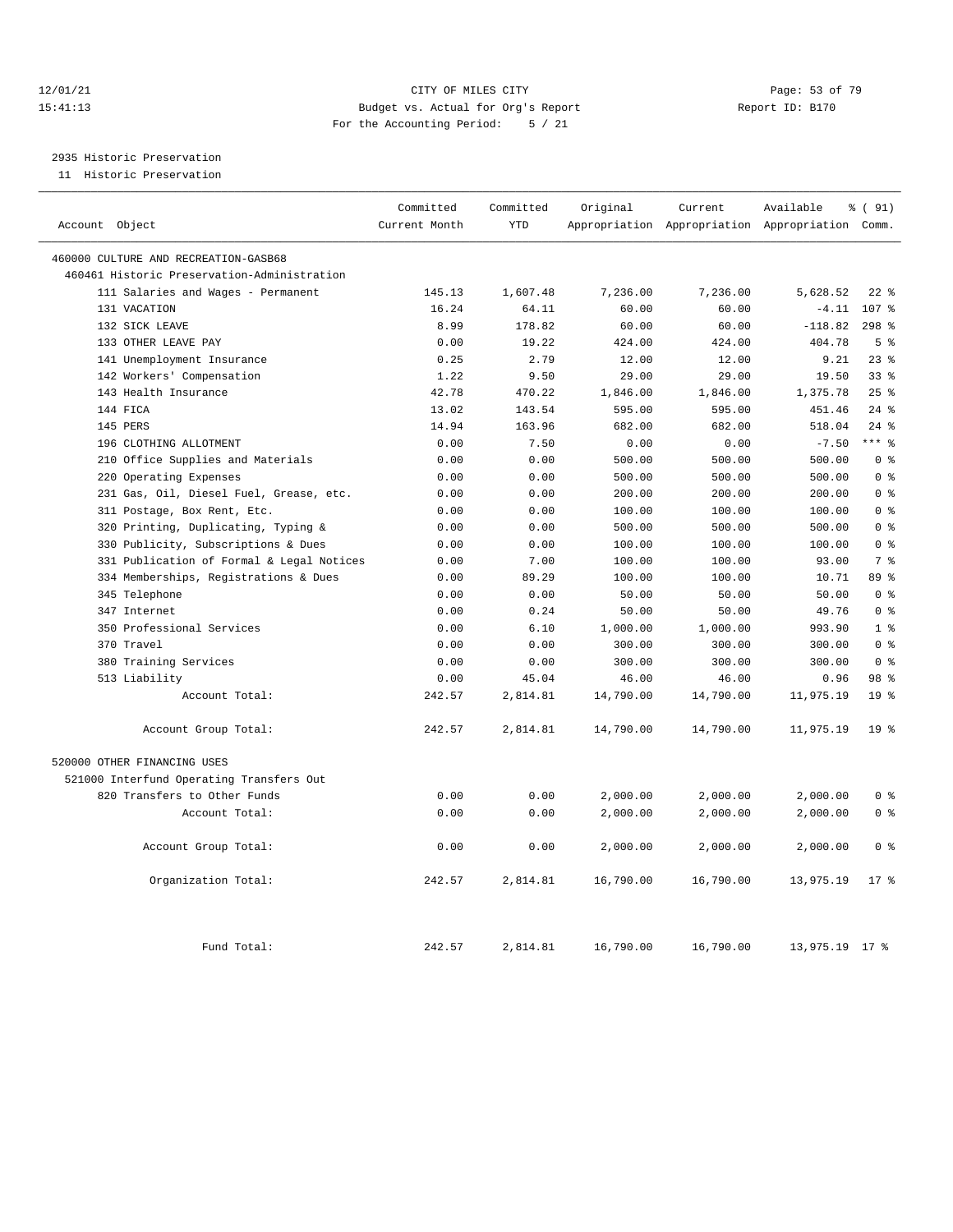#### 12/01/21 **Page: 54 of 79** CITY OF MILES CITY **CITY** CITY **Page: 54 of 79** 15:41:13 Budget vs. Actual for Org's Report Report ID: B170 For the Accounting Period: 5 / 21

————————————————————————————————————————————————————————————————————————————————————————————————————————————————————————————————————

#### 2985 RETIRED SENIOR VOLUNTEER PROG (RSVP)

15 Retired Senior Volunteer Program

|                                            | Committed     | Committed  | Original   | Current                                         | Available         | % ( 91)             |
|--------------------------------------------|---------------|------------|------------|-------------------------------------------------|-------------------|---------------------|
| Account Object                             | Current Month | <b>YTD</b> |            | Appropriation Appropriation Appropriation Comm. |                   |                     |
| 450000 Social and Economic Services-GASB68 |               |            |            |                                                 |                   |                     |
| 450330 RSVP Non-Federal                    |               |            |            |                                                 |                   |                     |
| 111 Salaries and Wages - Permanent         | 148.03        | 1,961.57   | 3,000.00   | 3,000.00                                        | 1,038.43          | 65 %                |
| 131 VACATION                               | 30.91         | 200.93     | 0.00       | 0.00                                            | $-200.93$         | $***$ $_{8}$        |
| 132 SICK LEAVE                             | 33.57         | 165.92     | 0.00       | 0.00                                            | $-165.92$         | $***$ $-$           |
| 133 OTHER LEAVE PAY                        | 0.00          | 9.66       | 0.00       | 0.00                                            | $-9.66$           | $***$ $-$           |
| 141 Unemployment Insurance                 | 0.31          | 3.47       | 44.00      | 44.00                                           | 40.53             | 8 %                 |
| 142 Workers' Compensation                  | 1.51          | 11.82      | 38.00      | 38.00                                           | 26.18             | $31$ %              |
| 143 Health Insurance                       | $-42.62$      | $-42.62$   | 500.00     | 500.00                                          | 542.62            | $-9$ %              |
| 144 FICA                                   | 16.25         | 178.85     | 230.00     | 230.00                                          | 51.15             | 78 %                |
| 145 PERS                                   | 18.65         | 205.09     | 207.00     | 207.00                                          | 1.91              | 99 %                |
| 210 Office Supplies and Materials          | 0.00          | 33.00      | 1,500.00   | 1,500.00                                        | 1,467.00          | 2 <sup>8</sup>      |
| 220 Operating Expenses                     | 168.00        | 1,861.11   | 6,965.00   | 6,965.00                                        | 5,103.89          | $27$ %              |
| 311 Postage, Box Rent, Etc.                | 0.00          | 241.18     | 900.00     | 900.00                                          | 658.82            | $27$ %              |
| 330 Publicity, Subscriptions & Dues        | 0.00          | 159.60     | 160.00     | 160.00                                          | 0.40              | $100$ %             |
| 334 Memberships, Registrations & Dues      | 0.00          | 0.00       | 178.00     | 178.00                                          | 178.00            | 0 <sup>8</sup>      |
| 345 Telephone                              | 0.00          | 477.94     | 1,440.00   | 1,440.00                                        | 962.06            | $33$ $%$            |
| 370 Travel                                 | 0.00          | 65.85      | 265.00     | 265.00                                          | 199.15            | 25%                 |
| 379 Other Travel                           | 69.73         | 358.64     | 1,600.00   | 1,600.00                                        | 1,241.36          | $22$ %              |
| 512 Insurance on Vehicles & Equipment      | 0.00          | 0.00       | 600.00     | 600.00                                          | 600.00            | 0 <sup>8</sup>      |
| 513 Liability                              | 0.00          | 11.20      | 609.00     | 609.00                                          | 597.80            | 2 <sup>8</sup>      |
| Account Total:                             | 444.34        | 5,903.21   | 18,236.00  | 18,236.00                                       | 12,332.79         | $32$ $%$            |
|                                            |               |            |            |                                                 |                   |                     |
| 450340 RSVP FEDERAL GRANT- FALLON/CUSTER   |               |            |            |                                                 |                   |                     |
| 111 Salaries and Wages - Permanent         | 3,291.68      | 41, 437.53 | 54,853.00  | 54,853.00                                       | 13, 415. 47       | 76 %                |
| 131 VACATION                               | 587.27        | 4,078.54   | 0.00       | 0.00                                            | $-4,078.54$       | $***$ $%$           |
| 132 SICK LEAVE                             | 637.74        | 3,222.11   | 0.00       | 0.00                                            | $-3, 222.11$      | *** 음               |
| 133 OTHER LEAVE PAY                        | 0.00          | 183.52     | 0.00       | 0.00                                            | $-183.52$         | *** 응               |
| 141 Unemployment Insurance                 | 6.79          | 73.46      | 278.00     | 278.00                                          | 204.54            | 26%                 |
| 142 Workers' Compensation                  | 32.11         | 270.97     | 683.00     | 683.00                                          | 412.03            | 40 %                |
| 143 Health Insurance                       | 894.88        | 9,434.20   | 9,400.00   | 9,400.00                                        | $-34.20$          | $100*$              |
| 144 FICA                                   | 345.53        | 3,741.75   | 4,197.00   | 4,197.00                                        | 455.25            | 89 %                |
| 145 PERS                                   | 354.07        | 3,827.75   | 3,785.00   | 3,785.00                                        | $-42.75$          | $101$ %             |
| 210 Office Supplies and Materials          | 1,534.78      | 2,161.01   | 1,438.00   | 1,438.00                                        | $-723.01$ 150 %   |                     |
| 220 Operating Expenses                     | 3,332.48      | 6,125.53   | 450.00     | 450.00                                          | $-5,675.53$       | *** 음               |
| 311 Postage, Box Rent, Etc.                | 279.55        | 909.73     | 0.00       | 0.00                                            | $-909.73$         | $***$ $-$           |
| 334 Memberships, Registrations & Dues      | 0.00          | 75.00      | 247.00     | 247.00                                          | 172.00            | $30*$               |
| 345 Telephone                              | 124.51        | 871.50     | 0.00       | 0.00                                            | $-871.50$         | $***$ $\frac{6}{6}$ |
| 370 Travel                                 | 0.00          | 267.35     | 6,071.00   | 6,071.00                                        | $5,803.65$ 4 %    |                     |
| 512 Insurance on Vehicles & Equipment      | 0.00          | 477.75     | 0.00       | 0.00                                            | $-477.75$ *** $%$ |                     |
| 513 Liability                              | 0.00          | 647.07     | 0.00       | 0.00                                            | $-647.07$         | *** 응               |
| 530 Rent                                   | 0.00          | 6,917.50   | 5,010.00   | 5,010.00                                        | $-1,907.50$ 138 % |                     |
| Account Total:                             | 11, 421.39    | 84,722.27  | 86, 412.00 | 86, 412.00                                      | 1,689.73          | 98 %                |
|                                            |               |            |            |                                                 |                   |                     |
| 450351 RSVP-Excess                         |               |            |            |                                                 |                   |                     |
| 111 Salaries and Wages - Permanent         | 0.00          | 755.43     | 2,040.00   | 2,040.00                                        | 1,284.57          | 37%                 |
| 141 Unemployment Insurance                 | 0.00          | 1.15       | 9.00       | 9.00                                            | 7.85              | $13*$               |
| 142 Workers' Compensation                  | 0.00          | 2.89       | 25.00      | 25.00                                           | 22.11             | $12$ %              |
| 144 FICA                                   | 0.00          | 58.52      | 156.00     | 156.00                                          | 97.48             | 38 %                |
| 145 PERS                                   | 0.00          | 67.09      | 140.00     | 140.00                                          | 72.91             | 48 %                |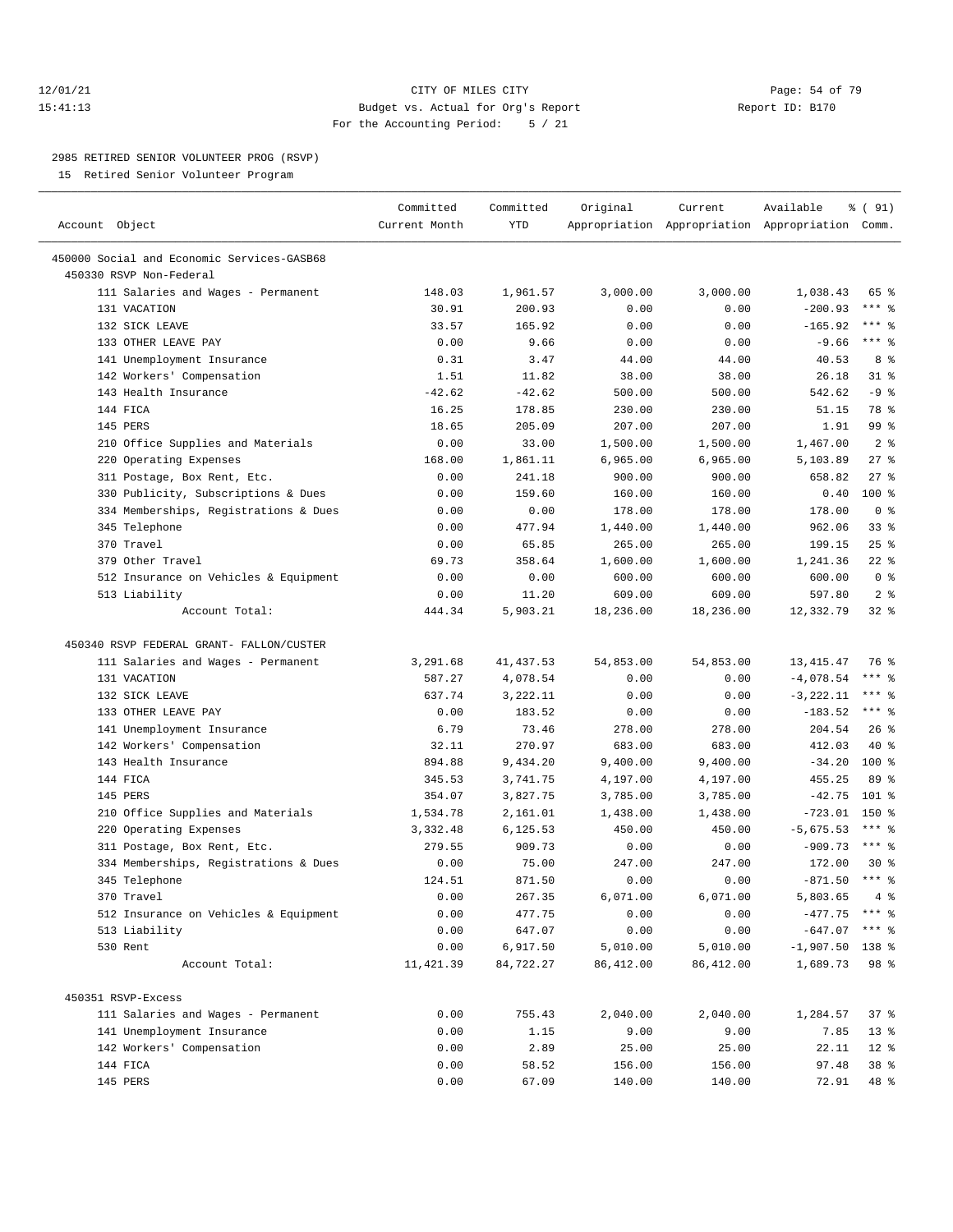#### 12/01/21 Page: 55 of 79 15:41:13 Budget vs. Actual for Org's Report Report ID: B170 For the Accounting Period: 5 / 21

# 2985 RETIRED SENIOR VOLUNTEER PROG (RSVP)

15 Retired Senior Volunteer Program

| Object<br>Account      | Committed<br>Current Month | Committed<br>YTD | Original<br>Appropriation | Current<br>Appropriation | Available<br>Appropriation | % (91)<br>Comm. |
|------------------------|----------------------------|------------------|---------------------------|--------------------------|----------------------------|-----------------|
| 220 Operating Expenses | 0.00                       | 1,079.49         | 2,000.00                  | 2,000.00                 | 920.51                     | 54 %            |
| Account Total:         | 0.00                       | 1,964.57         | 4,370.00                  | 4,370.00                 | 2,405.43                   | $45$ $%$        |
| Account Group Total:   | 11,865.73                  | 92,590.05        | 109,018.00                | 109,018.00               | 16,427.95                  | 85%             |
| Organization Total:    | 11,865.73                  | 92,590.05        | 109,018.00                | 109,018.00               | 16,427.95                  | 85%             |
|                        |                            |                  |                           |                          |                            |                 |
| Fund Total:            | 11,865.73                  | 92,590.05        | 109,018.00                | 109,018.00               | 16,427.95 85 %             |                 |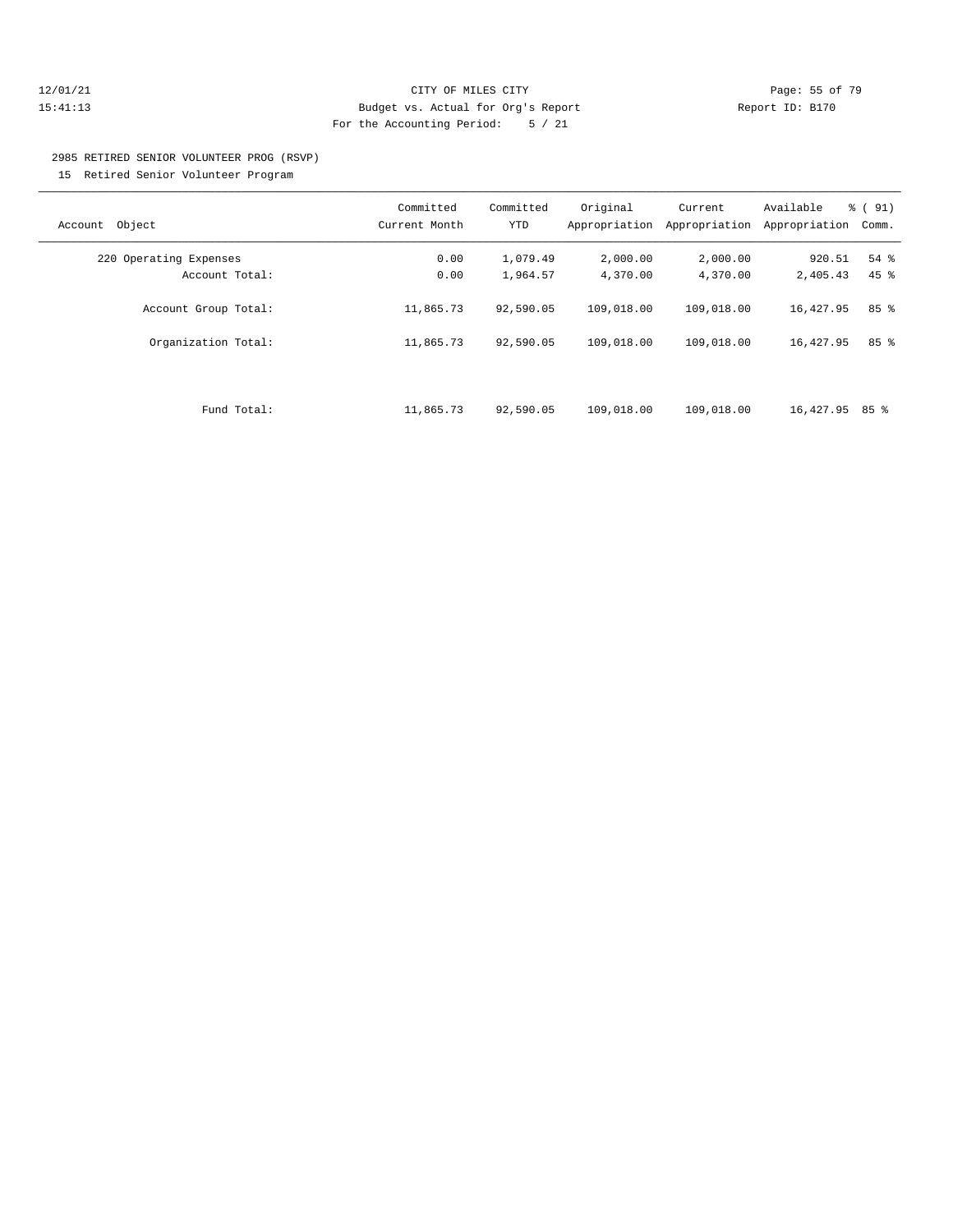#### 12/01/21 **Page: 56 of 79** CITY OF MILES CITY **CITY** Page: 56 of 79 15:41:13 Budget vs. Actual for Org's Report Report ID: B170 For the Accounting Period: 5 / 21

## 3301 Judgement Settlement/Southgate

36 Planning & Community Services

| Object<br>Account            | Committed<br>Current Month | Committed<br><b>YTD</b> | Original<br>Appropriation | Current<br>Appropriation | Available<br>Appropriation | % (91)<br>Comm. |
|------------------------------|----------------------------|-------------------------|---------------------------|--------------------------|----------------------------|-----------------|
| 510000 MISCELLANEOUS         |                            |                         |                           |                          |                            |                 |
| 510200 Judgements and Losses |                            |                         |                           |                          |                            |                 |
| 801 Southqate Lawsuit        | 0.00                       | 100,850.00              | 201,700.00                | 201,700.00               | 100,850.00                 | $50*$           |
| Account Total:               | 0.00                       | 100,850.00              | 201,700.00                | 201,700.00               | 100,850.00                 | 50%             |
| Account Group Total:         | 0.00                       | 100,850.00              | 201,700.00                | 201,700.00               | 100,850.00                 | $50*$           |
| Organization Total:          | 0.00                       | 100,850.00              | 201,700.00                | 201,700.00               | 100,850.00                 | $50*$           |
|                              |                            |                         |                           |                          |                            |                 |
| Fund Total:                  | 0.00                       | 100,850.00              | 201,700.00                | 201,700.00               | 100,850.00                 | 50 %            |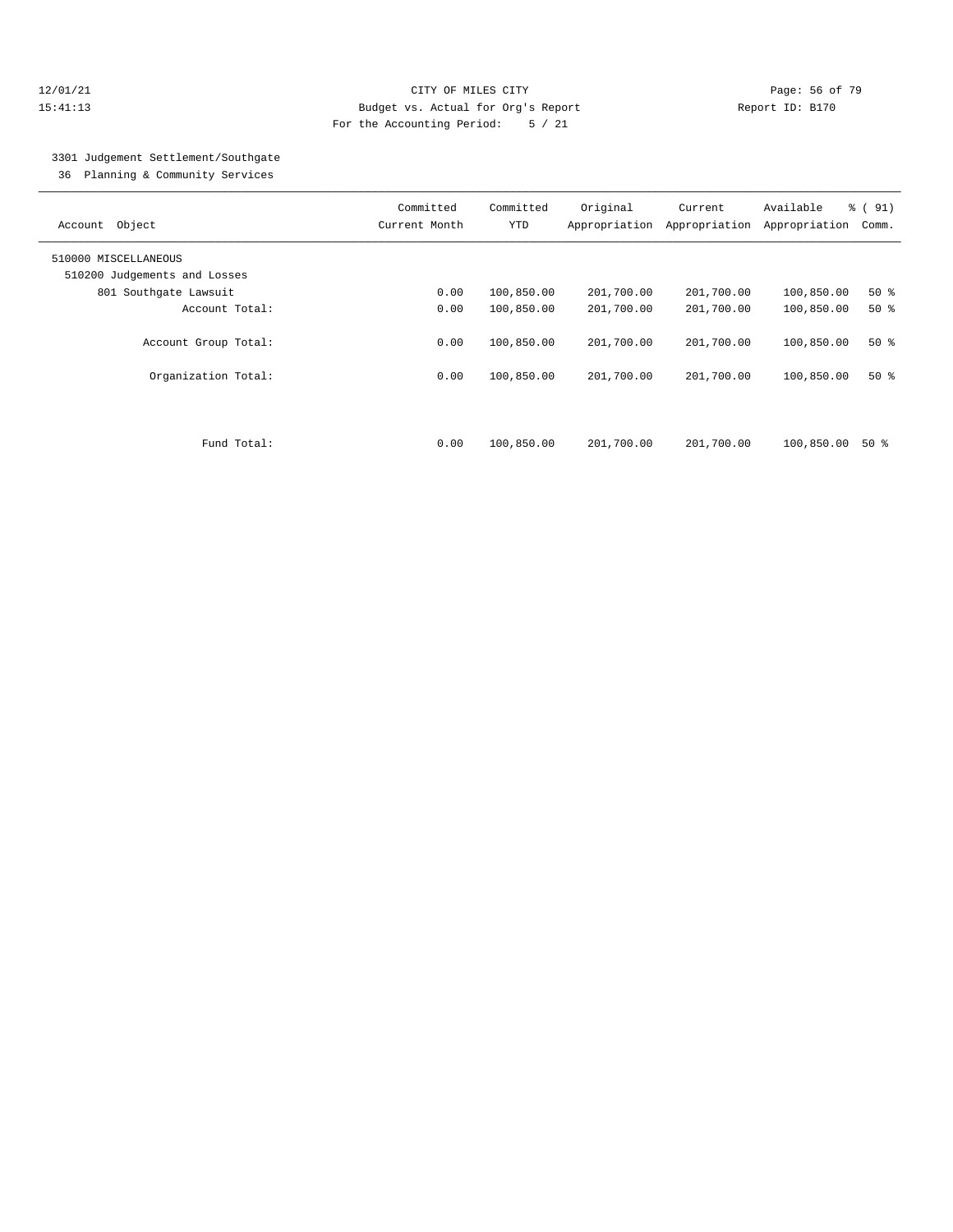#### 12/01/21 Page: 57 of 79<br>15:41:13 Pudget vs. Actual for Org's Report Report Report ID: B170 15:41:13 Budget vs. Actual for Org's Report For the Accounting Period: 5 / 21

#### 3670 SID 211 110 SID # 211

| Account Object                     | Committed<br>Current Month | Committed<br><b>YTD</b> | Original | Current<br>Appropriation Appropriation | Available<br>% (91)<br>Appropriation | Comm.  |
|------------------------------------|----------------------------|-------------------------|----------|----------------------------------------|--------------------------------------|--------|
| 490000 DEBT SERVICE                |                            |                         |          |                                        |                                      |        |
| 490500 Other Debt Service Payments |                            |                         |          |                                        |                                      |        |
| 643 Principal- SID 211             | 0.00                       | 3,853.49                | 3,854.00 | 3,854.00                               | $0.51$ 100 %                         |        |
| 644 Interest- SID 211              | 0.00                       | 727.97                  | 728.00   | 728.00                                 | 0.03                                 | $100*$ |
| Account Total:                     | 0.00                       | 4,581.46                | 4,582.00 | 4,582.00                               | $0.54$ 100 %                         |        |
| Account Group Total:               | 0.00                       | 4,581.46                | 4,582.00 | 4,582.00                               | $0.54$ 100 %                         |        |
| Organization Total:                | 0.00                       | 4,581.46                | 4,582.00 | 4,582.00                               | $0.54$ 100 %                         |        |
|                                    |                            |                         |          |                                        |                                      |        |
| Fund Total:                        | 0.00                       | 4,581.46                | 4,582.00 | 4,582.00                               | $0.54100$ %                          |        |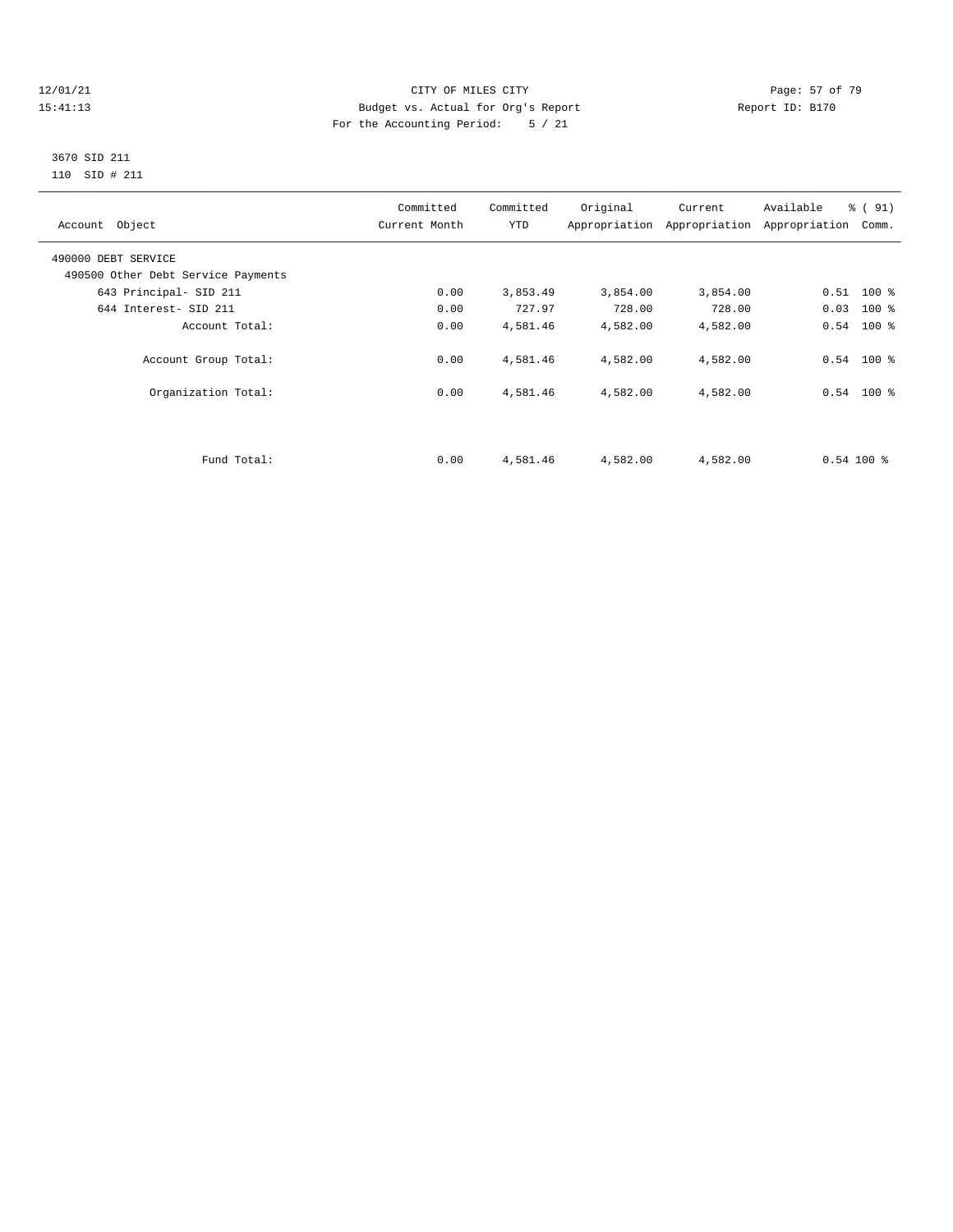#### 12/01/21 **Page: 58 of 79** CITY OF MILES CITY **CITY** Page: 58 of 79 15:41:13 Budget vs. Actual for Org's Report Report ID: B170 For the Accounting Period: 5 / 21

#### 4050 Ambulance Capital Improvement Fund

10 Ambulance

| Account Object                                                             | Committed<br>Current Month | Committed<br><b>YTD</b> | Original  | Current<br>Appropriation Appropriation | Available<br>Appropriation | % (91)<br>Comm. |
|----------------------------------------------------------------------------|----------------------------|-------------------------|-----------|----------------------------------------|----------------------------|-----------------|
| 420000 PUBLIC SAFETY-GASB68<br>420730 Emergency Medical Services-Ambulance |                            |                         |           |                                        |                            |                 |
| 940 Machinery & Equipment                                                  | 0.00                       | 0.00                    | 13,779.00 | 13,779.00                              | 13,779.00                  | 0 <sup>8</sup>  |
| Account Total:                                                             | 0.00                       | 0.00                    | 13,779.00 | 13,779.00                              | 13,779.00                  | 0 <sup>8</sup>  |
| Account Group Total:                                                       | 0.00                       | 0.00                    | 13,779.00 | 13,779.00                              | 13,779.00                  | 0 <sup>8</sup>  |
| Organization Total:                                                        | 0.00                       | 0.00                    | 13,779.00 | 13,779.00                              | 13,779.00                  | 0 <sup>8</sup>  |
|                                                                            |                            |                         |           |                                        |                            |                 |
| Fund Total:                                                                | 0.00                       | 0.00                    | 13,779.00 | 13,779.00                              | 13,779.00                  | 0 ક             |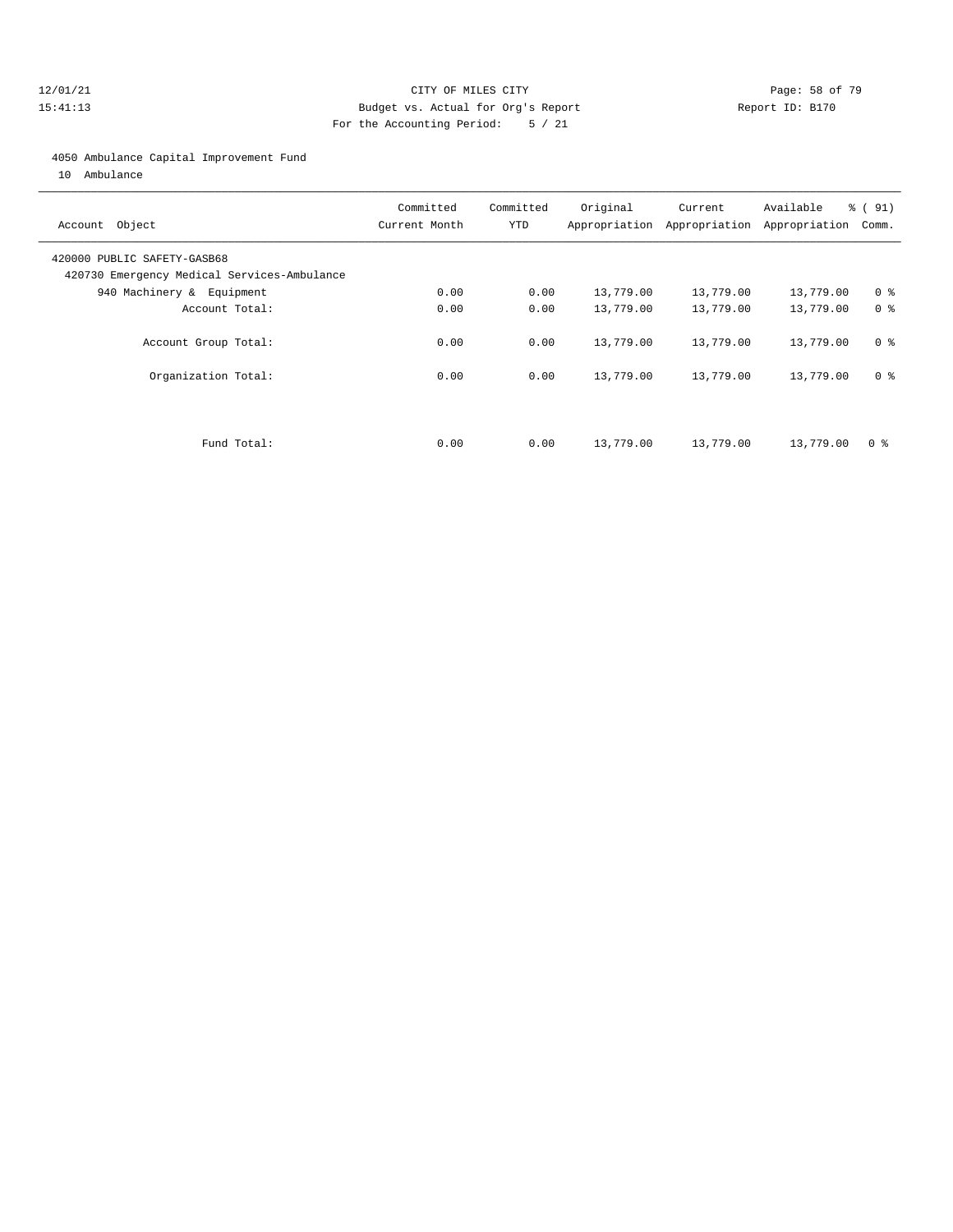#### 12/01/21 **Page: 59 of 79** CITY OF MILES CITY **CITY** CITY **Page: 59 of 79** 15:41:13 Budget vs. Actual for Org's Report Report ID: B170 For the Accounting Period: 5 / 21

## 4060 CAPITAL IMPROV-PUBLIC WORKS

911 Public Works Operations

| Object<br>Account                                         | Committed<br>Current Month | Committed<br><b>YTD</b>  | Original<br>Appropriation | Current<br>Appropriation | Available<br>Appropriation | % (91)<br>Comm. |
|-----------------------------------------------------------|----------------------------|--------------------------|---------------------------|--------------------------|----------------------------|-----------------|
| 430000 Public Works-GASB68<br>430233 Roadway/Re-surfacing |                            |                          |                           |                          |                            |                 |
| 940 Machinery & Equipment                                 | 55,390.00                  | 214,105.20               | 275,000.00                | 275,000.00               | 60,894.80                  | 78 %            |
| Account Total:                                            | 55,390.00                  | 214,105.20               | 275,000.00                | 275,000.00               | 60,894.80                  | 78 %            |
| Account Group Total:<br>Organization Total:               | 55,390.00<br>55,390.00     | 214,105.20<br>214,105.20 | 275,000.00<br>275,000.00  | 275,000.00<br>275,000.00 | 60,894.80<br>60,894.80     | 78 %<br>78 %    |
|                                                           |                            |                          |                           |                          |                            |                 |
| Fund Total:                                               | 55,390.00                  | 214,105.20               | 275,000.00                | 275,000.00               | 60,894.80                  | 78 %            |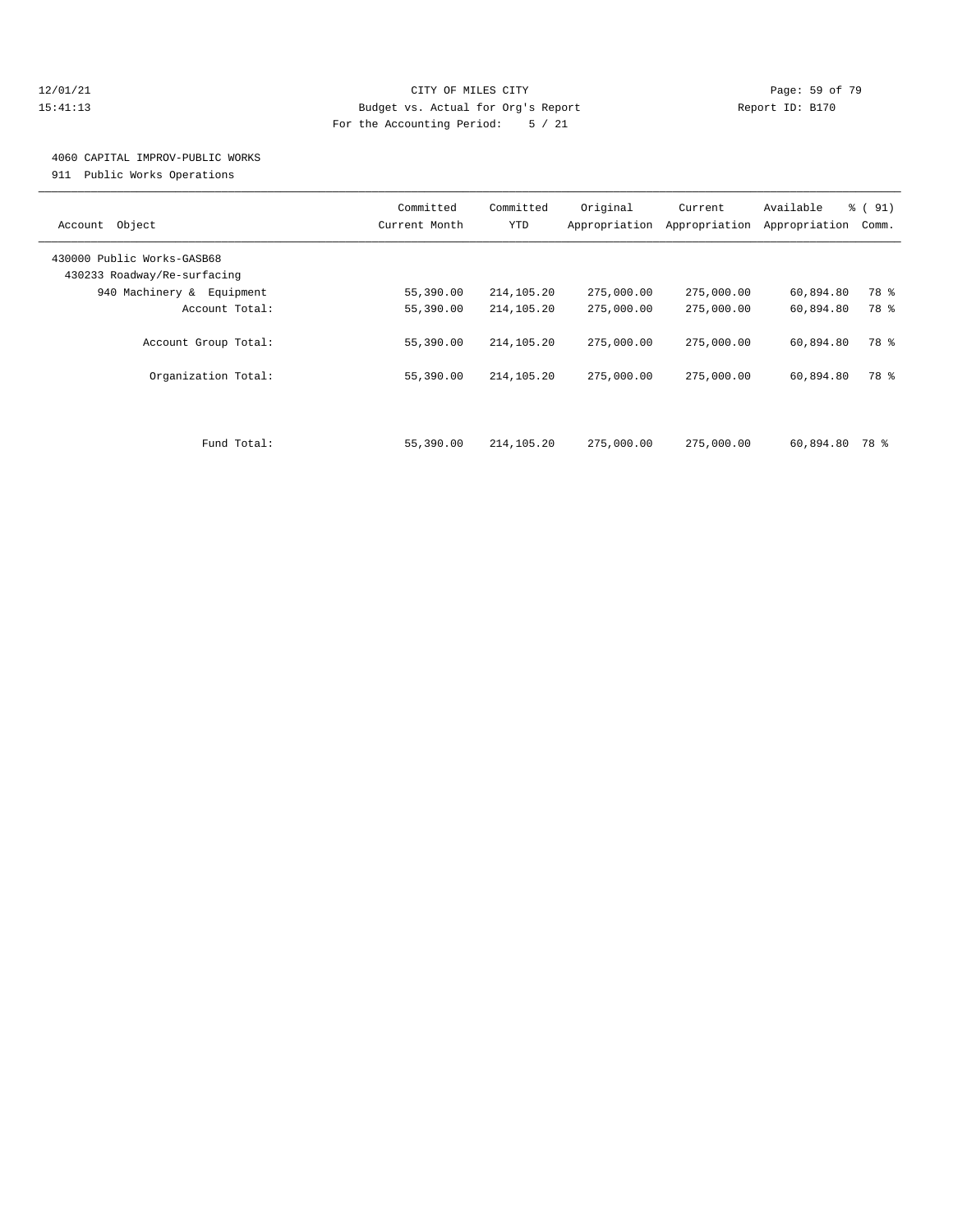#### 12/01/21 Page: 60 of 79<br>
12/01/21 Page: 60 of 79<br>
Budget vs. Actual for Org's Report Physics (Papert ID: B170 15:41:13 Budget vs. Actual for Org's Report For the Accounting Period: 5 / 21

#### 5210 WATER UTILITY

22 Water Plant

| Account Object                                | Committed<br>Current Month | Committed<br>YTD | Original   | Current    | Available<br>Appropriation Appropriation Appropriation Comm. | ៖ ( 91)            |
|-----------------------------------------------|----------------------------|------------------|------------|------------|--------------------------------------------------------------|--------------------|
| 430000 Public Works-GASB68                    |                            |                  |            |            |                                                              |                    |
| 430530 Water Source of Supply and Pumping(22) |                            |                  |            |            |                                                              |                    |
| 111 Salaries and Wages - Permanent            | 19,847.46                  | 228,969.96       | 254,576.00 | 254,576.00 | 25,606.04                                                    | 90 %               |
| 121 OVERTIME-PERMANENT                        | 1,195.17                   | 7,353.06         | 10,300.00  | 10,300.00  | 2,946.94                                                     | 71 %               |
| 131 VACATION                                  | 2,229.56                   | 17,810.09        | 19,500.00  | 19,500.00  | 1,689.91                                                     | $91$ %             |
| 132 SICK LEAVE                                | 452.72                     | 4,702.45         | 5,500.00   | 5,500.00   | 797.55                                                       | 85%                |
| 133 OTHER LEAVE PAY                           | 108.39                     | 2,876.92         | 3,162.00   | 3,162.00   | 285.08                                                       | $91$ %             |
| 134 HOLIDAY PAY                               | 0.00                       | 4,775.97         | 5,400.00   | 5,400.00   | 624.03                                                       | 88 %               |
| 141 Unemployment Insurance                    | 35.80                      | 401.59           | 448.00     | 448.00     | 46.41                                                        | 90%                |
| 142 Workers' Compensation                     | 507.77                     | 11, 151.42       | 15,134.00  | 15,134.00  | 3,982.58                                                     | 74 %               |
| 143 Health Insurance                          | 4,785.89                   | 52,644.91        | 59,268.00  | 59,268.00  | 6,623.09                                                     | 89 %               |
| 144 FICA                                      | 1,731.55                   | 19,445.26        | 22,831.00  | 22,831.00  | 3,385.74                                                     | 85%                |
| 145 PERS                                      | 2,047.31                   | 23,116.50        | 26,173.00  | 26,173.00  | 3,056.50                                                     | 88 %               |
| 196 CLOTHING ALLOTMENT                        | 0.00                       | 885.00           | 950.00     | 950.00     | 65.00                                                        | 93%                |
| 210 Office Supplies and Materials             | 70.00                      | 73.78            | 250.00     | 250.00     | 176.22                                                       | $30*$              |
| 214 Small Items of Equipment                  | 0.00                       | 2,269.94         | 12,000.00  | 12,000.00  | 9,730.06                                                     | 19 <sup>°</sup>    |
| 220 Operating Expenses                        | 167.58                     | 1,928.42         | 2,500.00   | 2,500.00   | 571.58                                                       | $77$ $\frac{6}{9}$ |
| 222 Chemicals, Lab & Med Supplies             | 0.00                       | 19.50            | 250.00     | 250.00     | 230.50                                                       | 8 %                |
| 226 Clothing and Uniforms                     | 54.55                      | 170.46           | 600.00     | 600.00     | 429.54                                                       | $28$ %             |
| 230 Repair and Maintenance Supplies           | 162.73                     | 6,456.12         | 10,000.00  | 10,000.00  | 3,543.88                                                     | 65 %               |
| 231 Gas, Oil, Diesel Fuel, Grease, etc.       | 85.13                      | 1,424.42         | 2,000.00   | 2,000.00   | 575.58                                                       | 71 %               |
| 241 Consumable Tools                          |                            |                  |            |            | 200.00                                                       | 0 <sup>8</sup>     |
|                                               | 0.00                       | 0.00             | 200.00     | 200.00     |                                                              | $24$ %             |
| 311 Postage, Box Rent, Etc.                   | 0.00                       | 11.77            | 50.00      | 50.00      | 38.23                                                        |                    |
| 330 Publicity, Subscriptions & Dues           | 0.00                       | 0.00             | 750.00     | 750.00     | 750.00                                                       | 0 <sup>8</sup>     |
| 334 Memberships, Registrations & Dues         | 90.00                      | 200.00           | 200.00     | 200.00     | 0.00                                                         | 100 %              |
| 341 Electric Utility Services                 | 3,974.31                   | 61,049.39        | 73,000.00  | 73,000.00  | 11,950.61                                                    | 84 %               |
| 344 Gas Utility Service                       | 521.07                     | 9,769.17         | 10,000.00  | 10,000.00  | 230.83                                                       | 98 %               |
| 345 Telephone                                 | 56.17                      | 543.93           | 1,000.00   | 1,000.00   | 456.07                                                       | 54 %               |
| 346 Garbage Service                           | 0.00                       | 147.24           | 750.00     | 750.00     | 602.76                                                       | $20*$              |
| 347 Internet                                  | 22.82                      | 228.20           | 1,000.00   | 1,000.00   | 771.80                                                       | $23$ $%$           |
| 350 Professional Services                     | 0.00                       | 614.00           | 1,000.00   | 1,000.00   | 386.00                                                       | 61 %               |
| 352 Wtr/Swr Lab Testing                       | 0.00                       | 0.00             | 1,000.00   | 1,000.00   | 1,000.00                                                     | 0 <sup>8</sup>     |
| 357 Architectual, Engineering Serv Etc.       | 0.00                       | 0.00             | 8,000.00   | 8,000.00   | 8,000.00                                                     | 0 <sup>8</sup>     |
| 360 Contr R & M                               | 59.50                      | 14,245.70        | 148,000.00 | 148,000.00 | 133,754.30                                                   | $10*$              |
| 363 R&M Vehicles/Equip/Labor-PW               | 656.47                     | 3,717.67         | 2,500.00   | 2,500.00   | $-1, 217.67$                                                 | 149 %              |
| 369 Other Repair and Maintenance              | 0.00                       | 0.00             | 2,000.00   | 2,000.00   | 2,000.00                                                     | 0 <sup>8</sup>     |
| 370 Travel                                    | 0.00                       | 0.00             | 1,000.00   | 1,000.00   | 1,000.00                                                     | 0 <sup>8</sup>     |
| 380 Training Services                         | 20.00                      | 396.25           | 1,500.00   | 1,500.00   | 1,103.75                                                     | 26%                |
| 382 Books                                     | 0.00                       | 0.00             | 200.00     | 200.00     | 200.00                                                       | 0 <sup>8</sup>     |
| 400 BUILDING MATERIALS                        | 0.00                       | 0.00             | 500.00     | 500.00     | 500.00                                                       | 0 <sup>8</sup>     |
| 511 Insurance on Buildings                    | 0.00                       | 10,503.38        | 10,882.00  | 10,882.00  | 378.62                                                       | 97%                |
| 512 Insurance on Vehicles & Equipment         | 0.00                       | 176.66           | 177.00     | 177.00     | 0.34                                                         | 100 %              |
| 940 Machinery & Equipment                     | 0.00                       | 0.00             | 80,000.00  | 80,000.00  | 80,000.00                                                    | 0 <sup>8</sup>     |
| Account Total:                                | 38,881.95                  | 488,079.13       | 794,551.00 | 794,551.00 | 306, 471.87                                                  | 61 %               |
| Account Group Total:                          | 38,881.95                  | 488,079.13       | 794,551.00 | 794,551.00 | 306,471.87                                                   | 61 %               |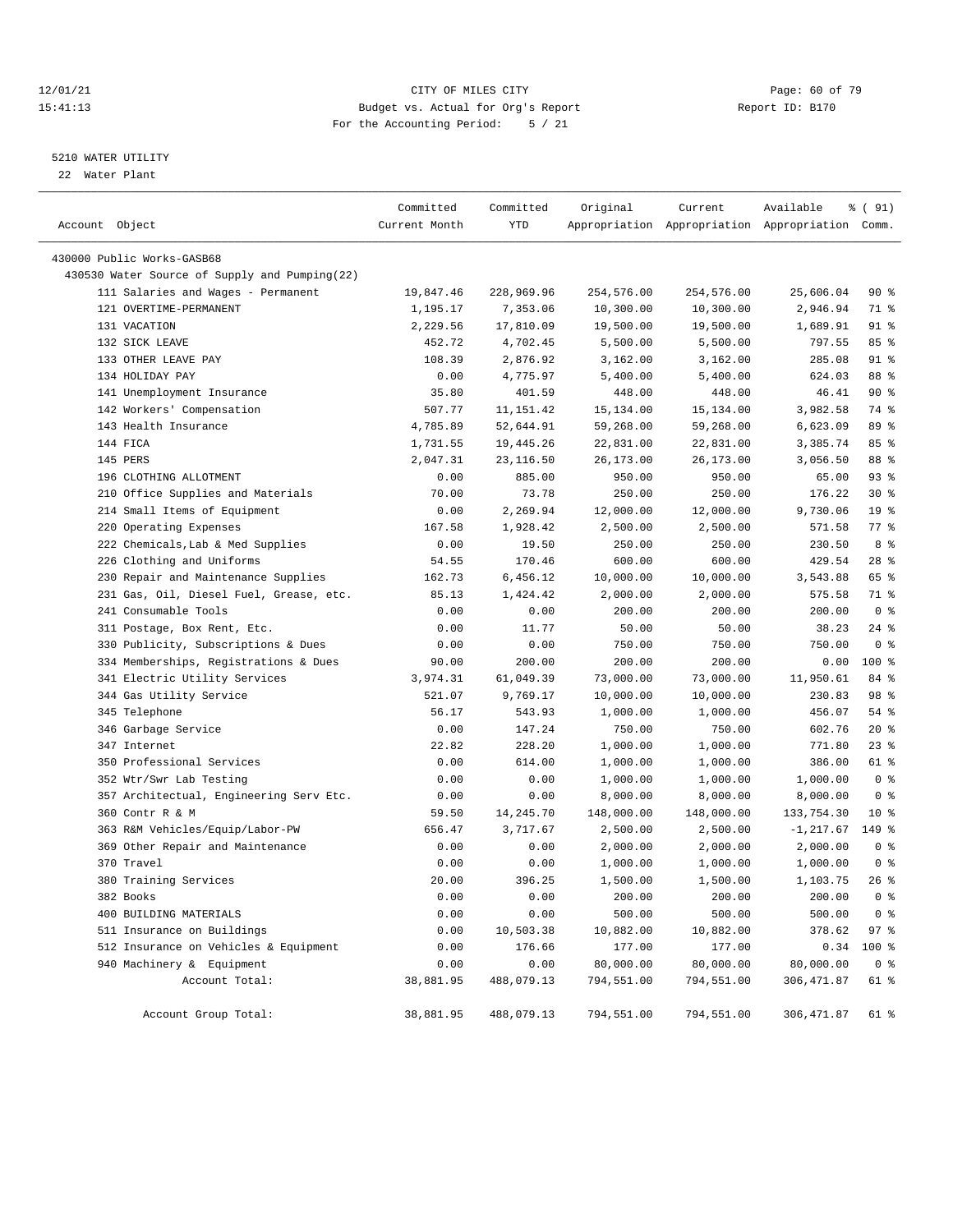#### 12/01/21 Page: 61 of 79<br>15:41:13 Budget vs. Actual for Org's Report Report Report ID: B170 15:41:13 Budget vs. Actual for Org's Report For the Accounting Period: 5 / 21

# 5210 WATER UTILITY

22 Water Plant

| Account Object |                     | Committed<br>Current Month | Committed<br>YTD | Original   | Current<br>Appropriation Appropriation Appropriation Comm. | Available  | $\frac{1}{6}$ (91) |
|----------------|---------------------|----------------------------|------------------|------------|------------------------------------------------------------|------------|--------------------|
|                | Organization Total: | 38,881.95                  | 488,079.13       | 794,551.00 | 794,551.00                                                 | 306,471.87 | 61 %               |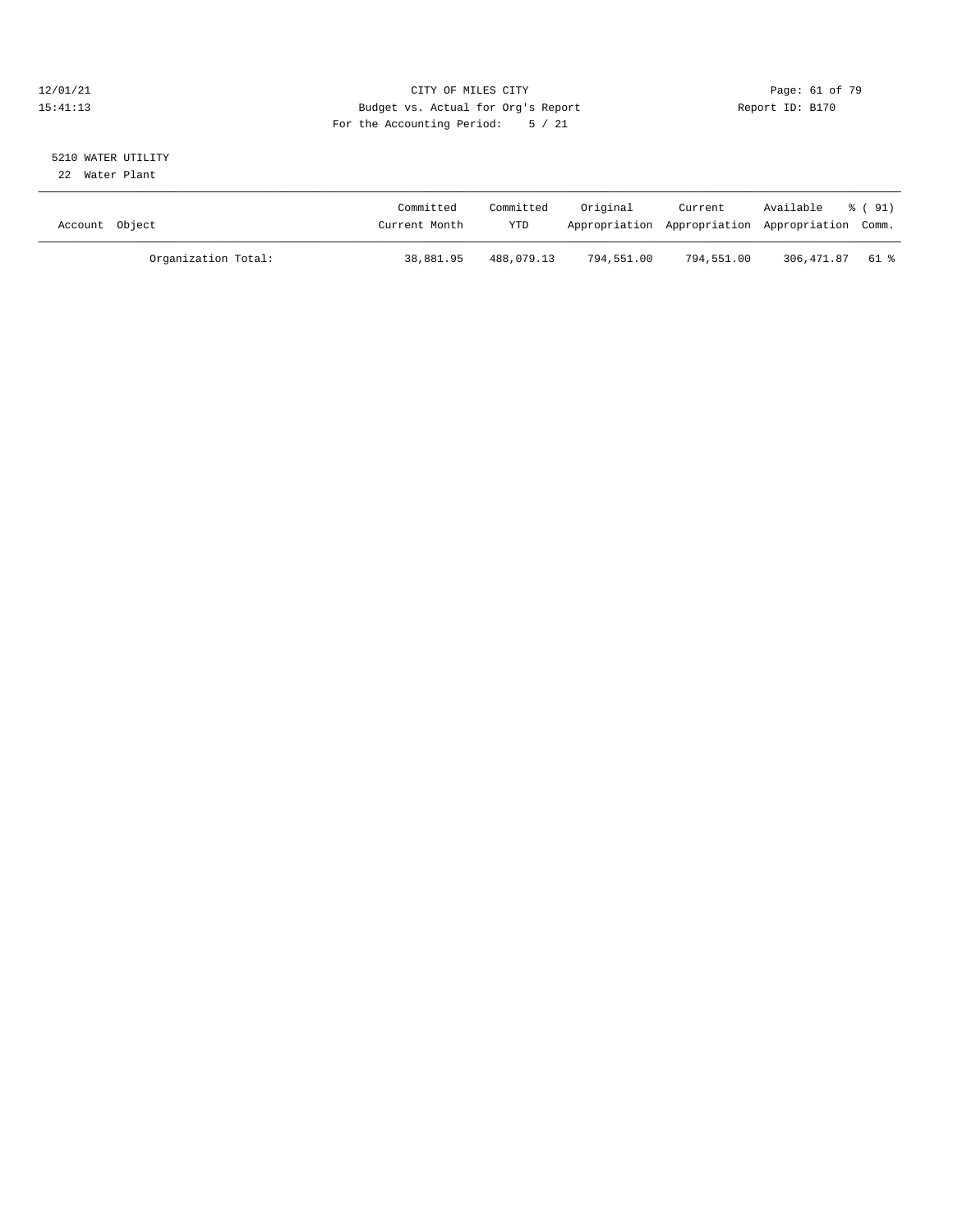#### 12/01/21 **Page: 62 of 79** CITY OF MILES CITY **CITY Page: 62 of 79** 15:41:13 Budget vs. Actual for Org's Report Report ID: B170 For the Accounting Period: 5 / 21

————————————————————————————————————————————————————————————————————————————————————————————————————————————————————————————————————

#### 5210 WATER UTILITY

23 Water Lines

|                                           | Committed     | Committed              | Original     | Current                                         | Available         | % (91)         |
|-------------------------------------------|---------------|------------------------|--------------|-------------------------------------------------|-------------------|----------------|
| Account Object                            | Current Month | YTD                    |              | Appropriation Appropriation Appropriation Comm. |                   |                |
|                                           |               |                        |              |                                                 |                   |                |
| 430000 Public Works-GASB68                |               |                        |              |                                                 |                   |                |
| 430550 Transmission and Distribution(23)  |               |                        |              |                                                 |                   |                |
| 111 Salaries and Wages - Permanent        | 11,109.31     | 139,900.06             | 157,740.00   | 157,740.00                                      | 17,839.94         | 89 %           |
| 121 OVERTIME-PERMANENT                    | 214.02        | 3,374.83               | 10,200.00    | 10,200.00                                       | 6,825.17          | 338            |
| 131 VACATION                              | 1,443.04      | 10,365.61              | 7,600.00     | 7,600.00                                        | $-2,765.61$ 136 % |                |
| 132 SICK LEAVE                            | 402.47        | 5,680.41               | 5,000.00     | 5,000.00                                        | $-680.41$         | 114 %          |
| 133 OTHER LEAVE PAY                       | 2.34          | 1,399.43               | 1,432.00     | 1,432.00                                        | 32.57             | 98 %           |
| 134 HOLIDAY PAY                           | 0.00          | 367.39                 | 2,100.00     | 2,100.00                                        | 1,732.61          | $17*$          |
| 141 Unemployment Insurance                | 19.76         | 242.54                 | 276.00       | 276.00                                          | 33.46             | 88 %           |
| 142 Workers' Compensation                 | 439.11        | 7,280.08               | 8,154.00     | 8,154.00                                        | 873.92            | 89 %           |
| 143 Health Insurance                      | 3,212.83      | 34, 397.64             | 36,709.00    | 36,709.00                                       | 2,311.36          | $94$ %         |
| 144 FICA                                  | 964.92        | 11,897.00              | 14,081.00    | 14,081.00                                       | 2,184.00          | 84 %           |
| 145 PERS                                  | 1,155.10      | 14,036.45              | 16,143.00    | 16,143.00                                       | 2,106.55          | 87%            |
| 196 CLOTHING ALLOTMENT                    | 0.00          | 564.00                 | 800.00       | 800.00                                          | 236.00            | 71 %           |
| 210 Office Supplies and Materials         | 127.14        | 628.36                 | 750.00       | 750.00                                          | 121.64            | 84 %           |
| 214 Small Items of Equipment              | 468.71        | 34,543.15              | 78,000.00    | 78,000.00                                       | 43, 456.85        | 44 %           |
| 220 Operating Expenses                    | 1,515.58      | 21,726.16              | 35,000.00    | 35,000.00                                       | 13, 273.84        | 62 %           |
| 222 Chemicals, Lab & Med Supplies         | 0.00          | 0.00                   | 200.00       | 200.00                                          | 200.00            | 0 <sup>8</sup> |
| 226 Clothing and Uniforms                 | 0.00          | 453.43                 | 700.00       | 700.00                                          | 246.57            | 65 %           |
| 230 Repair and Maintenance Supplies       | 1,025.13      | 29,038.46              | 65,000.00    | 65,000.00                                       | 35,961.54         | 45 %           |
| 231 Gas, Oil, Diesel Fuel, Grease, etc.   | 684.51        | 7,075.42               | 15,000.00    | 15,000.00                                       | 7,924.58          | 47 %           |
| 233 Water/Sewer Main Replacement and      | 469.20        | 6,954.00               | 10,000.00    | 10,000.00                                       | 3,046.00          | 70 %           |
| 234 Hydrant/Manhole Replacement, Valves   | 0.00          | 2,322.43               | 20,000.00    | 20,000.00                                       | 17,677.57         | $12$ %         |
| 235 Curb Stop Replacement                 | 2,113.88      | 18,934.99              | 18,000.00    | 18,000.00                                       | $-934.99$         | $105$ %        |
| 241 Consumable Tools                      | 387.53        | 627.51                 | 1,000.00     | 1,000.00                                        | 372.49            | 63%            |
| 311 Postage, Box Rent, Etc.               | 0.00          | 0.00                   | 100.00       | 100.00                                          | 100.00            | 0 <sup>8</sup> |
| 320 Printing, Duplicating, Typing &       | 0.00          | 73.30                  | 100.00       | 100.00                                          | 26.70             | 73 %           |
| 330 Publicity, Subscriptions & Dues       | 0.00          | 297.50                 | 1,000.00     | 1,000.00                                        | 702.50            | $30*$          |
| 331 Publication of Formal & Legal Notices | 0.00          | 140.09                 | 150.00       | 150.00                                          | 9.91              | $93$ $%$       |
| 334 Memberships, Registrations & Dues     | 35.00         | 370.86                 | 500.00       | 500.00                                          | 129.14            | 74 %           |
| 341 Electric Utility Services             | 19.33         | 316.11                 | 1,200.00     | 1,200.00                                        | 883.89            | $26$ %         |
| 344 Gas Utility Service                   | 21.48         | 531.41                 | 500.00       | 500.00                                          | $-31.41$          | $106$ %        |
| 345 Telephone                             | 119.60        | 1,194.25               | 700.00       | 700.00                                          | $-494.25$         | 171 %          |
| 347 Internet                              | 11.83         | 118.30                 | 200.00       | 200.00                                          | 81.70             | 59 %           |
| 350 Professional Services                 | 65.00         | 34,635.40              | 40,000.00    | 40,000.00                                       | 5,364.60          | 87%            |
| 357 Architectual, Engineering Serv Etc.   | 0.00          | 3,940.50               | 15,000.00    | 15,000.00                                       | 11,059.50         | 26%            |
| 360 Contr R & M                           | 539.67        | 69,975.49              | 85,000.00    | 85,000.00                                       | 15,024.51         | 82%            |
| 363 R&M Vehicles/Equip/Labor-PW           | 85.52         | 36,559.92              | 45,000.00    | 45,000.00                                       | 8,440.08          | 81 %           |
| 369 Other Repair and Maintenance          | 0.00          | 0.00                   | 1,000.00     | 1,000.00                                        | 1,000.00          | 0 <sup>8</sup> |
| 370 Travel                                | 86.52         | 86.52                  | 1,200.00     | 1,200.00                                        | 1,113.48          | 7 %            |
| 380 Training Services                     | 0.00          | 41.50                  | 500.00       | 500.00                                          | 458.50            | 8 %            |
| 382 Books                                 | 0.00          | 67.88                  | 150.00       | 150.00                                          | 82.12             | 45 %           |
| 400 BUILDING MATERIALS                    | 0.00          | 292.61                 | 750.00       | 750.00                                          | 457.39            | 39 %           |
| 511 Insurance on Buildings                | 0.00          | 4,217.21               | 4,218.00     | 4,218.00                                        | 0.79              | 100 %          |
| 512 Insurance on Vehicles & Equipment     | 0.00          | 646.60                 | 647.00       | 647.00                                          | 0.40              | 100 %          |
| 532 Land Rental                           | 0.00          | 1,215.75               | 1,500.00     | 1,500.00                                        | 284.25            | 81 %           |
| 940 Machinery & Equipment                 | 11,245.00     | 912,096.42             |              | 1,805,603.00                                    | 893,506.58        | $51$ %         |
|                                           |               |                        | 1,805,603.00 |                                                 |                   |                |
| Account Total:                            |               | 37,983.53 1,418,626.97 | 2,508,903.00 | 2,508,903.00                                    | 1,090,276.03      | 57%            |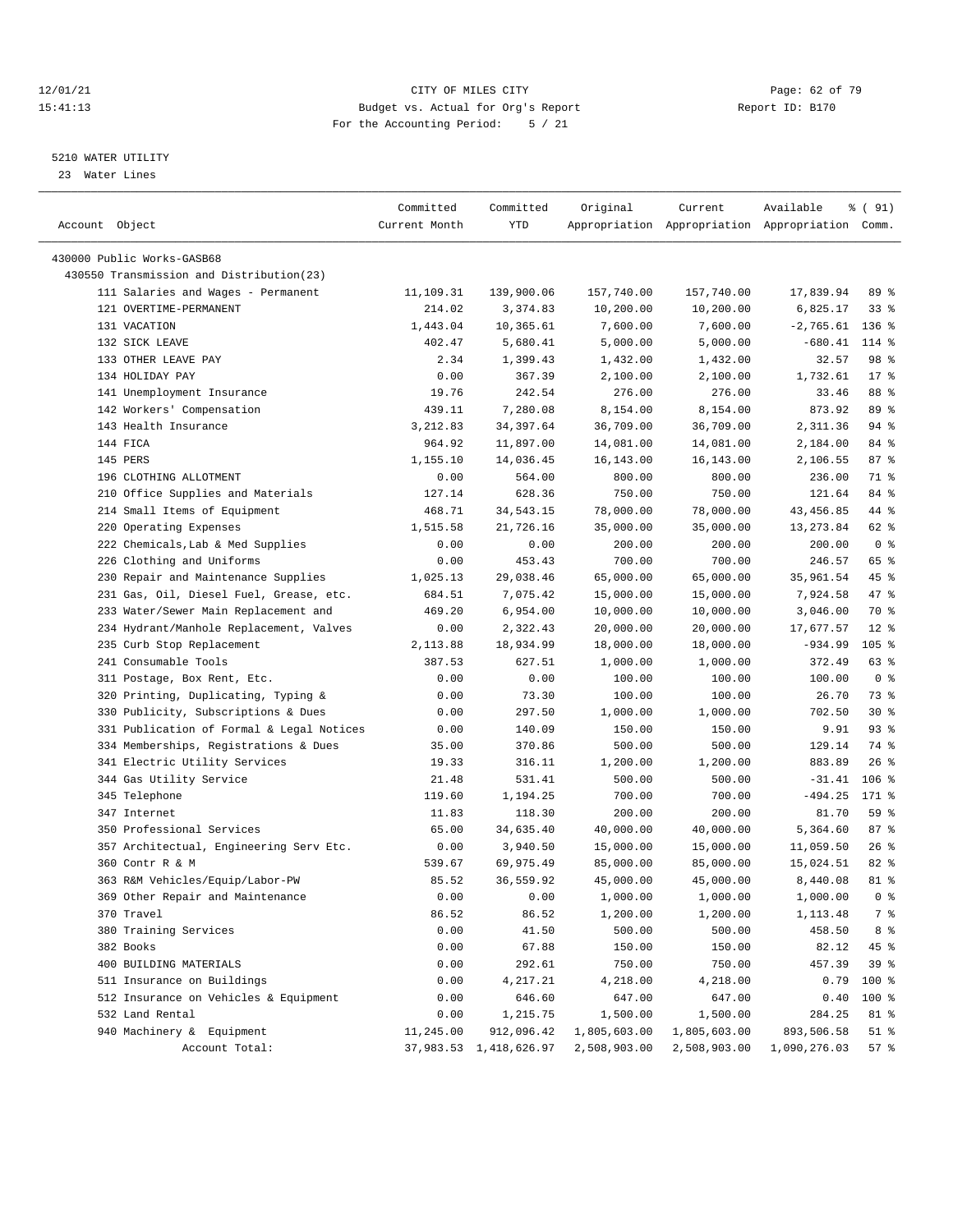#### 12/01/21 Page: 63 of 79<br>
12/01/21 Page: 63 of 79<br>
Budget vs. Actual for Org's Report Page: 10: Bl<sup>70</sup> Page: 63 of 79 15:41:13 Budget vs. Actual for Org's Report For the Accounting Period: 5 / 21

#### 5210 WATER UTILITY

23 Water Lines

| Account Object                             | Committed<br>Current Month | Committed<br><b>YTD</b>     | Original     | Current<br>Appropriation Appropriation Appropriation | Available    | % (91)<br>Comm. |  |
|--------------------------------------------|----------------------------|-----------------------------|--------------|------------------------------------------------------|--------------|-----------------|--|
| Account Group Total:                       |                            | 37,983.53 1,418,626.97      | 2,508,903.00 | 2,508,903.00                                         | 1,090,276.03 | 57 <sup>8</sup> |  |
| 490000 DEBT SERVICE                        |                            |                             |              |                                                      |              |                 |  |
| 490200 Revenue Bonds                       |                            |                             |              |                                                      |              |                 |  |
| 611 Principal-NE Wtr Line Phase II         | 0.00                       | 9,000.00                    | 17,000.00    | 17,000.00                                            | 8,000.00     | 53%             |  |
| 615 Principal-Northeast Water Ln \$2.2     | 0.00                       | 34,000.00                   | 69,000.00    | 69,000.00                                            | 35,000.00    | 49.8            |  |
| 616 Principal-Carbon Hill Water Tank \$2.2 | 0.00                       | 34,000.00                   | 68,000.00    | 68,000.00                                            | 34,000.00    | 50%             |  |
| 617 Principal - NE Wtr Line \$500k         | 0.00                       | 8,000.00                    | 16,000.00    | 16,000.00                                            | 8,000.00     | 50%             |  |
| 618 Principal-Carbon Hill \$500k           | 0.00                       | 8,000.00                    | 16,000.00    | 16,000.00                                            | 8,000.00     | 50%             |  |
| 622 Interest-NE Wtr Line Phase II          | 0.00                       | 607.50                      | 1,182.00     | 1,182.00                                             | 574.50       | $51$ $%$        |  |
| 631 Interest - NE Wtr Line \$500k          | 0.00                       | 4,840.00                    | 9,570.00     | 9,570.00                                             | 4,730.00     | $51$ $%$        |  |
| 632 Interest - Carbon Hill Wtr Tank \$500k | 0.00                       | 4,840.00                    | 9,570.00     | 9,570.00                                             | 4,730.00     | $51$ %          |  |
| 634 Interest-Northeast Wtr Ln \$2.2        | 0.00                       | 23,595.00                   | 46,680.00    | 46,680.00                                            | 23,085.00    | $51$ %          |  |
| 638 Interest-Carbon Hill Tank \$2.2        | 0.00                       | 22,965.00                   | 45,420.00    | 45,420.00                                            | 22,455.00    | $51$ %          |  |
| Account Total:                             | 0.00                       | 149,847.50                  | 298,422.00   | 298,422.00                                           | 148,574.50   | 50%             |  |
| Account Group Total:                       | 0.00                       | 149,847.50                  | 298,422.00   | 298,422.00                                           | 148,574.50   | 50%             |  |
| 520000 OTHER FINANCING USES                |                            |                             |              |                                                      |              |                 |  |
| 521000 Interfund Operating Transfers Out   |                            |                             |              |                                                      |              |                 |  |
| 820 Transfers to Other Funds               | 1,000.00                   | 11,000.00                   | 12,000.00    | 12,000.00                                            | 1,000.00     | 92%             |  |
| Account Total:                             | 1,000.00                   | 11,000.00                   | 12,000.00    | 12,000.00                                            | 1,000.00     | $92$ $%$        |  |
| Account Group Total:                       | 1,000.00                   | 11,000.00                   | 12,000.00    | 12,000.00                                            | 1,000.00     | 92%             |  |
| Organization Total:                        |                            | 38, 983. 53 1, 579, 474. 47 | 2,819,325.00 | 2,819,325.00                                         | 1,239,850.53 | 56%             |  |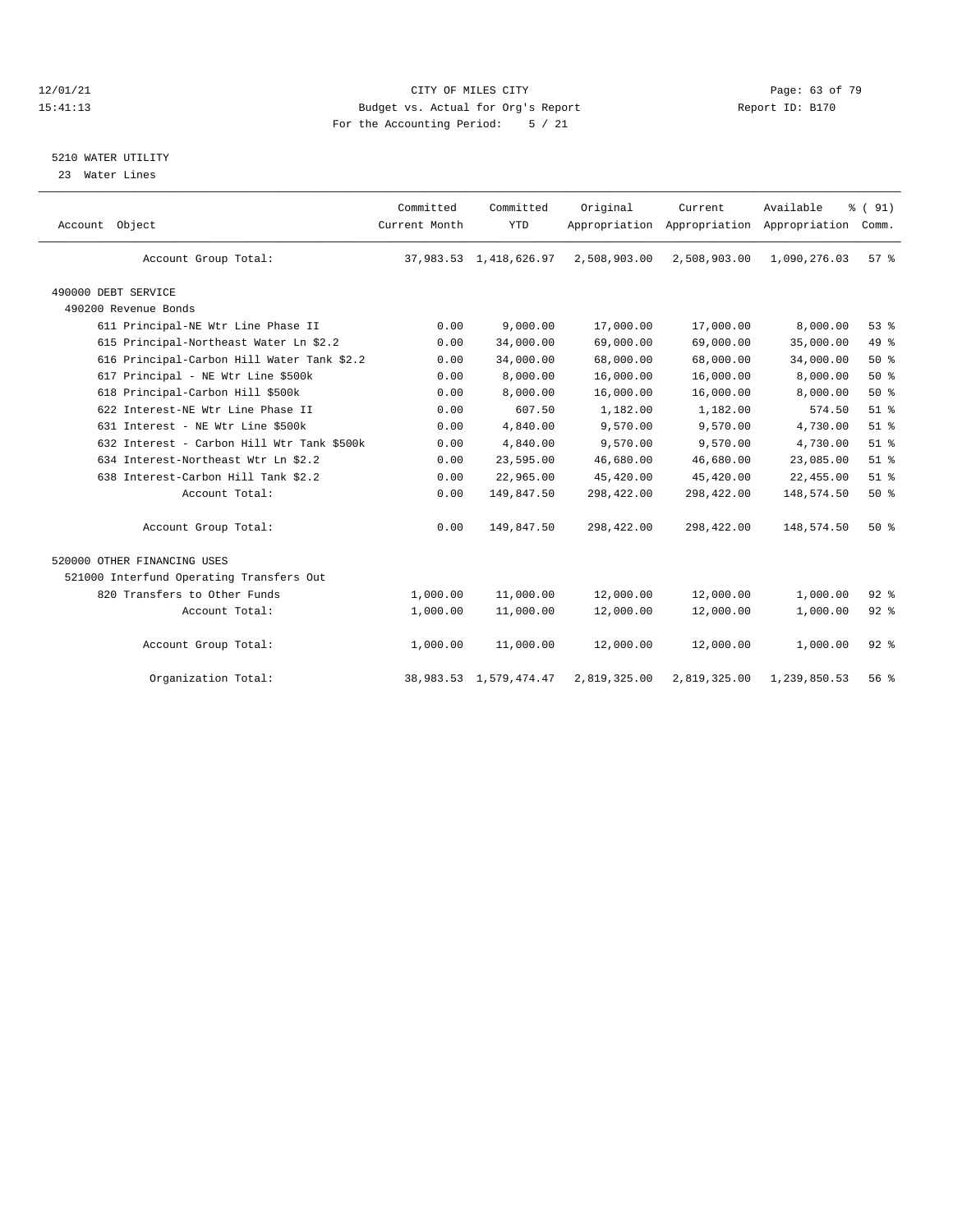#### 12/01/21 Page: 64 of 79<br>15:41:13 Budget vs. Actual for Org's Report Page: 64 of 79<br>15:41:13 Budget vs. Actual for Org's Report Page: 15:170 15:41:13 Budget vs. Actual for Org's Report For the Accounting Period: 5 / 21

————————————————————————————————————————————————————————————————————————————————————————————————————————————————————————————————————

#### 5210 WATER UTILITY

25 Water Administration

|                                           | Committed     | Committed  | Original   | Current    | Available                                       | ៖ ( 91)         |
|-------------------------------------------|---------------|------------|------------|------------|-------------------------------------------------|-----------------|
| Account Object                            | Current Month | <b>YTD</b> |            |            | Appropriation Appropriation Appropriation Comm. |                 |
| 430000 Public Works-GASB68                |               |            |            |            |                                                 |                 |
| 430510 Water Administration(25)           |               |            |            |            |                                                 |                 |
| 111 Salaries and Wages - Permanent        | 1,768.81      | 24,873.70  | 24,740.00  | 24,740.00  | $-133.70$                                       | $101$ %         |
| 121 OVERTIME-PERMANENT                    | 0.00          | 24.34      | 120.00     | 120.00     | 95.66                                           | $20*$           |
| 131 VACATION                              | 0.00          | 668.35     | 1,700.00   | 1,700.00   | 1,031.65                                        | 39%             |
| 132 SICK LEAVE                            | 90.84         | 889.23     | 1,100.00   | 1,100.00   | 210.77                                          | 81 %            |
| 133 OTHER LEAVE PAY                       | 0.00          | 37.25      | 105.00     | 105.00     | 67.75                                           | 35 <sup>8</sup> |
| 141 Unemployment Insurance                | 2.78          | 39.87      | 42.00      | 42.00      | 2.13                                            | 95%             |
| 142 Workers' Compensation                 | 12.07         | 245.03     | 456.00     | 456.00     | 210.97                                          | $54$ %          |
| 143 Health Insurance                      | 427.16        | 6,046.38   | 5,640.00   | 5,640.00   | $-406.38$                                       | 107 %           |
| 144 FICA                                  | 142.24        | 2,035.81   | 2,124.00   | 2,124.00   | 88.19                                           | 96%             |
| 145 PERS                                  | 163.09        | 2,320.32   | 2,435.00   | 2,435.00   | 114.68                                          | 95%             |
| 196 CLOTHING ALLOTMENT                    | 0.00          | 120.00     | 125.00     | 125.00     | 5.00                                            | 96%             |
| 210 Office Supplies and Materials         | 0.00          | 988.18     | 3,200.00   | 3,200.00   | 2,211.82                                        | $31$ %          |
| 214 Small Items of Equipment              | 0.00          | 199.99     | 2,500.00   | 2,500.00   | 2,300.01                                        | 8 %             |
| 220 Operating Expenses                    | 103.66        | 2,544.71   | 3,000.00   | 3,000.00   | 455.29                                          | 85%             |
| 230 Repair and Maintenance Supplies       | 0.00          | 0.00       | 1,000.00   | 1,000.00   | 1,000.00                                        | 0 <sup>8</sup>  |
| 311 Postage, Box Rent, Etc.               | 1,062.58      | 6,835.07   | 7,600.00   | 7,600.00   | 764.93                                          | 90%             |
| 320 Printing, Duplicating, Typing &       | 87.85         | 1,247.25   | 1,100.00   | 1,100.00   | $-147.25$                                       | $113*$          |
| 330 Publicity, Subscriptions & Dues       | 0.00          | 672.40     | 1,300.00   | 1,300.00   | 627.60                                          | $52$ $%$        |
| 331 Publication of Formal & Legal Notices | 0.00          | 43.33      | 0.00       | 0.00       | $-43.33$                                        | $***$ $-$       |
| 345 Telephone                             | 31.22         | 294.42     | 600.00     | 600.00     | 305.58                                          | 49 %            |
| 347 Internet                              | 1.04          | 10.40      | 250.00     | 250.00     | 239.60                                          | 4%              |
| 350 Professional Services                 | 263.33        | 411.94     | 6,000.00   | 6,000.00   | 5,588.06                                        | 7 %             |
| 360 Contr R & M                           | 101.44        | 8,154.21   | 8,700.00   | 8,700.00   | 545.79                                          | 94 %            |
| 370 Travel                                | 0.00          | 0.00       | 250.00     | 250.00     | 250.00                                          | 0 <sup>8</sup>  |
| 380 Training Services                     | 0.00          | 0.00       | 250.00     | 250.00     | 250.00                                          | 0 <sup>8</sup>  |
| 382 Books                                 | 0.00          | 0.00       | 125.00     | 125.00     | 125.00                                          | 0 <sup>8</sup>  |
| 513 Liability                             | 0.00          | 20,120.07  | 0.00       | 0.00       | $-20,120.07$                                    | $***$ $-$       |
| 531 Building & Office Rental              | 500.00        | 5,500.00   | 8,366.00   | 8,366.00   | 2,866.00                                        | 66 %            |
| 555 Bank Service Charges                  | 16.67         | 185.21     | 450.00     | 450.00     | 264.79                                          | 41 %            |
| 810 Losses (Bad debt expense - Enterprise | 0.00          | 0.00       | 500.00     | 500.00     | 500.00                                          | 0 <sup>8</sup>  |
| 920 Buildings                             | 0.00          | 0.00       | 2,000.00   | 2,000.00   | 2,000.00                                        | 0 <sup>8</sup>  |
| Account Total:                            | 4,774.78      | 84,507.46  | 85,778.00  | 85,778.00  | 1,270.54                                        | 99 <sub>8</sub> |
|                                           |               |            |            |            |                                                 |                 |
| Account Group Total:                      | 4,774.78      | 84,507.46  | 85,778.00  | 85,778.00  | 1,270.54                                        | 99 %            |
| 510000 MISCELLANEOUS                      |               |            |            |            |                                                 |                 |
| 510330 Comprehensive Liability Insurance  |               |            |            |            |                                                 |                 |
| 513 Liability                             | 0.00          | 0.00       | 12,419.00  | 12,419.00  | 12,419.00                                       | 0 <sup>8</sup>  |
| Account Total:                            | 0.00          | 0.00       | 12,419.00  | 12,419.00  | 12,419.00                                       | 0 <sup>8</sup>  |
| Account Group Total:                      | 0.00          | 0.00       | 12,419.00  | 12,419.00  | 12,419.00                                       | 0 <sup>8</sup>  |
| 520000 OTHER FINANCING USES               |               |            |            |            |                                                 |                 |
| 521000 Interfund Operating Transfers Out  |               |            |            |            |                                                 |                 |
| 820 Transfers to Other Funds              | 4,994.75      | 654,942.25 | 659,937.00 | 659,937.00 | 4,994.75                                        | 99 %            |
| Account Total:                            | 4,994.75      | 654,942.25 | 659,937.00 | 659,937.00 | 4,994.75                                        | 99 %            |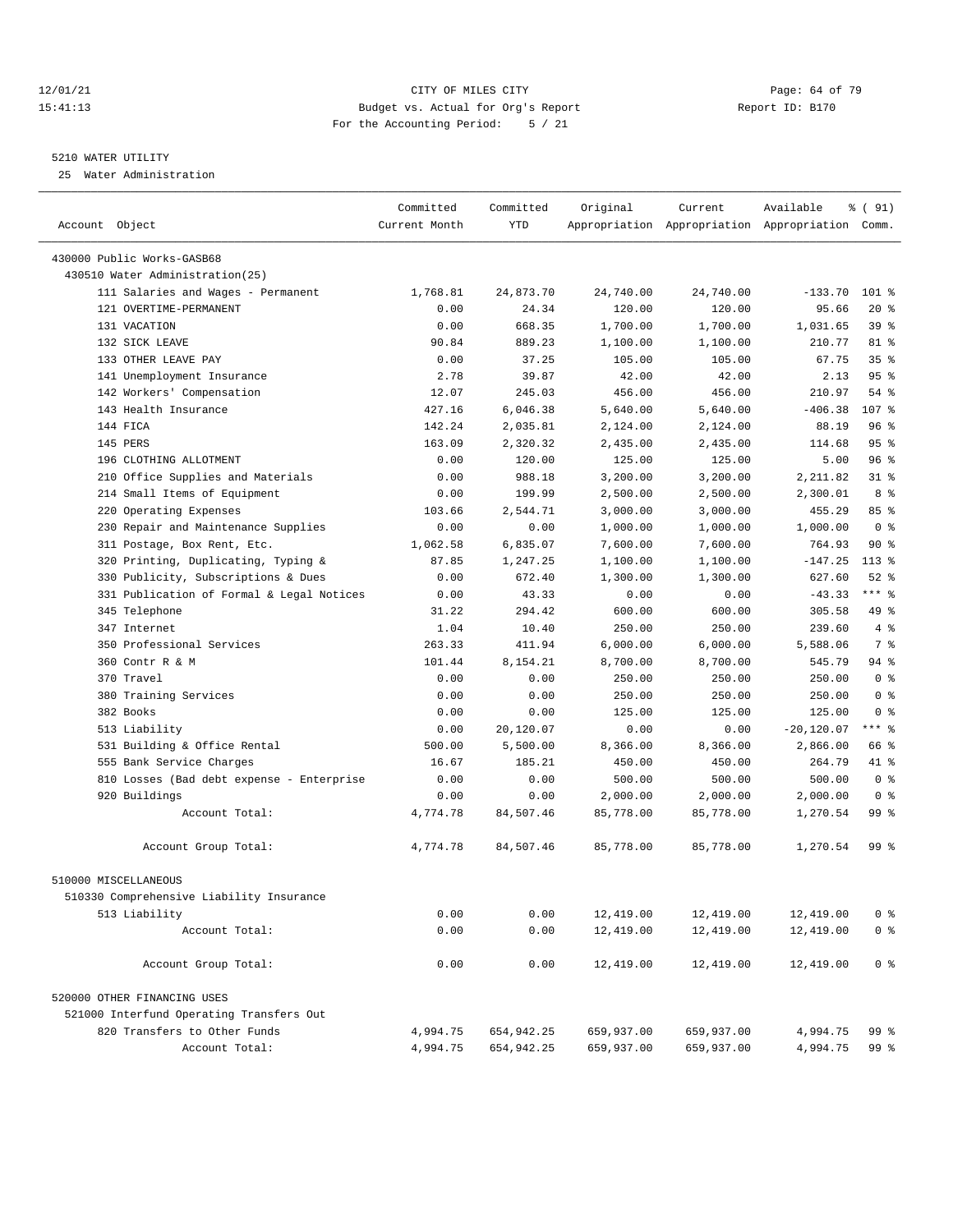#### 12/01/21 Page: 65 of 79<br>
12/01/21 Page: 65 of 79 Eudget vs. Actual for Org's Report Page: 65 of 79 Page: 65 of 79 Eudget vs. Actual for Org's Report Page: 10: B170 15:41:13 Budget vs. Actual for Org's Report For the Accounting Period: 5 / 21

## 5210 WATER UTILITY

25 Water Administration

| Account Object       | Committed<br>Current Month | Committed<br>YTD | Original   | Current    | Available<br>Appropriation Appropriation Appropriation Comm. | $\frac{1}{6}$ (91) |
|----------------------|----------------------------|------------------|------------|------------|--------------------------------------------------------------|--------------------|
| Account Group Total: | 4,994.75                   | 654,942.25       | 659,937.00 | 659,937.00 | 4,994.75                                                     | -99 %              |
| Organization Total:  | 9,769.53                   | 739,449.71       | 758,134.00 | 758,134.00 | 18,684.29                                                    | 98 <sup>8</sup>    |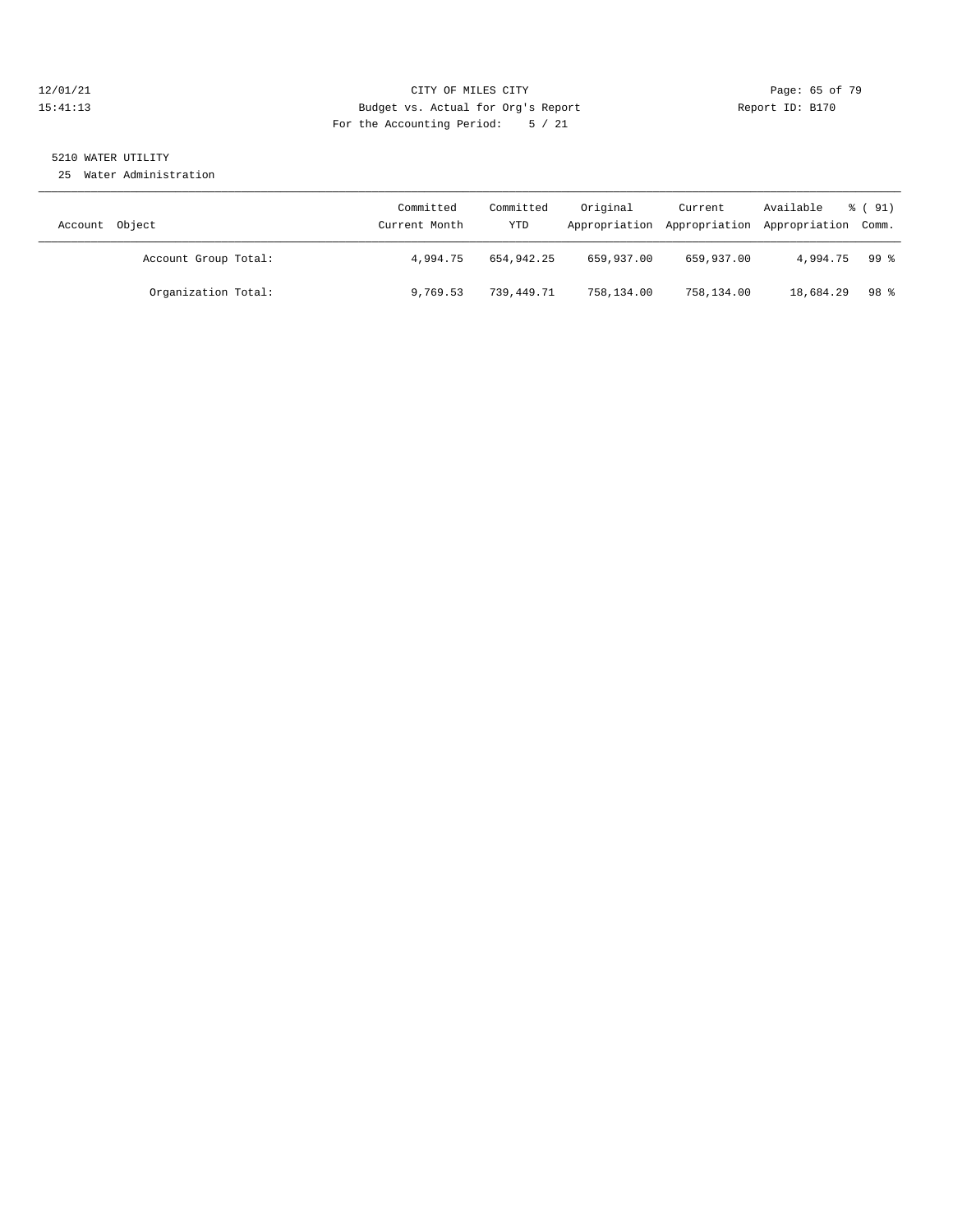#### $12/01/21$  Page: 66 of 79<br>15:41:13 Budget vs. Actual for Org's Report  $\blacksquare$  Page: 66 of 79 15:41:13 Budget vs. Actual for Org's Report For the Accounting Period: 5 / 21

## 5210 WATER UTILITY

80 Water Purification

| Account Object                          | Committed<br>Current Month | Committed<br><b>YTD</b> | Original   | Current<br>Appropriation Appropriation Appropriation Comm. | Available | 8 ( 91)         |
|-----------------------------------------|----------------------------|-------------------------|------------|------------------------------------------------------------|-----------|-----------------|
| 430000 Public Works-GASB68              |                            |                         |            |                                                            |           |                 |
| 430540 Water Purification and Treatment |                            |                         |            |                                                            |           |                 |
| 210 Office Supplies and Materials       | 69.94                      | 73.72                   | 400.00     | 400.00                                                     | 326.28    | 18 <sup>8</sup> |
| 214 Small Items of Equipment            | 0.00                       | 920.43                  | 3,000.00   | 3,000.00                                                   | 2,079.57  | $31$ %          |
| 220 Operating Expenses                  | 171.54                     | 1,697.53                | 3,000.00   | 3.000.00                                                   | 1,302.47  | 57%             |
| 222 Chemicals, Lab & Med Supplies       | 2,324.00                   | 43, 407.98              | 60,000.00  | 60,000.00                                                  | 16,592.02 | $72$ $%$        |
| 226 Clothing and Uniforms               | 45.45                      | 148.29                  | 500.00     | 500.00                                                     | 351.71    | $30*$           |
| 230 Repair and Maintenance Supplies     | 87.99                      | 5,600.68                | 15,000.00  | 15,000.00                                                  | 9,399.32  | 37%             |
| 231 Gas, Oil, Diesel Fuel, Grease, etc. | 85.13                      | 1,424.41                | 2,000.00   | 2,000.00                                                   | 575.59    | 71 %            |
| 311 Postage, Box Rent, Etc.             | 2.50                       | 29.50                   | 100.00     | 100.00                                                     | 70.50     | $30*$           |
| 320 Printing, Duplicating, Typing &     | 0.00                       | 0.00                    | 100.00     | 100.00                                                     | 100.00    | 0 <sup>8</sup>  |
| 330 Publicity, Subscriptions & Dues     | 0.00                       | 0.00                    | 750.00     | 750.00                                                     | 750.00    | 0 <sup>8</sup>  |
| 334 Memberships, Registrations & Dues   | 200.00                     | 354.00                  | 300.00     | 300.00                                                     | $-54.00$  | $118*$          |
| 352 Wtr/Swr Lab Testing                 | 487.00                     | 7,156.58                | 10,000.00  | 10,000.00                                                  | 2,843.42  | $72*$           |
| 357 Architectual, Engineering Serv Etc. | 0.00                       | 0.00                    | 8,000.00   | 8,000.00                                                   | 8,000.00  | 0 <sup>8</sup>  |
| 360 Contr R & M                         | 44.50                      | 3, 162.52               | 4,000.00   | 4,000.00                                                   | 837.48    | 79 %            |
| 369 Other Repair and Maintenance        | 0.00                       | 0.00                    | 1,500.00   | 1,500.00                                                   | 1,500.00  | 0 <sup>8</sup>  |
| 370 Travel                              | 16.00                      | 16.00                   | 1,500.00   | 1,500.00                                                   | 1,484.00  | 1 <sup>8</sup>  |
| 380 Training Services                   | 20.00                      | 406.35                  | 1,500.00   | 1,500.00                                                   | 1,093.65  | $27$ $%$        |
| 382 Books                               | 0.00                       | 0.00                    | 200.00     | 200.00                                                     | 200.00    | 0 <sup>8</sup>  |
| 533 Machinery and Equipment Rental      | 0.00                       | 0.00                    | 500.00     | 500.00                                                     | 500.00    | 0 <sup>8</sup>  |
| 940 Machinery & Equipment               | 0.00                       | 0.00                    | 5,000.00   | 5,000.00                                                   | 5,000.00  | 0 <sup>8</sup>  |
| Account Total:                          | 3,554.05                   | 64,397.99               | 117,350.00 | 117,350.00                                                 | 52,952.01 | 55%             |
| Account Group Total:                    | 3,554.05                   | 64,397.99               | 117,350.00 | 117,350.00                                                 | 52,952.01 | 55 <sup>8</sup> |
| Organization Total:                     | 3,554.05                   | 64,397.99               | 117,350.00 | 117,350.00                                                 | 52,952.01 | 55 %            |
|                                         |                            |                         |            |                                                            |           |                 |

Fund Total: 91,189.06 2,871,401.30 4,489,360.00 4,489,360.00 1,617,958.70 64 %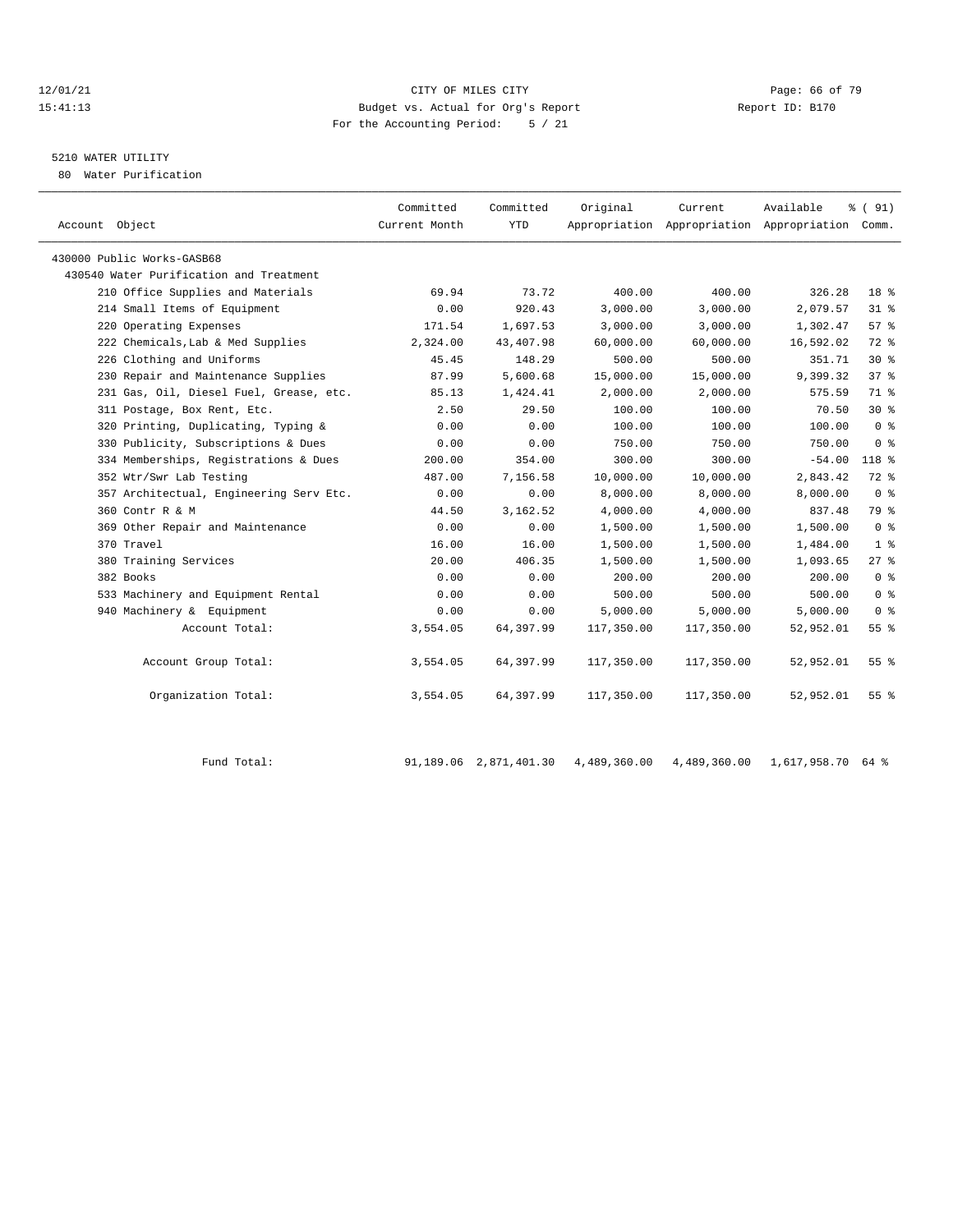#### 12/01/21 Page: 67 of 79<br>15:41:13 Budget vs. Actual for Org's Report Page: 67 of 79<br>15:41:13 Budget vs. Actual for Org's Report Page: 15:3170 15:41:13 Budget vs. Actual for Org's Report For the Accounting Period: 5 / 21

#### 5310 SEWER UTILITY

29 Sewer Administration

| Account Object                            | Committed<br>Current Month | Committed<br>YTD | Original   | Current    | Available<br>Appropriation Appropriation Appropriation Comm. | % ( 91)         |
|-------------------------------------------|----------------------------|------------------|------------|------------|--------------------------------------------------------------|-----------------|
| 430000 Public Works-GASB68                |                            |                  |            |            |                                                              |                 |
| 430610 Sewer Administration (29)          |                            |                  |            |            |                                                              |                 |
| 111 Salaries and Wages - Permanent        | 1,768.81                   | 24,872.32        | 24,764.00  | 24,764.00  | $-108.32$                                                    | $100*$          |
| 121 OVERTIME-PERMANENT                    | 0.00                       | 24.35            | 120.00     | 120.00     | 95.65                                                        | $20*$           |
| 131 VACATION                              | 0.00                       | 668.20           | 1,700.00   | 1,700.00   | 1,031.80                                                     | 39%             |
| 132 SICK LEAVE                            | 90.84                      | 887.71           | 1,100.00   | 1,100.00   | 212.29                                                       | 81 %            |
| 133 OTHER LEAVE PAY                       | 0.00                       | 36.91            | 106.00     | 106.00     | 69.09                                                        | 35 <sup>8</sup> |
| 141 Unemployment Insurance                | 2.81                       | 39.96            | 42.00      | 42.00      | 2.04                                                         | 95%             |
| 142 Workers' Compensation                 | 12.10                      | 244.97           | 456.00     | 456.00     | 211.03                                                       | 54%             |
| 143 Health Insurance                      | 427.19                     | 5,618.47         | 5,640.00   | 5,640.00   | 21.53                                                        | $100*$          |
| 144 FICA                                  | 142.28                     | 2,035.87         | 2,126.00   | 2,126.00   | 90.13                                                        | 96%             |
| 145 PERS                                  | 163.10                     | 2,320.21         | 2,437.00   | 2,437.00   | 116.79                                                       | 95%             |
| 196 CLOTHING ALLOTMENT                    | 0.00                       | 120.00           | 125.00     | 125.00     | 5.00                                                         | 96%             |
| 210 Office Supplies and Materials         | 0.00                       | 980.96           | 3,200.00   | 3,200.00   | 2,219.04                                                     | $31*$           |
| 214 Small Items of Equipment              | 0.00                       | 199.99           | 2,500.00   | 2,500.00   | 2,300.01                                                     | 8 %             |
| 220 Operating Expenses                    | 103.65                     | 2,461.98         | 3,000.00   | 3,000.00   | 538.02                                                       | 82 %            |
| 230 Repair and Maintenance Supplies       | 0.00                       | 0.00             | 1,000.00   | 1,000.00   | 1,000.00                                                     | 0 <sup>8</sup>  |
| 311 Postage, Box Rent, Etc.               | 1,062.57                   | 6,835.00         | 7,500.00   | 7,500.00   | 665.00                                                       | $91$ %          |
| 320 Printing, Duplicating, Typing &       | 87.85                      | 1,247.24         | 1,100.00   | 1,100.00   | $-147.24$                                                    | $113*$          |
| 330 Publicity, Subscriptions & Dues       | 0.00                       | 672.40           | 1,300.00   | 1,300.00   | 627.60                                                       | $52$ $%$        |
| 331 Publication of Formal & Legal Notices | 0.00                       | 43.34            | 0.00       | 0.00       | $-43.34$                                                     | $***$ $%$       |
| 345 Telephone                             | 31.21                      | 294.33           | 600.00     | 600.00     | 305.67                                                       | 49 %            |
| 347 Internet                              | 1.04                       | 10.40            | 250.00     | 250.00     | 239.60                                                       | 4%              |
| 350 Professional Services                 | 263.33                     | 411.94           | 6,000.00   | 6,000.00   | 5,588.06                                                     | 7 <sup>°</sup>  |
| 360 Contr R & M                           | 101.44                     | 8,154.21         | 8,700.00   | 8,700.00   | 545.79                                                       | $94$ %          |
| 370 Travel                                | 0.00                       | 0.00             | 250.00     | 250.00     | 250.00                                                       | 0 <sup>8</sup>  |
| 380 Training Services                     | 0.00                       | 0.00             | 250.00     | 250.00     | 250.00                                                       | 0 <sup>8</sup>  |
| 382 Books                                 | 0.00                       | 0.00             | 125.00     | 125.00     | 125.00                                                       | 0 <sup>8</sup>  |
| 531 Building & Office Rental              | 500.00                     | 5,500.00         | 8,366.00   | 8,366.00   | 2,866.00                                                     | 66 %            |
| 555 Bank Service Charges                  | 16.67                      | 185.20           | 450.00     | 450.00     | 264.80                                                       | 41 %            |
| 810 Losses (Bad debt expense - Enterprise | 0.00                       | 0.00             | 500.00     | 500.00     | 500.00                                                       | 0 <sup>8</sup>  |
| 920 Buildings                             | 0.00                       | 0.00             | 2,000.00   | 2,000.00   | 2,000.00                                                     | 0 <sup>8</sup>  |
| Account Total:                            | 4,774.89                   | 63,865.96        | 85,707.00  | 85,707.00  | 21,841.04                                                    | 75 %            |
| Account Group Total:                      | 4,774.89                   | 63,865.96        | 85,707.00  | 85,707.00  | 21,841.04                                                    | 75 %            |
| 490000 DEBT SERVICE                       |                            |                  |            |            |                                                              |                 |
| 490200 Revenue Bonds                      |                            |                  |            |            |                                                              |                 |
| 608 Prpl-Wastewater Project Phase I       | 0.00                       | 35,000.00        | 71,000.00  | 71,000.00  | 36,000.00                                                    | 49 %            |
| 619 Principal-WWTP Phase II               | 0.00                       | 133,755.00       | 268,000.00 | 268,000.00 | 134,245.00                                                   | 50 %            |
| 626 Interest-Wastewater Project Phase I   | 0.00                       | 15,165.00        | 29,805.00  | 29,805.00  | 14,640.00                                                    | 51 %            |
| 639 Interest-WWTP Phase II                | 0.00                       | 64,871.94        | 133,513.00 | 133,513.00 | 68,641.06                                                    | 49 %            |
| Account Total:                            | 0.00                       | 248,791.94       | 502,318.00 | 502,318.00 | 253,526.06                                                   | 50%             |
| Account Group Total:                      | 0.00                       | 248,791.94       | 502,318.00 | 502,318.00 | 253,526.06                                                   | 50%             |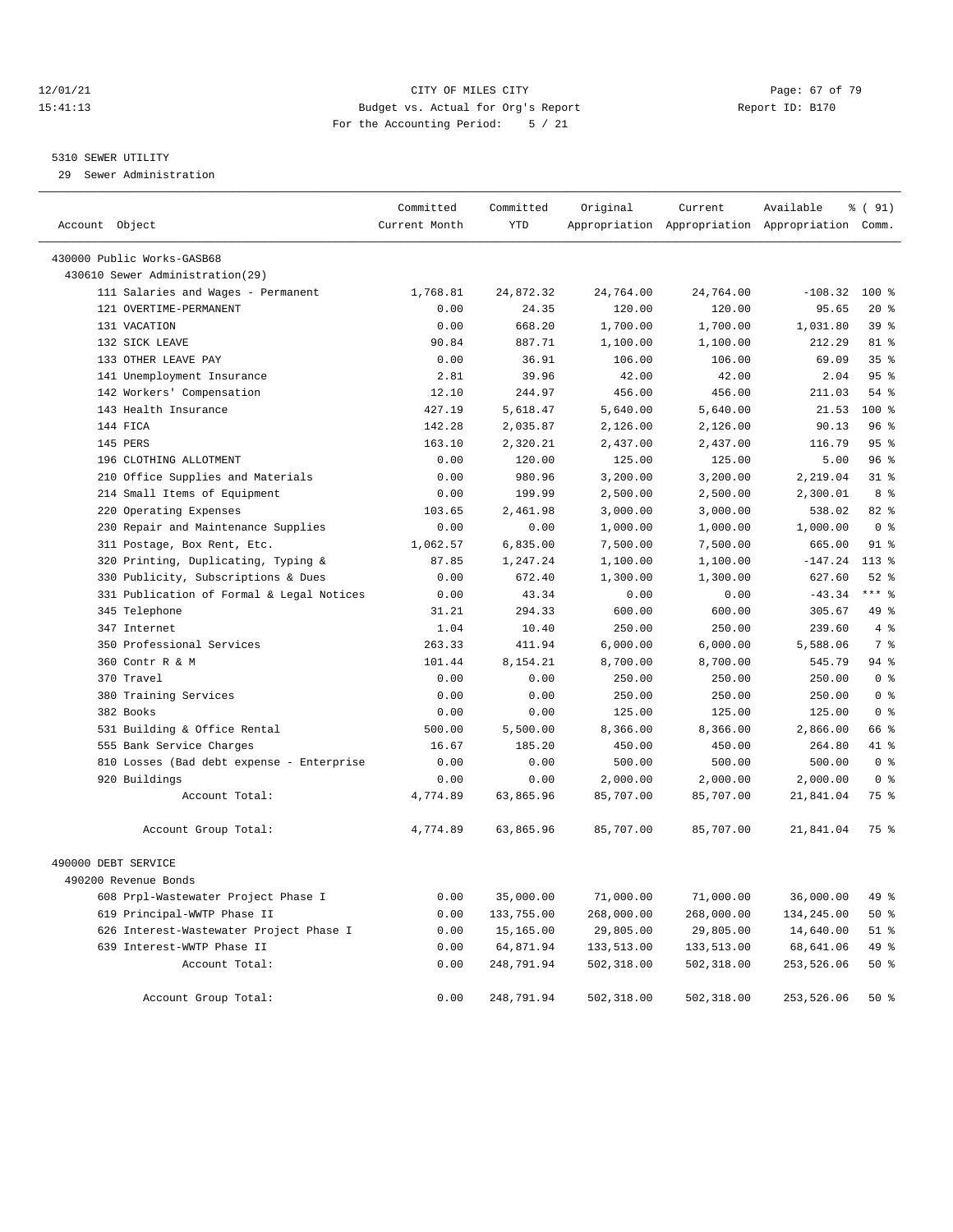#### 12/01/21 **Page: 68 of 79** CITY OF MILES CITY **CITY** CITY **Page: 68 of 79** 15:41:13 Budget vs. Actual for Org's Report Report ID: B170 For the Accounting Period: 5 / 21

## 5310 SEWER UTILITY

29 Sewer Administration

| Account Object                           | Committed<br>Current Month | Committed<br>YTD | Original   | Current<br>Appropriation Appropriation | Available<br>Appropriation | % (91)<br>Comm. |
|------------------------------------------|----------------------------|------------------|------------|----------------------------------------|----------------------------|-----------------|
| 510000 MISCELLANEOUS                     |                            |                  |            |                                        |                            |                 |
| 510330 Comprehensive Liability Insurance |                            |                  |            |                                        |                            |                 |
| 513 Liability                            | 0.00                       | 12,772.74        | 12,773.00  | 12,773.00                              | 0.26                       | 100 %           |
| Account Total:                           | 0.00                       | 12,772.74        | 12,773.00  | 12,773.00                              | 0.26                       | $100*$          |
| Account Group Total:                     | 0.00                       | 12,772.74        | 12,773.00  | 12,773.00                              |                            | $0.26$ 100 %    |
| 520000 OTHER FINANCING USES              |                            |                  |            |                                        |                            |                 |
| 521000 Interfund Operating Transfers Out |                            |                  |            |                                        |                            |                 |
| 820 Transfers to Other Funds             | 3,486.75                   | 38, 354. 25      | 41,841.00  | 41,841.00                              | 3,486.75                   | $92$ $%$        |
| Account Total:                           | 3,486.75                   | 38, 354. 25      | 41,841.00  | 41,841.00                              | 3,486.75                   | $92$ $%$        |
| Account Group Total:                     | 3,486.75                   | 38, 354. 25      | 41,841.00  | 41,841.00                              | 3,486.75                   | $92$ $%$        |
| Organization Total:                      | 8,261.64                   | 363,784.89       | 642,639.00 | 642,639.00                             | 278,854.11                 | 57%             |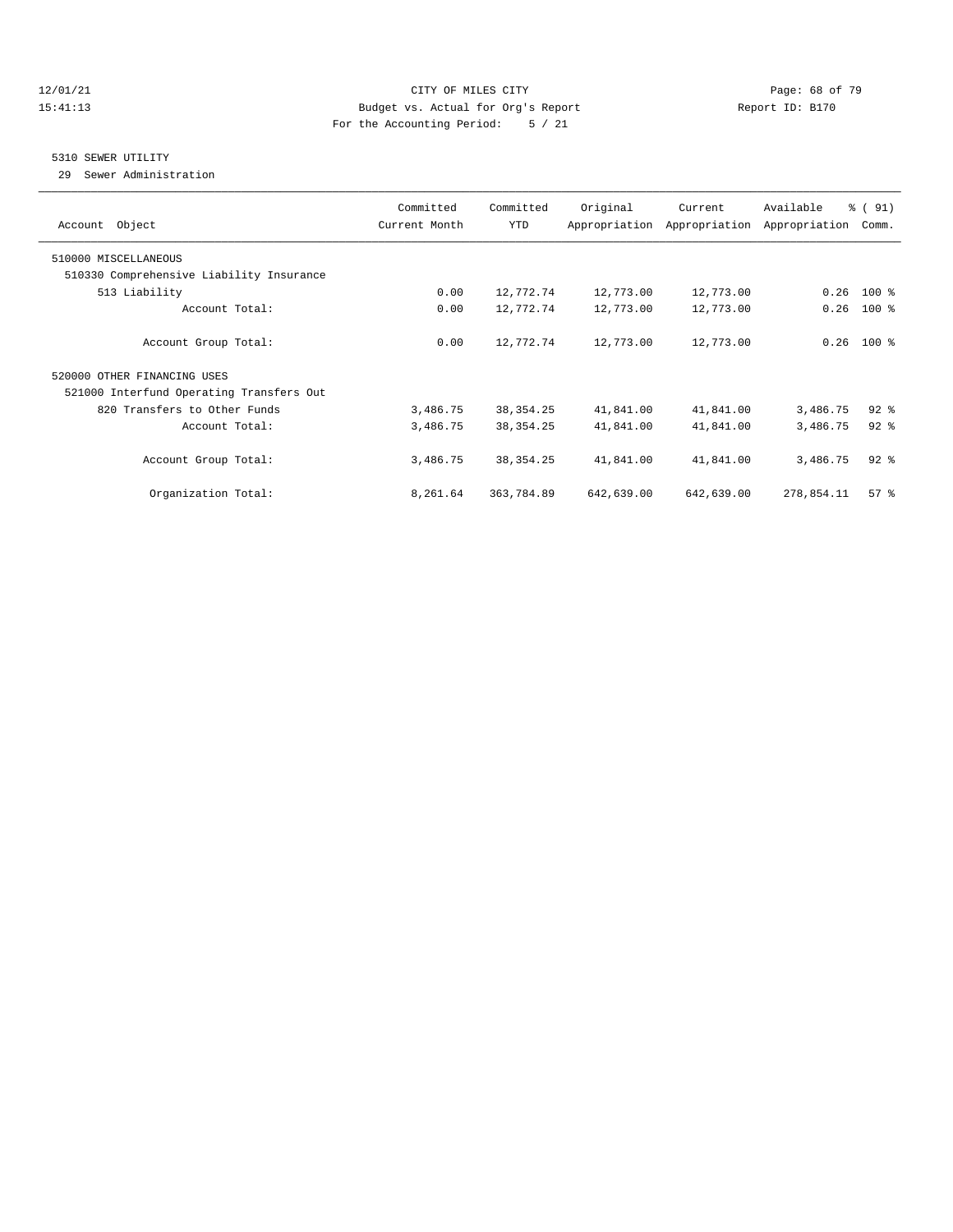#### 12/01/21 Page: 69 of 79<br>
12/01/21 Page: 69 of 79<br>
Budget vs. Actual for Org's Report Page: 69 of 79<br>
Report ID: B170 15:41:13 Budget vs. Actual for Org's Report For the Accounting Period: 5 / 21

————————————————————————————————————————————————————————————————————————————————————————————————————————————————————————————————————

#### 5310 SEWER UTILITY

31 Sewer Lines

|                                              | Committed     | Committed  | Original   | Current    | Available                                       | ៖ ( 91)          |
|----------------------------------------------|---------------|------------|------------|------------|-------------------------------------------------|------------------|
| Account Object                               | Current Month | <b>YTD</b> |            |            | Appropriation Appropriation Appropriation Comm. |                  |
| 430000 Public Works-GASB68                   |               |            |            |            |                                                 |                  |
| 430550 Transmission and Distribution(23)     |               |            |            |            |                                                 |                  |
| 350 Professional Services                    | 0.00          |            | 0.00       | 0.00       | $-3.93$                                         | $***$ 2          |
|                                              |               | 3.93       |            |            | $-3.93$                                         | $***$ $%$        |
| Account Total:                               | 0.00          | 3.93       | 0.00       | 0.00       |                                                 |                  |
| 430630 Sewer Collection and Transmission(31) |               |            |            |            |                                                 |                  |
| 111 Salaries and Wages - Permanent           | 10,838.12     | 136,693.23 | 145,580.00 | 145,580.00 | 8,886.77                                        | 94 %             |
| 121 OVERTIME-PERMANENT                       | 214.03        | 3,374.28   | 10,200.00  | 10,200.00  | 6,825.72                                        | 338              |
| 131 VACATION                                 | 1,400.07      | 10,154.28  | 7,300.00   | 7,300.00   | $-2,854.28$                                     | 139 %            |
| 132 SICK LEAVE                               | 400.04        | 5,630.25   | 4,800.00   | 4,800.00   | $-830.25$                                       | 117 %            |
| 133 OTHER LEAVE PAY                          | 2.34          | 1,363.71   | 1,236.00   | 1,236.00   | $-127.71$ 110 %                                 |                  |
| 134 HOLIDAY PAY                              | 0.00          | 367.39     | 2,100.00   | 2,100.00   | 1,732.61                                        | $17$ %           |
| 141 Unemployment Insurance                   | 19.28         | 237.31     | 257.00     | 257.00     | 19.69                                           | $92$ $%$         |
| 142 Workers' Compensation                    | 436.86        | 7,260.90   | 7,486.00   | 7,486.00   | 225.10                                          | 97%              |
| 143 Health Insurance                         | 3,161.37      | 34,687.32  | 30,967.00  | 30,967.00  | $-3,720.32$                                     | $112*$           |
| 144 FICA                                     | 943.19        | 11,655.68  | 13,098.00  | 13,098.00  | 1,442.32                                        | 89 %             |
| 145 PERS                                     | 1,127.37      | 13,729.24  | 15,016.00  | 15,016.00  | 1,286.76                                        | 91 %             |
| 196 CLOTHING ALLOTMENT                       | 0.00          | 555.00     | 600.00     | 600.00     | 45.00                                           | $93$ $%$         |
| 210 Office Supplies and Materials            | 0.00          | 467.55     | 400.00     | 400.00     | $-67.55$                                        | 117 %            |
| 214 Small Items of Equipment                 | 3,559.12      | 4,668.89   | 25,000.00  | 25,000.00  | 20, 331.11                                      | 19 <sup>°</sup>  |
| 220 Operating Expenses                       | 913.64        | 14,851.75  | 15,000.00  | 15,000.00  | 148.25                                          | 99 <sub>8</sub>  |
| 222 Chemicals, Lab & Med Supplies            | 0.00          | 0.00       | 1,000.00   | 1,000.00   | 1,000.00                                        | 0 <sup>8</sup>   |
| 226 Clothing and Uniforms                    | 0.00          | 453.45     | 750.00     | 750.00     | 296.55                                          | 60 %             |
| 230 Repair and Maintenance Supplies          | 153.93        | 4,390.75   | 10,000.00  | 10,000.00  | 5,609.25                                        | 44 %             |
| 231 Gas, Oil, Diesel Fuel, Grease, etc.      | 684.51        | 7,075.41   | 15,000.00  | 15,000.00  | 7,924.59                                        | 47 %             |
| 233 Water/Sewer Main Replacement and         | 0.00          | 378.70     | 5,000.00   | 5,000.00   | 4,621.30                                        | 8 %              |
| 234 Hydrant/Manhole Replacement, Valves      | 0.00          | 540.00     | 15,000.00  | 15,000.00  | 14,460.00                                       | 4%               |
| 241 Consumable Tools                         | 387.52        | 627.50     | 1,000.00   | 1,000.00   | 372.50                                          | 63%              |
| 311 Postage, Box Rent, Etc.                  | 0.00          | 0.00       | 100.00     | 100.00     | 100.00                                          | 0 <sup>8</sup>   |
| 320 Printing, Duplicating, Typing &          | 0.00          | 0.00       | 100.00     | 100.00     | 100.00                                          | 0 <sup>8</sup>   |
| 330 Publicity, Subscriptions & Dues          | 0.00          | 0.00       | 300.00     | 300.00     | 300.00                                          | 0 <sup>8</sup>   |
| 331 Publication of Formal & Legal Notices    | 0.00          | 140.09     | 250.00     | 250.00     | 109.91                                          | 56 %             |
| 334 Memberships, Registrations & Dues        | 35.00         | 230.86     | 750.00     | 750.00     | 519.14                                          | $31$ %           |
| 341 Electric Utility Services                | 19.33         | 216.80     | 1,000.00   | 1,000.00   | 783.20                                          | $22$ %           |
| 344 Gas Utility Service                      | 21.48         | 281.51     | 500.00     | 500.00     | 218.49                                          | 56%              |
| 345 Telephone                                | 119.61        | 1,194.39   | 750.00     | 750.00     | $-444.39$                                       | 159 <sub>8</sub> |
| 347 Internet                                 | 11.83         | 118.30     | 170.00     | 170.00     | 51.70                                           | 70 %             |
| 350 Professional Services                    | 65.00         | 31,955.37  | 30,000.00  | 30,000.00  | $-1,955.37$ 107 %                               |                  |
| 357 Architectual, Engineering Serv Etc.      | 0.00          | 6,000.00   | 40,000.00  | 40,000.00  | 34,000.00                                       | $15$ %           |
| 360 Contr R & M                              | 539.67        | 1,967.35   | 5,000.00   | 5,000.00   | 3,032.65                                        | 39 %             |
| 363 R&M Vehicles/Equip/Labor-PW              | 85.51         | 32,587.38  | 40,000.00  | 40,000.00  | 7,412.62                                        | 81 %             |
| 369 Other Repair and Maintenance             | 0.00          | 0.00       | 1,000.00   | 1,000.00   | 1,000.00                                        | 0 <sup>8</sup>   |
| 370 Travel                                   | 86.53         | 86.53      | 1,200.00   | 1,200.00   | 1,113.47                                        | 7 %              |
| 380 Training Services                        | 0.00          | 41.50      | 750.00     | 750.00     | 708.50                                          | 6 %              |
| 382 Books                                    | 0.00          | 0.00       | 150.00     | 150.00     | 150.00                                          | 0 <sup>8</sup>   |
| 400 BUILDING MATERIALS                       | 0.00          | 19.98      | 750.00     | 750.00     | 730.02                                          | 3%               |
| 512 Insurance on Vehicles & Equipment        | 0.00          | 2,180.13   | 2,181.00   | 2,181.00   | 0.87                                            | $100$ %          |
| 532 Land Rental                              | 0.00          | 892.33     | 1,200.00   | 1,200.00   | 307.67                                          | 74 %             |
| 940 Machinery & Equipment                    | 11,245.00     | 337,203.31 | 375,750.00 | 375,750.00 | 38,546.69                                       | $90*$            |
|                                              |               |            |            |            |                                                 |                  |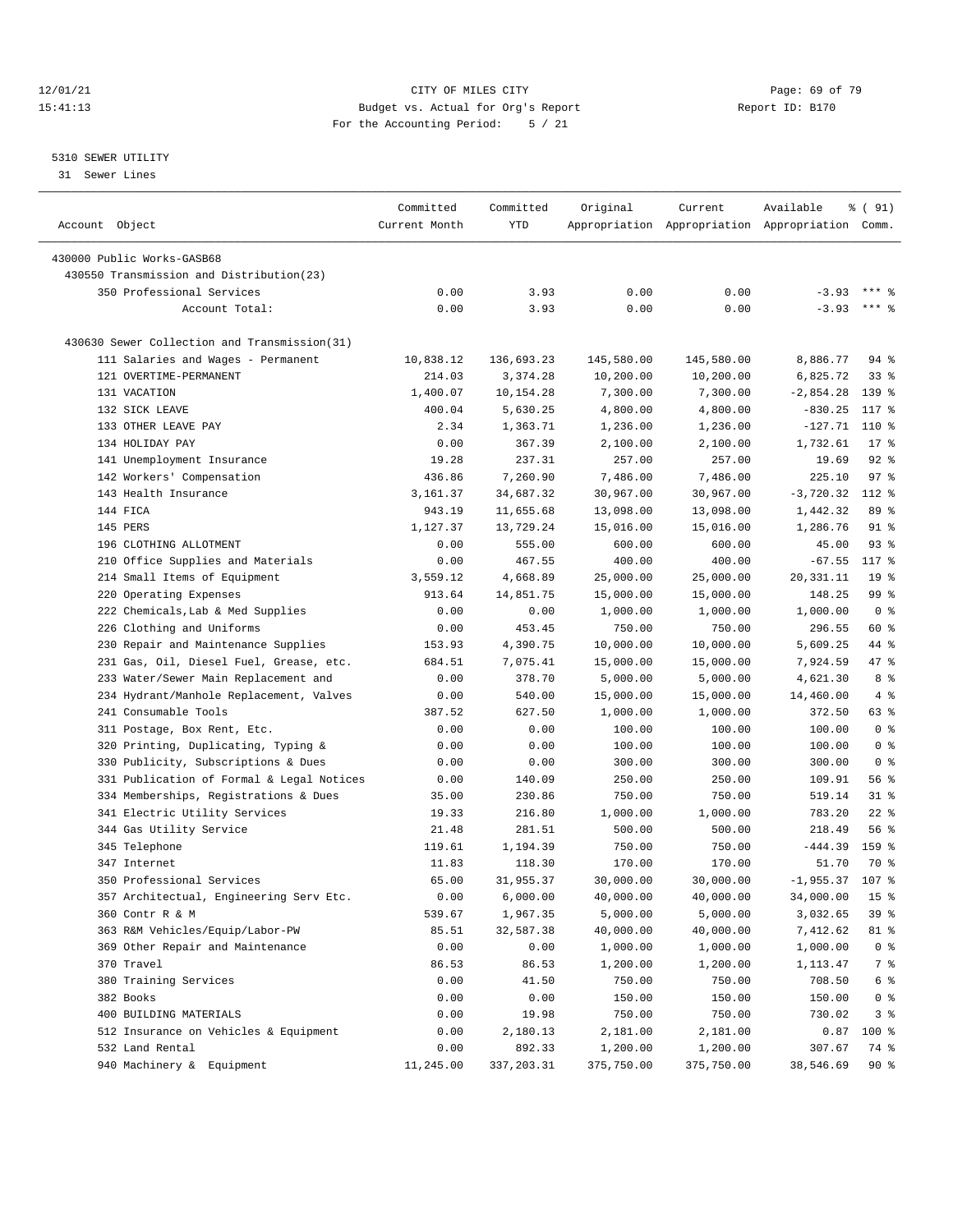#### 12/01/21 Page: 70 of 79 15:41:13 Budget vs. Actual for Org's Report Report ID: B170 For the Accounting Period: 5 / 21

## 5310 SEWER UTILITY

31 Sewer Lines

| Object<br>Account                                                       | Committed<br>Current Month | Committed<br>YTD | Original<br>Appropriation | Current<br>Appropriation | Available<br>Appropriation | % (91)<br>Comm. |
|-------------------------------------------------------------------------|----------------------------|------------------|---------------------------|--------------------------|----------------------------|-----------------|
| Account Total:                                                          | 36,470.35                  | 674, 278.42      | 828,691.00                | 828,691.00               | 154,412.58                 | 81 %            |
| Account Group Total:                                                    | 36,470.35                  | 674, 282.35      | 828,691.00                | 828,691.00               | 154,408.65                 | $81$ %          |
| 520000 OTHER FINANCING USES<br>521000 Interfund Operating Transfers Out |                            |                  |                           |                          |                            |                 |
| 820 Transfers to Other Funds                                            | 1,000.00                   | 11,000.00        | 12,000.00                 | 12,000.00                | 1,000.00                   | $92$ $%$        |
| Account Total:                                                          | 1,000.00                   | 11,000.00        | 12,000.00                 | 12,000.00                | 1,000.00                   | $92*$           |
| Account Group Total:                                                    | 1,000.00                   | 11,000.00        | 12,000.00                 | 12,000.00                | 1,000.00                   | $92$ $%$        |
| Organization Total:                                                     | 37,470.35                  | 685, 282, 35     | 840,691.00                | 840,691.00               | 155,408.65                 | $82*$           |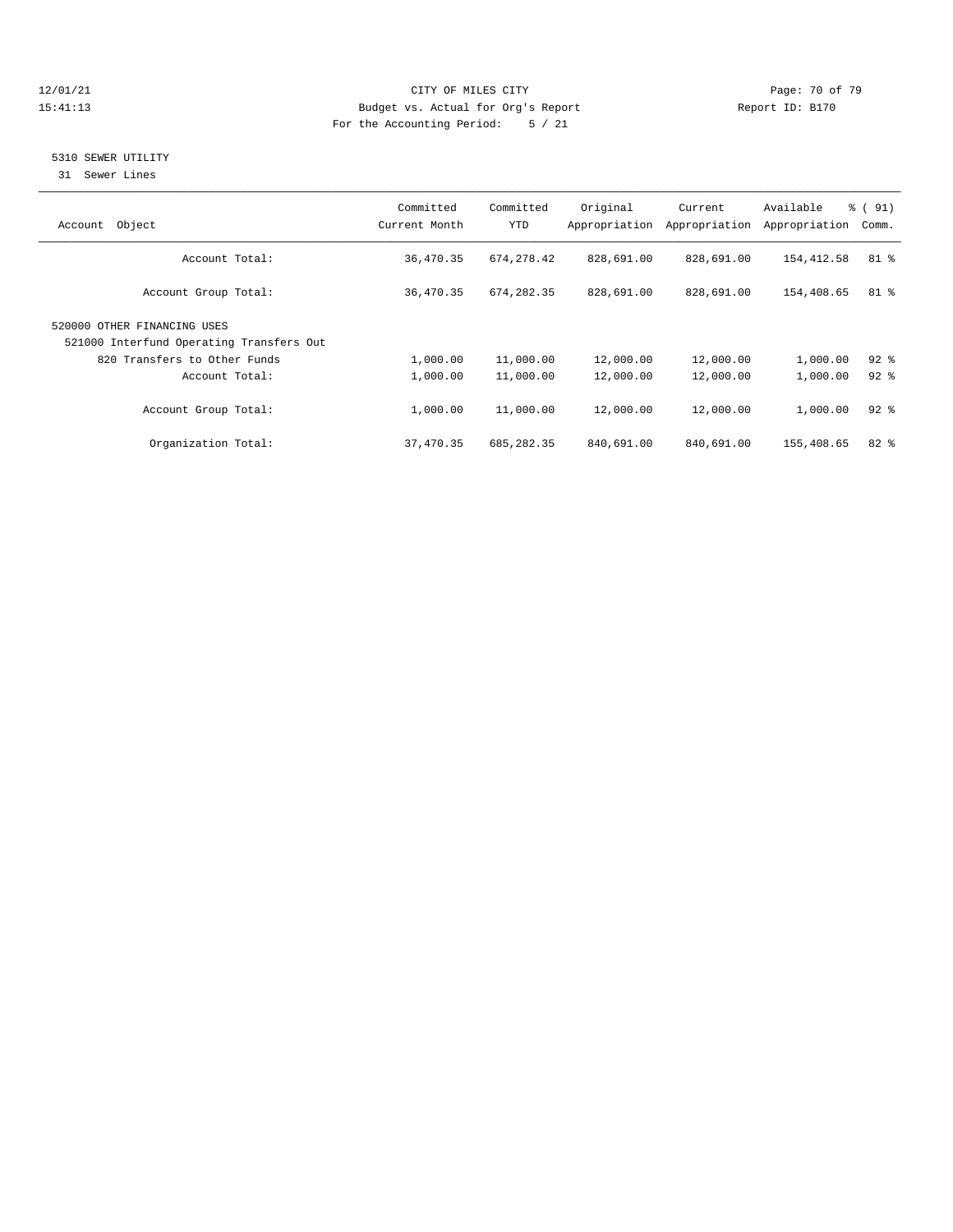#### 12/01/21 Page: 71 of 79<br>
12/01/21 Page: 71 of 79<br>
Budget vs. Actual for Org's Report Physics (Papert ID: B170 15:41:13 Budget vs. Actual for Org's Report For the Accounting Period: 5 / 21

### 5310 SEWER UTILITY

32 Sewer Lifts

| Account Object                          | Committed<br>Current Month | Committed<br><b>YTD</b> | Original   | Current<br>Appropriation Appropriation Appropriation Comm. | Available | % (91)         |
|-----------------------------------------|----------------------------|-------------------------|------------|------------------------------------------------------------|-----------|----------------|
| 430000 Public Works-GASB68              |                            |                         |            |                                                            |           |                |
| 430690 Sewer Lift Stations(32)          |                            |                         |            |                                                            |           |                |
| 111 Salaries and Wages - Permanent      | 5,373.85                   | 62,012.31               | 65,548.00  | 65,548.00                                                  | 3,535.69  | 95%            |
| 121 OVERTIME-PERMANENT                  | 318.58                     | 1,959.66                | 2,700.00   | 2,700.00                                                   | 740.34    | 73 %           |
| 131 VACATION                            | 607.88                     | 4,813.13                | 5,300.00   | 5,300.00                                                   | 486.87    | 91 %           |
| 132 SICK LEAVE                          | 120.71                     | 1,263.70                | 1,500.00   | 1,500.00                                                   | 236.30    | 84 %           |
| 133 OTHER LEAVE PAY                     | 28.90                      | 778.49                  | 795.00     | 795.00                                                     | 16.51     | 98 %           |
| 134 HOLIDAY PAY                         | 0.00                       | 1,273.71                | 1,400.00   | 1,400.00                                                   | 126.29    | 91 %           |
| 141 Unemployment Insurance              | 9.64                       | 108.15                  | 116.00     | 116.00                                                     | 7.85      | 93%            |
| 142 Workers' Compensation               | 136.11                     | 2,974.46                | 4,009.00   | 4,009.00                                                   | 1,034.54  | 74 %           |
| 143 Health Insurance                    | 1,290.49                   | 14,195.02               | 15,484.00  | 15,484.00                                                  | 1,288.98  | $92$ $%$       |
| 144 FICA                                | 468.14                     | 5,255.82                | 5,909.00   | 5,909.00                                                   | 653.18    | 89 %           |
| 145 PERS                                | 554.24                     | 6,272.05                | 6,774.00   | 6,774.00                                                   | 501.95    | 93%            |
| 196 CLOTHING ALLOTMENT                  | 0.00                       | 238.50                  | 600.00     | 600.00                                                     | 361.50    | $40*$          |
| 210 Office Supplies and Materials       | 0.00                       | 2.92                    | 400.00     | 400.00                                                     | 397.08    | 1 <sup>8</sup> |
| 214 Small Items of Equipment            | 0.00                       | 13,283.10               | 20,000.00  | 20,000.00                                                  | 6,716.90  | 66 %           |
| 220 Operating Expenses                  | 0.00                       | 960.41                  | 2,000.00   | 2,000.00                                                   | 1,039.59  | 48 %           |
| 222 Chemicals, Lab & Med Supplies       | 0.00                       | 23.73                   | 1,000.00   | 1,000.00                                                   | 976.27    | 2 <sup>8</sup> |
| 226 Clothing and Uniforms               | 45.45                      | 151.65                  | 500.00     | 500.00                                                     | 348.35    | $30*$          |
| 230 Repair and Maintenance Supplies     | 0.00                       | 6,363.28                | 26,000.00  | 26,000.00                                                  | 19,636.72 | $24$ %         |
| 231 Gas, Oil, Diesel Fuel, Grease, etc. | 106.40                     | 1,014.80                | 2,000.00   | 2,000.00                                                   | 985.20    | $51$ %         |
| 241 Consumable Tools                    | 0.00                       | 39.99                   | 100.00     | 100.00                                                     | 60.01     | 40 %           |
| 341 Electric Utility Services           | 1,619.83                   | 19,384.94               | 25,000.00  | 25,000.00                                                  | 5,615.06  | 78 %           |
| 344 Gas Utility Service                 | 125.53                     | 1,090.83                | 2,000.00   | 2,000.00                                                   | 909.17    | 55%            |
| 352 Wtr/Swr Lab Testing                 | 0.00                       | 0.00                    | 250.00     | 250.00                                                     | 250.00    | 0 <sup>8</sup> |
| 360 Contr R & M                         | 0.00                       | 2,317.00                | 2,000.00   | 2,000.00                                                   | $-317.00$ | $116$ %        |
| 369 Other Repair and Maintenance        | 0.00                       | 0.00                    | 1,000.00   | 1,000.00                                                   | 1,000.00  | 0 <sup>8</sup> |
| 370 Travel                              | 0.00                       | 0.00                    | 600.00     | 600.00                                                     | 600.00    | 0 <sup>8</sup> |
| 380 Training Services                   | 0.00                       | 142.15                  | 600.00     | 600.00                                                     | 457.85    | $24$ %         |
| 400 BUILDING MATERIALS                  | 0.00                       | 0.00                    | 200.00     | 200.00                                                     | 200.00    | 0 <sup>8</sup> |
| 511 Insurance on Buildings              | 0.00                       | 2,031.86                | 2,032.00   | 2,032.00                                                   | 0.14      | $100*$         |
| 533 Machinery and Equipment Rental      | 0.00                       | 0.00                    | 200.00     | 200.00                                                     | 200.00    | 0 <sup>8</sup> |
| Account Total:                          | 10,805.75                  | 147,951.66              | 196,017.00 | 196,017.00                                                 | 48,065.34 | 75 %           |
| Account Group Total:                    | 10,805.75                  | 147,951.66              | 196,017.00 | 196,017.00                                                 | 48,065.34 | 75 %           |
| Organization Total:                     | 10,805.75                  | 147,951.66              | 196,017.00 | 196,017.00                                                 | 48,065.34 | 75 %           |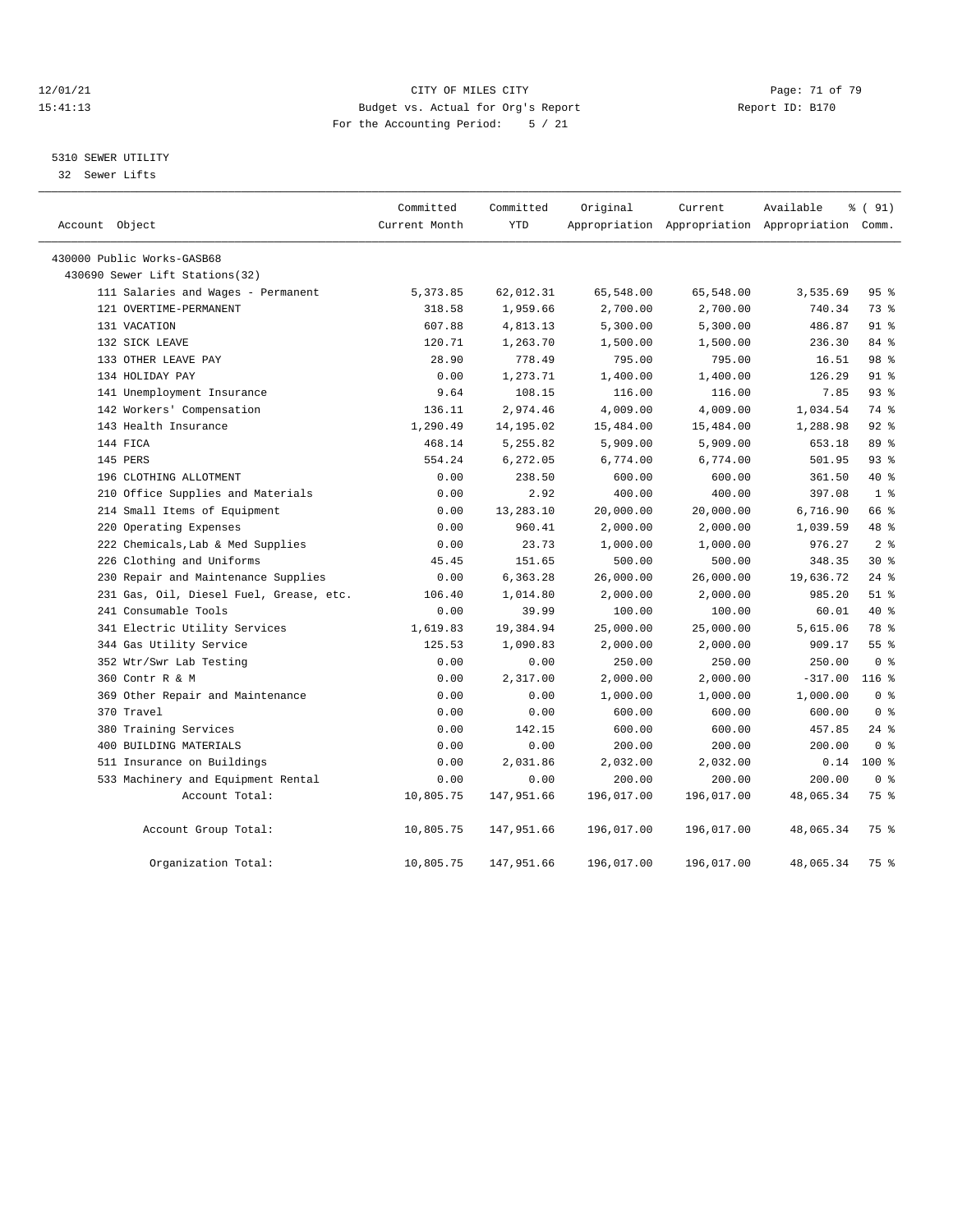#### 12/01/21 Page: 72 of 79<br>
12/01/21 Page: 72 of 79<br>
Budget vs. Actual for Org's Report Physics (Papert ID: B170 15:41:13 Budget vs. Actual for Org's Report For the Accounting Period: 5 / 21

————————————————————————————————————————————————————————————————————————————————————————————————————————————————————————————————————

#### 5310 SEWER UTILITY

33 Sewer Plant

|                                         | Committed     | Committed | Original   | Current    | Available                                       | ៖ ( 91)        |
|-----------------------------------------|---------------|-----------|------------|------------|-------------------------------------------------|----------------|
| Account Object                          | Current Month | YTD       |            |            | Appropriation Appropriation Appropriation Comm. |                |
|                                         |               |           |            |            |                                                 |                |
| 410000 GENERAL GOVERNMENTGASB68         |               |           |            |            |                                                 |                |
| 411230 City Hall                        | 0.00          |           | 0.00       | 0.00       |                                                 | $***$ %        |
| 360 Contr R & M                         |               | 15.00     |            |            | $-15.00$                                        | $***$ $%$      |
| Account Total:                          | 0.00          | 15.00     | 0.00       | 0.00       | $-15.00$                                        |                |
| Account Group Total:                    | 0.00          | 15.00     | 0.00       | 0.00       | $-15.00$                                        | $***$ 8        |
| 430000 Public Works-GASB68              |               |           |            |            |                                                 |                |
| 430640 Sewer Treatment and Disposal(33) |               |           |            |            |                                                 |                |
| 111 Salaries and Wages - Permanent      | 8,426.24      | 97,313.94 | 111,832.00 | 111,832.00 | 14,518.06                                       | 87%            |
| 121 OVERTIME-PERMANENT                  | 478.20        | 2,939.79  | 4,100.00   | 4,100.00   | 1,160.21                                        | 72 %           |
| 131 VACATION                            | 971.75        | 7,506.38  | 8,400.00   | 8,400.00   | 893.62                                          | 89 %           |
| 132 SICK LEAVE                          | 181.08        | 1,941.08  | 2,600.00   | 2,600.00   | 658.92                                          | 75 %           |
| 133 OTHER LEAVE PAY                     | 43.35         | 1,220.26  | 1,912.00   | 1,912.00   | 691.74                                          | 64 %           |
| 134 HOLIDAY PAY                         | 0.00          | 1,910.30  | 2,100.00   | 2,100.00   | 189.70                                          | 91 %           |
| 141 Unemployment Insurance              | 15.13         | 169.57    | 196.00     | 196.00     | 26.43                                           | 87%            |
| 142 Workers' Compensation               | 207.25        | 4,485.43  | 6,136.00   | 6,136.00   | 1,650.57                                        | 73 %           |
| 143 Health Insurance                    | 1,999.84      | 21,998.29 | 25,840.00  | 25,840.00  | 3,841.71                                        | 85%            |
| 144 FICA                                | 731.09        | 8,202.06  | 10,017.00  | 10,017.00  | 1,814.94                                        | 82%            |
| 145 PERS                                | 868.67        | 9,817.65  | 11,484.00  | 11,484.00  | 1,666.35                                        | 85%            |
| 196 CLOTHING ALLOTMENT                  | 0.00          | 369.00    | 500.00     | 500.00     | 131.00                                          | 74 %           |
| 210 Office Supplies and Materials       | 118.55        | 118.55    | 250.00     | 250.00     | 131.45                                          | 47 %           |
| 214 Small Items of Equipment            | 0.00          | 3,615.15  | 15,000.00  | 15,000.00  | 11,384.85                                       | $24$ %         |
| 220 Operating Expenses                  | 33.64         | 10,482.54 | 15,000.00  | 15,000.00  | 4,517.46                                        | 70 %           |
| 222 Chemicals, Lab & Med Supplies       | 1,145.63      | 11,157.00 | 25,000.00  | 25,000.00  | 13,843.00                                       | 45 %           |
| 226 Clothing and Uniforms               | 54.55         | 173.84    | 600.00     | 600.00     | 426.16                                          | 29%            |
| 230 Repair and Maintenance Supplies     | 501.23        | 18,898.95 | 15,000.00  | 15,000.00  | $-3,898.95$                                     | $126$ %        |
| 231 Gas, Oil, Diesel Fuel, Grease, etc. | 125.11        | 3,478.98  | 5,000.00   | 5,000.00   | 1,521.02                                        | 70 %           |
| 241 Consumable Tools                    |               |           |            | 200.00     | 200.00                                          | 0 <sup>8</sup> |
|                                         | 0.00          | 0.00      | 200.00     |            |                                                 |                |
| 311 Postage, Box Rent, Etc.             | 0.00          | 48.45     | 100.00     | 100.00     | 51.55                                           | 48 %           |
| 320 Printing, Duplicating, Typing &     | 0.00          | 0.00      | 100.00     | 100.00     | 100.00                                          | 0 <sup>8</sup> |
| 330 Publicity, Subscriptions & Dues     | 0.00          | 0.00      | 100.00     | 100.00     | 100.00                                          | 0 <sup>8</sup> |
| 334 Memberships, Registrations & Dues   | 230.00        | 400.00    | 400.00     | 400.00     | 0.00                                            | $100$ %        |
| 341 Electric Utility Services           | 10,215.04     | 98,179.70 | 130,000.00 | 130,000.00 | 31,820.30                                       | 76 %           |
| 342 Water Utility Services              | 40.71         | 407.56    | 1,500.00   | 1,500.00   | 1,092.44                                        | $27$ %         |
| 343 Sewer Utility Services              | 0.00          | 40.71     | 750.00     | 750.00     | 709.29                                          | 5 <sup>8</sup> |
| 345 Telephone                           | 43.21         | 414.33    | 800.00     | 800.00     | 385.67                                          | $52$ $%$       |
| 346 Garbage Service                     | 0.00          | 850.84    | 2,000.00   | 2,000.00   | 1,149.16                                        | $43$ %         |
| 347 Internet                            | 44.95         | 449.50    | 650.00     | 650.00     | 200.50                                          | 69 %           |
| 350 Professional Services               | 0.00          | 360.24    | 5,000.00   | 5,000.00   | 4,639.76                                        | 7 %            |
| 352 Wtr/Swr Lab Testing                 | 1,126.00      | 5,297.59  | 8,000.00   | 8,000.00   | 2,702.41                                        | 66 %           |
| 357 Architectual, Engineering Serv Etc. | 0.00          | 0.00      | 5,000.00   | 5,000.00   | 5,000.00                                        | 0 <sup>8</sup> |
| 360 Contr R & M                         | 15.00         | 5,628.90  | 5,000.00   | 5,000.00   | $-628.90$                                       | $113*$         |
| 363 R&M Vehicles/Equip/Labor-PW         | 656.47        | 3,739.29  | 7,500.00   | 7,500.00   | 3,760.71                                        | 50%            |
| 370 Travel                              | 0.00          | 0.00      | 1,000.00   | 1,000.00   | 1,000.00                                        | 0 <sup>8</sup> |
| 380 Training Services                   | 183.50        | 527.25    | 1,000.00   | 1,000.00   | 472.75                                          | 53%            |
| 382 Books                               | 0.00          | 0.00      | 200.00     | 200.00     | 200.00                                          | 0 <sup>8</sup> |
| 400 BUILDING MATERIALS                  | 0.00          | 0.00      | 500.00     | 500.00     | 500.00                                          | 0 <sup>8</sup> |
| 511 Insurance on Buildings              | 0.00          | 12,460.08 | 12,461.00  | 12,461.00  |                                                 | $0.92$ 100 %   |
| 512 Insurance on Vehicles & Equipment   | 0.00          | 148.65    | 149.00     | 149.00     |                                                 | $0.35$ 100 %   |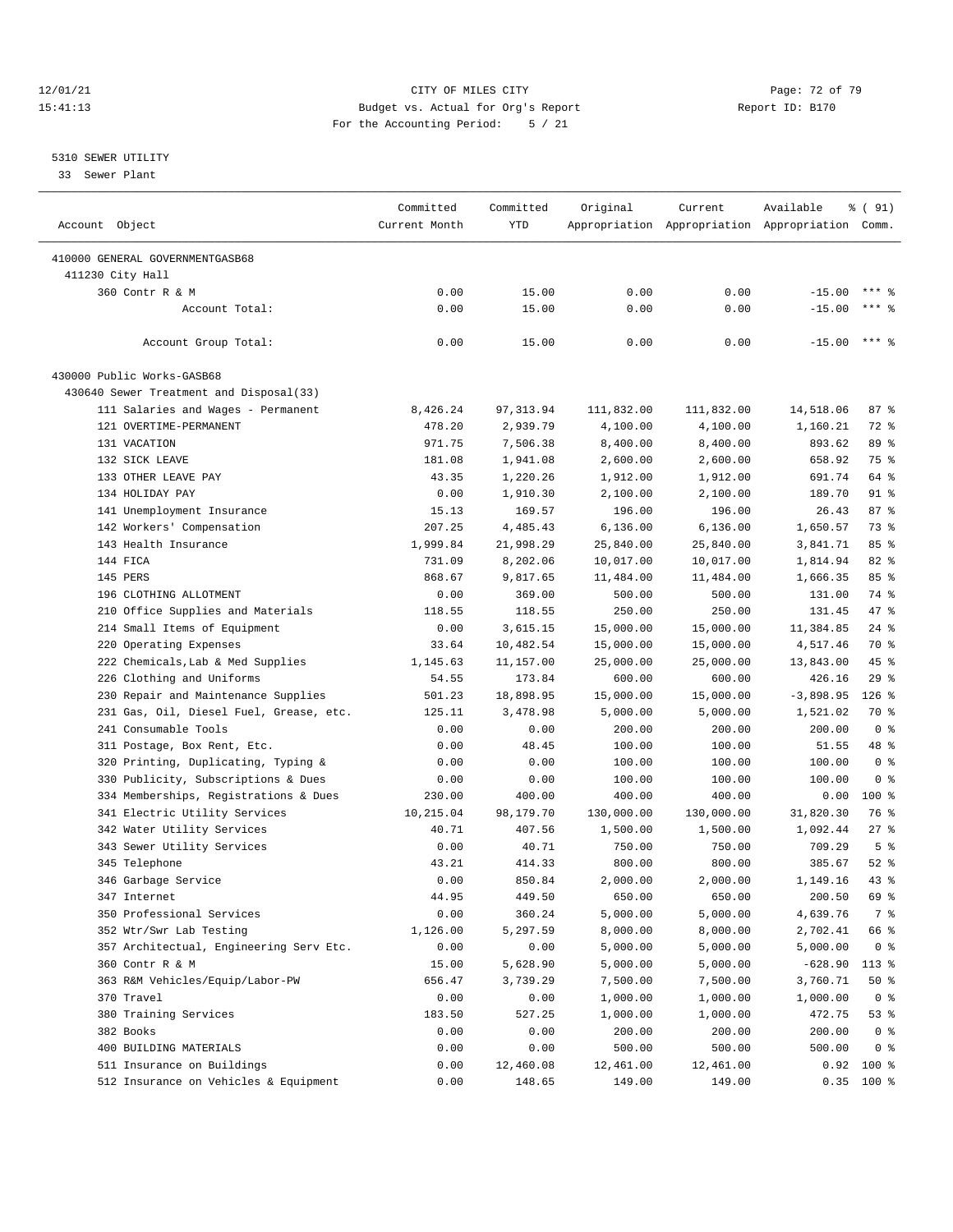### 12/01/21 Page: 73 of 79<br>
12/01/21 Page: 73 of 79 Eudget vs. Actual for Org's Report Page: 73 of 79 Page: 73 of 79 Eudget vs. Actual for Org's Report Page: 73 of 79 Page: 73 of 79 Eudget vs. Actual for Org's Report Page: 73 15:41:13 Budget vs. Actual for Org's Report For the Accounting Period: 5 / 21

## 5310 SEWER UTILITY

33 Sewer Plant

| Object<br>Account                  | Committed<br>Current Month | Committed<br><b>YTD</b> | Original<br>Appropriation | Current<br>Appropriation | Available<br>Appropriation | % (91)<br>Comm. |
|------------------------------------|----------------------------|-------------------------|---------------------------|--------------------------|----------------------------|-----------------|
| 533 Machinery and Equipment Rental | 0.00                       | 0.00                    | 1,000.00                  | 1,000.00                 | 1,000.00                   | 0 <sup>8</sup>  |
| 940 Machinery &<br>Equipment       | 0.00                       | 0.00                    | 150,000.00                | 150,000.00               | 150,000.00                 | 0 <sup>8</sup>  |
| Account Total:                     | 28,456.19                  | 334,751.85              | 594,377.00                | 594, 377, 00             | 259,625.15                 | 56%             |
| Account Group Total:               | 28,456.19                  | 334,751.85              | 594,377.00                | 594,377.00               | 259,625.15                 | 56%             |
| Organization Total:                | 28,456.19                  | 334,766.85              | 594,377.00                | 594, 377, 00             | 259,610.15                 | 56%             |
|                                    |                            |                         |                           |                          |                            |                 |
|                                    |                            |                         |                           |                          |                            |                 |

Fund Total: 84,993.93 1,531,785.75 2,273,724.00 2,273,724.00 741,938.25 67 %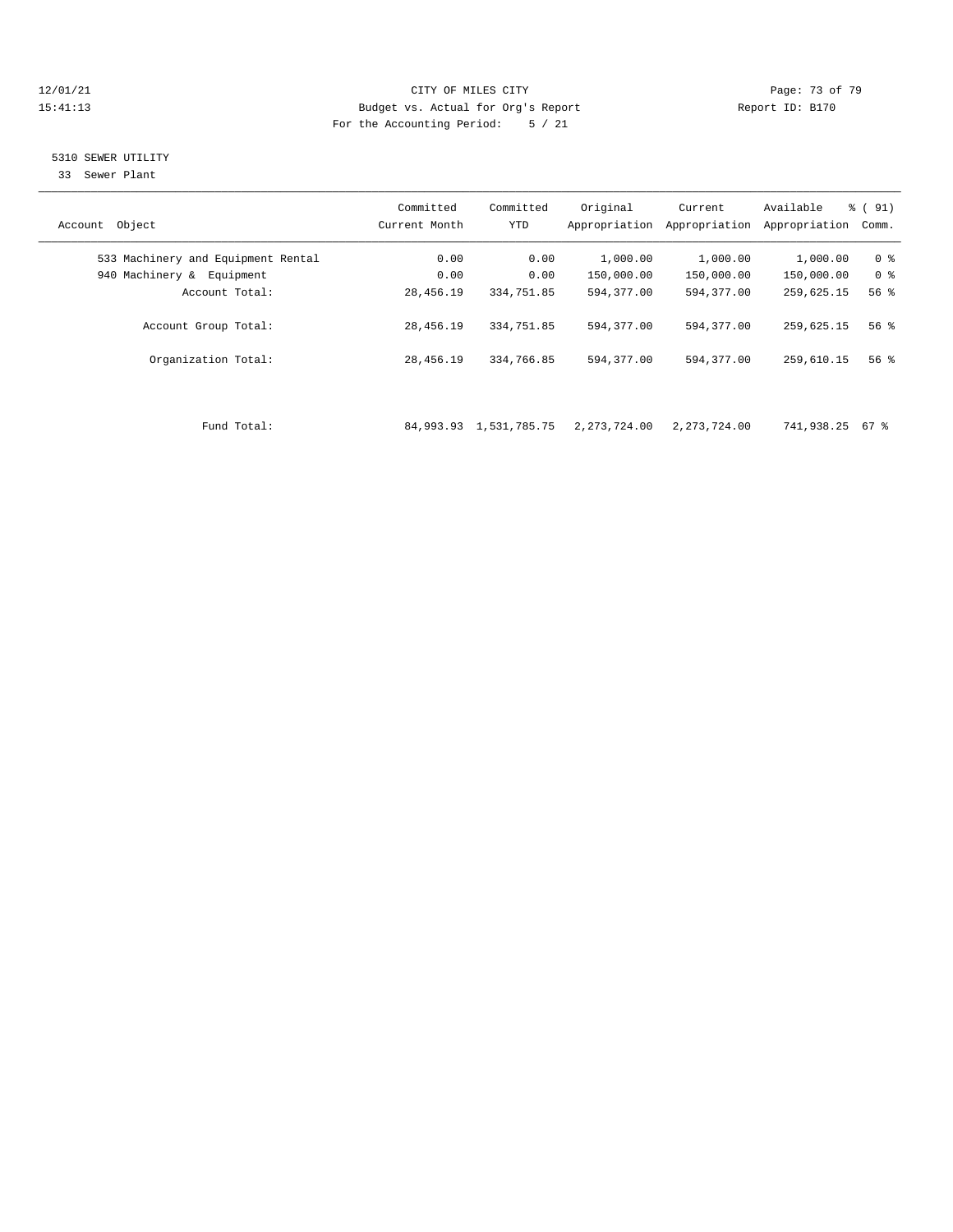### 12/01/21 **Page: 74 of 79** CITY OF MILES CITY **CITY** Page: 74 of 79 15:41:13 Budget vs. Actual for Org's Report Report ID: B170 For the Accounting Period: 5 / 21

————————————————————————————————————————————————————————————————————————————————————————————————————————————————————————————————————

#### 5510 AMBULANCE FUND

10 Ambulance

|                |                                             | Committed     | Committed                   | Original     | Current      | Available                                       | % ( 91)                   |
|----------------|---------------------------------------------|---------------|-----------------------------|--------------|--------------|-------------------------------------------------|---------------------------|
| Account Object |                                             | Current Month | YTD                         |              |              | Appropriation Appropriation Appropriation Comm. |                           |
|                | 420000 PUBLIC SAFETY-GASB68                 |               |                             |              |              |                                                 |                           |
|                | 420730 Emergency Medical Services-Ambulance |               |                             |              |              |                                                 |                           |
|                | 111 Salaries and Wages - Permanent          | 25, 362.22    | 257,654.39                  | 290,796.00   | 290,796.00   | 33,141.61                                       | 89 %                      |
|                | 112 SALARIES AND WAGES - PART PAID          | 1,805.00      | 16,432.65                   | 20,000.00    | 20,000.00    | 3,567.35                                        | 82%                       |
|                | 121 OVERTIME-PERMANENT                      | 2,021.64      | 35, 391.78                  | 65,000.00    | 65,000.00    | 29,608.22                                       | $54$ %                    |
|                | 124 Amb OT Trips                            | 3, 149. 43    | 46,641.63                   | 22,500.00    | 22,500.00    | $-24, 141.63$                                   | $207$ %                   |
|                | 131 VACATION                                | 841.76        | 22,012.49                   | 22,500.00    | 22,500.00    | 487.51                                          | 98 %                      |
|                | 132 SICK LEAVE                              | 1,038.33      | 16,279.12                   | 12,700.00    | 12,700.00    | $-3,579.12$ 128 %                               |                           |
|                | 133 OTHER LEAVE PAY                         | $-186.88$     | 3,346.58                    | 8,540.00     | 8,540.00     | 5,193.42                                        | 39%                       |
|                | 134 HOLIDAY PAY                             | 0.00          | 6,663.09                    | 12,000.00    | 12,000.00    | 5,336.91                                        | 56%                       |
|                | 141 Unemployment Insurance                  | 50.99         | 593.99                      | 616.00       | 616.00       | 22.01                                           | 96%                       |
|                | 142 Workers' Compensation                   | 1,952.66      | 22,728.01                   | 19,725.00    | 19,725.00    | $-3,003.01$                                     | $115$ %                   |
|                | 143 Health Insurance                        | 5,230.16      | 57,546.22                   | 55,987.00    | 55,987.00    | $-1,559.22$                                     | 103 %                     |
|                | 144 FICA                                    | 627.62        | 6,904.40                    | 5,949.00     | 5,949.00     | $-955.40$                                       | $116$ %                   |
|                | 147 Firemen's Pension                       | 4,158.87      | 45,027.03                   | 44,987.00    | 44,987.00    | $-40.03$                                        | 100 %                     |
|                | 149 Firemen's 457B Match                    | 396.60        | 3,410.67                    | 1,970.00     | 1,970.00     | $-1,440.67$ 173 %                               |                           |
|                | 210 Office Supplies and Materials           | 34.80         | 1,231.20                    | 4,500.00     | 4,500.00     | 3,268.80                                        | $27$ %                    |
|                | 211 Clothing Allotment                      | 0.00          | 772.20                      | 0.00         | 0.00         | $-772.20$                                       | $***$ 8                   |
|                | 214 Small Items of Equipment                | 0.00          | 4,274.03                    | 4,000.00     | 4,000.00     | $-274.03$                                       | 107 %                     |
|                | 220 Operating Expenses                      | 0.00          | 6,998.75                    | 71,312.00    | 71,312.00    | 64, 313. 25                                     | 10 <sup>8</sup>           |
|                | 222 Chemicals, Lab & Med Supplies           | 2,388.65      | 41,779.09                   | 35,000.00    | 35,000.00    | $-6,779.09$                                     | 119 %                     |
|                | 226 Clothing and Uniforms                   | 0.00          | 224.78                      | 0.00         | 0.00         | $-224.78$                                       | $***$ $_{8}$              |
|                | 230 Repair and Maintenance Supplies         | 0.00          | 1,148.04                    | 3,000.00     | 3,000.00     | 1,851.96                                        | 38 <sup>8</sup>           |
|                | 231 Gas, Oil, Diesel Fuel, Grease, etc.     | 1,108.13      | 7,761.70                    | 16,000.00    | 16,000.00    | 8,238.30                                        | 49 %                      |
|                | 241 Consumable Tools                        |               |                             | 3,000.00     | 3,000.00     | 1,840.57                                        | 39%                       |
|                |                                             | 0.00          | 1,159.43                    |              |              |                                                 |                           |
|                | 300 PURCHASED SERVICES                      | 0.00          | 2,000.00                    | 2,000.00     | 2,000.00     | 0.00                                            | $100$ %<br>1 <sup>8</sup> |
|                | 311 Postage, Box Rent, Etc.                 | 0.00          | 1.00                        | 100.00       | 100.00       | 99.00                                           | 0 <sup>8</sup>            |
|                | 320 Printing, Duplicating, Typing &         | 0.00          | 0.00                        | 350.00       | 350.00       | 350.00                                          |                           |
|                | 334 Memberships, Registrations & Dues       | 0.00          | 135.00                      | 0.00         | 0.00         | $-135.00$                                       | $***$ $-$                 |
|                | 341 Electric Utility Services               | 127.85        | 2,435.11                    | 2,700.00     | 2,700.00     | 264.89                                          | 90%                       |
|                | 342 Water Utility Services                  | 23.01         | 250.88                      | 400.00       | 400.00       | 149.12                                          | 63 %                      |
|                | 343 Sewer Utility Services                  | 27.57         | 299.51                      | 400.00       | 400.00       | 100.49                                          | 75 %                      |
|                | 344 Gas Utility Service                     | 82.95         | 984.22                      | 1,200.00     | 1,200.00     | 215.78                                          | 82%                       |
|                | 345 Telephone                               | 136.85        | 1,413.66                    | 1,750.00     | 1,750.00     | 336.34                                          | 81 %                      |
|                | 346 Garbage Service                         | 0.00          | 354.49                      | 1,000.00     | 1,000.00     | 645.51                                          | 35%                       |
|                | 347 Internet                                | 24.96         | 249.60                      | 550.00       | 550.00       | 300.40                                          | $45$ %                    |
|                | 350 Professional Services                   | 3,747.41      | 54,497.29                   | 50,000.00    | 50,000.00    | -4,497.29                                       | 109 %                     |
|                | 360 Contr R & M                             | 0.00          | 2,847.99                    | 5,000.00     | 5,000.00     | 2,152.01                                        | 57%                       |
|                | 364 R&M Vehicles - Fire/Amb                 | 0.00          | 11,551.23                   | 15,000.00    | 15,000.00    | $\bf 3$ , $\bf 448$ . $\bf 77$                  | $77$ $%$                  |
|                | 370 Travel                                  | 0.00          | 0.00                        | 2,500.00     | 2,500.00     | 2,500.00                                        | 0 <sup>8</sup>            |
|                | 380 Training Services                       | 0.00          | 4,021.22                    | 5,000.00     | 5,000.00     | 978.78                                          | $80*$                     |
|                | 382 Books                                   | 0.00          | 656.71                      | 2,000.00     | 2,000.00     | 1,343.29                                        | 33%                       |
|                | 400 BUILDING MATERIALS                      | 117.00        | 1,017.14                    | 3,000.00     | 3,000.00     | 1,982.86                                        | 34%                       |
|                | 511 Insurance on Buildings                  | 0.00          | 777.63                      | 778.00       | 778.00       | 0.37                                            | 100 %                     |
|                | 512 Insurance on Vehicles & Equipment       | 0.00          | 2,602.72                    | 2,603.00     | 2,603.00     | 0.28                                            | 100 %                     |
|                | 810 Losses (Bad debt expense - Enterprise   | $-20.69$      | 74,907.09                   | 125,000.00   | 125,000.00   | 50,092.91                                       | 60 %                      |
|                | 811 Contractual Allowances (Ambl)           | 29,916.08     | 405,879.07                  | 464,000.00   | 464,000.00   | 58,120.93                                       | 87%                       |
|                | 940 Machinery & Equipment                   | 0.00          | 222,865.11                  | 10,000.00    | 10,000.00    | $-212,865.11$                                   | $***$ $-$                 |
|                | Account Total:                              |               | 84, 162. 97 1, 395, 727. 94 | 1,415,413.00 | 1,415,413.00 | 19,685.06                                       | 99 %                      |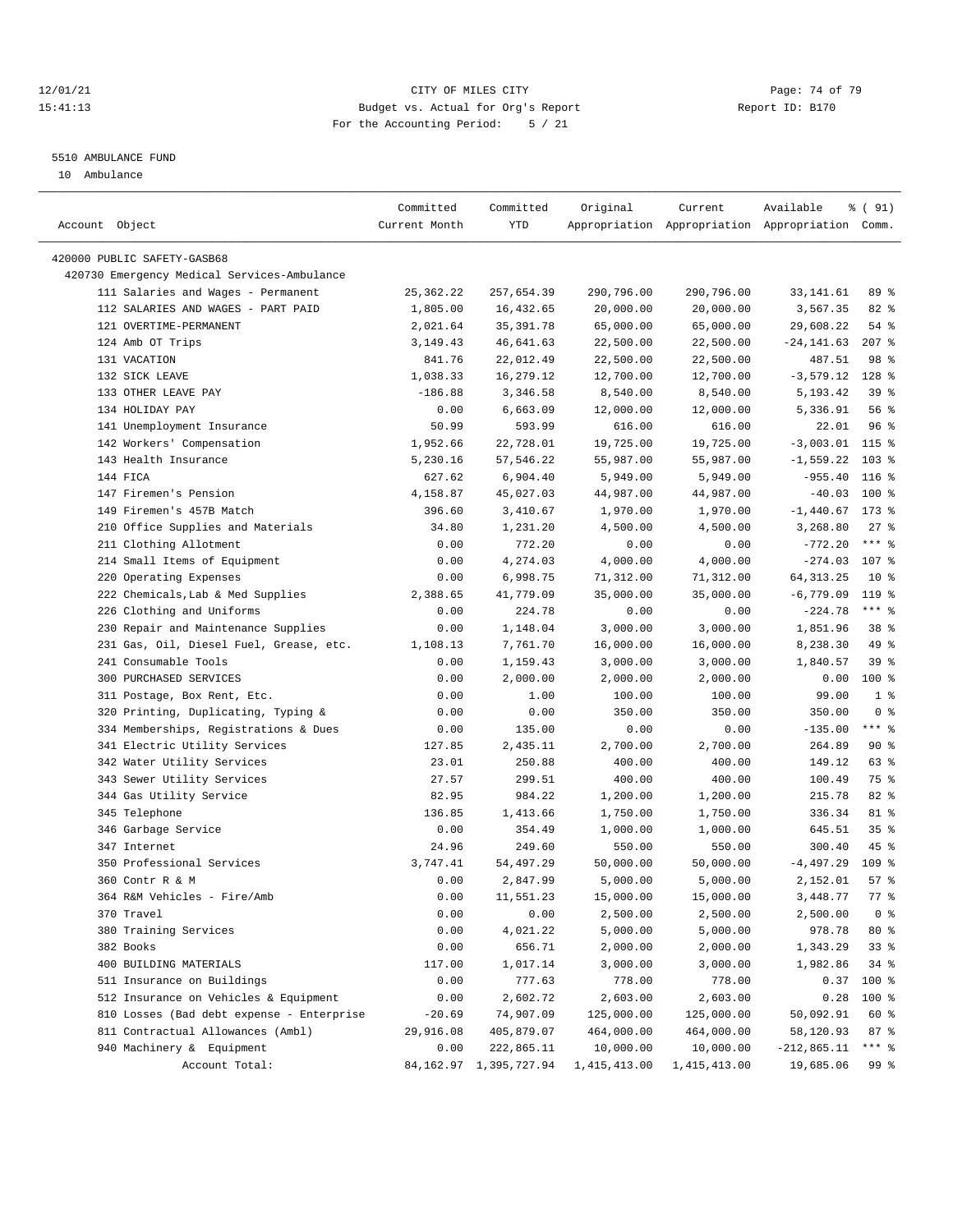### 12/01/21 Page: 75 of 79<br>15:41:13 Budget vs. Actual for Org's Report Page: 75 of 79<br>15:41:13 Budget vs. Actual for Org's Report Page: 75 of 79 15:41:13 Budget vs. Actual for Org's Report For the Accounting Period: 5 / 21

#### 5510 AMBULANCE FUND

10 Ambulance

| Account Object                           | Committed<br>Current Month | Committed<br><b>YTD</b>   | Original                                                | Current      | Available<br>Appropriation Appropriation Appropriation Comm. | % (91)       |
|------------------------------------------|----------------------------|---------------------------|---------------------------------------------------------|--------------|--------------------------------------------------------------|--------------|
| Account Group Total:                     |                            |                           | 84, 162.97 1, 395, 727.94 1, 415, 413.00 1, 415, 413.00 |              | 19,685.06                                                    | 99%          |
| 510000 MISCELLANEOUS                     |                            |                           |                                                         |              |                                                              |              |
| 510330 Comprehensive Liability Insurance |                            |                           |                                                         |              |                                                              |              |
| 513 Liability                            | 0.00                       | 6,310.86                  | 6,311.00                                                | 6,311.00     |                                                              | $0.14$ 100 % |
| Account Total:                           | 0.00                       | 6,310.86                  | 6,311.00                                                | 6,311.00     |                                                              | $0.14$ 100 % |
| Account Group Total:                     | 0.00                       | 6,310.86                  | 6,311.00                                                | 6,311.00     |                                                              | $0.14$ 100 % |
| 520000 OTHER FINANCING USES              |                            |                           |                                                         |              |                                                              |              |
| 521000 Interfund Operating Transfers Out |                            |                           |                                                         |              |                                                              |              |
| 820 Transfers to Other Funds             | 3, 263.17                  | 40,894.87                 | 49,158.00                                               | 49,158.00    | 8,263.13                                                     | 83 %         |
| Account Total:                           | 3,263.17                   | 40,894.87                 | 49,158.00                                               | 49,158.00    | 8,263.13                                                     | 83 %         |
| Account Group Total:                     | 3, 263.17                  | 40,894.87                 | 49,158.00                                               | 49,158.00    | 8,263.13                                                     | 83 %         |
| Organization Total:                      |                            |                           | 87, 426.14 1, 442, 933.67 1, 470, 882.00 1, 470, 882.00 |              | 27,948.33                                                    | 98 %         |
| Fund Total:                              |                            | 87, 426.14 1, 442, 933.67 | 1,470,882.00                                            | 1,470,882.00 | 27,948.33 98 %                                               |              |
|                                          |                            |                           |                                                         |              |                                                              |              |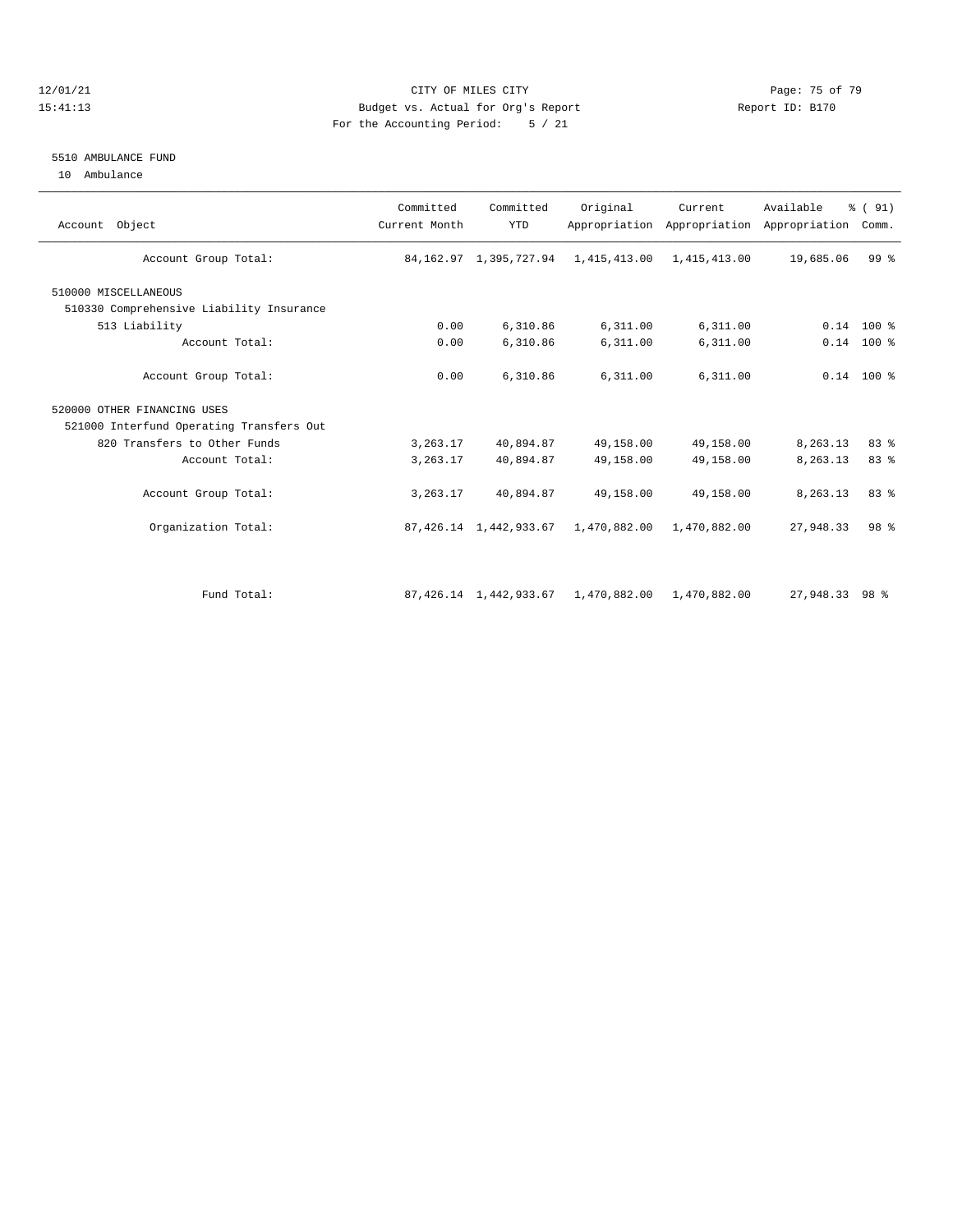### 12/01/21 Page: 76 of 79<br>15:41:13 Budget vs. Actual for Org's Report Page: 76 of 79<br>15:41:13 Budget vs. Actual for Org's Report Page: 76 OF 79 15:41:13 Budget vs. Actual for Org's Report For the Accounting Period: 5 / 21

————————————————————————————————————————————————————————————————————————————————————————————————————————————————————————————————————

## 5610 AIRPORT OPERATING

87 Airport

|                                                           | Committed         | Committed   | Original             | Current                                         | Available               | ៖ ( 91)        |
|-----------------------------------------------------------|-------------------|-------------|----------------------|-------------------------------------------------|-------------------------|----------------|
| Account Object                                            | Current Month     | <b>YTD</b>  |                      | Appropriation Appropriation Appropriation Comm. |                         |                |
|                                                           |                   |             |                      |                                                 |                         |                |
| 430000 Public Works-GASB68                                |                   |             |                      |                                                 |                         |                |
| 430300 Airport (87)<br>111 Salaries and Wages - Permanent |                   | 76,689.43   |                      |                                                 | 23,666.57               |                |
| 121 OVERTIME-PERMANENT                                    | 6,878.90<br>80.55 | 1,660.28    | 100,356.00           | 100,356.00                                      |                         | 76 %<br>59 %   |
| 131 VACATION                                              | 676.88            | 4,849.14    | 2,800.00             | 2,800.00<br>2,100.00                            | 1,139.72<br>$-2,749.14$ | $231$ %        |
| 132 SICK LEAVE                                            | 212.66            | 2,275.31    | 2,100.00             | 1,800.00                                        | $-475.31$               | $126$ %        |
| 133 OTHER LEAVE PAY                                       | 142.80            | 4,259.28    | 1,800.00<br>3,207.00 | 3,207.00                                        | $-1,052.28$             | $133$ %        |
| 134 HOLIDAY PAY                                           | 0.00              | 213.60      | 1,600.00             | 1,600.00                                        | 1,386.40                | $13*$          |
| 141 Unemployment Insurance                                | 11.99             | 135.50      | 168.00               | 168.00                                          | 32.50                   | 81 %           |
| 142 Workers' Compensation                                 | 154.52            | 3, 475.84   | 5,577.00             | 5,577.00                                        | 2,101.16                | 62 %           |
| 143 Health Insurance                                      | 1,709.05          |             |                      |                                                 |                         | $92$ %         |
| 144 FICA                                                  |                   | 18,799.55   | 20,508.00            | 20,508.00                                       | 1,708.45                | 81 %           |
| 145 PERS                                                  | 611.38            | 6,906.57    | 8,558.00             | 8,558.00                                        | 1,651.43                | 78 %           |
|                                                           | 700.87            | 7,647.34    | 9,810.00             | 9,810.00                                        | 2,162.66                |                |
| 196 CLOTHING ALLOTMENT                                    | 0.00              | 333.75      | 375.00               | 375.00                                          | 41.25                   | 89 %           |
| 210 Office Supplies and Materials                         | 0.00              | 837.87      | 650.00               | 650.00                                          | $-187.87$               | $129$ %        |
| 214 Small Items of Equipment                              | 0.00              | 0.00        | 250.00               | 250.00                                          | 250.00                  | 0 <sup>8</sup> |
| 220 Operating Expenses                                    | 124.98            | 3,284.93    | 4,000.00             | 4,000.00                                        | 715.07                  | 82 %           |
| 230 Repair and Maintenance Supplies                       | 4,453.80          | 73,572.21   | 10,000.00            | 10,000.00                                       | $-63,572.21$            | 736 %          |
| 231 Gas, Oil, Diesel Fuel, Grease, etc.                   | 99.48             | 1,887.26    | 3,000.00             | 3,000.00                                        | 1,112.74                | 63%            |
| 237 Aviation Fuel                                         | 24, 517.24        | 235,781.40  | 300,000.00           | 300,000.00                                      | 64,218.60               | 79 %           |
| 239 Tires, Tubes Etc.                                     | 0.00              | 155.00      | 2,500.00             | 2,500.00                                        | 2,345.00                | 6 %            |
| 250 Supplies for Resale                                   | 0.00              | 801.49      | 2,000.00             | 2,000.00                                        | 1,198.51                | 40 %           |
| 311 Postage, Box Rent, Etc.                               | 0.00              | 266.30      | 200.00               | 200.00                                          | $-66.30$                | $133$ %        |
| 319 Other Communication and Transportation                | 143.95            | 1,382.00    | 1,300.00             | 1,300.00                                        | $-82.00$                | $106$ %        |
| 320 Printing, Duplicating, Typing &                       | 0.00              | 40.00       | 0.00                 | 0.00                                            | $-40.00$                | $***$ $-$      |
| 330 Publicity, Subscriptions & Dues                       | 276.97            | 1,257.79    | 1,200.00             | 1,200.00                                        | $-57.79$                | $105$ %        |
| 334 Memberships, Registrations & Dues                     | 0.00              | 420.00      | 800.00               | 800.00                                          | 380.00                  | 53%            |
| 341 Electric Utility Services                             | 912.10            | 12,094.13   | 11,000.00            | 11,000.00                                       | $-1,094.13$             | 110 %          |
| 344 Gas Utility Service                                   | 336.36            | 4,465.08    | 5,000.00             | 5,000.00                                        | 534.92                  | 89 %           |
| 345 Telephone                                             | 179.07            | 2,239.39    | 3,000.00             | 3,000.00                                        | 760.61                  | 75 %           |
| 347 Internet                                              | 13.60             | 122.80      | 400.00               | 400.00                                          | 277.20                  | $31$ %         |
| 350 Professional Services                                 | 0.00              | 13.50       | 1,000.00             | 1,000.00                                        | 986.50                  | 1 <sup>8</sup> |
| 360 Contr R & M                                           | 0.00              | 0.00        | 3,000.00             | 3,000.00                                        | 3,000.00                | 0 <sup>8</sup> |
| 363 R&M Vehicles/Equip/Labor-PW                           | 13.52             | 10,762.64   | 6,000.00             | 6,000.00                                        | $-4,762.64$             | 179 %          |
| 367 Plumbing, Heating, Electrical                         | 0.00              | 0.00        | 1,000.00             | 1,000.00                                        | 1,000.00                | 0 <sup>8</sup> |
| 380 Training Services                                     | 0.00              | 199.00      | 250.00               | 250.00                                          | 51.00                   | $80*$          |
| 511 Insurance on Buildings                                | 0.00              | 3,931.08    | 3,932.00             | 3,932.00                                        | 0.92                    | 100 %          |
| 512 Insurance on Vehicles & Equipment                     | 0.00              | 3,262.26    | 2,098.00             | 2,098.00                                        | $-1, 164.26$            | 155 %          |
| 513 Liability                                             | 0.00              | 0.00        | 4,800.00             | 4,800.00                                        | 4,800.00                | 0 <sup>8</sup> |
| 937 AIP 020-2021                                          | 0.00              | 33,662.44   | 0.00                 | 0.00                                            | $-33,662.44$ *** %      |                |
| 939 AIP-3-30-055-018-2019                                 | 0.00              | 5,500.00    | 216,900.00           | 216,900.00                                      | 211,400.00              | 3 <sup>8</sup> |
| 944 017-2018 Environment                                  | 0.00              | 158,830.00  | 0.00                 | 0.00                                            | $-158,830.00$           | *** %          |
| Account Total:                                            | 42,250.67         | 682,014.16  | 741,139.00           | 741,139.00                                      | 59,124.84               | $92$ %         |
| 430320 Airport - Improvements                             |                   |             |                      |                                                 |                         |                |
| 940 Machinery & Equipment                                 | 0.00              | 3,250.00    | 0.00                 | 0.00                                            | $-3,250.00$ *** %       |                |
| Account Total:                                            | 0.00              | 3,250.00    | 0.00                 | 0.00                                            | $-3,250.00$ *** \$      |                |
|                                                           |                   |             |                      |                                                 |                         |                |
| Account Group Total:                                      | 42,250.67         | 685, 264.16 | 741,139.00           | 741,139.00                                      | 55,874.84               | $92$ %         |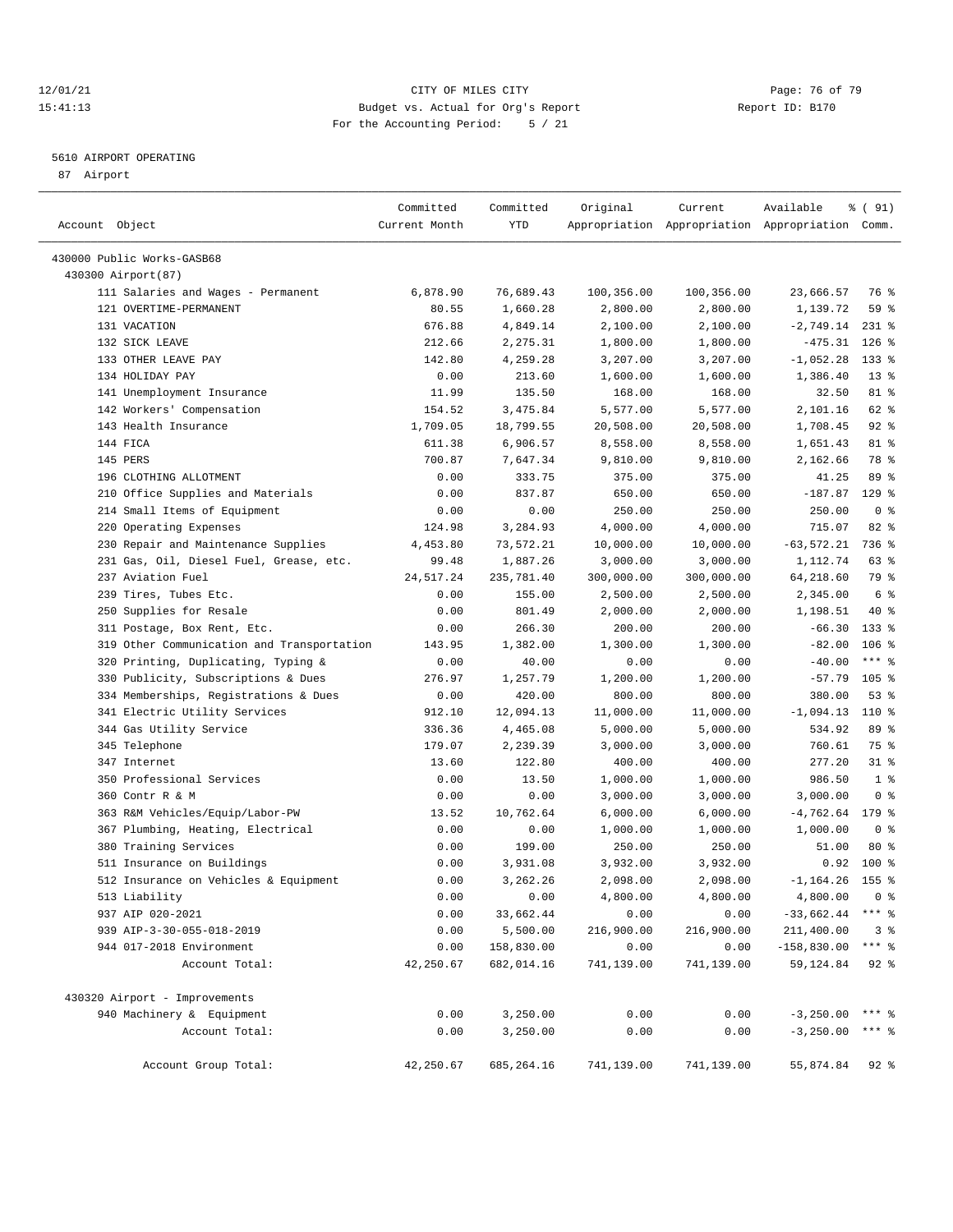### 12/01/21 **Page: 77 of 79** CITY OF MILES CITY **CITY Page: 77 of 79** 15:41:13 Budget vs. Actual for Org's Report Report ID: B170 For the Accounting Period: 5 / 21

# 5610 AIRPORT OPERATING

87 Airport

| Account Object                           | Committed<br>Current Month | Committed<br><b>YTD</b> | Original   | Current    | Available<br>Appropriation Appropriation Appropriation Comm. | % (91)          |  |
|------------------------------------------|----------------------------|-------------------------|------------|------------|--------------------------------------------------------------|-----------------|--|
| 490000 DEBT SERVICE                      |                            |                         |            |            |                                                              |                 |  |
| 490500 Other Debt Service Payments       |                            |                         |            |            |                                                              |                 |  |
| 635 Principle- Hanger 8 Door Loan        | 0.00                       | 1,500.00                | 1,500.00   | 1,500.00   | 0.00                                                         | 100 %           |  |
| 636 Interest-Hanger 8 Door Loan          | 0.00                       | 29.69                   | 357.00     | 357.00     | 327.31                                                       | 8 %             |  |
| 648 MT Aero Principle 06-2015            | 0.00                       | 16,953.00               | 16,953.00  | 16,953.00  | 0.00                                                         | 100 %           |  |
| 649 MT Aero Interest06-2015              | 0.00                       | 1,377.41                | 1,378.00   | 1,378.00   | 0.59                                                         | 100 %           |  |
| Account Total:                           | 0.00                       | 19,860.10               | 20,188.00  | 20,188.00  | 327.90                                                       | 98 <sup>8</sup> |  |
| Account Group Total:                     | 0.00                       | 19,860.10               | 20,188.00  | 20,188.00  | 327.90                                                       | 98 <sup>8</sup> |  |
| 520000 OTHER FINANCING USES              |                            |                         |            |            |                                                              |                 |  |
| 521000 Interfund Operating Transfers Out |                            |                         |            |            |                                                              |                 |  |
| 820 Transfers to Other Funds             | 1,662.42                   | 18,286.62               | 19,949.00  | 19,949.00  | 1,662.38                                                     | $92$ $%$        |  |
| Account Total:                           | 1,662.42                   | 18,286.62               | 19,949.00  | 19,949.00  | 1,662.38                                                     | 92%             |  |
| Account Group Total:                     | 1,662.42                   | 18,286.62               | 19,949.00  | 19,949.00  | 1,662.38                                                     | $92$ $%$        |  |
| Organization Total:                      | 43,913.09                  | 723, 410.88             | 781,276.00 | 781,276.00 | 57,865.12                                                    | $93$ $%$        |  |
|                                          |                            |                         |            |            |                                                              |                 |  |
| Fund Total:                              | 43,913.09                  | 723, 410.88             | 781,276.00 | 781,276.00 | 57,865.12                                                    | $93$ $%$        |  |